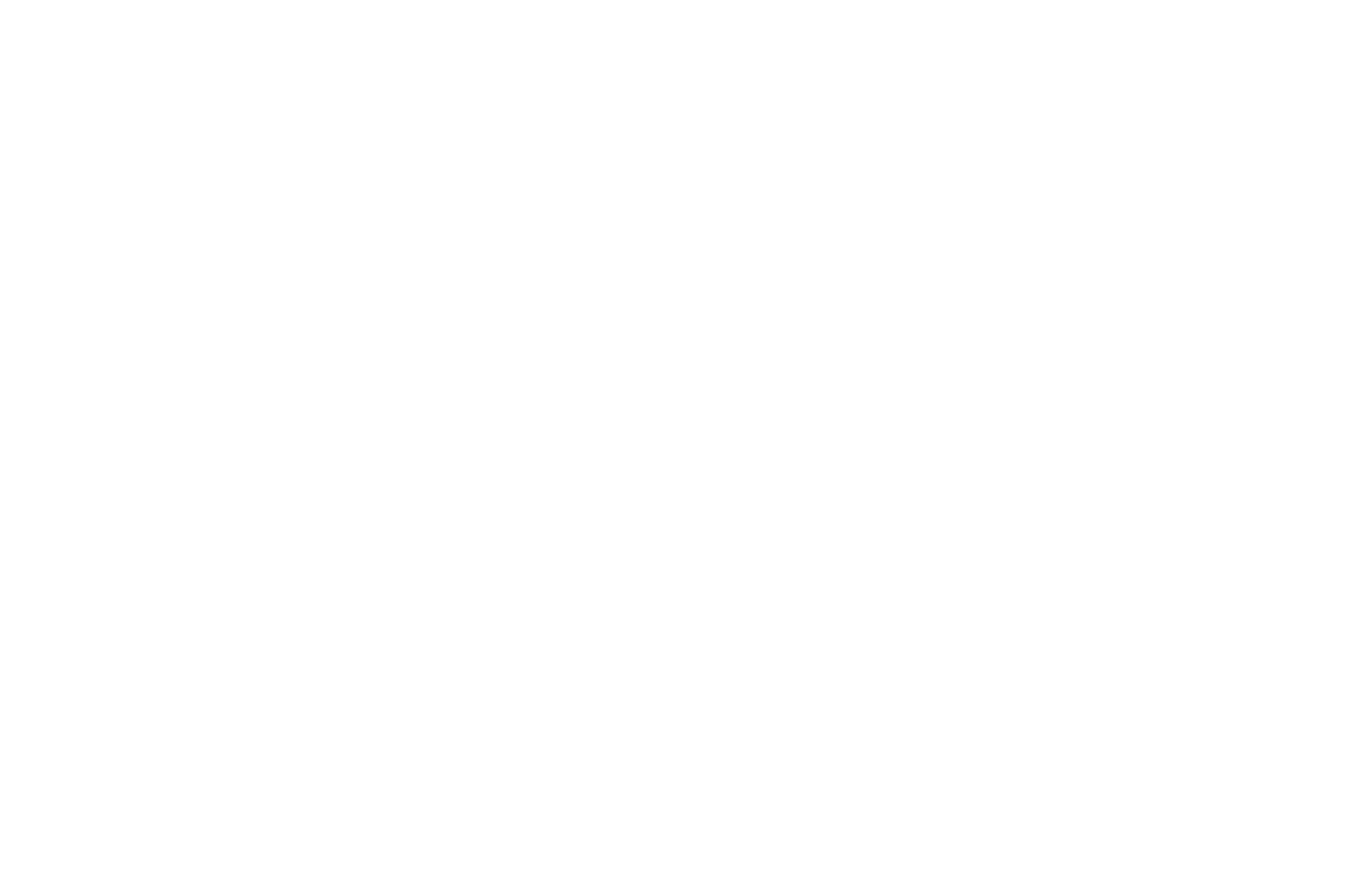**Contents** 

|                                                             | Pages          |
|-------------------------------------------------------------|----------------|
| <b>CORPORATE INFORMATION</b>                                | $\overline{2}$ |
| CHAIRMAN'S STATEMENT AND MANAGEMENT DISCUSSION AND ANALYSIS | $3 - 8$        |
| DIRECTORS AND SENIOR MANAGEMENT PROFILE                     | $9 - 10$       |
| REPORT OF THE DIRECTORS                                     | $11 - 18$      |
| CORPORATE GOVERNANCE REPORT                                 | 19-30          |
| INDEPENDENT AUDITORS' REPORT                                | $31 - 32$      |
| AUDITED FINANCIAL STATEMENTS                                |                |
| Consolidated:                                               |                |
| Income statement                                            | 33             |
| <b>Balance sheet</b>                                        | 34-35          |
| Statement of changes in equity                              | 36             |
| Cash flow statement                                         | 37-38          |
| Company:                                                    |                |
| <b>Balance sheet</b>                                        | 39             |
| Notes to financial statements                               | 40-90          |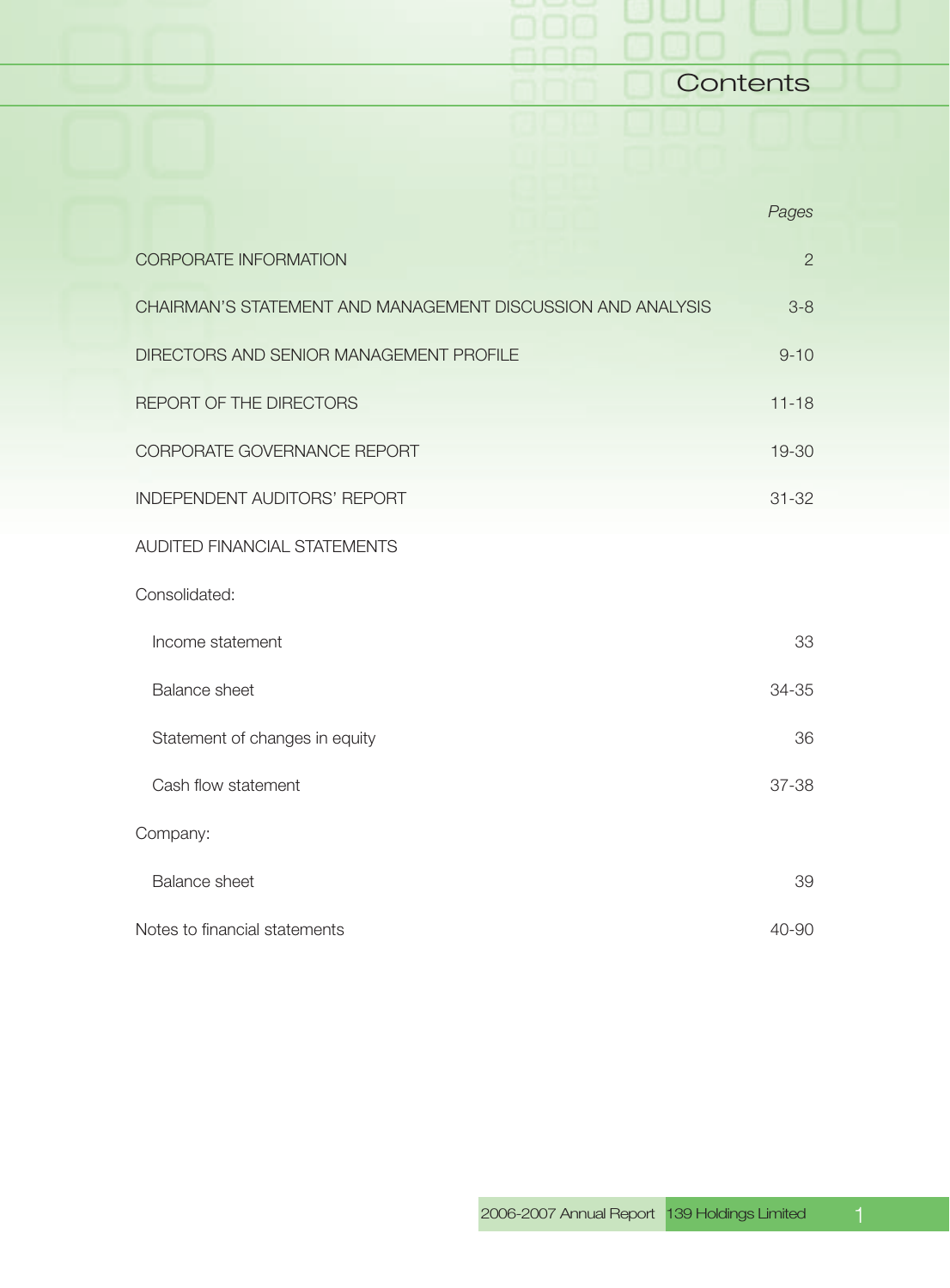# Corporate Information

### EXECUTIVE DIRECTORS

Wong Howard *(Chairman & Chief Executive Officer)* Wong Yat Fai Wu Qing

### INDEPENDENT NON-EXECUTIVE **DIRECTORS**

Tung Tat Chiu, Michael Li Chi Ming Wan Ngar Yin, David

### AUDIT COMMITTEE

Tung Tat Chiu, Michael *(Chairman)* Li Chi Ming Wan Ngar Yin, David

#### REMUNERATION COMMITTEE

Li Chi Ming *(Chairman)* Tung Tat Chiu, Michael Wan Ngar Yin, David

### COMPANY SECRETARY AND QUALIFIED ACCOUNTANT

Szeto Pui Tong, Patrick

### AUDITORS

Ernst & Young

#### PRINCIPAL BANKERS

The Hongkong and Shanghai Banking Corporation Limited Hang Seng Bank Limited

### REGISTERED OFFICE

Clarendon House 2 Church Street Hamilton HM 11 **Bermuda** 

# HEAD OFFICE AND PRINCIPAL PLACE OF BUSINESS

Room 1603-05 Harcourt House 39 Gloucester Road Wanchai, Hong Kong

#### PRINCIPAL SHARE REGISTRAR

Butterfield Fund Services (Bermuda) Limited Rosebank Centre 11 Bermudiana Road Pembroke HM08 **Bermuda** 

## HONG KONG BRANCH SHARE REGISTRAR AND TRANSFER **OFFICE**

Tengis Limited 26th Floor Tesbury Centre 28 Queen's Road East **Wanchai** Hong Kong

### COMPANY'S WEBSITE

www.139hk.com

#### STOCK CODE

139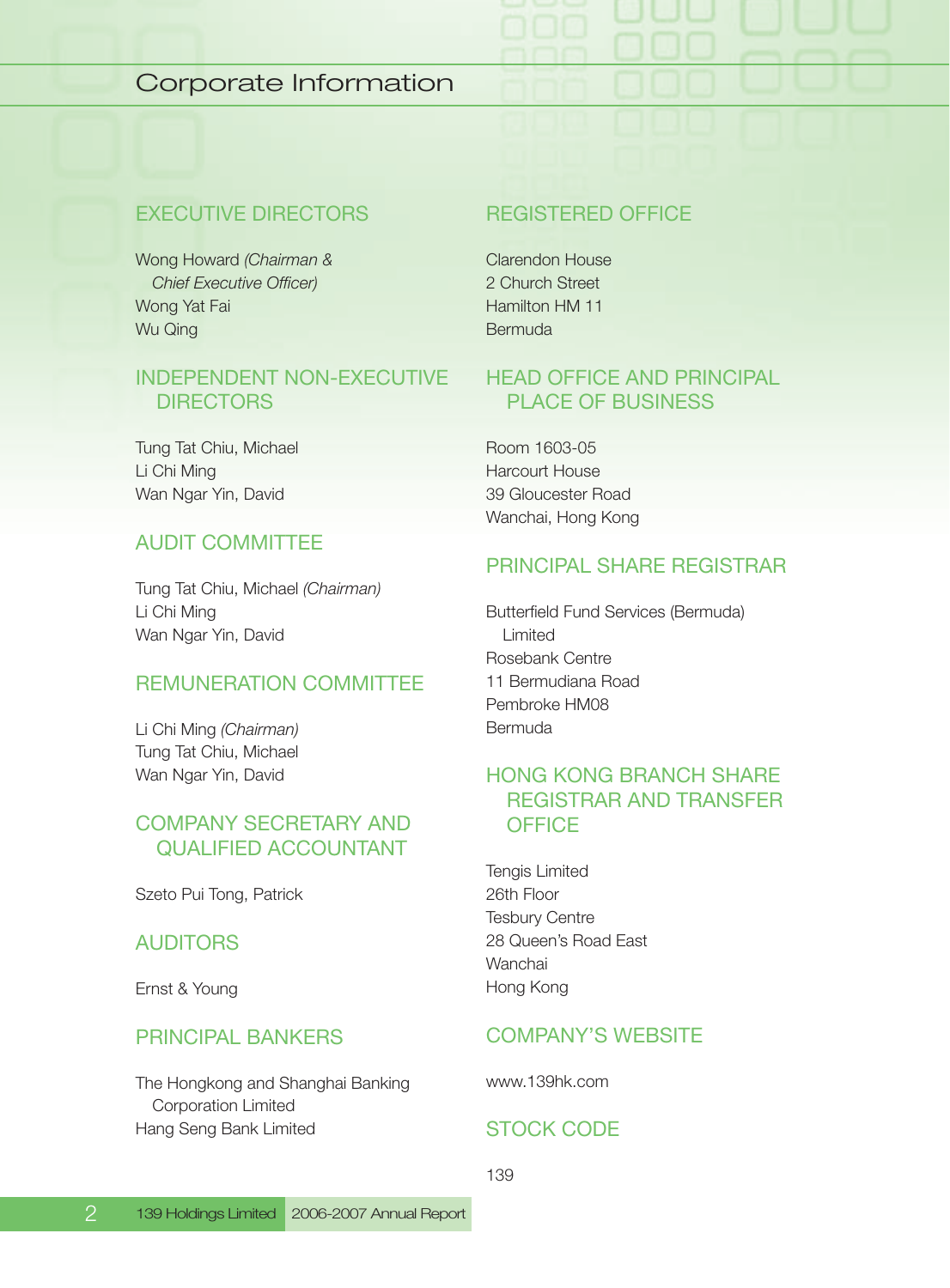#### BUSINESS REVIEW

The Group's revenue for the Year was HK\$21.9 million, representing an increase of HK\$11.6 million or 112% compared with last year. This was mainly attributable to an increase of HK\$38.2 million in sales of electronic products. The loss for the Year was HK\$38.8 million, compared to the loss of HK\$46.5 million last year. Loss per share for the Year decreased to HK3.16 cents (2006: HK4.1 cents). The Group's loss for the Year was primarily attributable to a net loss of HK\$31.2 million in treasury investment.

During the Year, the Group continued to put efforts in broadening the product range of electronic products trading, and strengthening its after-sales services and value-added services. Through the collaboration with business partners and active participation in trade fairs, the Group recorded an increase in sales revenue over the Year.

The sales of electronic products trading increased by HK\$38.2 million or 131% to HK\$67.4 million for the Year. The increase in revenue was mainly due to the sales orders for the trading of some new electronic products. With the strict cost control and the contributions from these new electronic products, the operating loss for the electronic products trading was reduced to HK\$2.6 million.

The Group continued to utilise its available funds in treasury investment. During the Year, this segment incurred a net loss of HK\$31.2 million.

In order to tap into the growing Mainland China energy market, on 1 November 2006 the Group entered into an agreement for investment in a methanol refinery project at Inner Mongolia in Mainland China. Details of this investment were disclosed in the Company's announcements dated 19 October 2006 and 2 November 2006 respectively.

Due to a delay on the vendor's part in obtaining adequate financing to fund the capital requirement of the project, the Group decided to terminate this transaction on 12 April 2007. Details of the termination were disclosed in the Company's announcement dated 12 April 2007. Despite the termination of this transaction, the Group still maintains strong confidence in the growth of Mainland China energy business and will look for favorable investment opportunities in Mainland China.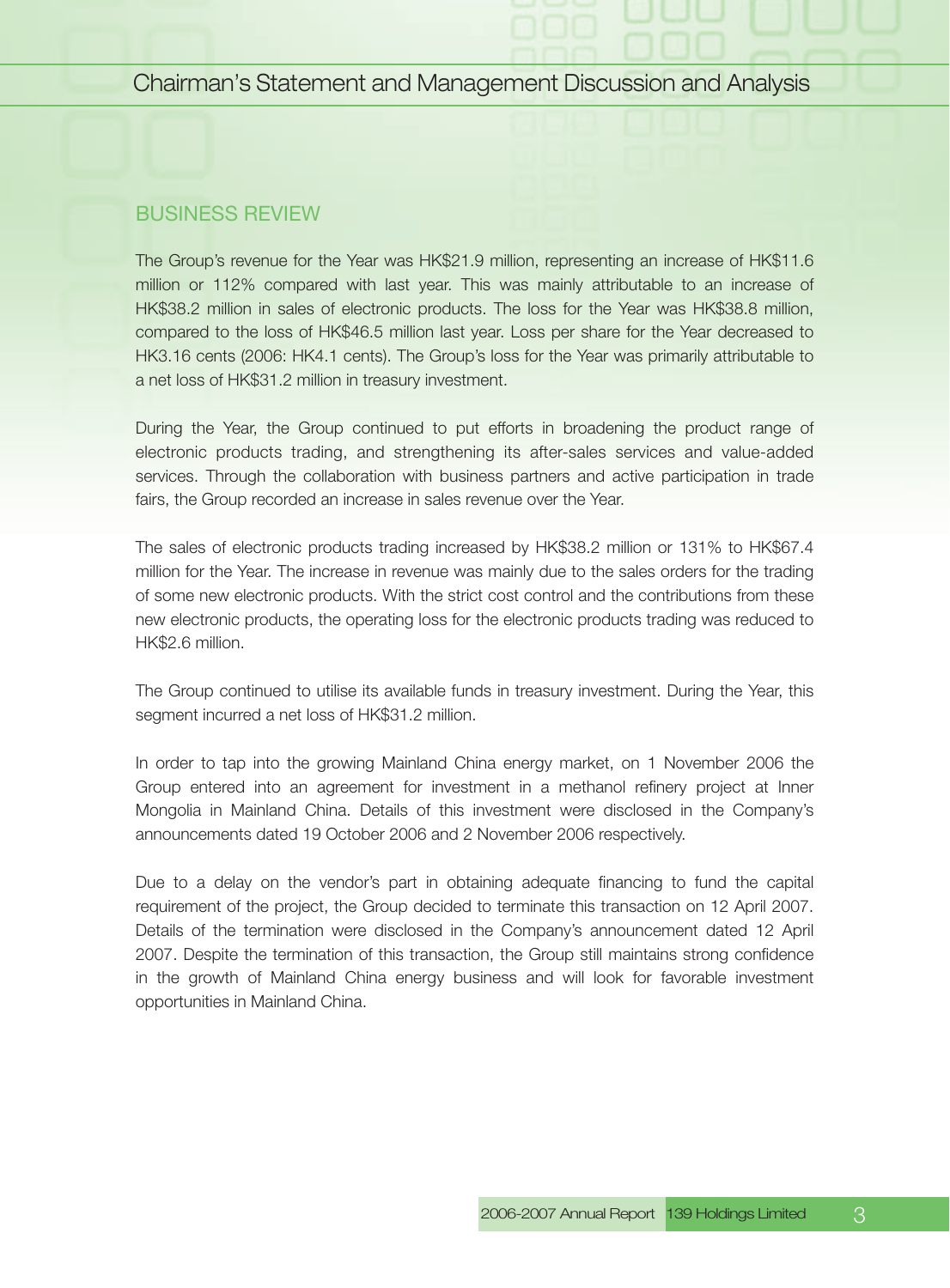### PROSPECTS

Looking ahead, the Group will continue to pursue its prudent investment strategies to explore investment opportunities for diversifying its existing business and revenues. The Group anticipated that the fast economic growth in Mainland China will continue and create many investment opportunities, in particular in the energy business. The Group will be on the alert for suitable investment opportunities and is poised to take hold of these opportunities for growth of new businesses.

#### FINANCIAL REVIEW

The Group's revenue for the Year was HK\$21.9 million, representing an increase of HK\$11.6 million or 112% compared with last year. The Group's revenue principally comprised the sales of electronic products of HK\$67.4 million and the loss of HK\$45.5 million from treasury investment. During the Year, the revenue from electronic products increased by HK\$38.2 million or 131% to HK\$67.4 million.

The loss for the Year was HK\$38.8 million, compared to the loss of HK\$46.5 million last year. As at 31 March 2007, the Group's net asset value increased by HK\$47.1 million or 13.2% to HK\$404.6 million. This was mainly due to the placement of new shares and an increase of HK\$13.5 million in investment reserve. The Group maintained a sound financial position in terms of strong liquidity and nil debt burden.

### LIQUIDITY AND FINANCIAL RESOURCES

During the Year, the Group generally financed its operation with internally generated cash flow and banking facilities and placing of new shares. The Group's bank and short-term deposits as at 31 March 2007 increased to HK\$55.4 million (at 31 March 2006: HK\$25.5 million). The increase was mainly due to the placement of new shares for the amount of HK\$72.6 million during the Year.

As at 31 March 2007, the Group had no bank overdrafts, short and long term interest-bearing bank borrowings (at 31 March 2006: Nil).

As at 31 March 2007, the Group's current ratio was 6.5 times (at 31 March 2006: 30.1 times) based on current assets of HK\$190.3 million (at 31 March 2006: HK\$236.3 million) and current liabilities of HK\$29.3 million (at 31 March 2006: HK\$7.9 million).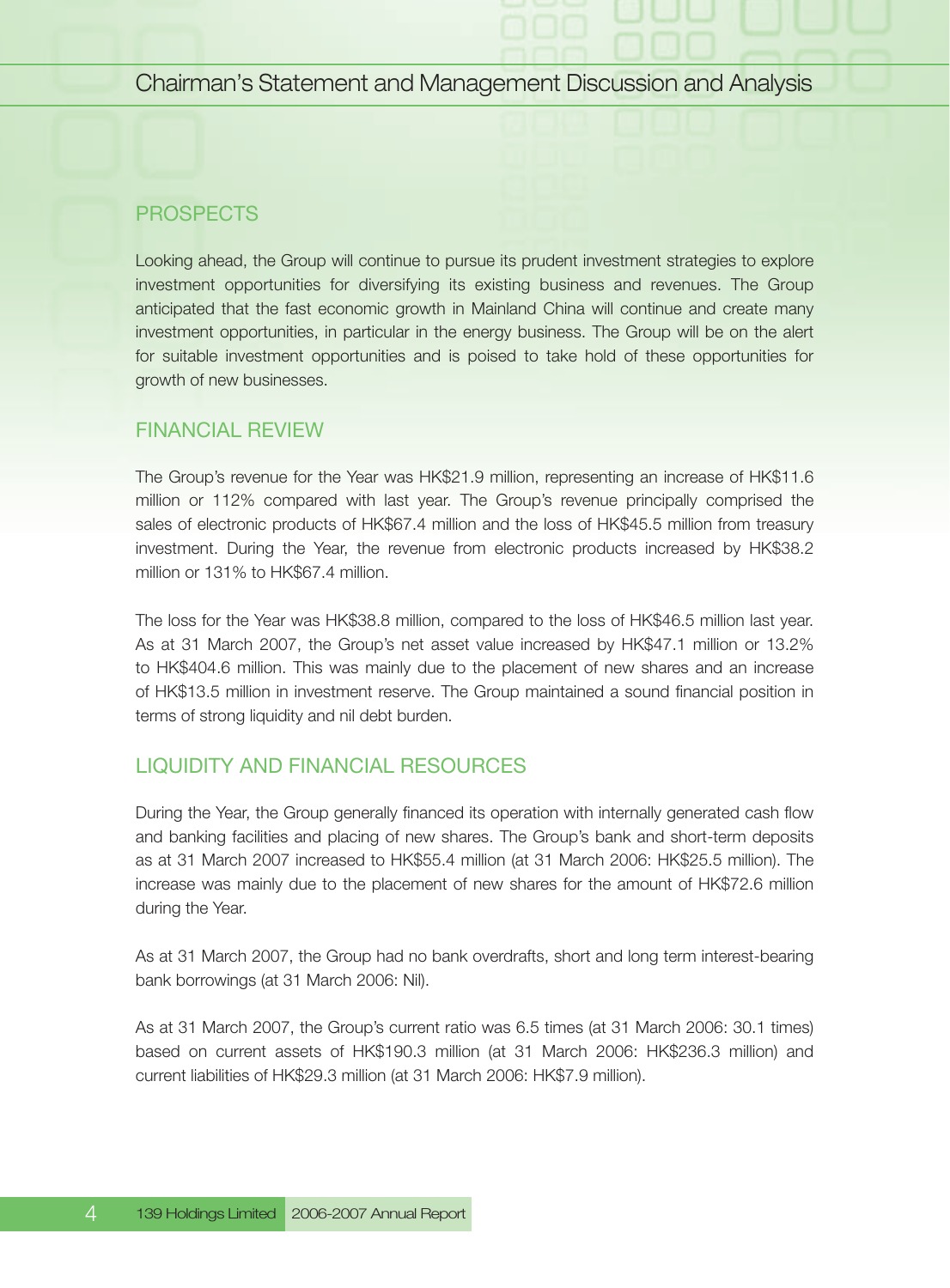As at 31 March 2007, the Group had no contingent liabilities or material commitments for the purchase of property, plant and equipment.

### CAPITAL STRUCTURE

As at 31 March 2007, the Group's gearing ratio, being the total finance lease payables to net worth was 0.02% (31 March 2006: 0.04%).

The Group's bank deposits and borrowings are mainly denominated in Hong Kong dollars. Most of Group's sales and purchases are made in United States dollars and Hong Kong dollars. Therefore, the exchange risks exposed to the Group is minimal.

On 17 October 2006, the Company entered into an agreement with a placing agent for placement of 226,640,000 new shares at HK\$0.325 per share. The 226,640,000 placing shares represented approximately 20% of the then issued share capital of the Company prior to such placing. The net proceeds from the placing of approximately HK\$72.6 million was used as additional working capital for the Group.

On 6 February 2007, the Company entered into the CB placing agreement with a placing agent for the placing of the Convertible Bonds, on the best efforts basis, up to a total maximum principal amount of HK\$101.96 million at the conversion price of HK\$0.375 per share. The 271,900,000 conversion shares represented approximately 20% of the then issued share capital of the Company. The net proceeds from the placing of approximately HK\$99.92 million was intended to be used to finance the new investment opportunities and general working capital for the Group. On 6 July 2007, in view of the current market condition, the Group reached an agreement with the placing agent to cancel the CB placing agreement.

#### POST BALANCE SHEET EVENT

Apart from the cancellation of the methanol refinery project at Inner Mongolia as mentioned above, on 6 July 2007, the Company entered into an agreement with the placing agent to (i) cancel the CB placing agreement dated 6 February 2007 and (ii) enter into three conditional placing agreements (namely, the fully underwritten placing agreement, the best efforts placing agreement and the new CB placing agreement).

Subject to the completion of placings and assuming the best efforts placing shares and the convertible bonds are subscribed for in full, the estimated net proceeds from the placings is approximately HK\$354 million. The net proceeds will be used as working capital to support the Group's ongoing operation and expansion and/or finance possible investments should suitable opportunities arise. Details of the above transactions were disclosed in the Company's announcement dated 11 July 2007.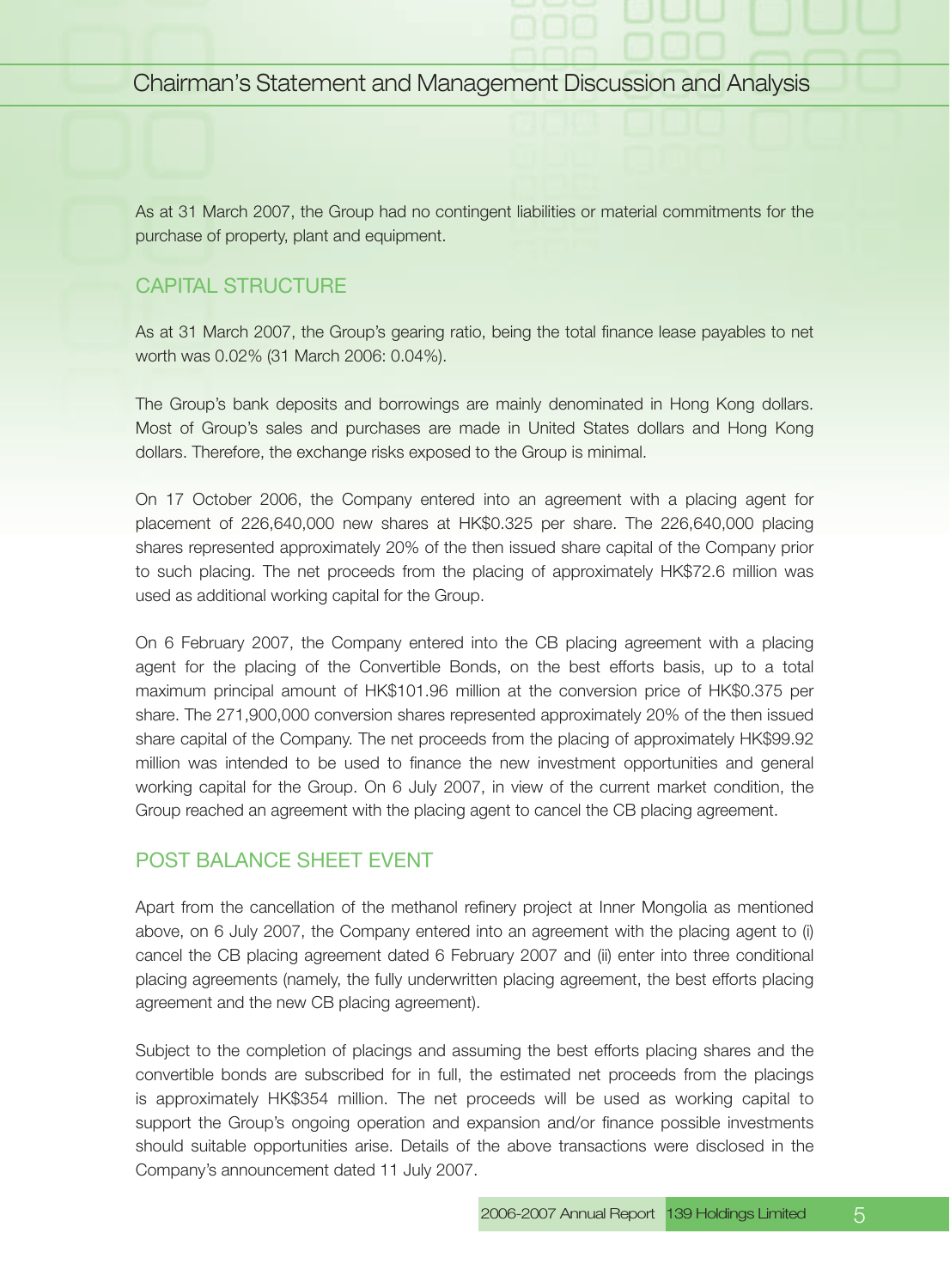### SIGNIFICANT INVESTMENTS

As at 31 March 2007, the Group had convertible notes issued by a company listed on The Stock Exchange of Hong Kong Limited with fair value amount of HK\$42.4 million. The interest income for the Year was HK\$3.8 million.

As at 31 March 2007, the Group maintained a portfolio of equity investments (including available-for-sales equity investments and equity investments at fair value through profit or loss) with total carrying amount of HK\$331.5 million. The related dividend income for the Year was HK\$4.2 million.

### DETAILS OF CHARGES ON ASSETS

As at 31 March 2007, a fixed deposit of HK\$7.0 million (2006: HK\$6.7 million) was pledged to secure banking facilities granted to the Group.

### MATERIAL ACQUISITIONS AND DISPOSALS

During the Year, the Company had no material acquisition and disposal of subsidiaries and associate.

#### EMPLOYMENT, TRAINING AND DEVELOPMENT

As at 31 March 2007, the Group had a total of 44 employees of which 21 based in Hong Kong and 23 based in Mainland China. The Group is committed to staff training and development and structured training programs for all employees.

Remuneration packages are maintained at a competitive level and reviewed on a periodic basis. Bonuses and share options are awarded to certain employees according to the individual performance and industry practice.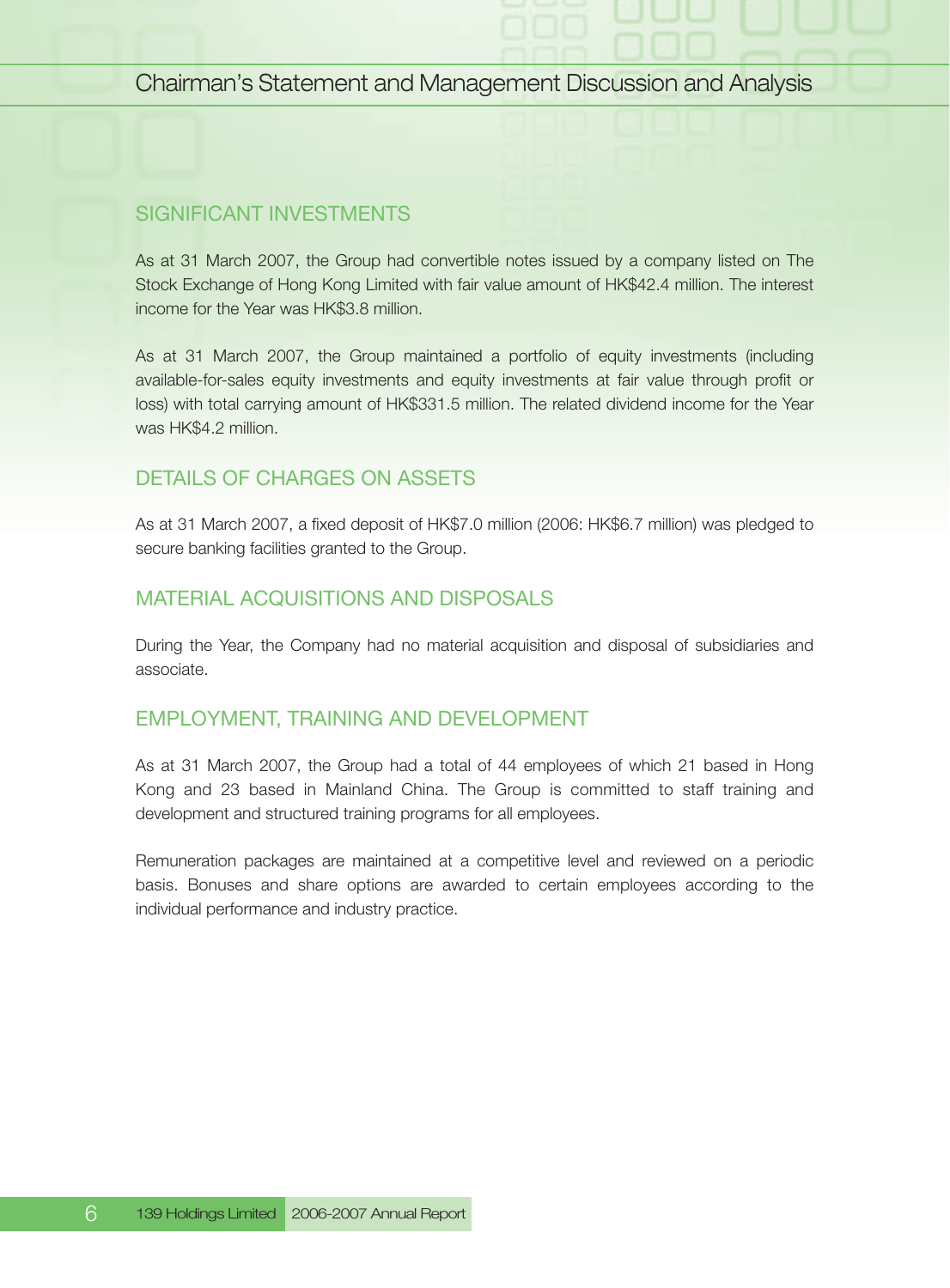# APPRECIATION

On behalf of the Board of Directors, I would like to take this opportunity to express our appreciation to all management and staff members for their contribution during the past year.

**Wong Howard** *Chairman*

Hong Kong 20 July 2007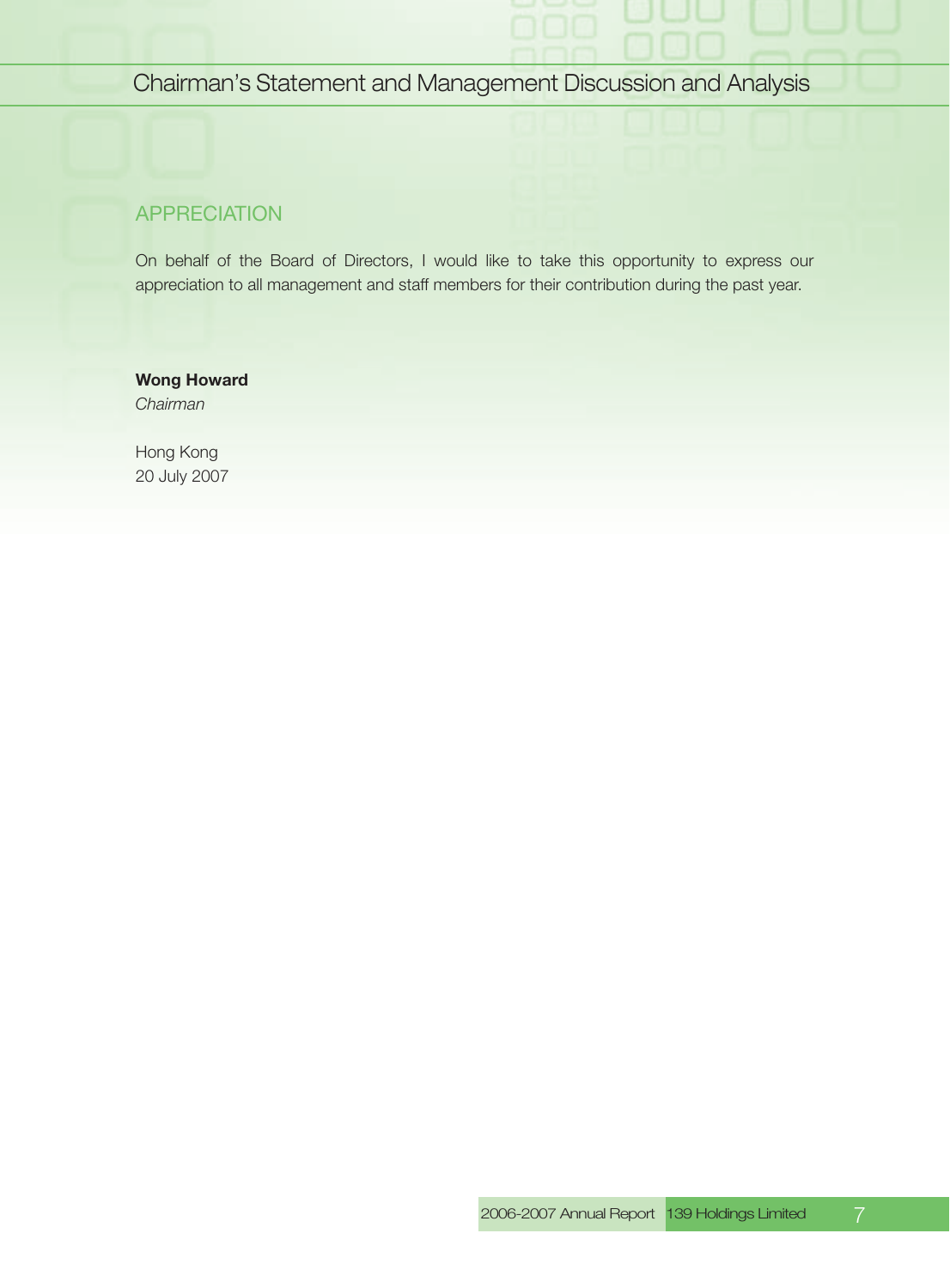## FINANCIAL HIGHLIGHTS

|                                           | 2006/2007             | 2005/2006        |
|-------------------------------------------|-----------------------|------------------|
| Revenue                                   | HK\$21,898,000        | HK\$10,323,000   |
| Loss for the year attributable to         |                       |                  |
| ordinary equity holders of the Company    | HK\$(38,800,000)      | (HK\$46,482,000) |
| Basic loss per share attributable         |                       |                  |
| to ordinary equity holders of the Company | <b>HK(3.16 cents)</b> | (HK4.10 cents)   |
|                                           |                       |                  |

#### **Revenue**

(For the year ended 31 March)



#### Profit/(loss) for the year attributable to ordinary equity holders of the Company



(For the year ended 31 March)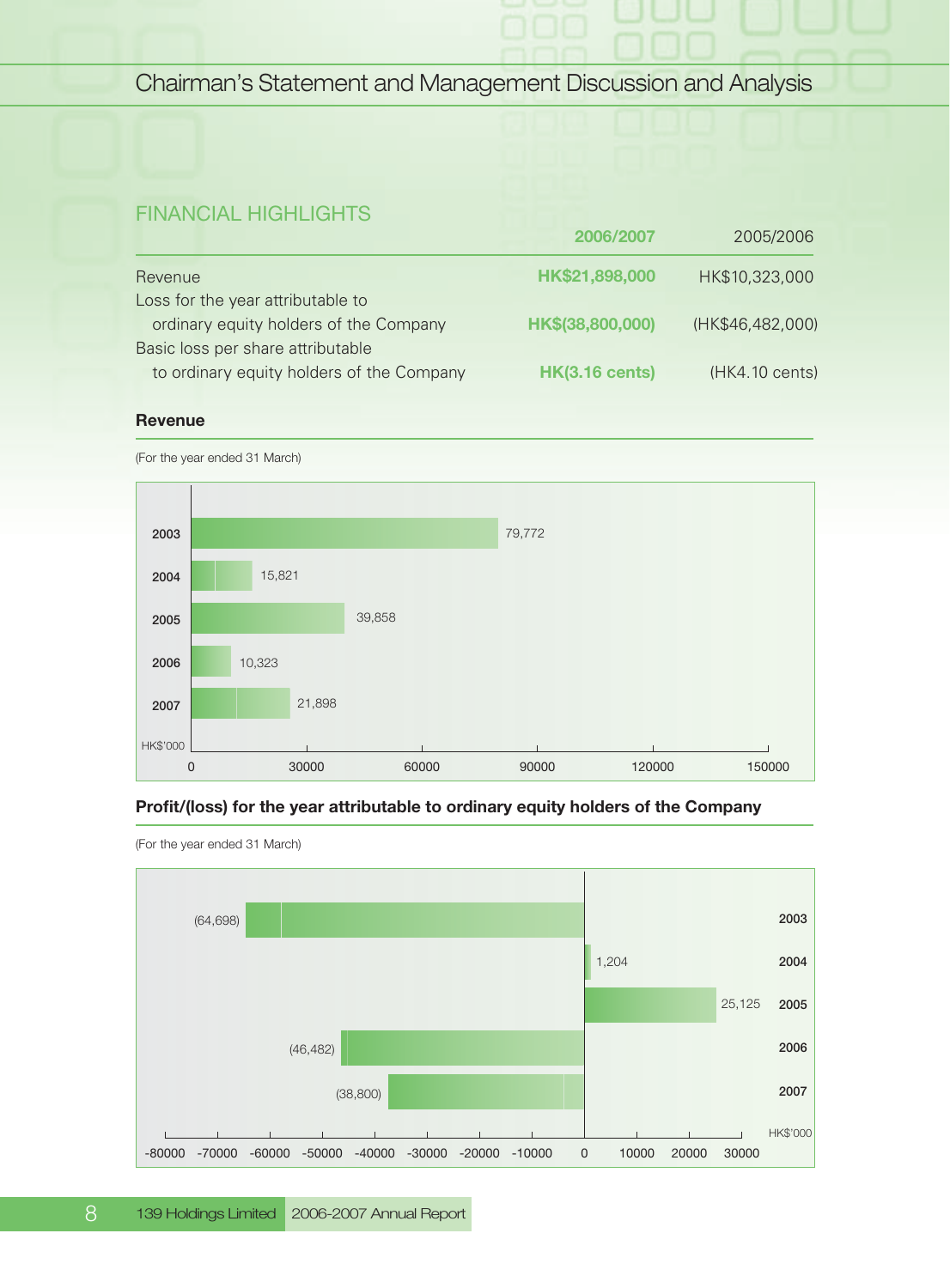# Directors and Senior Management Profile

### EXECUTIVE DIRECTORS

**Wong Howard**, aged 51, is the Chairman and Chief Executive Officer of the Group and the Chairman of the Executive Committee of the Company. He joined the Group in February 2000. Mr. Wong has over 20 years of senior management experience in overall strategy, business development and retail chain shops establishment. Mr. Wong had been a Managing Director of a listed company in Hong Kong for two years before joining the Group.

**Wong Yat Fai**, aged 47, is an Executive Director of the Group and a member of the Executive Committee of the Company. He joined the Group in February 2000. Mr. Wong holds a professional diploma in banking from The Hong Kong Polytechnic University. Prior to joining the Group, Mr. Wong had over 13 years' working experience in an international banking group. He is an independent non-executive director of C C Land Holdings Limited, Yugang International Limited, Y.T. Realty Group Limited and The Cross-Harbour (Holdings) Limited, companies listed on the Main Board of The Stock Exchange of Hong Kong Limited.

**Wu Qing**, aged 50, is an Executive Director of the Group and a member of the Executive Committee of the Company. He joined the Group in February 2000. Mr. Wu holds a Ph.D. degree of computer science from the University of Bonn in Germany. In 1994, Mr. Wu joined a holding company as the R & D manager. During that time, he was in charge of the research and development and engaged in the marketing study of application softwares and e-commerce.

### INDEPENDENT NON-EXECUTIVE DIRECTORS

**Li Chi Ming**, aged 49, is an Independent Non-executive Director, the Chairman of the Remuneration Committee and a member of the Audit Committee of the Company. He joined the Group in February 2000. Mr. Li holds an Honorary Bachelor of Laws (LLB) and Postgraduate Certificate in Laws (PCLL) from The University of Hong Kong, and Master of Laws (LLM) from City University of Hong Kong. He has been a Partner of Messrs. Poon, Yeung & Li, solicitors over 17 years.

**Tung Tat Chiu**, **Michael**, aged 45, is an Independent Non-executive Director, the Chairman of the Audit Committee and a member of the Remuneration Committee of the Company. He joined the Group in September 2000. Mr. Tung holds a Bachelor of Arts degree in law and accounting from The University of Manchester. Mr. Tung is a practicing solicitor in Hong Kong. He is the company secretary of various listed companies in Hong Kong.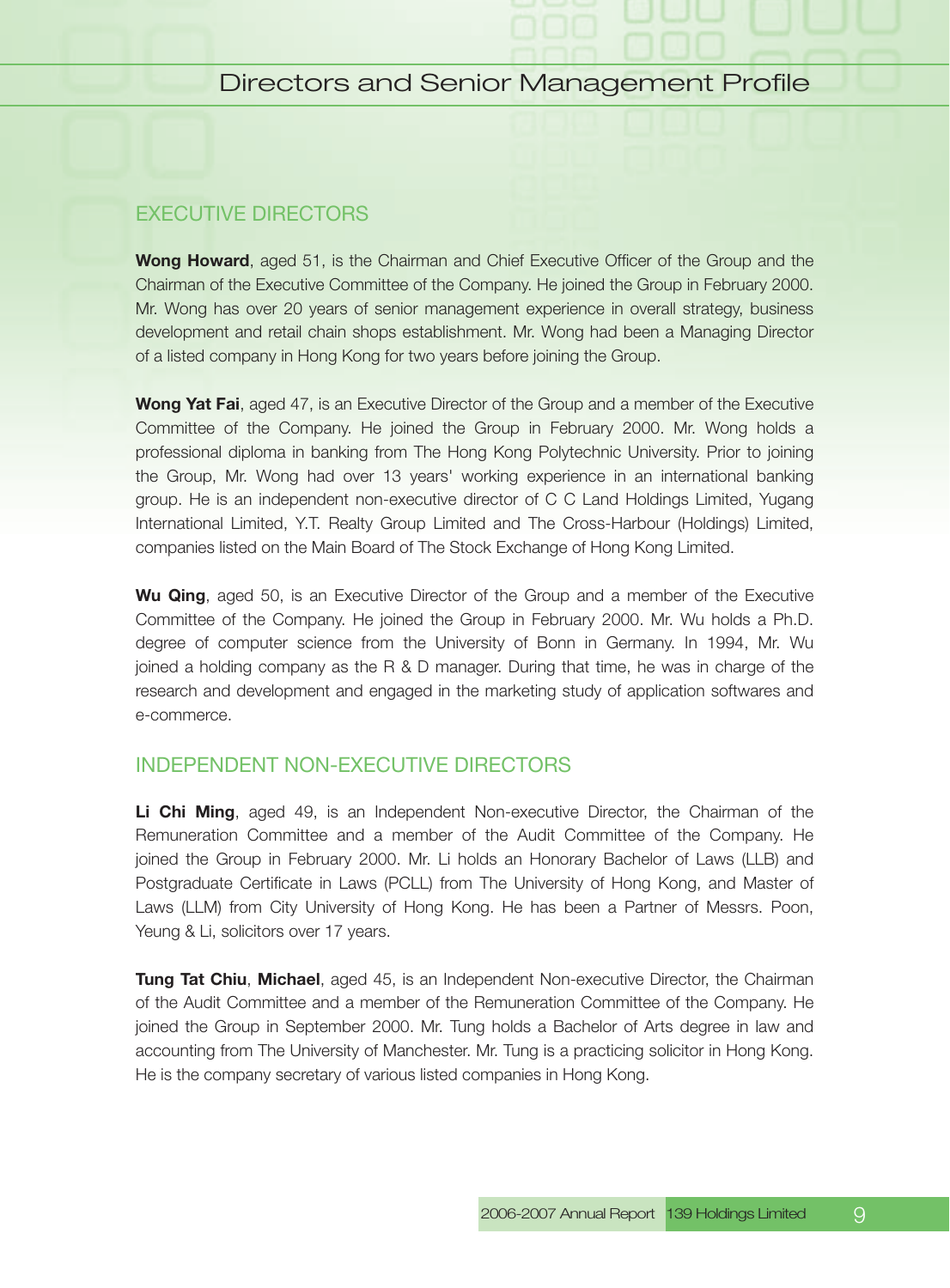# Directors and Senior Management Profile

**Wan Ngar Yin, David**, aged 46, is an Independent Non-executive Director and a member of both the Audit Committee and Remuneration Committee of the Company. He joined the Group in September 2004. Mr. Wan holds a bachelor degree in social sciences from The University of Hong Kong and a master degree in business administration from The University of Sydney in Australia. Mr. Wan is a member of the Hong Kong Securities Institute, a member of the CPA Australia, an associate member of Hong Kong Institute of Certified Public Accountants, an associate member of The Taxation Institute of Hong Kong and a fellow member of the Association of Chartered Certified Accountants. Mr. Wan is also the independent non-executive director of Mandarin Entertainment (Holdings) Limited, a company listed on the Main Board of The Stock Exchange of Hong Kong Limited.

### COMPANY SECRETARY

**Szeto Pui Tong**, **Patrick**, aged 47, joined the Group in March 2000, is the Financial Controller, Qualified Accountant and the Company Secretary of the Group. Before joining the Group, Mr. Szeto has over 13 years of experience in finance and accounting field. Mr. Szeto holds a master degree of business in accounting from Monash University in Australia and is an associate member of the Hong Kong Institute of Certified Public Accountants, the Hong Kong Institute of Chartered Secretaries, the Chartered Institute of Management Accountants and the Institute of Chartered Secretaries and Administrators.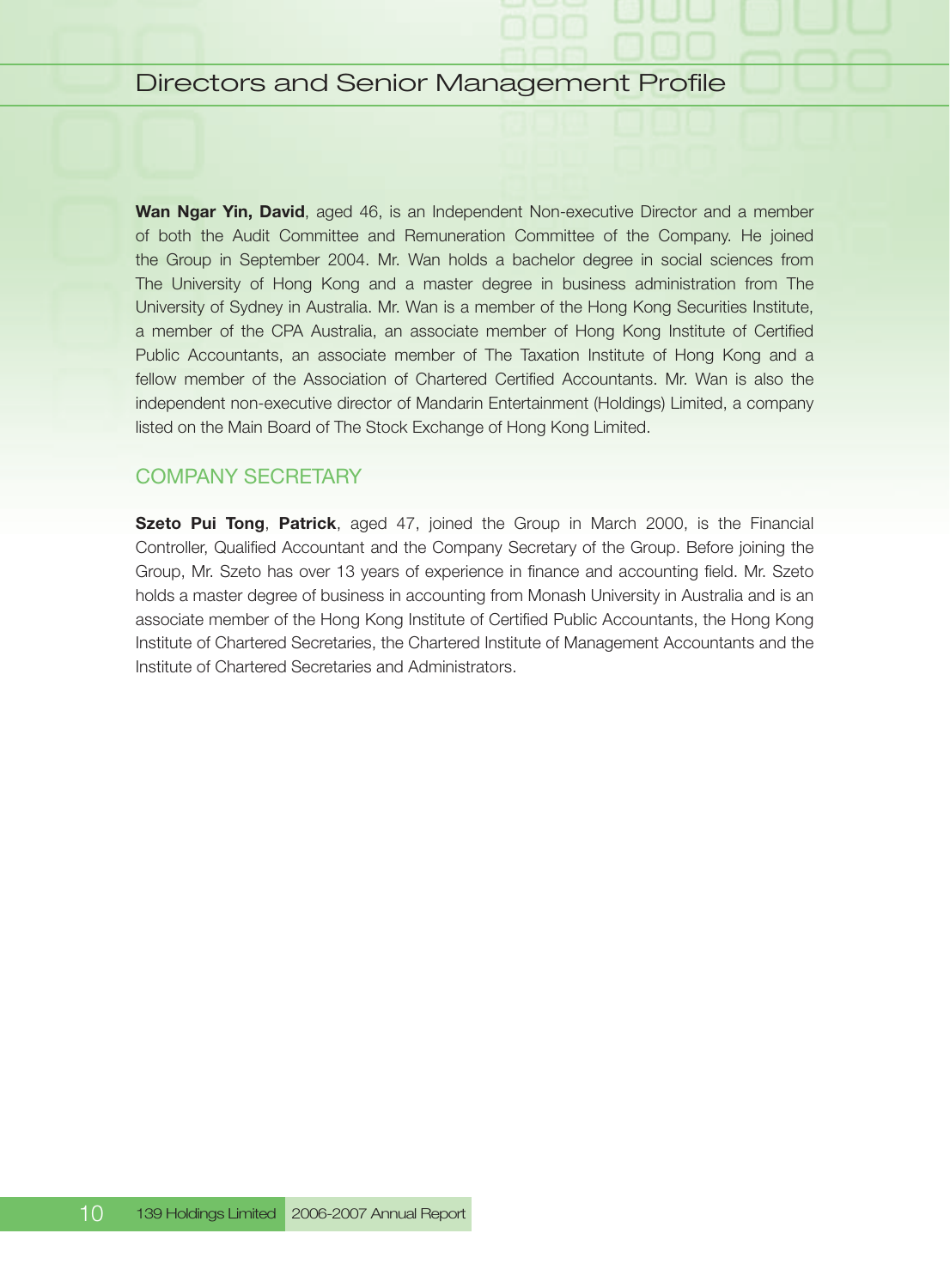The directors present their report and the audited financial statements of the Company and the Group for the year ended 31 March 2007.

#### PRINCIPAL ACTIVITIES

The principal activity of the Company is investment holding. The principal activities of the subsidiaries comprise the trading and distribution of electronic products and other merchandise and securities investment and trading. There were no significant changes in the nature of the Group's principal activities during the year.

### RESULTS AND DIVIDENDS

The Group's loss for the year ended 31 March 2007 and the state of affairs of the Company and the Group at that date are set out in the financial statements on pages 33 to 90.

The directors do not recommend the payment of any dividend in respect of the year.

#### SUMMARY FINANCIAL INFORMATION

A summary of the results and assets, liabilities and minority interests of the Group for the last five financial years, as extracted from the published audited financial statements, is set out below. This summary does not form part of the audited financial statements.

#### **RESULTS**

|                                                                       |                         |                  | Year ended 31 March |                  |                    |
|-----------------------------------------------------------------------|-------------------------|------------------|---------------------|------------------|--------------------|
|                                                                       | 2007<br><b>HK\$'000</b> | 2006<br>HK\$'000 | 2005<br>HK\$'000    | 2004<br>HK\$'000 | 2003<br>HK\$'000   |
| Revenue<br>Continuing operations<br>Discontinued operations           | 21,898                  | 10,323           | 39,858              | 15,821           | (5,061)<br>84,833  |
|                                                                       | 21,898                  | 10,323           | 39,858              | 15,821           | 79,772             |
| Profit/(loss) before tax                                              |                         |                  |                     |                  |                    |
| Continuing operations<br>Discontinued operations                      | (38, 800)               | (46, 482)        | 25,125              | 1,204            | (72, 649)<br>6,241 |
| Tax                                                                   | (38, 800)               | (46, 482)        | 25,125              | 1,204            | (66, 408)          |
| Continuing operations<br>Discontinued operations                      |                         |                  |                     |                  | 1,600              |
|                                                                       |                         |                  |                     |                  | 1,600              |
| Profit/(loss) before minority interests<br>Minority interests         | (38, 800)               | (46, 482)        | 25,125              | 1,204            | (64, 808)<br>110   |
| Profit/(loss) for the year attributable<br>to ordinary equity holders |                         |                  |                     |                  |                    |
| of the Company                                                        | (38, 800)               | (46, 482)        | 25,125              | 1,204            | (64, 698)          |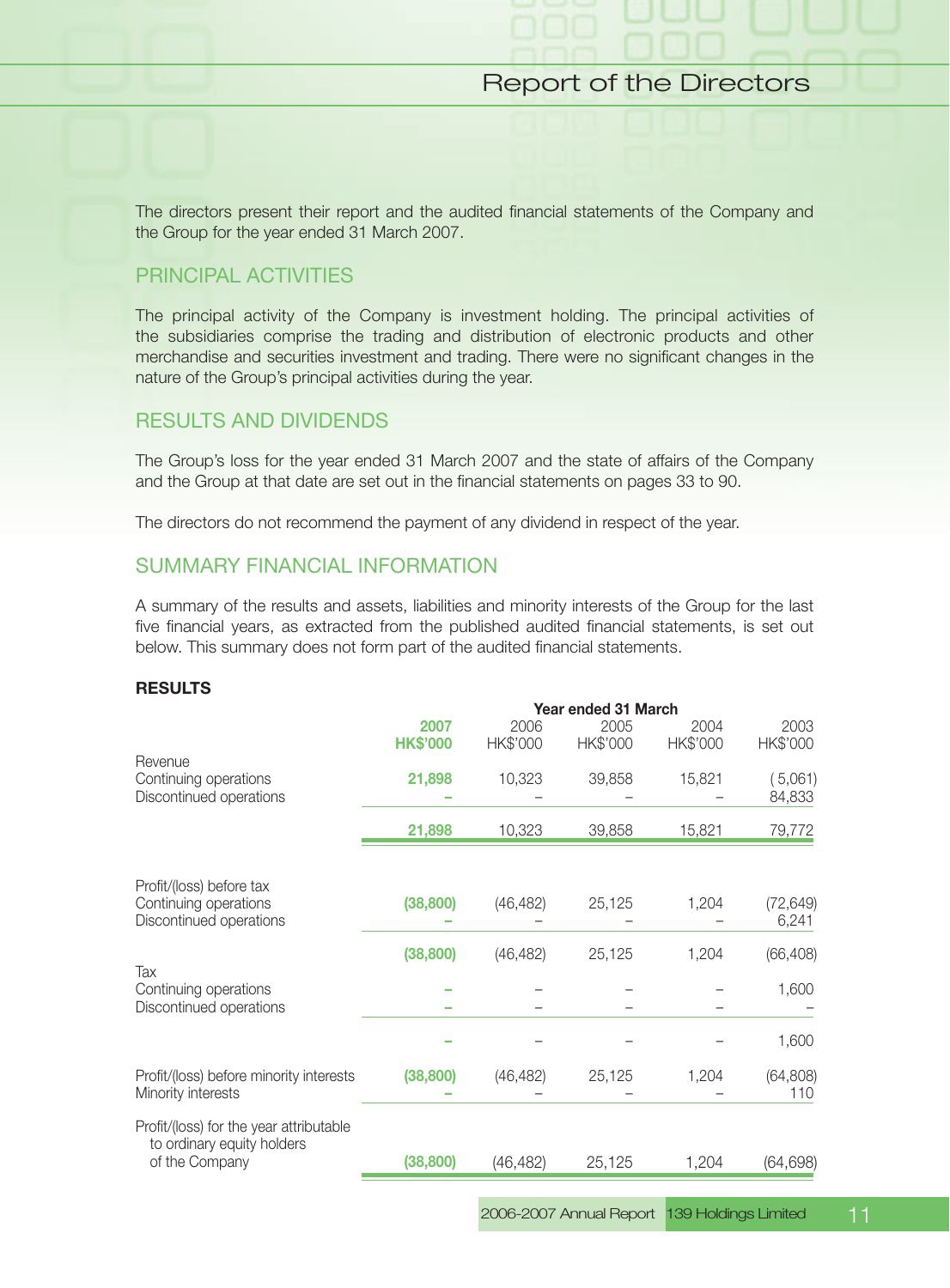#### **ASSETS AND LIABILITIES**

|                          |                 | As at 31 March  |                 |                 |                 |  |  |
|--------------------------|-----------------|-----------------|-----------------|-----------------|-----------------|--|--|
|                          | 2007            | 2006            | 2005            | 2004            | 2003            |  |  |
|                          | <b>HK\$'000</b> | <b>HK\$'000</b> | <b>HK\$'000</b> | <b>HK\$'000</b> | <b>HK\$'000</b> |  |  |
| Total assets             | 443,240         | 371,921         | 325,003         | 242,533         | 225,699         |  |  |
| <b>Total liabilities</b> | 38,607          | 14,401          | 9,093           | 14,148          | 18,262          |  |  |
| Net assets               | 404,633         | 357,520         | 315,910         | 228,385         | 207,437         |  |  |

### PROPERTY, PLANT AND EQUIPMENT

Details of movements in the property, plant and equipment of the Company and the Group during the year are set out in note 13 to the financial statements.

### SHARE CAPITAL AND SHARE OPTIONS

Details of movements in the Company's share capital and share options during the year are set out in notes 25 and 27 to the financial statements, respectively.

### CLOSURE OF REGISTER OF MEMBERS

The Register of Members of the Company will be closed from Thursday, 23 August 2007 to Tuesday, 28 August 2007 (both days inclusive) during which period no transfer of shares of the Company will be registered. In order to qualify for attending and voting at the annual general meeting of the Company to be held on Tuesday, 28 August 2007, unregistered holders of shares of the Company should ensure that all transfers of shares of the Company accompanied by the relevant share certificates and the appropriate transfer forms must be lodged with the Company's share registrar in Hong Kong, Tengis Limited at 26th Floor, Tesbury Centre, 28 Queen's Road East, Wanchai, Hong Kong for registration not later than 4:30 p.m. on Wednesday, 22 August 2007.

### PRE-EMPTIVE RIGHTS

There are no provisions for pre-emptive rights under the Company's bye-laws or the Companies Act 1981 of Bermuda which would oblige the Company to offer new shares on a pro rata basis to existing shareholders.

### PURCHASE, REDEMPTION OR SALE OF LISTED SECURITIES OF THE **COMPANY**

Neither the Company, nor any of its subsidiaries purchased, redeemed or sold any of the Company's listed securities during the year.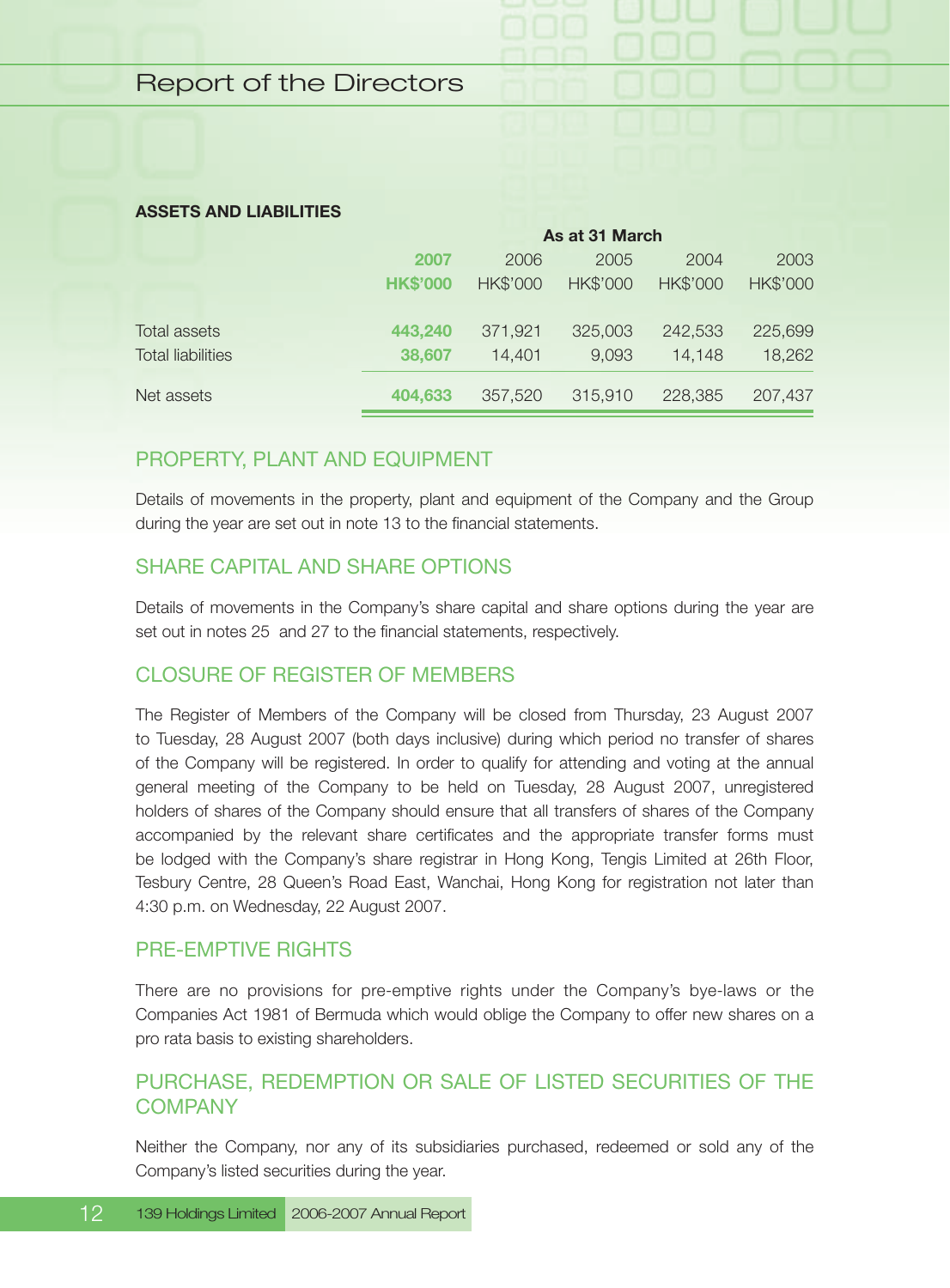#### **RESERVES**

Details of movements in the reserves of the Company and the Group during the year are set out in note 26 to the financial statements and in the consolidated statement of changes in equity, respectively.

### DISTRIBUTABLE RESERVES

At 31 March 2007, the Company had no reserves available for distribution. The Company's share premium account and capital redemption reserve, with an aggregate balance of HK\$380,842,000, may be distributed in the form of fully paid bonus shares.

### MAJOR CUSTOMERS AND SUPPLIERS

In the year under review, sales of electronic products to the Group's five largest customers accounted for 87% of the sales from the electronic products segment for the year and sales to the largest customer included therein amounted to 42%. Purchases of electronic products from the Group's five largest suppliers accounted for 85% of the total purchases from the electronic products segment for the year and the largest supplier included therein amounted to 54%.

None of the directors of the Company or any of their associates or any shareholders (which, to the best knowledge of the directors, own more than 5% of the Company's issued share capital) had any beneficial interest in the Group's five largest customers and suppliers.

#### **DIRECTORS**

The directors of the Company during the year were:

*Executive directors:* Mr. Wong Howard Mr. Wong Yat Fai Mr. Wu Qing

*Non-executive directors:* Mr. Li Chi Ming\* Mr. Tung Tat Chiu, Michael\* Mr. Wan Ngar Yin, David\*

\* Independent non-executive directors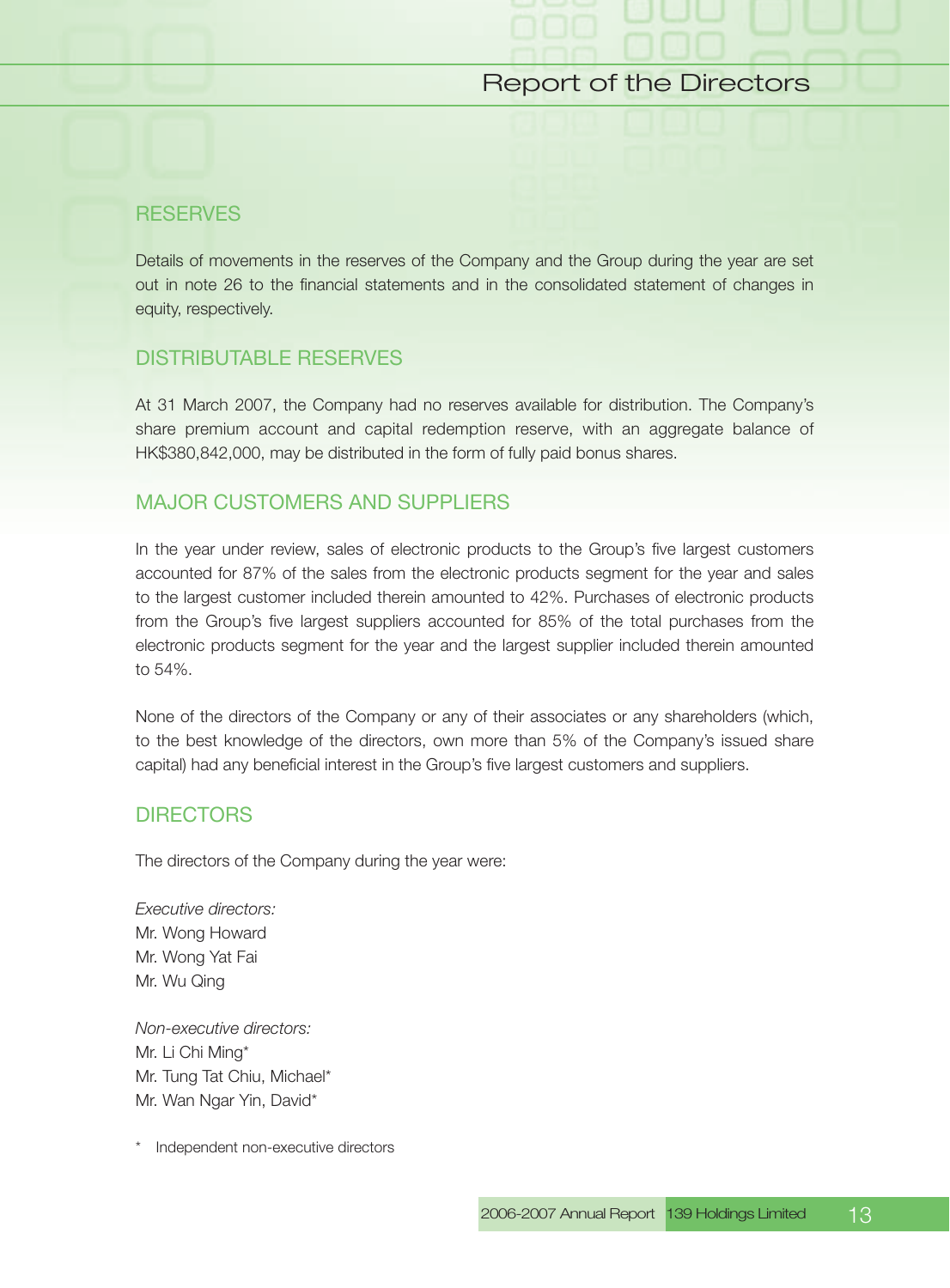In accordance with bye-law 98 of the bye-laws of the Company, Mr. Li Chi Ming and Mr. Tung Tat Chiu, Michael, the existing directors of the Company, will retire as directors of the Company by rotation at the forthcoming annual general meeting and, being eligible, will offer themselves for re-election at the said meeting.

The Company has received annual confirmations of independence from Mr. Li Chi Ming, Mr. Tung Tat Chiu, Michael and Mr. Wan Ngar Yin, David and as at the date of this report still considers them to be independent pursuant to Rule 3.13 of the Rules Governing the Listing of Securities on the Stock Exchange of Hong Kong Limited (the "Listing Rules").

### DIRECTORS' AND SENIOR MANAGEMENT'S BIOGRAPHIES

Biographical details of the directors of the Company and the senior management of the Group are set out on pages 9 to 10 of the annual report.

### DIRECTORS' SERVICE CONTRACTS

Mr. Wong Howard has a service contract with the Company for a term of two years commencing on 1 February 2007, which is subject to termination by either party giving not less than three months' written notice.

The Company has service agreements with Mr. Wong Yat Fai and Mr. Wu Qing for a term of two years and of 16 months respectively commencing on 1 April 2007. These agreements are subject to termination by either party giving not less than three months' written notice.

All the independent non-executive directors of the Company have been appointed for a fixed term of one year commencing on 27 September 2006.

All directors are subject to retirement by rotation and re-election at the annual general meeting in accordance with the bye-laws of the Company.

Apart from the foregoing, no director proposed for re-election at the forthcoming annual general meeting has a service contract with the Company which is not determinable by the Company within one year without payment, other than statutory compensation.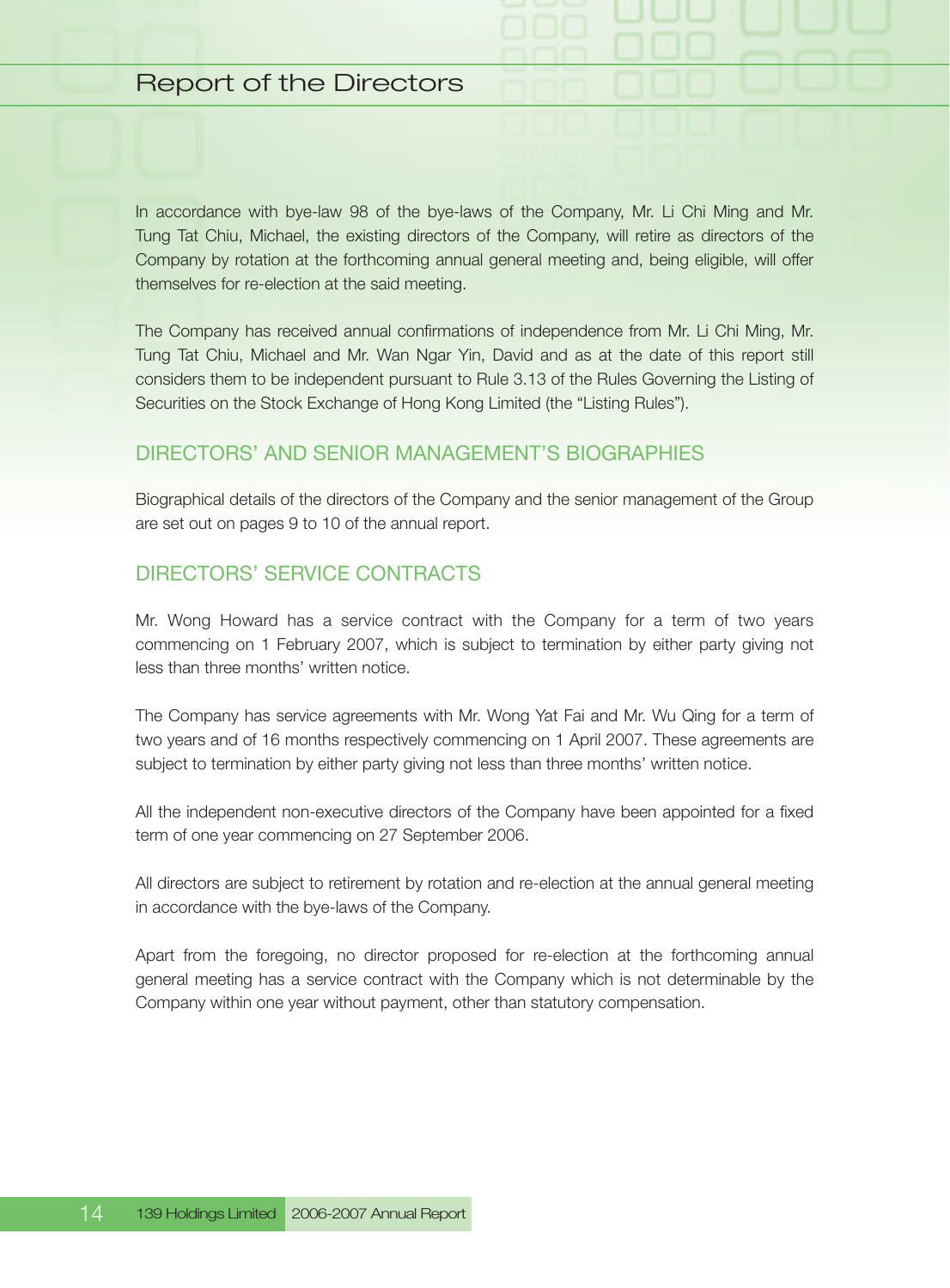## DIRECTORS' REMUNERATION

The directors' fees are subject to shareholders' approval at general meetings. Other emoluments are determined by the Company's board of directors with reference to directors' duties, responsibilities and performance and the results of the Group.

### DIRECTORS' INTERESTS IN CONTRACTS

Save as disclosed above, no director had a material interest, either directly or indirectly, in any contract of significance to the business of the Group to which the Company or any of its subsidiaries was a party during the year.

### DIRECTORS' INTERESTS IN SHARES

At 31 March 2007, the interests of the directors of the Company in the shares of the Company as recorded in the register required to be kept by the Company pursuant to Section 352 of the Securities and Futures Ordinance (the "SFO") or as otherwise notified to the Company and The Stock Exchange of Hong Kong Limited (the "Stock Exchange") pursuant to the Model Code for Securities Transactions by Directors of Listed Issuers (the "Model Code"), were as follows:

Long positions in ordinary shares of the Company:

| Name of director | <b>Capacity</b>  | <b>Number of ordinary</b><br>shares held | Percentage of the<br><b>Company's issued</b><br>share capital |
|------------------|------------------|------------------------------------------|---------------------------------------------------------------|
| Mr. Wong Howard  | Beneficial owner | 21,299,000                               | 1.57%                                                         |
| Mr. Wong Yat Fai | Beneficial owner | 21,299,000                               | 1.57%                                                         |
| Mr. Wu Qing      | Beneficial owner | 21,299,000                               | 1.57%                                                         |

In addition to the above, as at 31 March 2007, certain director(s) had non-beneficial personal equity interests in certain subsidiaries held for the benefit of the Company solely for the purpose of complying with the previous requirement of having a minimum of two shareholders.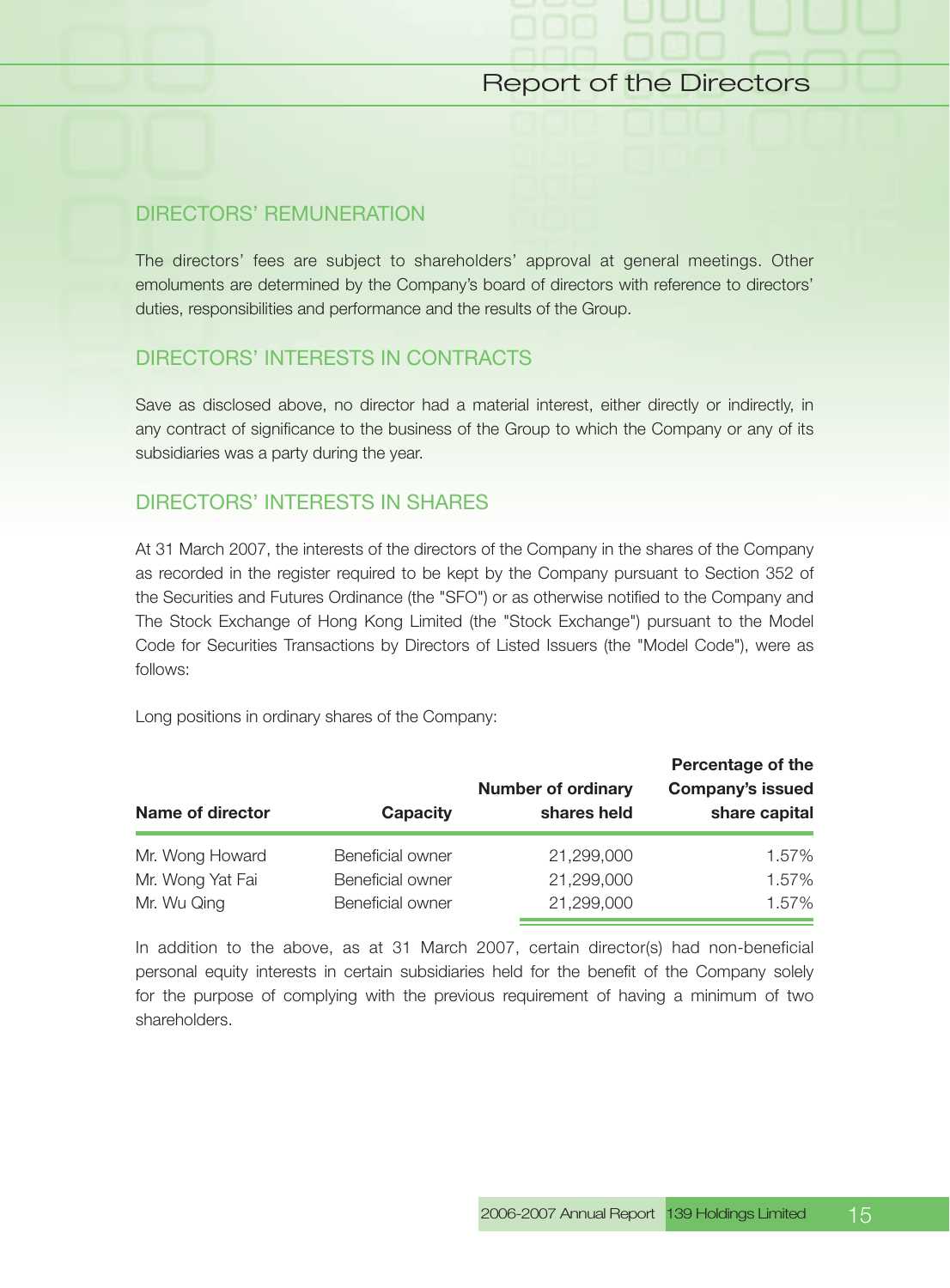## DIRECTORS' INTERESTS IN SHARES (CONTINUED)

Save as disclosed above, as at 31 March 2007, none of the directors or chief executive of the Company had any interests or short position in the shares, underlying shares or debentures of the Company or any associated corporations (within the meaning of Part XV of the SFO) which were required to be notified to the Company and the Stock Exchange pursuant to Divisions 7 and 8 of Part XV of the SFO (including interests and short positions which he/she was deemed or taken to have under such provisions of the SFO) or which were required to be entered into the register kept by the Company pursuant to Section 352 of the SFO or which were required to be notified to the Company and the Stock Exchange pursuant to the Model Code.

### DIRECTORS' RIGHTS TO ACQUIRE SHARES OR DEBENTURES

Save as disclosed under the heading "Directors' interests in shares" above and in the share option scheme disclosures in note 27 to the financial statements, at no time during the year were rights to acquire benefits by means of the acquisition of shares in or debentures of the Company granted to any director or their respective spouses or minor children, or were any such rights exercised by them; or was the Company or any of its subsidiaries a party to any arrangement to enable the directors to acquire such rights in any other body corporate.

### SUBSTANTIAL SHAREHOLDERS' INTERESTS IN SHARES

At 31 March 2007, the following interests of 5% or more of the Company's issued share capital were recorded in the register of interests required to be kept by the Company pursuant to Section 336 of the SFO:

| Name of<br>substantial<br>shareholder       | <b>Position</b> | <b>Capacity</b>                               | <b>Note</b> | Number of<br>ordinary shares | Percentage of<br>the Company's<br>issued share<br>capital |
|---------------------------------------------|-----------------|-----------------------------------------------|-------------|------------------------------|-----------------------------------------------------------|
| <b>JB</b> International<br>Holdings Limited | Long            | <b>Beneficial Owner</b>                       | (a)         | 262,500,000                  | 19.30%                                                    |
| Mr. Surani Bhupendra Jivrajbhai             | Long            | Interests held by a<br>controlled corporation | (a)         | 262,500,000                  | 19.30%                                                    |
| Ms. Surani Varsha Bhupendra                 | Long            | Interests held<br>through spouse              | (b)         | 262,500,000                  | 19,30%                                                    |
| Mercurius GP LLC                            | Long            | Founder of a<br>discretionary trust           | (c)         | 93,320,000                   | 6.86%                                                     |
| Mr. Todd Zwaanstra                          | Long            | Trustee                                       | (d)         | 93,320,000                   | 6.86%                                                     |
| Penta Japan Fund, Ltd.                      | Long            | Interests held by a<br>controlled corporation | (e)         | 93,320,000                   | 6.86%                                                     |
| Penta Investment Advisers<br>Limited        | Long            | Investment manager                            | (f)         | 160,670,000                  | 11.81%                                                    |
| Mr. John Zwaanstra                          | Long            | Interests held by a<br>controlled corporation | (f)         | 160,670,000                  | 11.81%                                                    |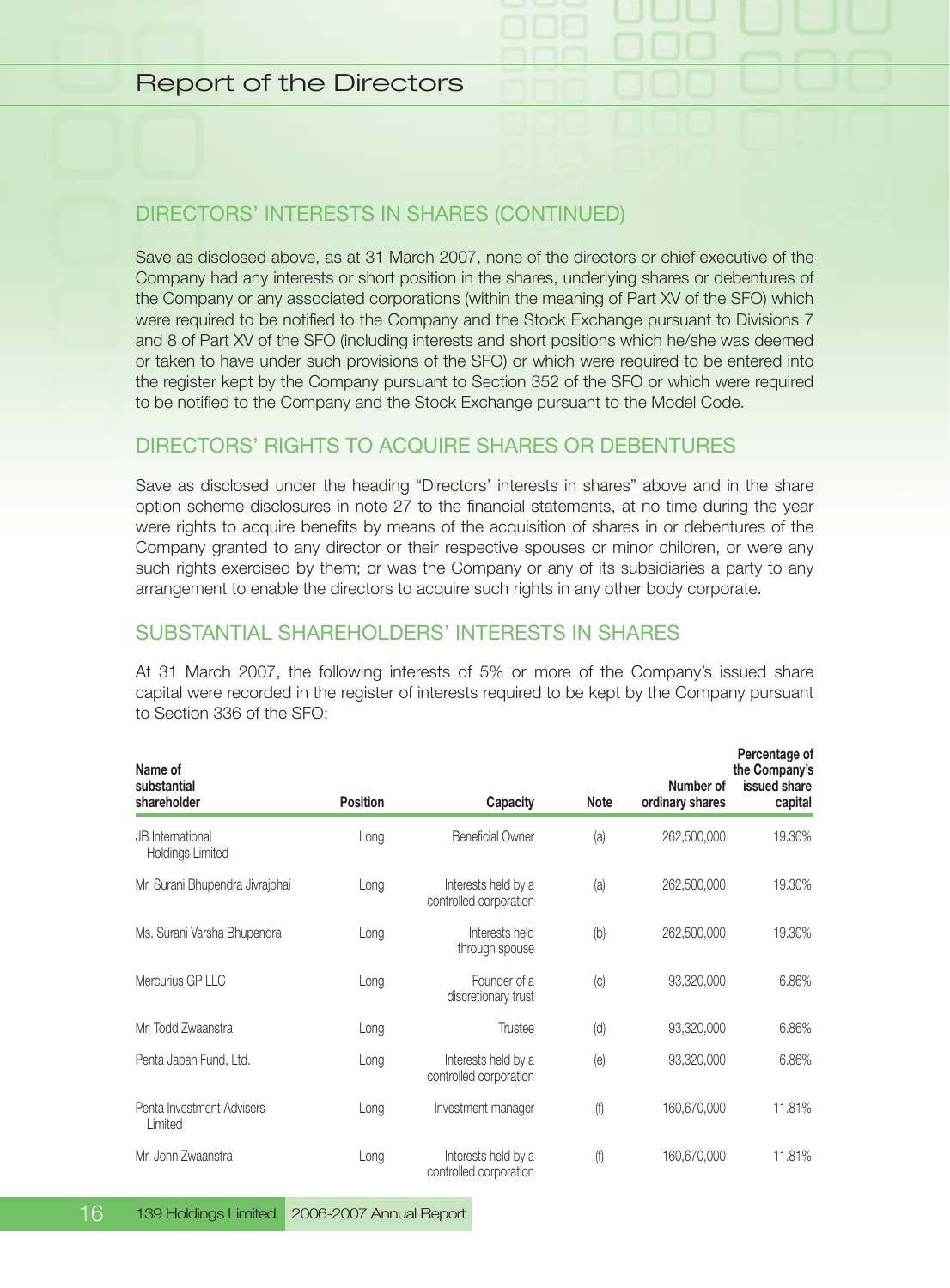#### SUBSTANTIAL SHAREHOLDERS' INTERESTS IN SHARES (CONTINUED)

#### *Notes:*

- (a) The interest in 262,500,000 shares reported by JB International Holdings Limited included derivative interests of 200,000,000 shares. Mr. Surani Bhupendra Jivrajbhai was deemed to be interested in 262,500,000 shares since he controlled 60% interests of JB International Holdings Limited.
- (b) Ms. Surani Varsha Bhupendra was deemed to be interested in 262,500,000 shares of the Company through her spouse, Mr. Surani Bhupendra Jivrajbhai.
- (c) Mercurius GP LLC was the founder of Mercurius Partners Trust.
- (d) Mr. Todd Zwaanstra was the trustee of Mercurius Partners Trust.
- (e) Penta Japan Fund, Ltd. was deemed to be interested in 93,320,000 shares held by Penta Master Fund, Ltd., a corporation wholly controlled by Penta Japan Fund, Ltd..
- (f) Mr. John Zwaanstra was deemed to be interested in 160,670,000 shares reported by Penta Investment Advisers Limited, a corporation wholly controlled by Mr. John Zwaanstra.

Save as disclosed above, as at 31 March 2007, no persons had an interest or a short position in the shares or underlying shares of the Company as recorded in the register required to be kept under Section 336 of the SFO.

### SUFFICIENCY OF PUBLIC FLOAT

Based on information that is publicly available to the Company and within the knowledge of the directors, the directors confirmed that at least 25% of the Company's total issued share capital was held by the public as at the date of this report.

### DIRECTORS' INTERESTS IN A COMPETING BUSINESS

During the year and up to the date of this report, no director is considered to have interests in a business which competes or is likely to compete, either directly or indirectly, with the businesses of the Group, as defined in the Listing Rules.

### CORPORATE GOVERNANCE

Details of the corporate governance are set out in the section headed "Corporate Governance Report" in the annual report.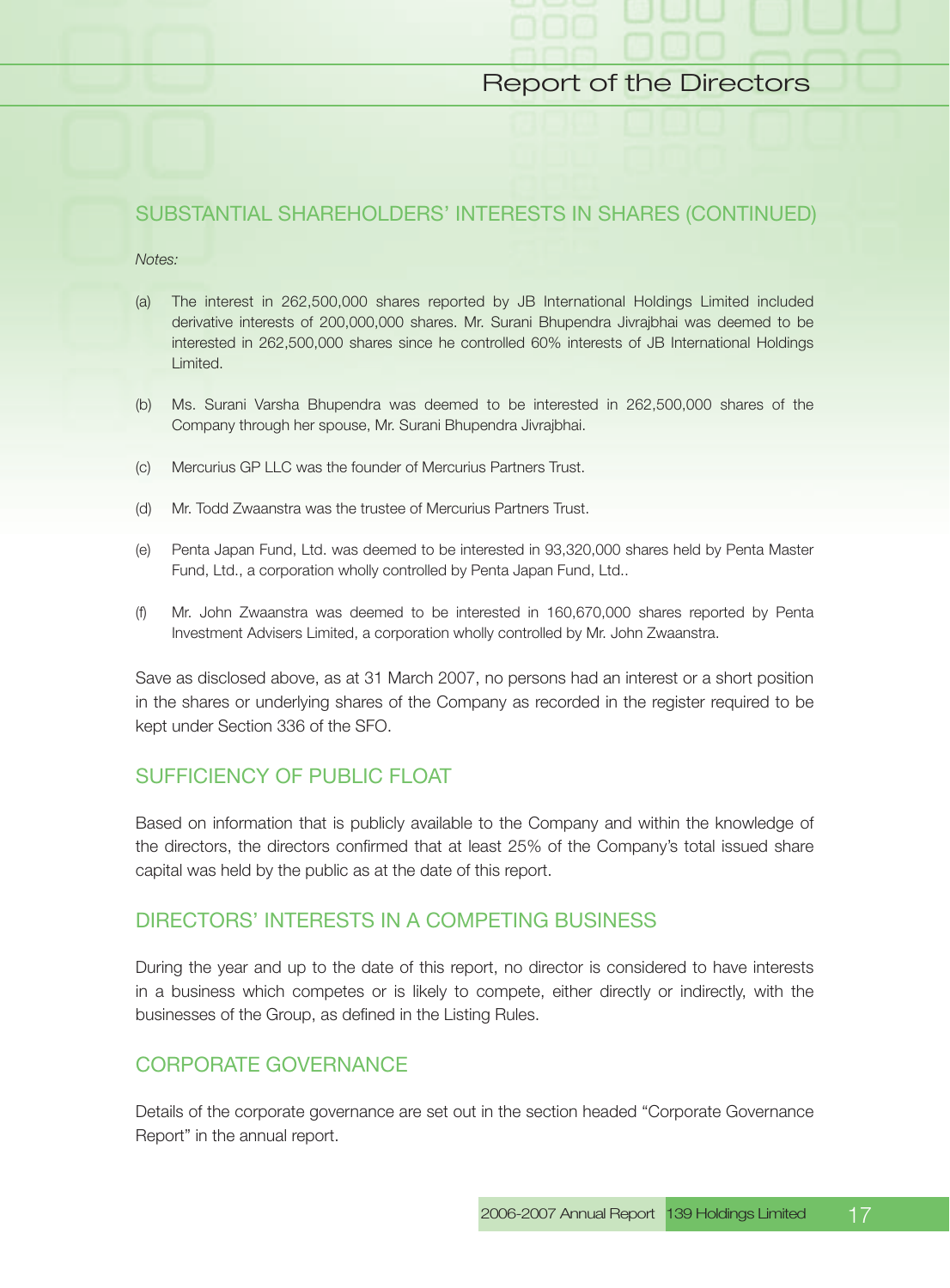# POST BALANCE SHEET EVENTS

Details of the significant post balance sheet events of the Group are set out in note 34 to the financial statements.

# AUDITORS

Ernst & Young will retire and a resolution for their reappointment as auditors of the Company will be proposed at the forthcoming annual general meeting of the Company.

On Behalf of the Board

#### **Wong Howard**

*Chairman*

Hong Kong 20 July 2007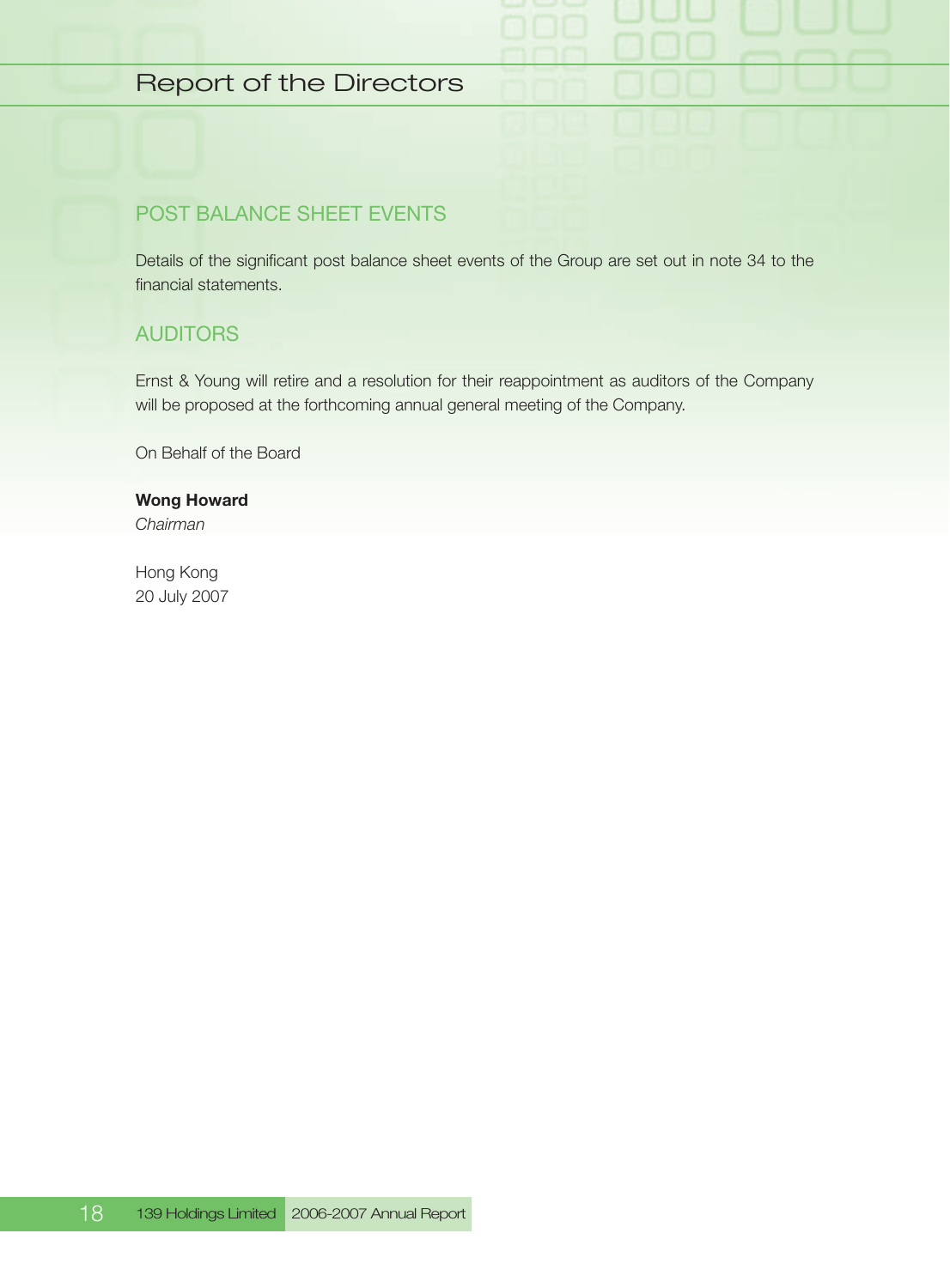The board of directors (the "Board") of the Company is pleased to present this Corporate Governance Report in the Group's annual report for the year ended 31 March 2007.

#### CORPORATE GOVERNANCE PRACTICES OF THE COMPANY

The Company recognises the importance of high standards of corporate governance to sustain healthy growth and has taken a proactive approach in strengthening corporate governance practices in accordance with the needs of its business. The Group is committed to achieving high standards of corporate governance to safeguard the interests of shareholders and to enhance corporate value and accountability.

The Company has applied the principles as set out in the Code on Corporate Governance Practices (the "CG Code") contained in Appendix 14 of The Rules Governing the Listing of Securities on The Stock Exchange of Hong Kong Limited (the "Stock Exchange") (the "Listing Rules"). With the exception of the code provision A.2.1 of the CG Code in relation to the separation of the roles of the Chairman and Chief Executive Officer, the Company has complied with the code provisions as set out in the CG Code throughout the year under review. The details of such deviation will be explained below.

The Company reviews its corporate governance practices regularly to ensure its continuous compliance with the CG Code. The key corporate governance principles and practices of the Company are summarised as follows:

#### A. THE BOARD

#### **1. Responsibilities**

The overall management of the Company's business is vested in the Board, which assumes the responsibility for leadership and control of the Company and is collectively responsible for promoting the success of the Company by directing and supervising its affairs. All directors should take decisions objectively in the interests of the Company.

Every director carries out his duty in good faith and in compliance with the standards of applicable laws and regulations, and acts in the interests of the Company and its shareholders at all times.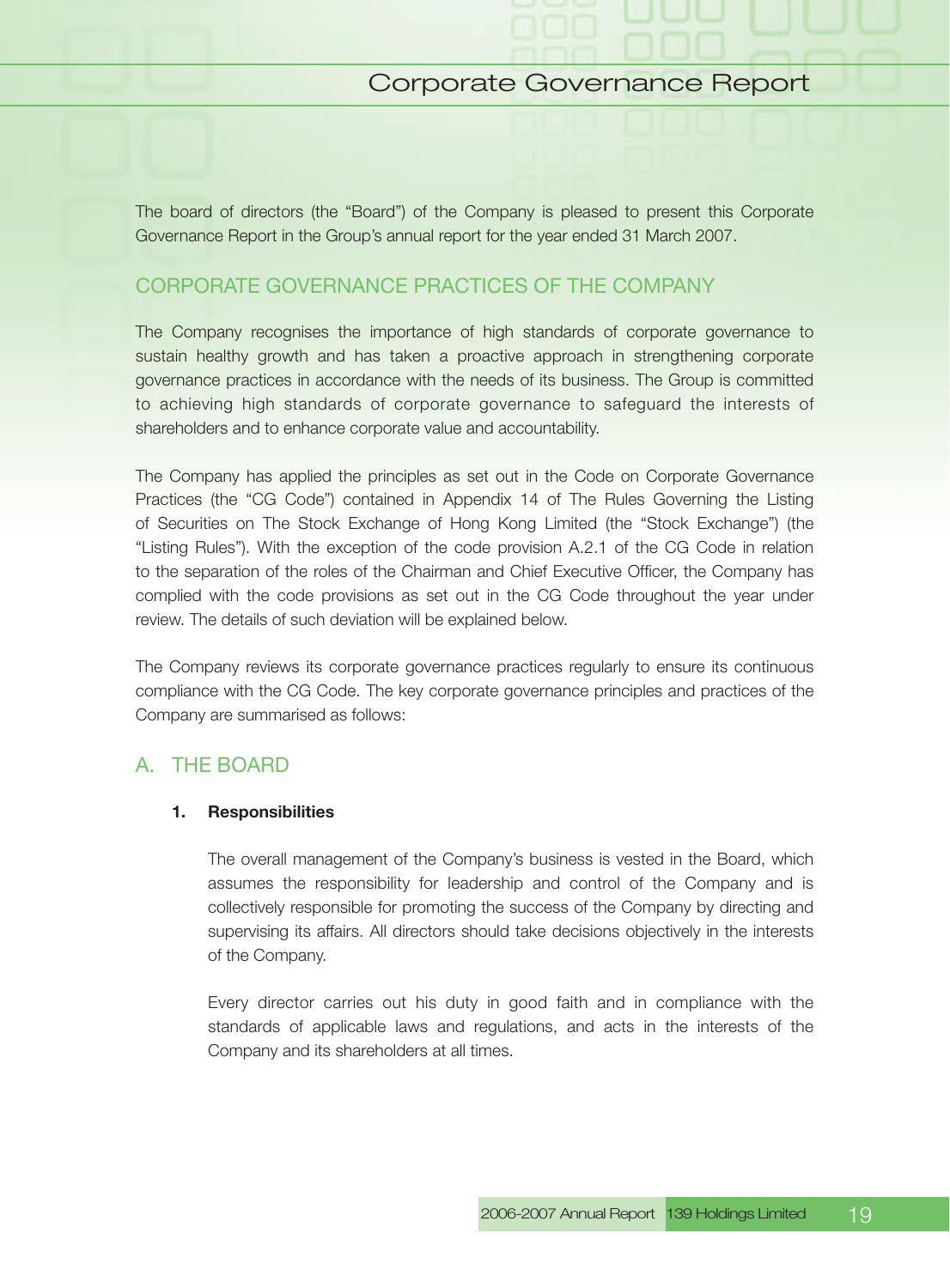The day-to-day management, administration and operation of the Company are delegated to the Executive Committee, the Chief Executive Officer and the senior management of the Company. The delegated functions and work tasks are periodically reviewed. Approval has to be obtained from the Board prior to any significant transactions entered into by the abovementioned officers.

In addition, the Board has also established Board committees and has delegated to these Board committees various responsibilities set out in their terms of reference respectively.

#### **2. Board Composition**

The composition of the Board reflects the necessary balance of skills and experience appropriate to the requirements of the business of the Company and to the exercising of independent judgement.

The Board comprises the following directors:–

#### **Executive directors:–**

Mr. Wong Howard, *Chairman of the Board and the Executive Committee and Chief Executive Officer* Mr. Wong Yat Fai, *member of the Executive Committee* Mr. Wu Qing, *member of the Executive Committee*

#### **Independent non-executive directors:–**

Mr. Li Chi Ming, *Chairman of the Remuneration Committee and member of the Audit Committee* Mr. Tung Tat Chiu, Michael, *Chairman of the Audit Committee and member of the Remuneration Committee* Mr. Wan Ngar Yin, David, *member of the Audit Committee and the Remuneration Committee*

The list of directors (by category) is also disclosed in all corporate communications issued by the Company pursuant to the Listing Rules from time to time.

There is no relationship (including financial, business, family, or other material/ relevant relationship(s)) among the Board members.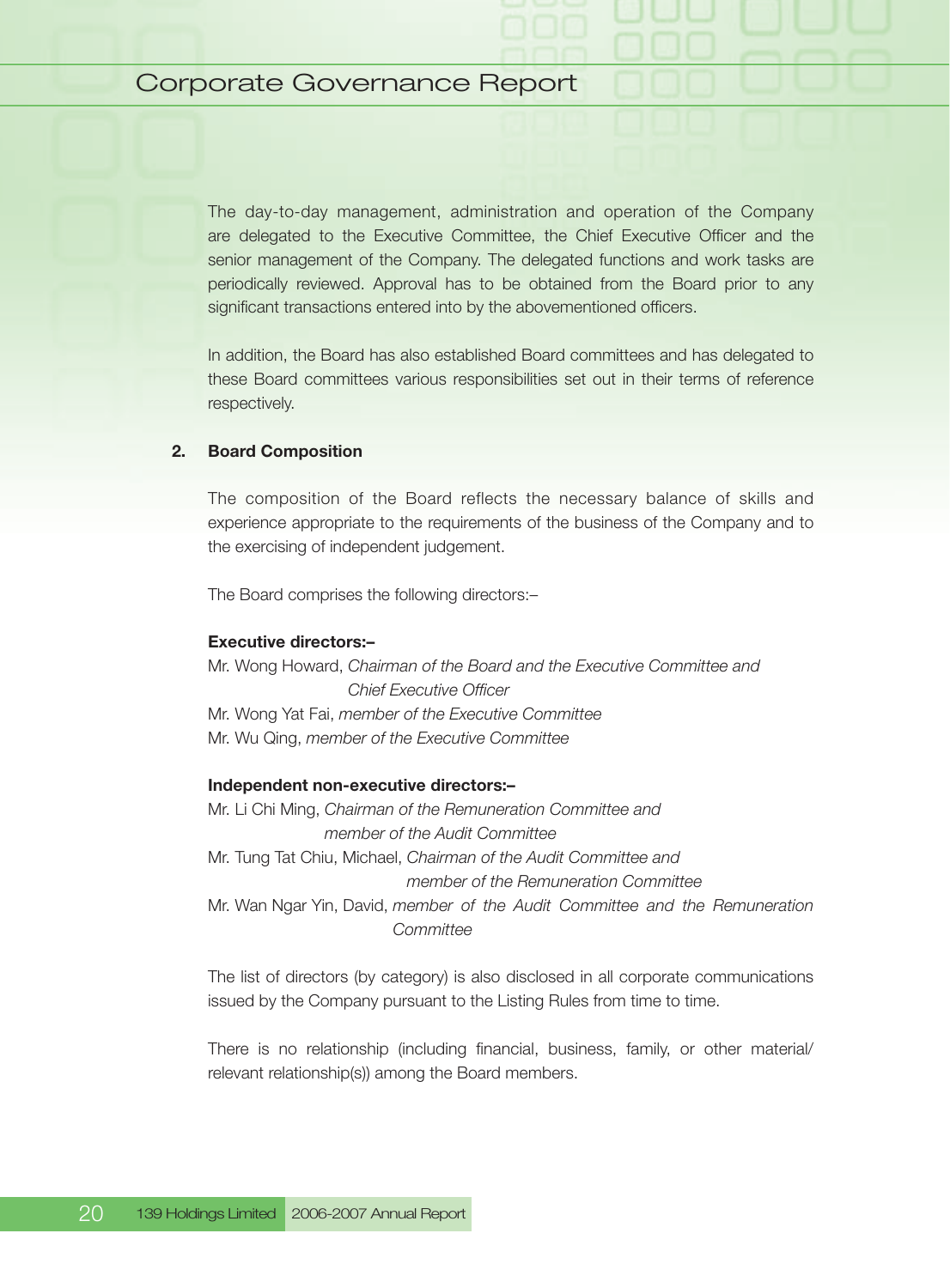During the year ended 31 March 2007, the Board at all times met the requirements of the Listing Rules relating to the appointment of at least three independent nonexecutive directors with one independent non-executive director, being Mr. Wan Ngar Yin, David, possessing appropriate professional qualifications and accounting and related financial management expertise.

The Company has received written annual confirmations from the three independent non-executive directors respectively for confirming their independence pursuant to the requirements of the Listing Rules. The Company considers all independent nonexecutive directors independent in accordance with the independence guidelines set out in the Listing Rules.

The non-executive director brings a wide range of business and financial expertise, experiences and independent judgement to the Board. Through participation in Board meetings, taking the lead in managing issues involving potential conflict of interests and serving on Board committees, the non-executive directors make various contributions to the effective direction of the Company.

#### **3. Chairman and Chief Executive Officer**

Code provision A.2.1 stipulates that the roles of Chairman and Chief Executive Officer should be separate and should not be performed by the same individual.

Mr. Wong Howard is the Chairman of the Board and the Chief Executive Officer of the Company. The Board believes that vesting the roles of both Chairman and Chief Executive Officer in the same person provides the Group with strong and consistent leadership and allows for effective and efficient business planning and decisions as well as execution of long term business strategies. As such, it is beneficial to the business prospects of the Company.

The Board considers that the current structure of vesting the roles of Chairman and Chief Executive Officer in the same person will not impair the balance of power and authority between the Board and the management of the Company.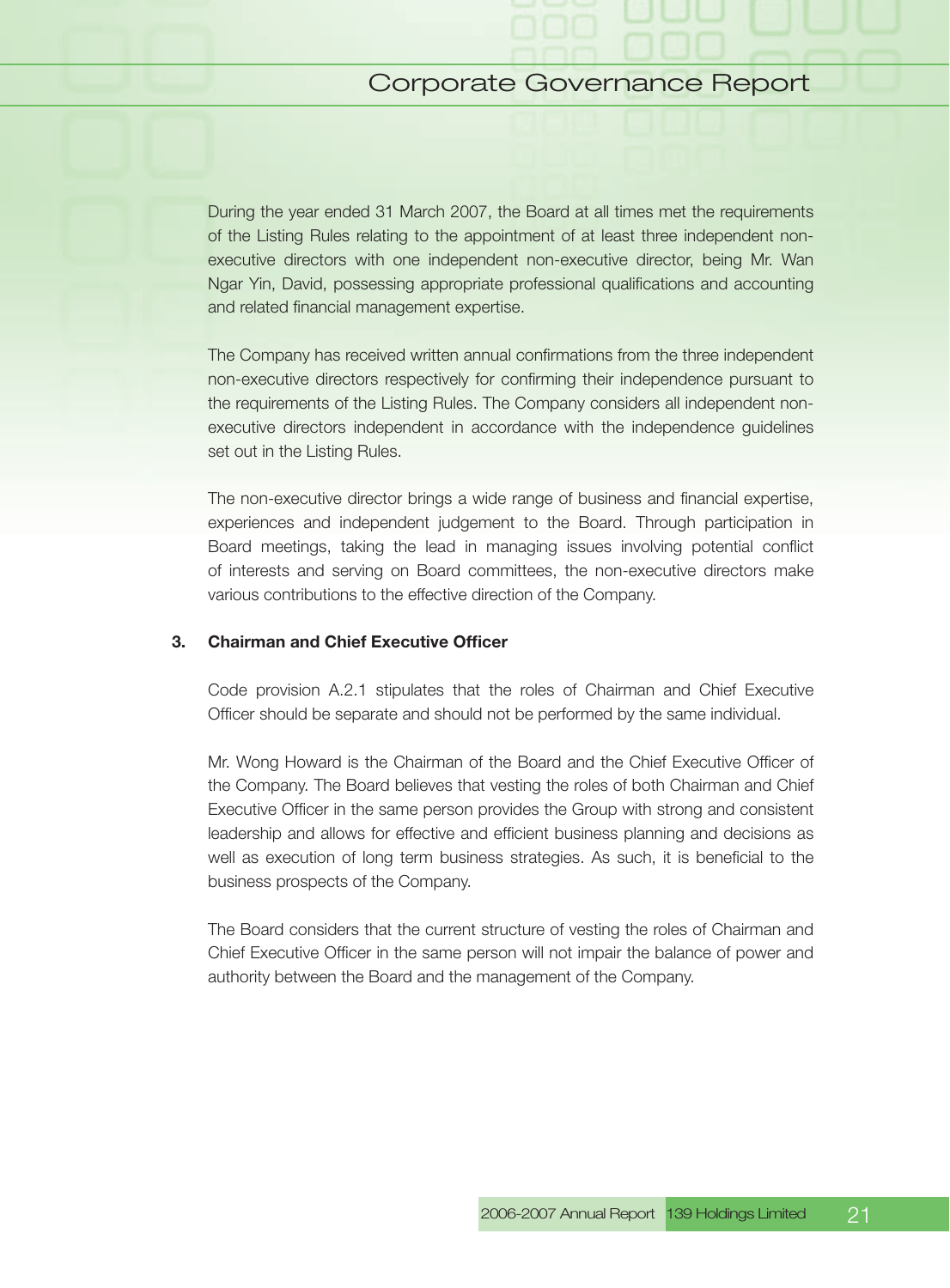#### **4. Appointment and re-election of directors**

Each of Mr. Wong Howard and Mr. Wong Yat Fai is engaged on a service contract for a term of 2 years. Mr. Wu Qing is engaged on a service contract for a term of 16 months. Each of the above service contracts may be terminated by not less than 3 months' written notice.

In addition, each of the independent non-executive directors of the Company is appointed for a specific term. The term of office of Mr. Li Chi Ming, Mr. Tung Tat Chiu, Michael and Mr. Wan Ngar Yin, David is one year up to 26 September 2007.

In accordance with the Company's Bye-laws, all directors of the Company are subject to retirement by rotation at least once every three years and any new director appointed to fill a casual vacancy or as an addition to the Board shall submit himself/herself for re-election by shareholders at the first general meeting after appointment. Pursuant to the aforesaid, Mr. Li Chi Ming and Mr. Tung Tat Chiu, Michael shall retire by rotation and, being eligible, offer themselves for re-election at the Company's forthcoming annual general meeting. The Board recommended the re-appointment of these two retiring directors standing for re-election at the forthcoming annual general meeting. Detailed information of such directors standing for re-election is contained in the Company's circular sent together with this annual report.

The Company has adopted Directors Nomination Procedures as written guidelines in providing formal, considered and transparent procedures to the Board for evaluating and selecting candidates for directorships. Where vacancies on the Board exist, the Board will carry out the selection process by making reference to the skills, experience, professional knowledge, personal integrity and time commitments of the proposed candidates, the Company's needs and other relevant statutory requirements and regulations. An external recruitment agency may be engaged to carry out the recruitment and selection process when necessary.

Though the Company has not set up a nomination committee, the Board as a whole is responsible for reviewing the Board composition, developing and formulating the relevant procedures for nomination and appointment of directors, monitoring the appointment and succession planning of directors and assessing the independence of independent non-executive directors.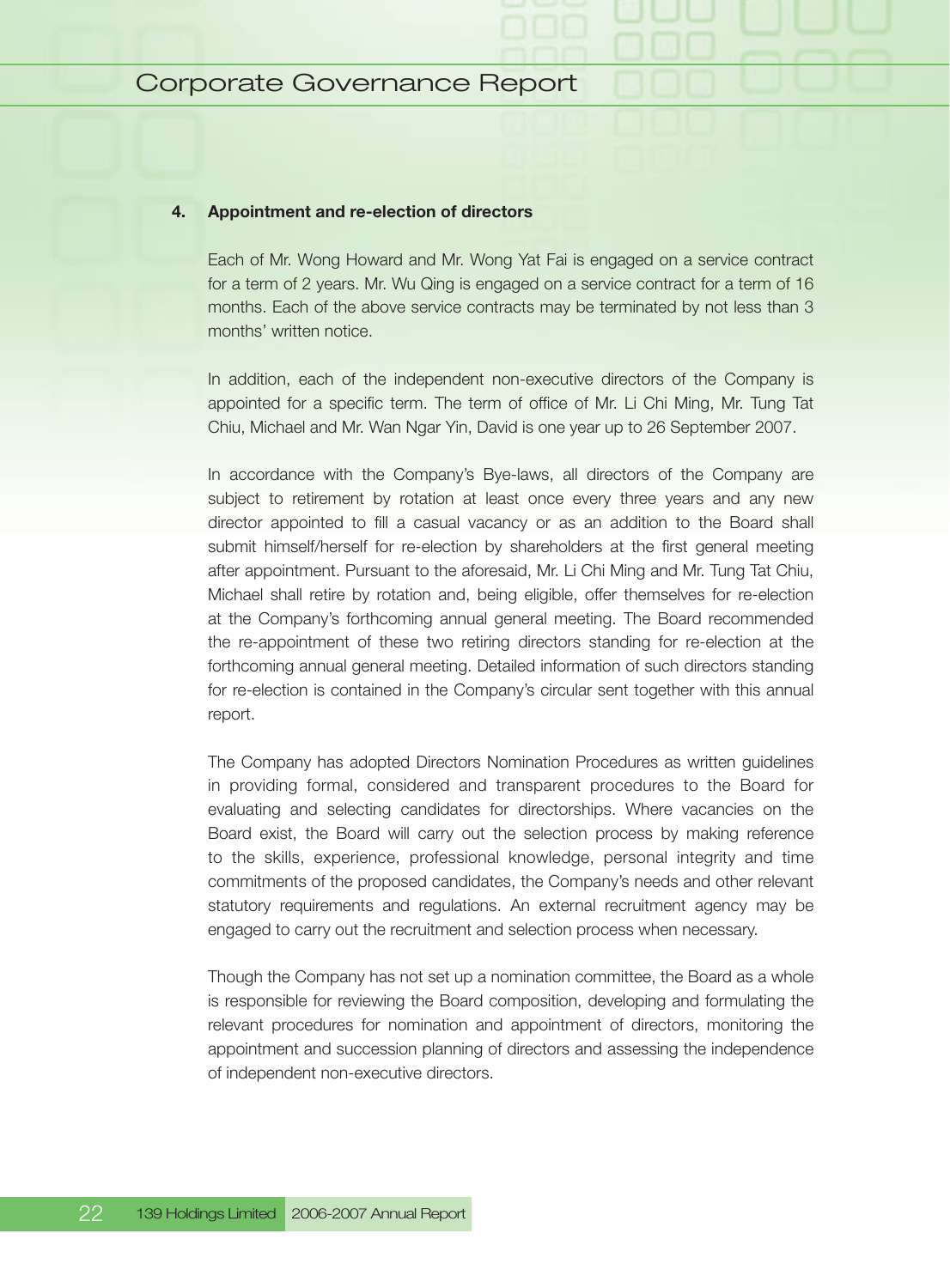During the year under review, the Board met once, with the presence of Mr. Wong Howard, Mr. Wong Yat Fai, Mr. Wu Qing, Mr. Li Chi Ming, Mr. Tung Tat Chiu, Michael and Mr. Wan Ngar Yin, David, for reviewing the structure, size and composition of the Board, assessing the independence of the independent non-executive directors and recommending the re-appointment of the directors standing for re-election at the annual general meeting of the Company.

#### **5. Training for directors**

There was no director newly appointed during the year ended 31 March 2007. In case there is any newly appointed director, he/she will receive induction on the first occasion of his/her appointment, so as to ensure that he/she has appropriate understanding of the business and operations of the Company and that he/she is fully aware of his/her responsibilities and obligations under the Listing Rules and relevant regulatory requirements.

Continuing briefings and professional development to directors will be arranged whenever necessary.

#### **6. Board meetings**

#### *Board Practices and Conduct of Meetings*

Annual meeting schedules are normally made available to directors in advance.

Notices of regular Board meetings were served to all directors at least 14 days before the meetings. For other Board and committee meetings, reasonable notice was generally given.

Agenda and board papers together with all appropriate, complete and reliable information were sent to all directors/Board committee members at least 3 days before each Board meeting or committee meeting to keep the directors apprised of the latest developments and financial position of the Company and to enable them to make informed decisions. The Board and each director also have separate and independent access to the senior management whenever necessary.

The Company Secretary, also the Qualified Accountant of the Company, attends all regular Board meetings and when necessary, other Board and committee meetings to advise on business developments, financial and accounting matters, statutory compliance, corporate governance and other major aspects of the Company.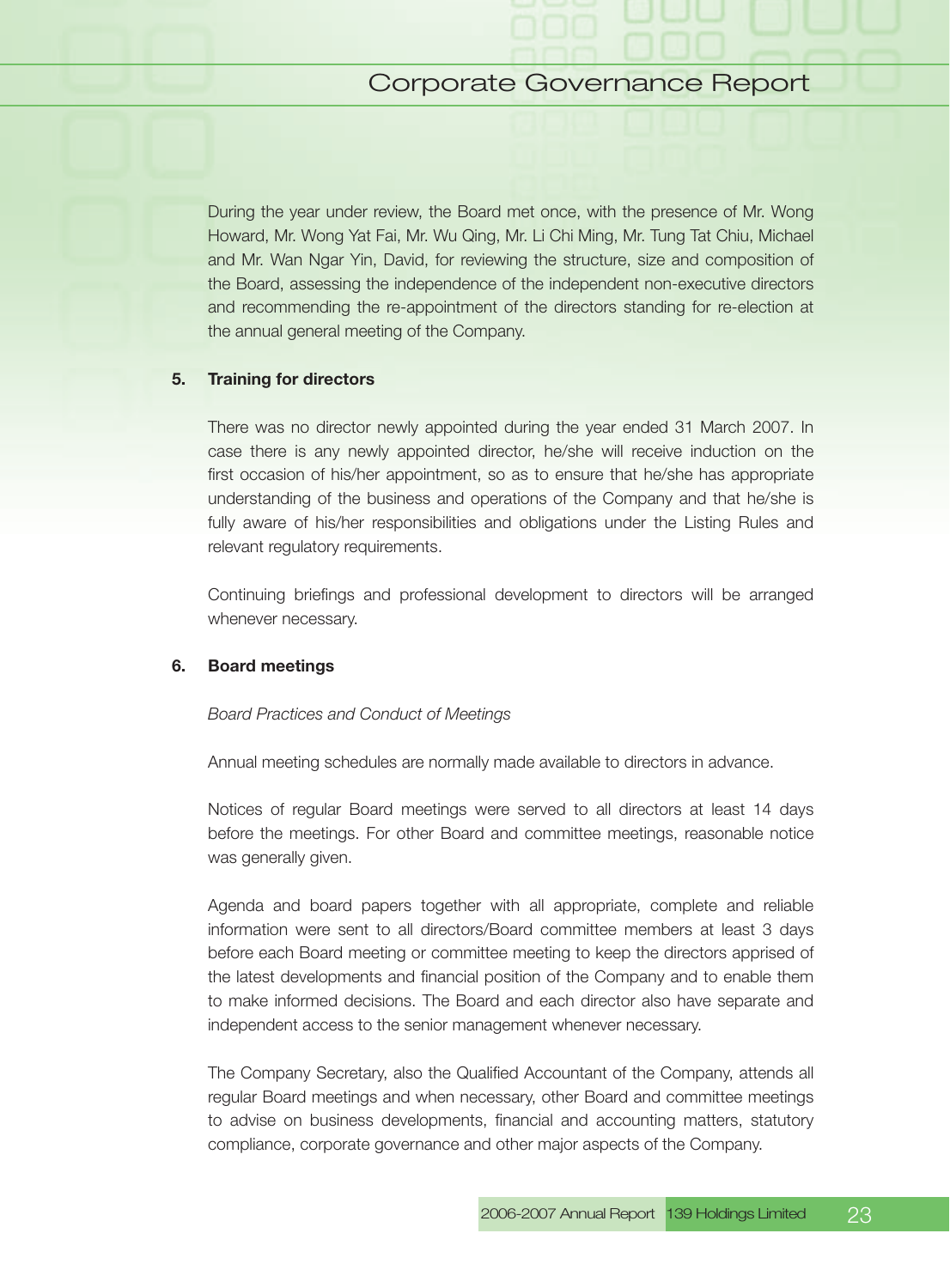The Company Secretary is responsible to take and keep minutes of all Board meetings and committee meetings. Draft minutes are normally circulated to directors for comment within a reasonable time after each meeting and the final version is open for directors' inspection.

The Company's Bye-laws contains provisions requiring directors to abstain from voting and not to be counted in the quorum at meetings for approving transactions in which such directors or any of their associates have a material interest. According to current Board practice, any material transaction, which involves a conflict of interests for a substantial shareholder or a director, will be considered and dealt with by the Board at a duly convened Board meeting.

#### *Directors' Attendance Records*

During the year ended 31 March 2007, 11 board meetings were held, out of which 4 were regular meetings held at approximately quarterly intervals for reviewing and approving the financial and operating performance, and considering and approving the overall strategies and policies of the Company. The attendance records of each director at the Board meetings during the year ended 31 March 2007 are set out below:

| <b>Name of Directors</b>            | <b>Attendance/Number of Meetings</b> |
|-------------------------------------|--------------------------------------|
|                                     | 11/11                                |
| Mr. Wong Howard<br>Mr. Wong Yat Fai | 11/11                                |
| Mr. Wu Qing                         | 11/11                                |
| Mr. Li Chi Ming                     | 9/11                                 |
| Mr. Tung Tat Chiu, Michael          | 4/11                                 |
| Mr. Wan Ngar Yin, David             | 10/11                                |

#### **7. Model Code for Securities Transactions**

The Company has adopted its own code of conduct regarding directors' dealings in the Company's securities (the "Own Code") on terms no less exacting than the Model Code for Securities Transactions by Directors of Listed Issuers (the "Model Code") as set out in Appendix 10 to the Listing Rules.

Specific enquiry has been made of all the directors and the directors have confirmed that they have complied with the Own Code and the Model Code throughout the year ended 31 March 2007.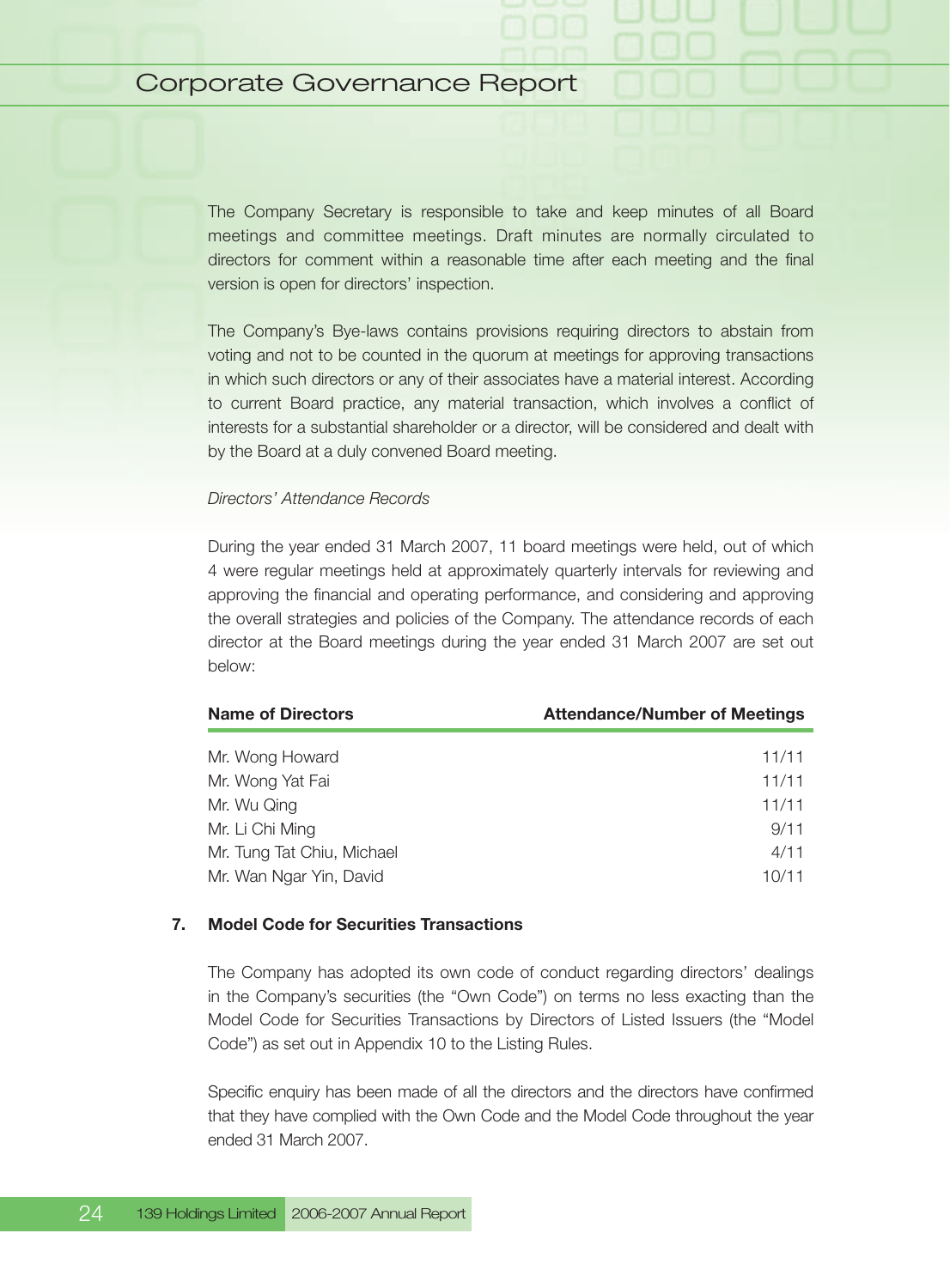The Company has also established written guidelines on no less exacting terms than the Model Code (the "Employees Written Guidelines") for securities transactions by employees who are likely to be in possession of unpublished pricesensitive information of the Company.

No incident of non-compliance of the Employees Written Guidelines by the employees was noted by the Company.

#### B. DELEGATION BY THE BOARD

The Board reserves for its decisions all major matters of the Company, including: the approval and monitoring of all policy matters, overall strategies and budgets, internal control and risk management systems, material transactions (in particular those may involve conflict of interests), financial information, appointment of directors and other significant financial and operational matters.

All directors have full and timely access to all relevant information as well as the advice and services of the Company Secretary, with a view to ensuring that Board procedures and all applicable rules and regulations are followed. Each director is normally able to seek independent professional advice in appropriate circumstances at the Company's expense, upon making request to the Board.

In order to increase the efficiency for the business decision, the Board established an Executive Committee with written terms of reference. The Executive Committee comprises all the executive directors of the Company with Mr. Wong Howard, acting as the chairman of such Committee. The principal duties of the Executive Committee include monitoring the execution of the Company's strategic plans and operations of all business units of the Company and discussing and making decisions on matters relating to the day-to-day management and operations of the Company.

The Board has delegated a schedule of responsibilities to the senior management of the Company. These responsibilities include the implementation of decisions of the Board, the co-ordination and direction of day-to-day operation and management of the Company in accordance with the management strategies and plans approved by the Board, formulating and monitoring the production and operating plans and budgets, and supervising and monitoring the control systems.

The Board has the full support of the senior management to discharge its responsibilities.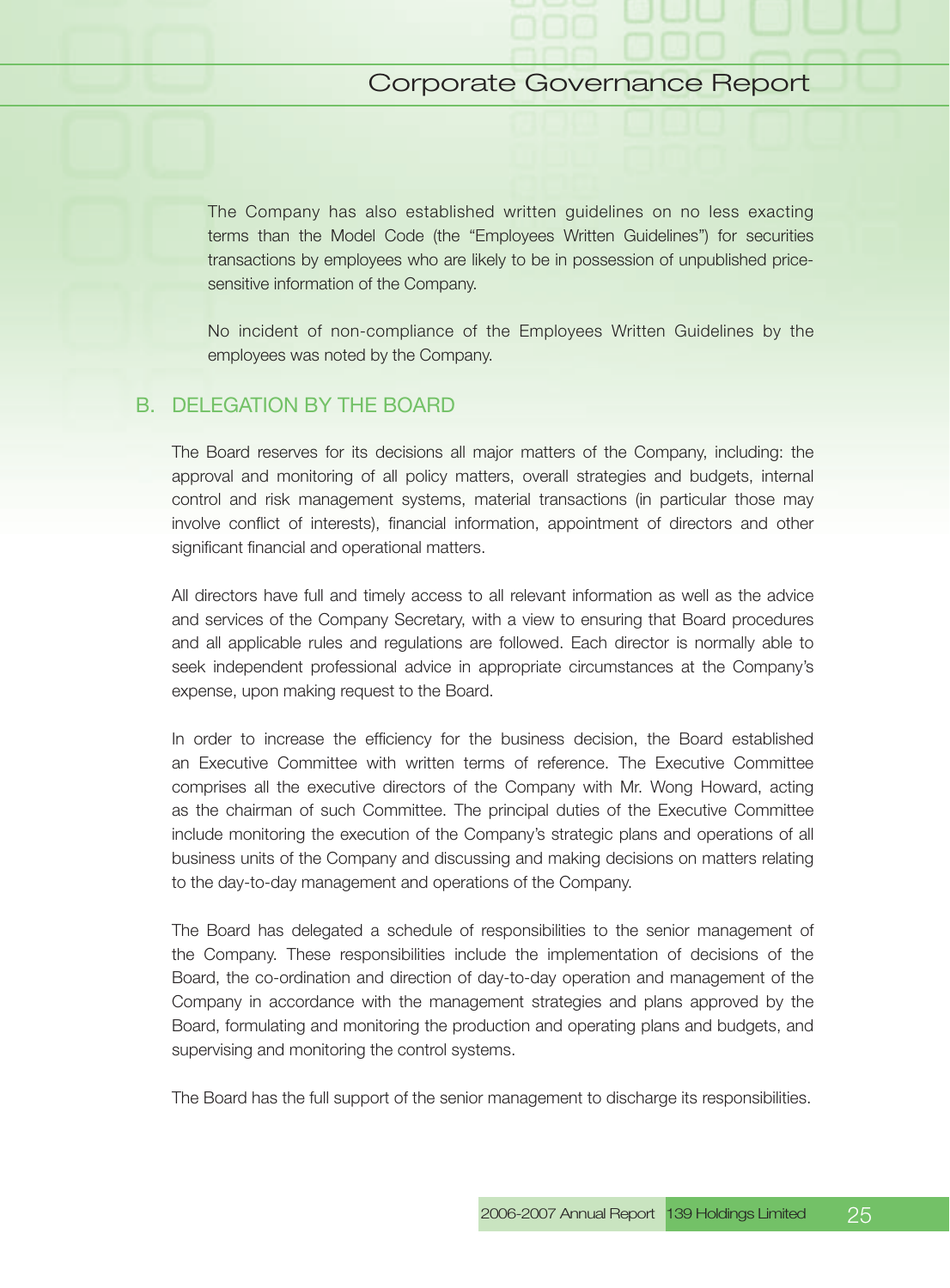### C. REMUNERATION OF DIRECTORS AND SENIOR MANAGEMENT

The Company has established a formal and transparent procedure for formulating policies on remuneration and senior management of the Group. Details of the remuneration of each of the directors of the Company for the year ended 31 March 2007 are set out in the financial statements of the Company.

#### **Remuneration Committee**

The Remuneration Committee comprises three members, namely Mr. Li Chi Ming (Chairman), Mr. Tung Tat Chiu, Michael and Mr. Wan Ngar Yin, David, all of them are independent non-executive directors. The primary objectives of the Remuneration Committee include:

- To make recommendations on the establishment of procedures for developing remuneration policy and structure of the executive directors and the senior management, such policy shall ensure that no director or any of his/her associates will participate in deciding his/her own remuneration;
- To make recommendations on the remuneration packages of the executive directors and the senior management;
- To review and approve the remuneration packages of the executive directors and the senior management by reference to the performance of the individual and the Company as well as market practice and conditions; and
- To review and approve the compensation arrangements for the executive directors and the senior management.

The Remuneration Committee normally meets annually for reviewing and discussing the remuneration policy and structure and determination of the annual remuneration packages of the executive directors and the senior management and other related matters. The Human Resources Department is responsible for collection and administration of the human resources data and making recommendations to the Remuneration Committee for consideration. The Remuneration Committee shall consult the Chairman/Chief Executive Officer of the Company about these recommendations on remuneration policy and structure and remuneration packages.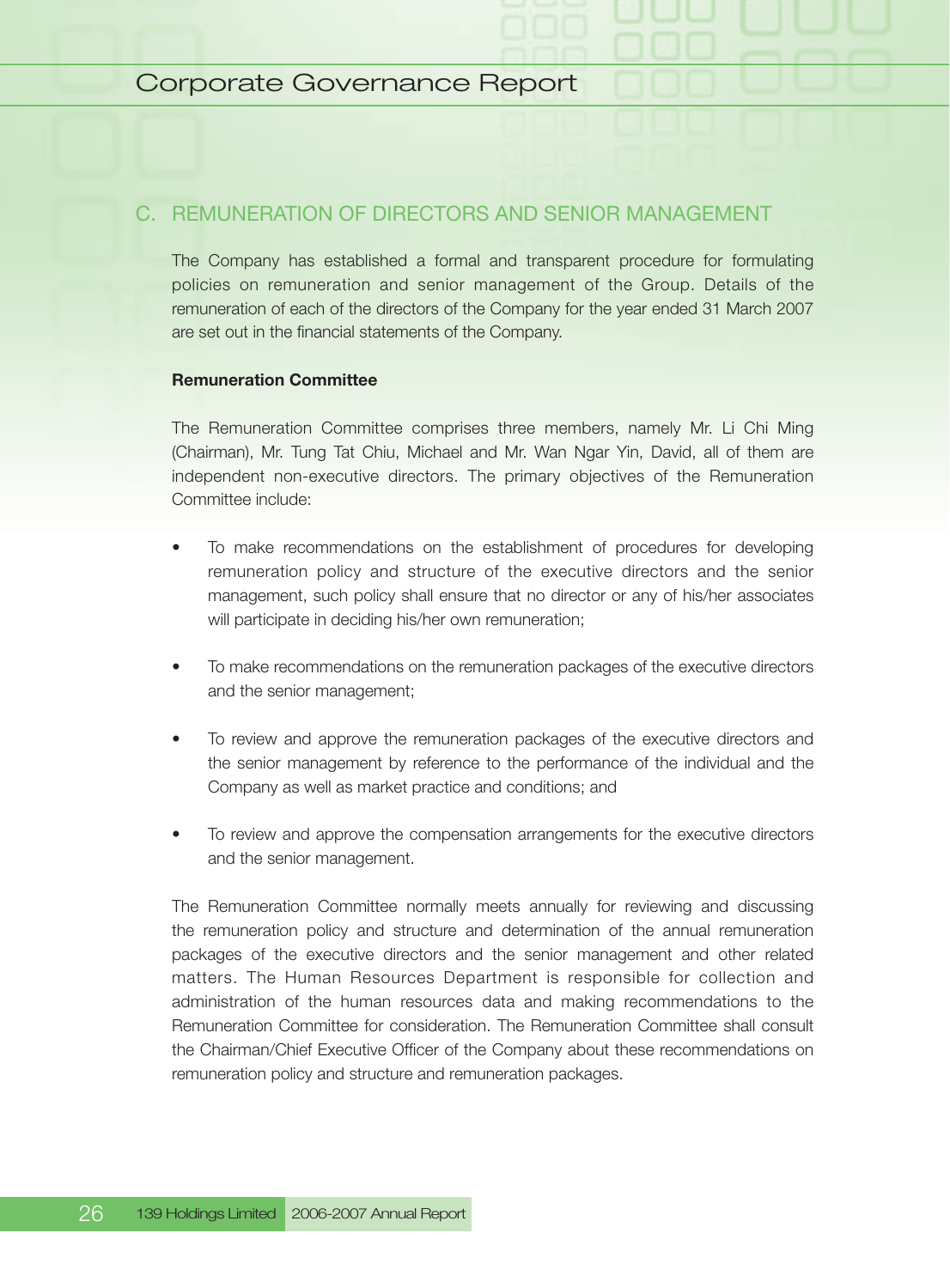During the year ended 31 March 2007, the Remuneration Committee met once and discussed the remuneration related matters of the Company. The individual attendance record of each member at the Remuneration Committee meeting is set out below:–

| <b>Name of Directors</b>   | <b>Attendance/Number of Meeting</b> |
|----------------------------|-------------------------------------|
| Mr. Li Chi Ming            | 1/1                                 |
| Mr. Tung Tat Chiu, Michael | 1/1                                 |
| Mr. Wan Ngar Yin, David    | 1/1                                 |

#### D. ACCOUNTABILITY AND AUDIT

#### **Directors' responsibilities for financial reporting**

The Board is responsible for presenting a balanced, clear and understandable assessment of annual and interim reports, price-sensitive announcements and other disclosures required under the Listing Rules and other regulatory requirements.

The directors have acknowledged their responsibility for preparing the financial statements of the Company for the year ended 31 March 2007.

The senior management has provided explanation and information to the Board so as to enable the Board to make an informed assessment of the financial information and position of the Company put to the Board for approval.

#### **Internal controls**

The Board has conducted a review of the effectiveness of the internal control system of the Group for the year ended 31 March 2007. Such review covered the financial, operational, compliance and risk management aspects of the Group.

The Board has overall responsibility for the internal control system of the Company and for reviewing its effectiveness. The Board is also responsible for maintaining an adequate internal control system to safeguard the interests of the shareholders and the assets of the Company.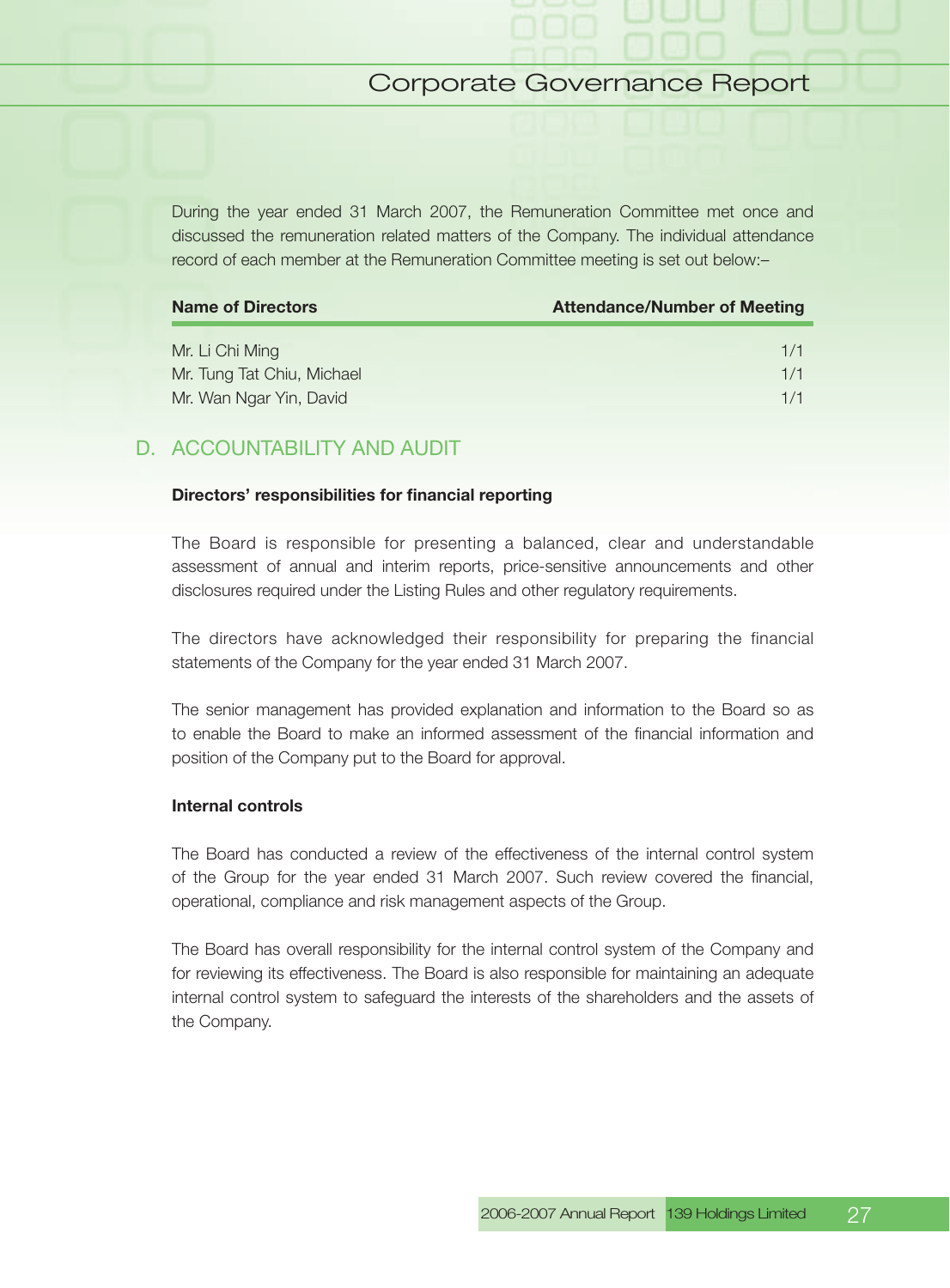#### **Audit Committee**

The Audit Committee comprises three independent non-executive directors, namely, Mr. Tung Tat Chiu, Michael (Chairman), Mr. Li Chi Ming and Mr. Wan Ngar Yin, David, with Mr. Wan Ngar Yin, David possesses the appropriate professional qualifications and accounting and related financial management expertise. None of the members of the Audit Committee is a former partner of the Company's existing external auditors.

The main duties of the Audit Committee include the following:

- To review the financial statements and reports of the Group.
- To review the relationship with and terms of appointment of external auditors.
- To review the adequacy and effectiveness of the Company's financial reporting system, internal control system and risk management system and associated procedures.

During the year under review, the Audit Committee has reviewed the Group's annual results and annual report for the year ended 31 March 2006 and interim results and report for the six months ended 30 September 2006, the financial reporting and compliance procedures, the report from the senior management on the Company's internal control and risk management review and processes and the re-appointment of the external auditors.

The external auditors were invited to attend one of the meetings to discuss with the Audit Committee on issues arising from the audit and financial reporting matters.

During the year ended 31 March 2007, the Audit Committee held 2 meetings. The individual attendance records of each member at the Audit Committee meetings are set out below:–

| <b>Name of Directors</b>   | <b>Attendance/Number of Meetings</b> |
|----------------------------|--------------------------------------|
|                            |                                      |
| Mr. Tung Tat Chiu, Michael | 2/2                                  |
| Mr. Li Chi Ming            | 2/2                                  |
| Mr. Wan Ngar Yin, David    | 2/2                                  |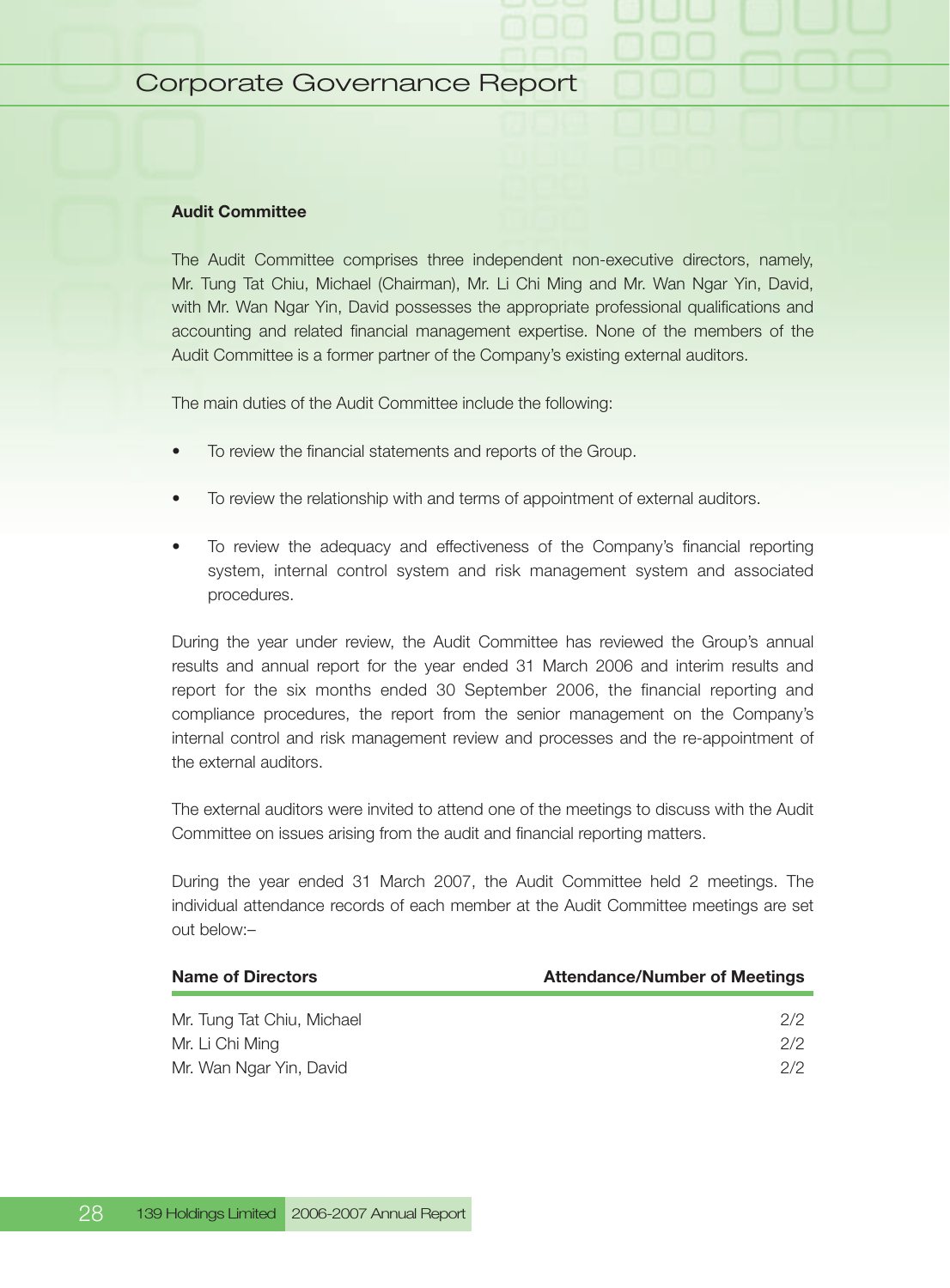#### **External auditors and auditors' remuneration**

The statement of the external auditors of the Company, Messrs Ernst & Young, about their reporting responsibilities on the financial statements is set out in the "Independent Auditors' Report" on pages 31 and 32 in this annual report.

The remuneration of the Company's external auditors is set out below:–

| Type of services provided by the external auditors | Fees paid/payable |  |  |
|----------------------------------------------------|-------------------|--|--|
|                                                    | HK\$              |  |  |
| Audit fee                                          | 850,000           |  |  |
| Non-audit fee (Note)                               | 716,000           |  |  |
|                                                    | 1,566,000         |  |  |

*Note:* It includes tax compliance, financial advisory services and service fee on the issuance of accountant's report on major acquisition.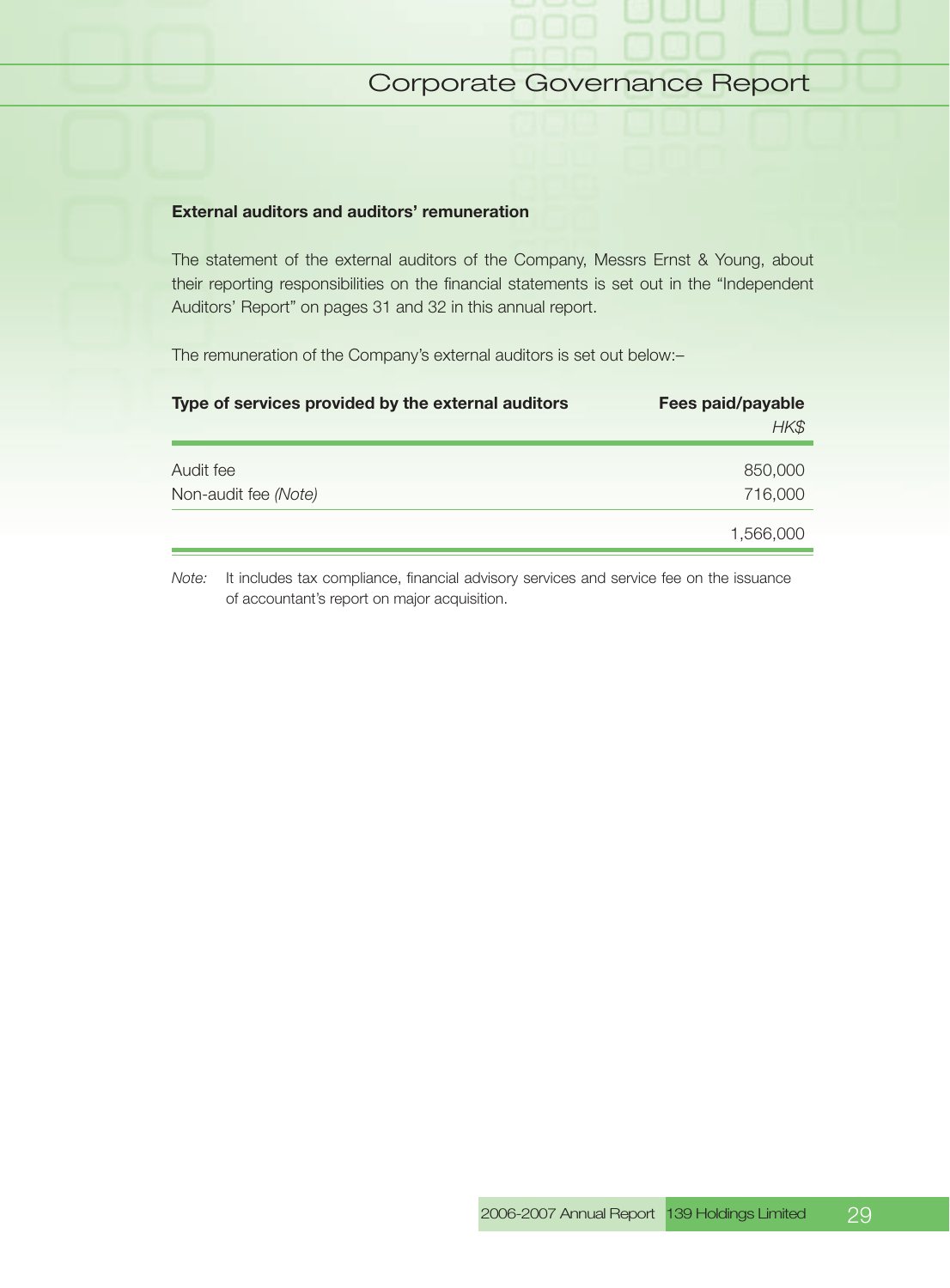### E. COMMUNICATIONS WITH SHAREHOLDERS AND INVESTORS

The Company believes that effective communication with shareholders is essential for enhancing investor relations and investors' understanding of the Group's business performance and strategies. The Group also recognises the importance of transparency and timely disclosure of corporate information which enables shareholders and investors to make the best investment decision.

The general meetings of the Company provide an opportunity for communication between the Board and the shareholders. The Chairman of the Board as well as chairmen of the Audit Committee and Remuneration Committee or, in their absence, other members of the respective committees are normally attend to answer questions at the shareholders' meetings.

To promote effective communication, the Company maintains a website at "www.139hk. com", where information on the Company's financial information, corporate governance practices and other information are posted. Investors may write directly to the Company at its principal place of business at Room 1603-5, 16/F, Harcourt House, 39 Gloucester Road, Wanchai, Hong Kong for any inquiries.

#### F. SHAREHOLDER RIGHTS

To safeguard the shareholders' interests and rights, separate resolutions are proposed at shareholders' meetings on each substantial issue, including the election of individual directors.

The rights of shareholders and the procedures for demanding a poll on resolutions at shareholders' meetings are contained in the Company's Bye-laws. Details of such rights to demand a poll were included in all circulars to shareholders and explained during the proceedings of shareholders' meetings. Whenever voting by way of a poll is required, the detailed procedures for conducting a poll will be explained at the meeting.

Where poll voting is conducted at a shareholders' meeting, the poll voting results will be posted on the websites of the Stock Exchange (www.hkex.com.hk) and the Company (www.139hk.com) after the meeting.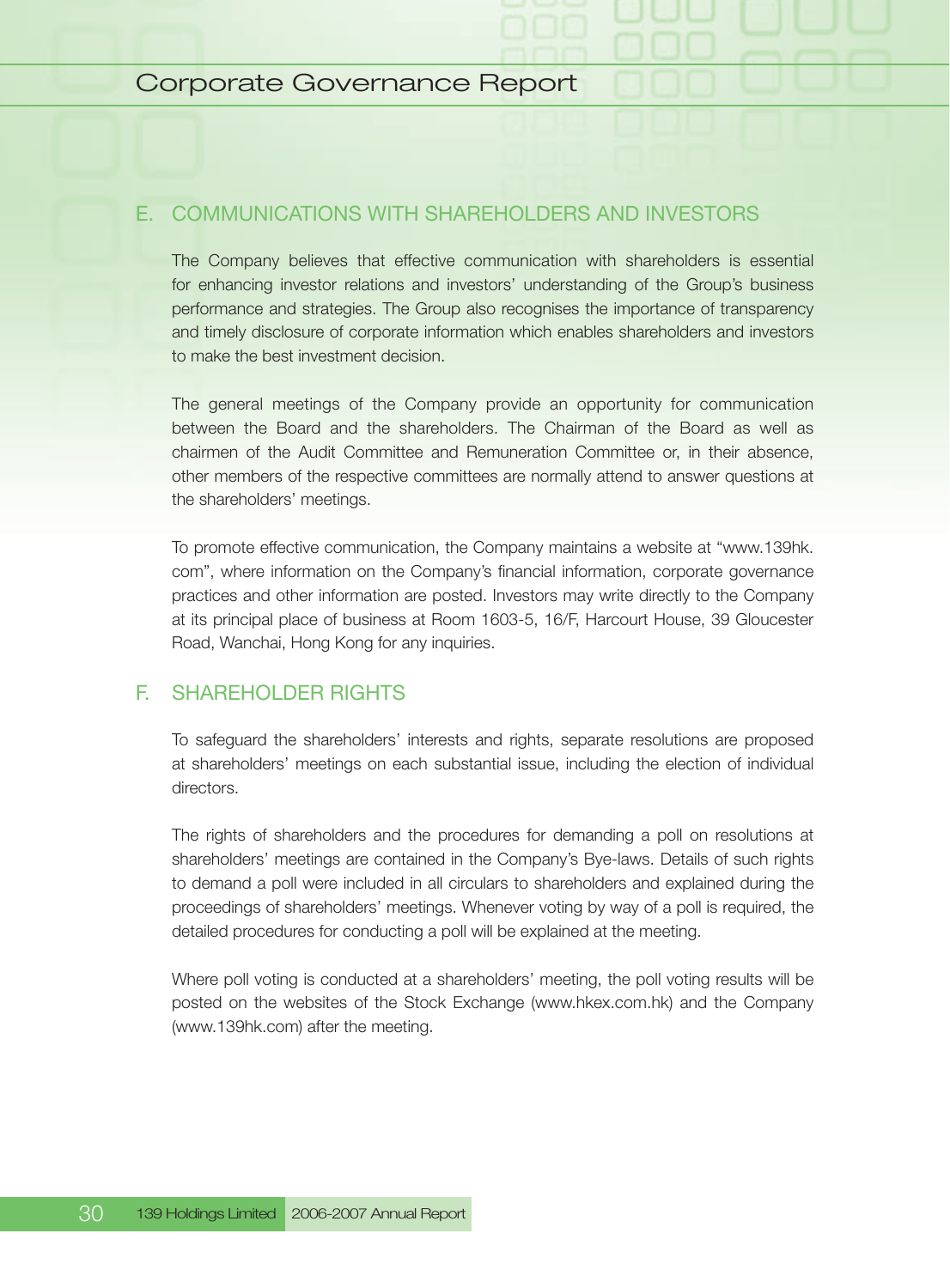# Independent Auditors' Report



安永會計師事務所

TO THE SHAREHOLDERS OF 139 HOLDINGS LIMITED *(Incorporated in Bermuda with limited liability)*

We have audited the financial statements of 139 Holdings Limited set out on pages 33 to 90, which comprise the consolidated and company balance sheets as at 31 March 2007, and the consolidated income statement, the consolidated statement of changes in equity and the consolidated cash flow statement for the year then ended, and a summary of significant accounting policies and other explanatory notes.

### DIRECTORS' RESPONSIBILITY FOR THE FINANCIAL STATEMENTS

The directors of the Company are responsible for the preparation and the true and fair presentation of these financial statements in accordance with Hong Kong Financial Reporting Standards issued by the Hong Kong Institute of Certified Public Accountants and the disclosure requirements of the Hong Kong Companies Ordinance. This responsibility includes designing, implementing and maintaining internal control relevant to the preparation and the true and fair presentation of financial statements that are free from material misstatement, whether due to fraud or error; selecting and applying appropriate accounting policies; and making accounting estimates that are reasonable in the circumstances.

### AUDITORS' RESPONSIBILITY

Our responsibility is to express an opinion on these financial statements based on our audit. Our report is made solely to you, as a body, in accordance with Section 90 of the Bermuda Companies Act 1981, and for no other purpose. We do not assume responsibility towards or accept liability to any other person for the contents of this report.

We conducted our audit in accordance with Hong Kong Standards on Auditing issued by the Hong Kong Institute of Certified Public Accountants. Those standards require that we comply with ethical requirements and plan and perform the audit to obtain reasonable assurance as to whether the financial statements are free from material misstatement.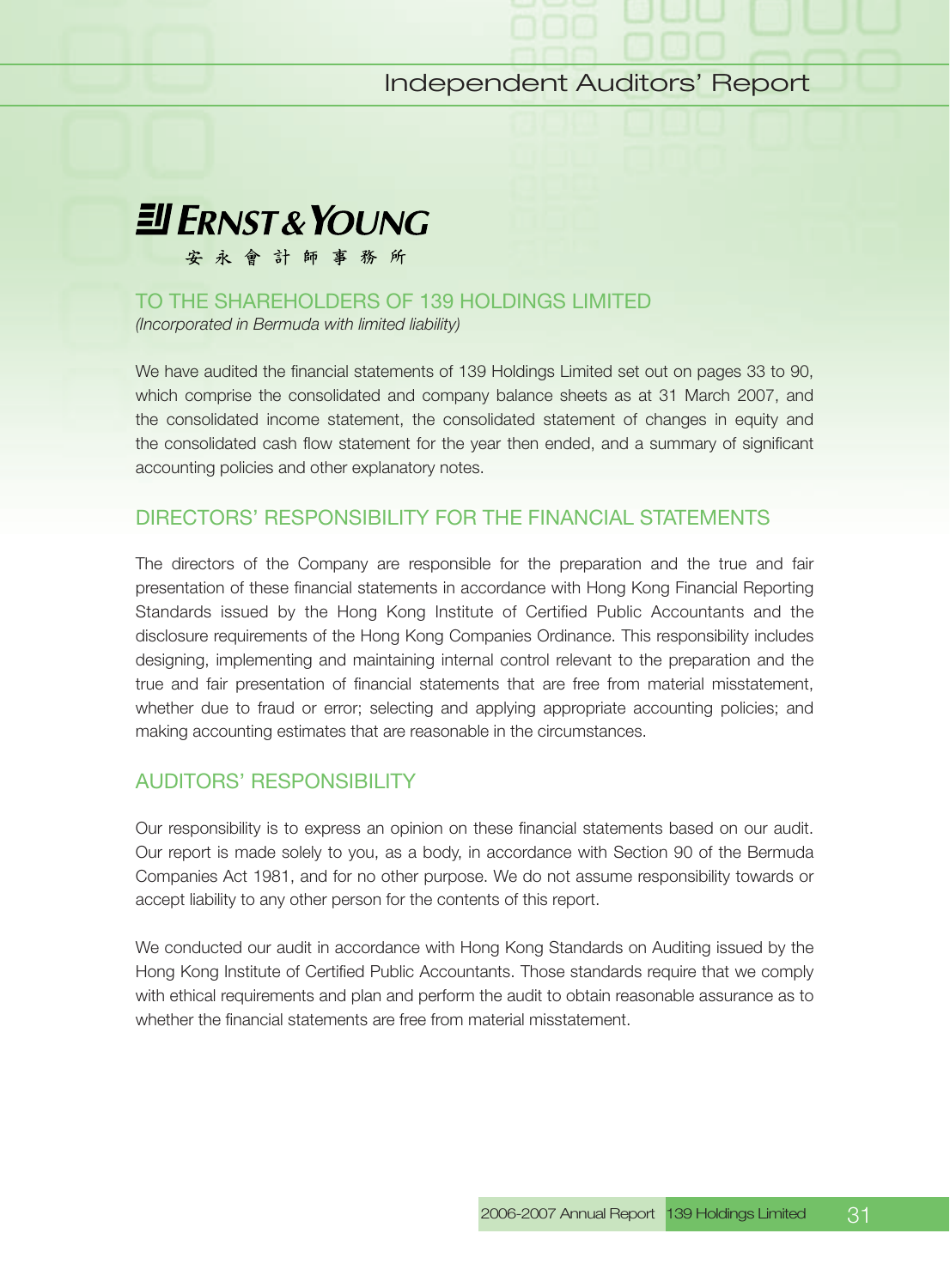## Independent Auditors' Report

An audit involves performing procedures to obtain audit evidence about the amounts and disclosures in the financial statements. The procedures selected depend on the auditors' judgement, including the assessment of the risks of material misstatement of the financial statements, whether due to fraud or error. In making those risk assessments, the auditors consider internal control relevant to the entity's preparation and true and fair presentation of the financial statements in order to design audit procedures that are appropriate in the circumstances, but not for the purpose of expressing an opinion on the effectiveness of the entity's internal control. An audit also includes evaluating the appropriateness of accounting policies used and the reasonableness of accounting estimates made by the directors, as well as evaluating the overall presentation of the financial statements.

We believe that the audit evidence we have obtained is sufficient and appropriate to provide a basis for our audit opinion.

#### **OPINION**

In our opinion, the financial statements give a true and fair view of the state of affairs of the Company and of the Group as at 31 March 2007 and of the Group's loss and cash flows for the year then ended in accordance with Hong Kong Financial Reporting Standards and have been properly prepared in accordance with the disclosure requirements of the Hong Kong Companies Ordinance.

**Ernst & Young Certified Public Accountants** 18th Floor Two International Finance Centre 8 Finance Street, Central Hong Kong

20 July 2007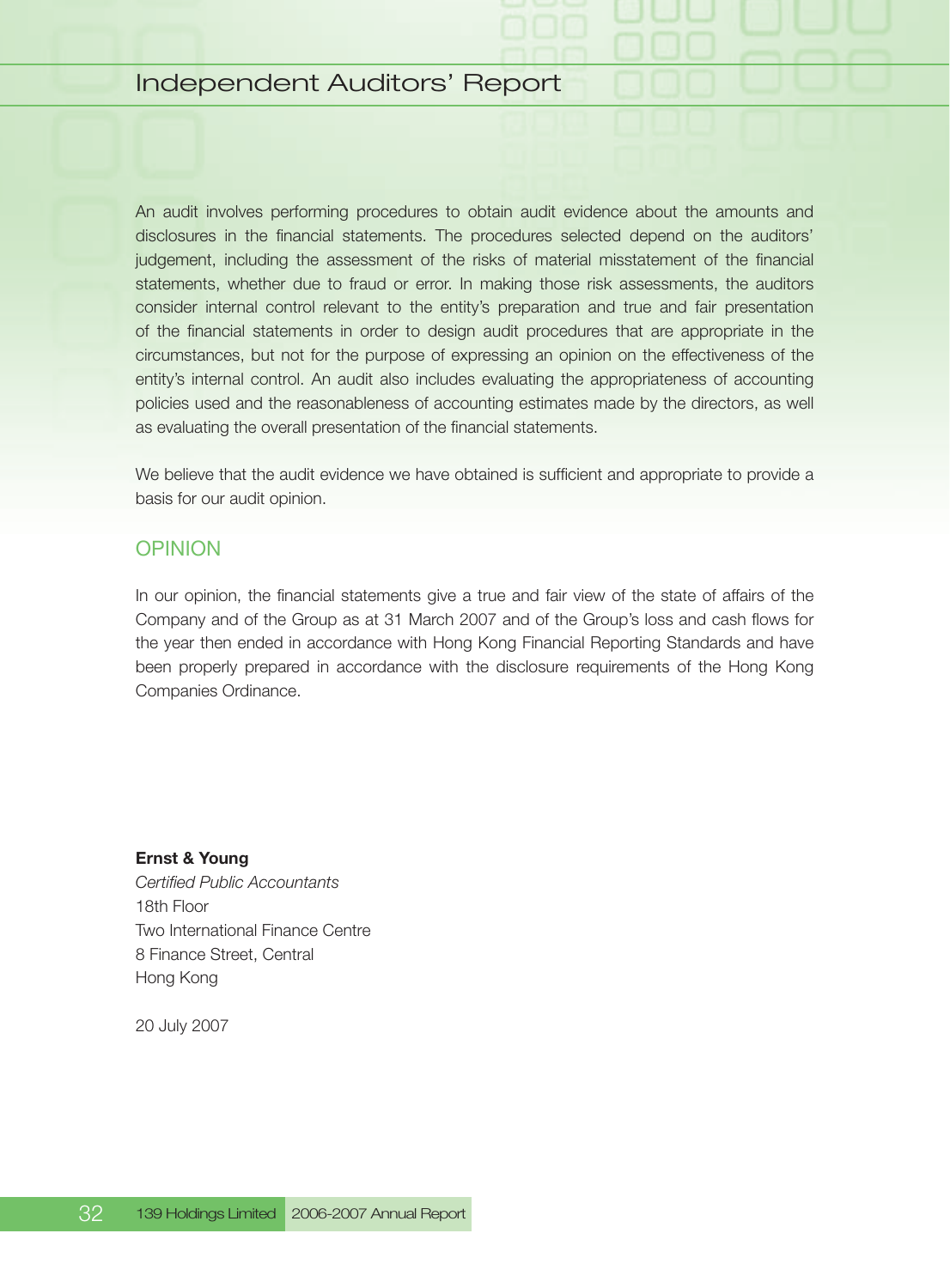# Consolidated Income Statement

Year ended 31 March 2007

|                                                                                                                                                                                                                                                                                                       | <b>Notes</b>         | 2007<br><b>HK\$'000</b>                                         | 2006<br>HK\$'000                                             |
|-------------------------------------------------------------------------------------------------------------------------------------------------------------------------------------------------------------------------------------------------------------------------------------------------------|----------------------|-----------------------------------------------------------------|--------------------------------------------------------------|
| <b>REVENUE</b><br>Electronic products<br>Treasury investment                                                                                                                                                                                                                                          |                      | 67,401<br>(45, 503)                                             | 29,216<br>(18, 893)                                          |
|                                                                                                                                                                                                                                                                                                       | 5                    | 21,898                                                          | 10,323                                                       |
| Cost of electronic products sold<br>Brokerage and commission expenses                                                                                                                                                                                                                                 |                      | (66, 782)<br>(303)                                              | (29, 308)<br>(1,242)                                         |
|                                                                                                                                                                                                                                                                                                       |                      | (67,085)                                                        | (30, 550)                                                    |
|                                                                                                                                                                                                                                                                                                       |                      | (45, 187)                                                       | (20, 227)                                                    |
| Other income and gains<br>Selling and distribution costs<br>Administrative expenses<br>Other operating expenses<br>Gain arising from redemption of convertible notes<br>Fair value gains/(losses), net:<br>Equity investments at fair value<br>through profit or loss<br>Conversion option derivative | 5                    | 1,956<br>(271)<br>(17, 654)<br>(89)<br>755<br>23,775<br>(2,062) | 3,246<br>(303)<br>(16, 247)<br>(415)<br>(10,096)<br>(1, 479) |
| Finance costs                                                                                                                                                                                                                                                                                         | 6                    | (23)                                                            | (961)                                                        |
| <b>LOSS BEFORE TAX</b><br>Tax                                                                                                                                                                                                                                                                         | $\overline{7}$<br>10 | (38, 800)                                                       | (46, 482)                                                    |
| LOSS FOR THE YEAR ATTRIBUTABLE TO<br>ORDINARY EQUITY HOLDERS OF<br>THE COMPANY                                                                                                                                                                                                                        | 11                   | (38, 800)                                                       | (46, 482)                                                    |
| LOSS PER SHARE ATTRIBUTABLE TO<br>ORDINARY EQUITY HOLDERS OF<br>THE COMPANY<br><b>Basic</b>                                                                                                                                                                                                           | 12                   | <b>HK(3.16 cents)</b>                                           | <b>HK(4.10 cents)</b>                                        |
| <b>Diluted</b>                                                                                                                                                                                                                                                                                        |                      | N/A                                                             | N/A                                                          |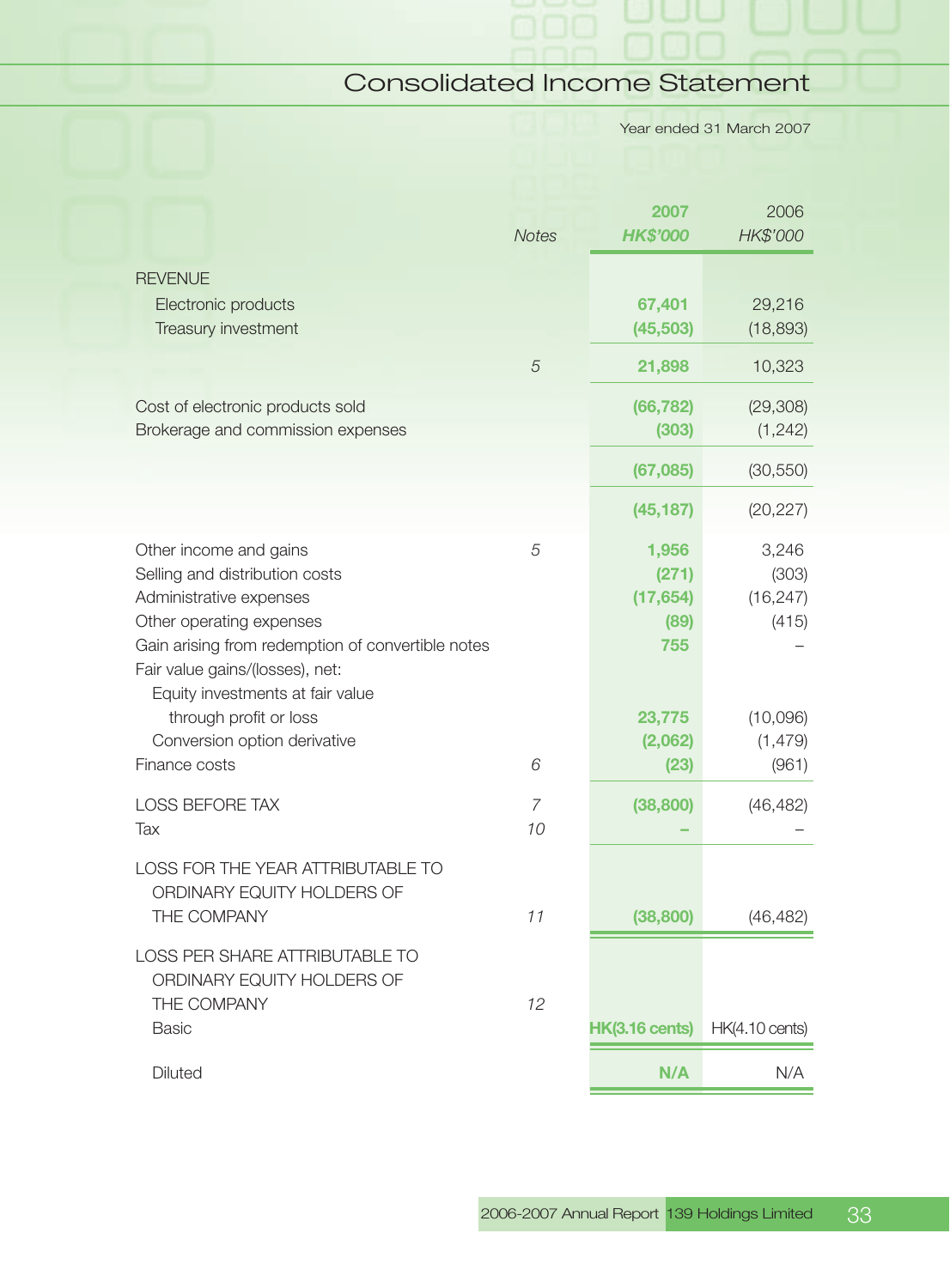# Consolidated Balance Sheet

31 March 2007

|                                                                                      | <b>Notes</b> | 2007<br><b>HK\$'000</b> | 2006<br>HK\$'000 |
|--------------------------------------------------------------------------------------|--------------|-------------------------|------------------|
| NON-CURRENT ASSETS                                                                   |              |                         |                  |
| Property, plant and equipment                                                        | 13           | 445                     | 403              |
| Prepaid land lease payment                                                           | 14           |                         |                  |
| Convertible notes - loan portion                                                     | 16           | 39,842                  | 12,480           |
| Available-for-sale equity investments                                                | 17           | 212,669                 | 122,743          |
| Total non-current assets                                                             |              | 252,956                 | 135,626          |
| <b>CURRENT ASSETS</b>                                                                |              |                         |                  |
| Convertible notes - conversion option derivative<br>Equity investments at fair value | 16           | 2,520                   |                  |
| through profit or loss                                                               | 18           | 118,873                 | 192,558          |
| Inventories                                                                          | 19           | 2,011                   | 6                |
| Trade and bills receivables                                                          | 20           | 10,462                  | 10,235           |
| Prepayments, deposits and other receivables                                          |              | 997                     | 7,985            |
| Pledged time deposits                                                                | 21           | 6,996                   | 6,731            |
| Cash and cash equivalents                                                            | 21           | 48,425                  | 18,780           |
| Total current assets                                                                 |              | 190,284                 | 236,295          |
| <b>CURRENT LIABILITIES</b>                                                           |              |                         |                  |
| Trade and bills payables                                                             | 22           | 5,866                   | 250              |
| Tax payable                                                                          |              | 10                      | 363              |
| Other payables and accruals                                                          |              | 23,327                  | 7,170            |
| Finance lease payables                                                               | 23           | 69                      | 78               |
| <b>Total current liabilities</b>                                                     |              | 29,272                  | 7,861            |
| <b>NET CURRENT ASSETS</b>                                                            |              | 161,012                 | 228,434          |
| TOTAL ASSETS LESS CURRENT LIABILITIES                                                |              | 413,968                 | 364,060          |
| NON-CURRENT LIABILITIES                                                              |              |                         |                  |
| Finance lease payables                                                               | 23           |                         | 69               |
| Deferred tax liabilities                                                             | 24           | 9,335                   | 6,471            |
| Total non-current liabilities                                                        |              | 9,335                   | 6,540            |
| Net assets                                                                           |              | 404,633                 | 357,520          |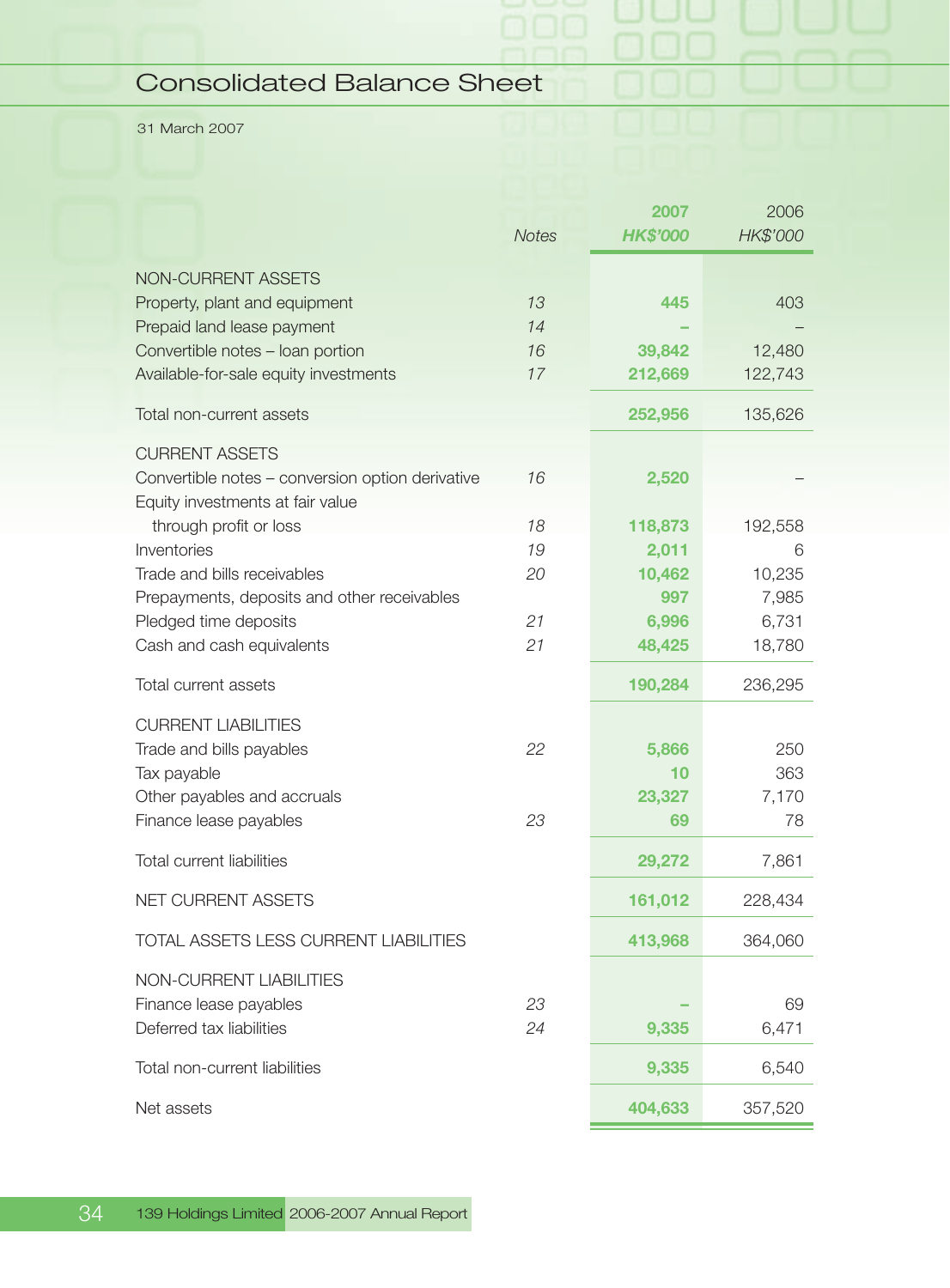# Consolidated Balance Sheet

|                                       |              |                         | 31 March 2007    |
|---------------------------------------|--------------|-------------------------|------------------|
|                                       | <b>Notes</b> | 2007<br><b>HK\$'000</b> | 2006<br>HK\$'000 |
| EQUITY ATTRIBUTABLE TO EQUITY HOLDERS |              |                         |                  |
| OF THE COMPANY                        |              |                         |                  |
| <b>Issued capital</b>                 | 25           | 13,599                  | 11,332           |
| Reserves                              | 26(a)        | 391,034                 | 346,188          |
| Total equity                          |              | 404,633                 | 357,520          |

| <b>Wong Howard</b> | <b>Wong Yat Fai</b> |  |  |
|--------------------|---------------------|--|--|
| Director           | Director            |  |  |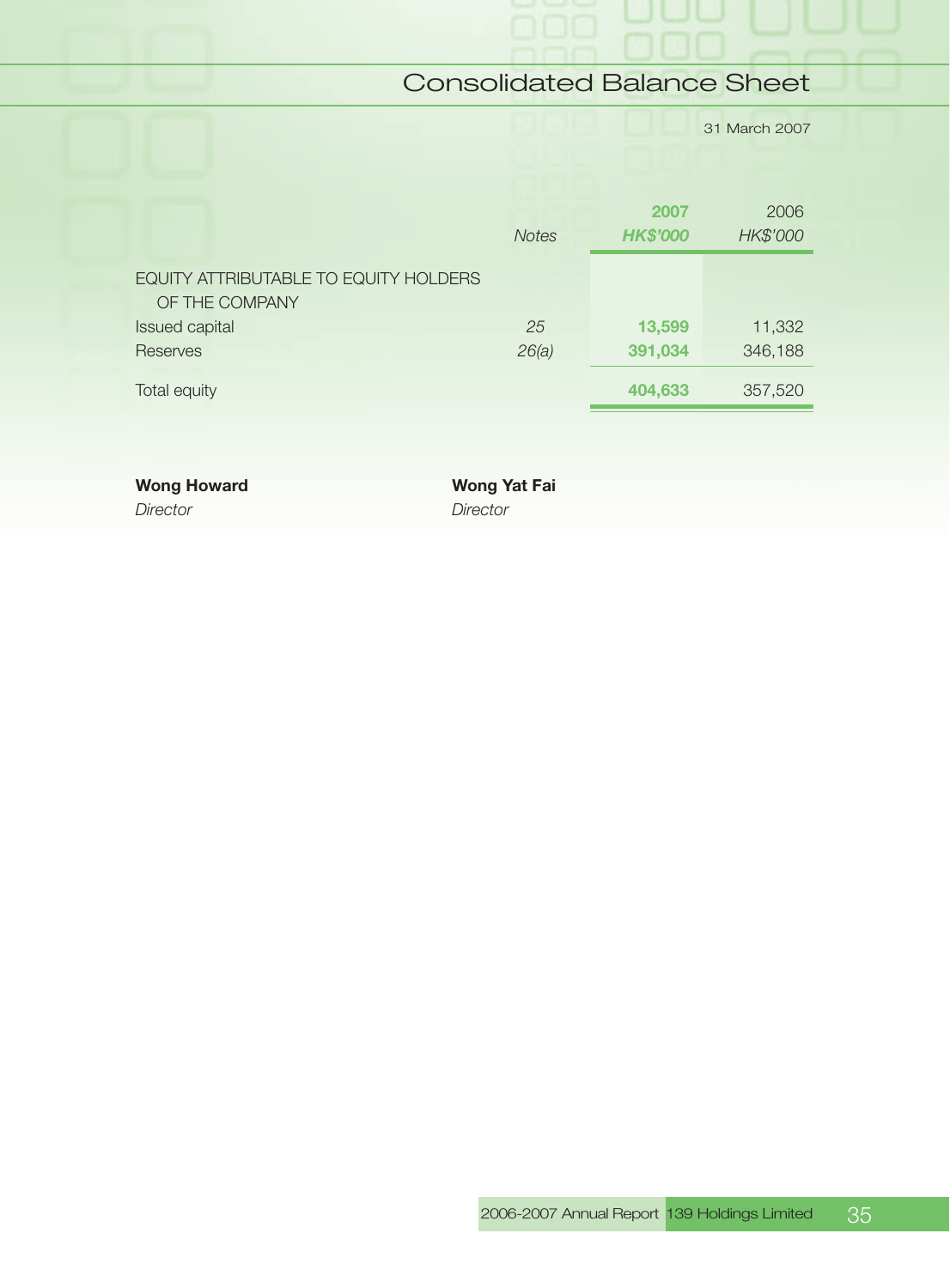# Consolidated Statement of Changes in Equity

### Year ended 31 March 2007

|                                                                                                                                                             |          | Attributable to equity holders of the Company |                                                |                     |                                            |                                                                                      |                                        |                                               |                                    |
|-------------------------------------------------------------------------------------------------------------------------------------------------------------|----------|-----------------------------------------------|------------------------------------------------|---------------------|--------------------------------------------|--------------------------------------------------------------------------------------|----------------------------------------|-----------------------------------------------|------------------------------------|
|                                                                                                                                                             | Notes    | <b>Issued</b><br>share<br>capital<br>HK\$'000 | <b>Share</b><br>premium<br>account<br>HK\$'000 | reserve<br>HK\$'000 | Capital Contributed<br>surplus<br>HK\$'000 | Available-<br>for-sale<br>equity<br>investment<br>revaluation<br>reserve<br>HK\$'000 | <b>Exchange</b><br>reserve<br>HK\$'000 | fluctuation Accumulated<br>losses<br>HK\$'000 | <b>Total</b><br>equity<br>HK\$'000 |
| At 1 April 2005                                                                                                                                             |          | 113,324                                       | 310,000                                        | 556                 | 449,182                                    |                                                                                      | 32                                     | (536, 810)                                    | 336,284                            |
| Capital reorganisation<br>Changes in fair values of<br>available-for-sale                                                                                   | 26(a)    | (101, 992)                                    |                                                |                     | 101,992                                    |                                                                                      |                                        |                                               |                                    |
| equity investments<br>Deferred tax arising from<br>changes in fair value of                                                                                 |          |                                               |                                                |                     |                                            | 74,303                                                                               |                                        |                                               | 74,303                             |
| available-for-sale equity<br>investments<br>Exchange realignment<br>Loss for the year                                                                       | 24       |                                               |                                                |                     | $\overline{a}$                             | (6, 471)<br>$\overline{a}$<br>$\overline{a}$                                         | (114)<br>$\qquad \qquad -$             | (46, 482)                                     | (6, 471)<br>(114)<br>(46, 482)     |
| At 31 March 2006 and<br>1 April 2006                                                                                                                        |          | 11,332                                        | 310,000*                                       | $556*$              | 551,174*                                   | 67,832*                                                                              | $(82)^{*}$                             | $(583, 292)^*$                                | 357,520                            |
| Issue of shares<br>Share issue expenses                                                                                                                     | 25<br>25 | 2,267                                         | 71,391<br>(1, 105)                             |                     |                                            |                                                                                      |                                        |                                               | 73,658<br>(1, 105)                 |
| Changes in fair values of<br>available-for-sale<br>equity investments<br>Deferred tax arising from<br>changes in fair value of<br>available-for-sale equity |          |                                               |                                                |                     |                                            | 16,364                                                                               |                                        |                                               | 16,364                             |
| investments                                                                                                                                                 | 24       |                                               |                                                |                     |                                            | (2,864)                                                                              | $\overline{a}$                         |                                               | (2,864)                            |
| Exchange realignment<br>Loss for the year                                                                                                                   |          |                                               |                                                |                     | $\overline{a}$                             | $\overline{a}$<br>$\overline{a}$                                                     | (140)<br>$\overline{a}$                | $\overline{a}$<br>(38, 800)                   | (140)<br>(38, 800)                 |
| At 31 March 2007                                                                                                                                            |          | 13,599                                        | 380,286*                                       | $556*$              | 551,174*                                   | 81,332*                                                                              | $(222)^{*}$                            | $(622,092)^*$                                 | 404,633                            |

\* These reserve accounts comprise the consolidated reserves of HK\$391,034,000 (2006: HK\$346,188,000) in the consolidated balance sheet.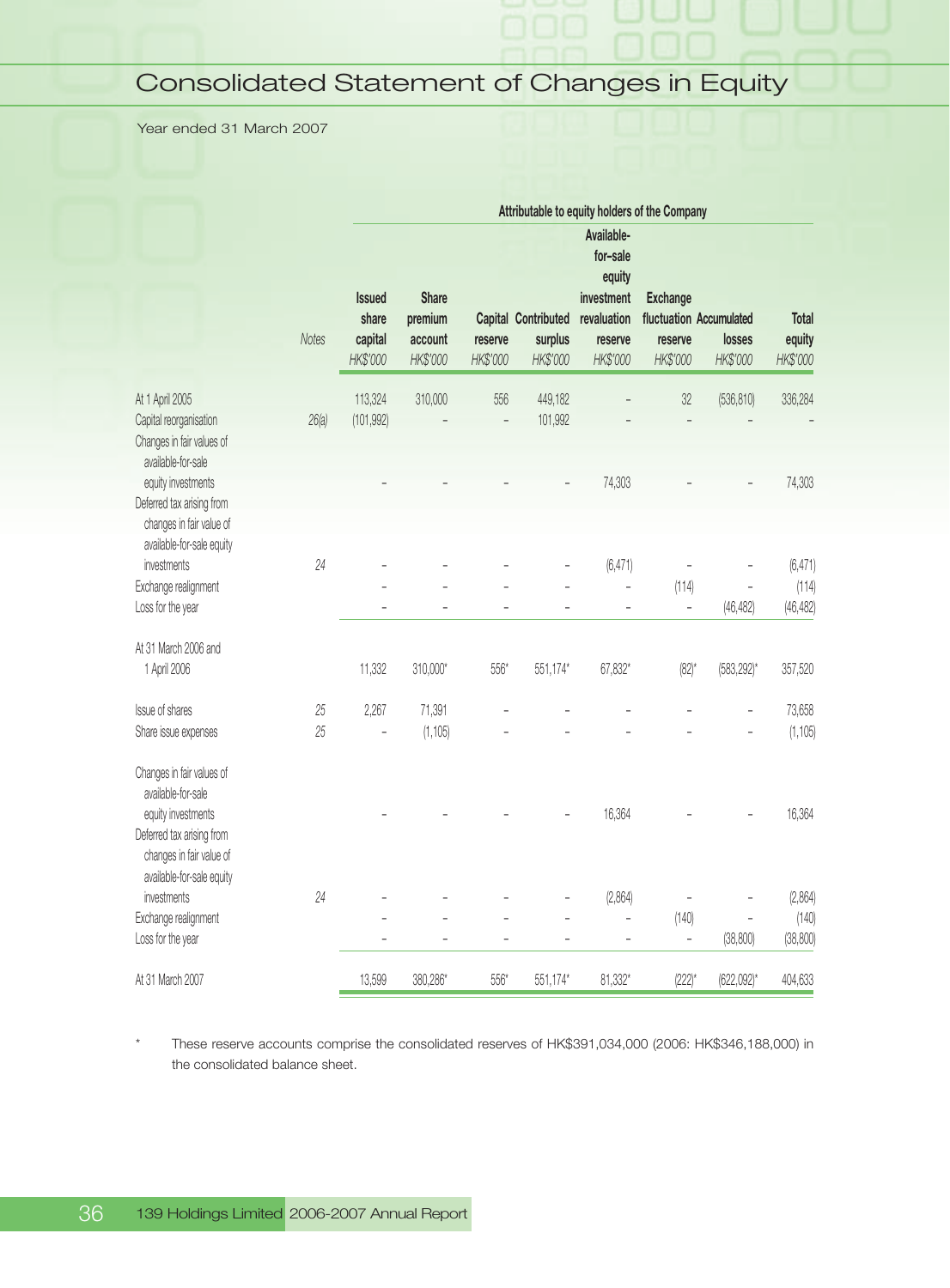# Consolidated Cash Flow Statement

Year ended 31 March 2007

|                                                         | <b>Notes</b>   | 2007<br><b>HK\$'000</b> | 2006<br>HK\$'000 |
|---------------------------------------------------------|----------------|-------------------------|------------------|
| CASH FLOWS FROM OPERATING ACTIVITIES                    |                |                         |                  |
| Loss before tax                                         |                | (38, 800)               | (46, 482)        |
| Adjustments for:                                        |                |                         |                  |
| <b>Bank interest income</b>                             | 5              | (1, 382)                | (1,931)          |
| Finance costs                                           | 6              | 23                      | 961              |
| Depreciation                                            | $\overline{7}$ | 198                     | 143              |
| Gain on disposal of subsidiaries                        | 5 & 28         |                         | (1, 173)         |
| Gain on disposal of items of                            |                |                         |                  |
| property, plant and equipment                           | 5              |                         | (109)            |
| Write-back of provision for inventories                 | $\overline{7}$ |                         | (1,232)          |
| Gain arising from redemption of                         |                |                         |                  |
| convertible notes                                       |                | (755)                   |                  |
| Fair value losses/(gains), net:                         |                |                         |                  |
| Equity investments at fair value                        |                |                         |                  |
| through profit or loss                                  |                | (23, 775)               | 10,096           |
| Conversion option derivative                            |                | 2,062                   | 1,479            |
|                                                         |                |                         |                  |
|                                                         |                | (62, 429)               | (38, 248)        |
| Increase in convertible notes - loan portion            |                | (3, 553)                | (459)            |
| Increase/(decrease) in equity investments at fair value |                |                         |                  |
| through profit or loss                                  |                | 56,324                  | (31, 183)        |
| Decrease/(increase) in inventories                      |                | (2,005)                 | 1,605            |
| Increase in trade and bills receivables                 |                | (227)                   | (10, 235)        |
| Decrease in prepayments, deposits and                   |                |                         |                  |
| other receivables                                       |                | 6,988                   | 18,135           |
| Increase in trade and bills payables                    |                | 5,616                   | 54               |
| Increase/(decrease) in other payables                   |                |                         |                  |
| and accruals                                            |                | 15,653                  | (297)            |
| Cash generated from/(used in) operations                |                | 16,367                  | (60, 628)        |
| Interest paid                                           |                | (23)                    | (961)            |
|                                                         |                |                         |                  |
| Net cash inflow/(outflow) from                          |                |                         |                  |
| operating activities                                    |                | 16,344                  | (61, 589)        |
|                                                         |                |                         |                  |
| CASH FLOWS FROM INVESTING ACTIVITIES                    |                |                         |                  |
| Proceeds from redemption of convertible notes           |                | 13,500                  |                  |
| Purchases of items of property, plant and equipment     |                | (240)                   | (57)             |
| Purchases of available-for-sale equity investments      |                | (73, 562)               | (4, 794)         |
| Interest received                                       |                | 1,382                   | 1,931            |
| Net cash outflow from investing activities              |                | (58, 920)               | (2,920)          |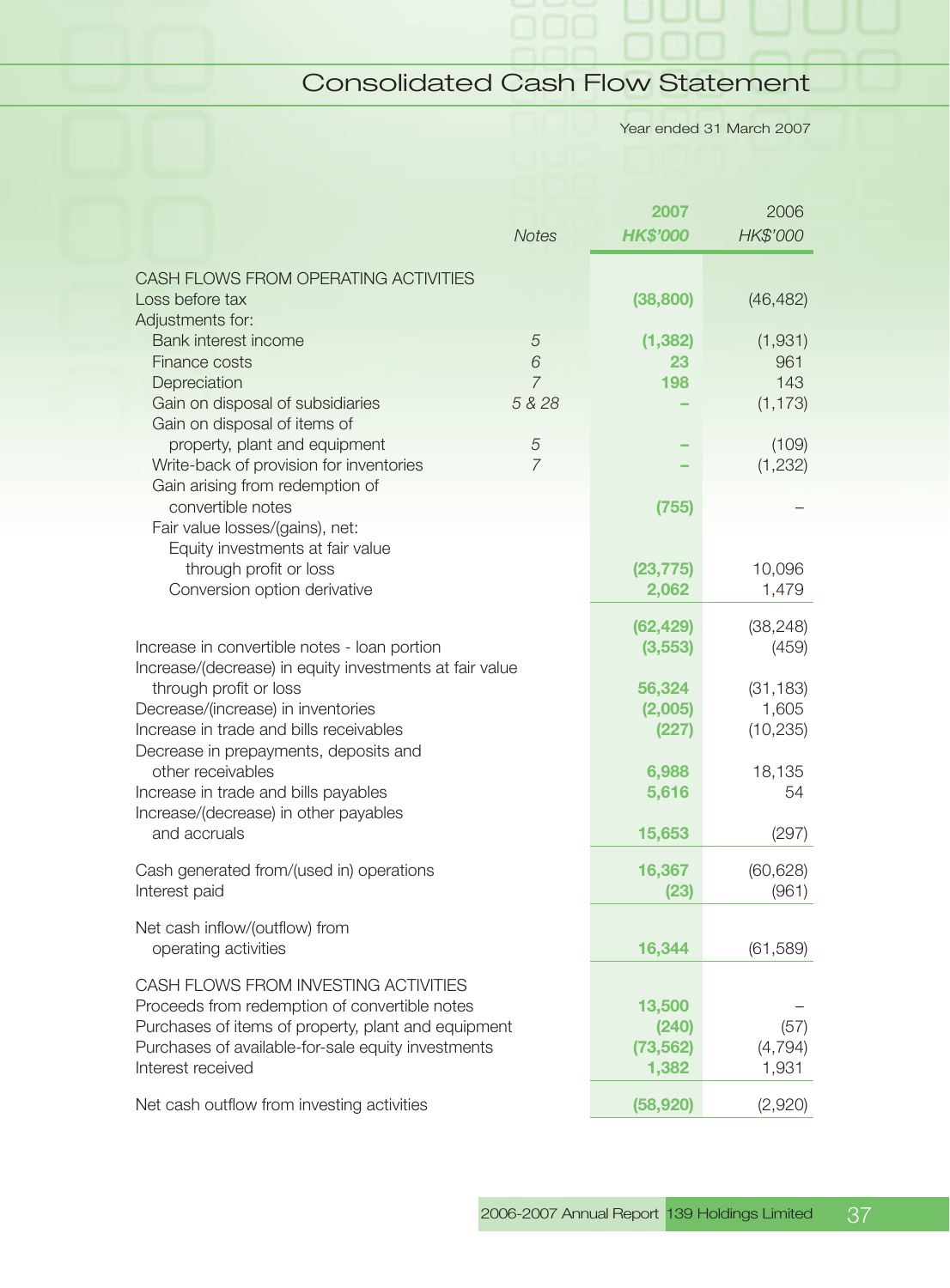# Consolidated Cash Flow Statement

Year ended 31 March 2007

|                                                                                                                                                                                                  | <b>Notes</b> | 2007<br><b>HK\$'000</b>    | 2006<br>HK\$'000           |
|--------------------------------------------------------------------------------------------------------------------------------------------------------------------------------------------------|--------------|----------------------------|----------------------------|
| CASH FLOWS FROM FINANCING ACTIVITIES<br>Proceeds from issue of shares<br>Share issue expenses<br>New other loans<br>Repayment of other loans<br>Capital element of finance lease rental payments | 25<br>25     | 73,658<br>(1, 105)<br>(78) | 90,000<br>(90,000)<br>(61) |
| Net cash inflow/(outflow) from financing activities                                                                                                                                              |              | 72,475                     | (61)                       |
| NET INCREASE/(DECREASE) IN CASH<br>AND CASH EQUIVALENTS<br>Cash and cash equivalents at                                                                                                          |              | 29,899                     | (64, 570)                  |
| beginning of year<br>Effect of foreign exchange rate<br>changes, net                                                                                                                             |              | 25,511<br>11               | 90,076<br>5                |
| CASH AND CASH EQUIVALENTS AT<br><b>END OF YEAR</b>                                                                                                                                               |              | 55,421                     | 25,511                     |
| ANALYSIS OF BALANCES OF CASH AND<br><b>CASH EQUIVALENTS</b>                                                                                                                                      |              |                            |                            |
| Cash and bank balances<br>Non-pledged time deposits with original<br>maturity of less than three months when                                                                                     | 21           | 5,034                      | 7,643                      |
| acquired<br>Time deposits with original maturity of<br>less than three months<br>when acquired, pledged as a security for                                                                        | 21           | 43,391                     | 11,137                     |
| bank overdraft facilities                                                                                                                                                                        | 21           | 6,996                      | 6,731                      |
|                                                                                                                                                                                                  |              | 55,421                     | 25,511                     |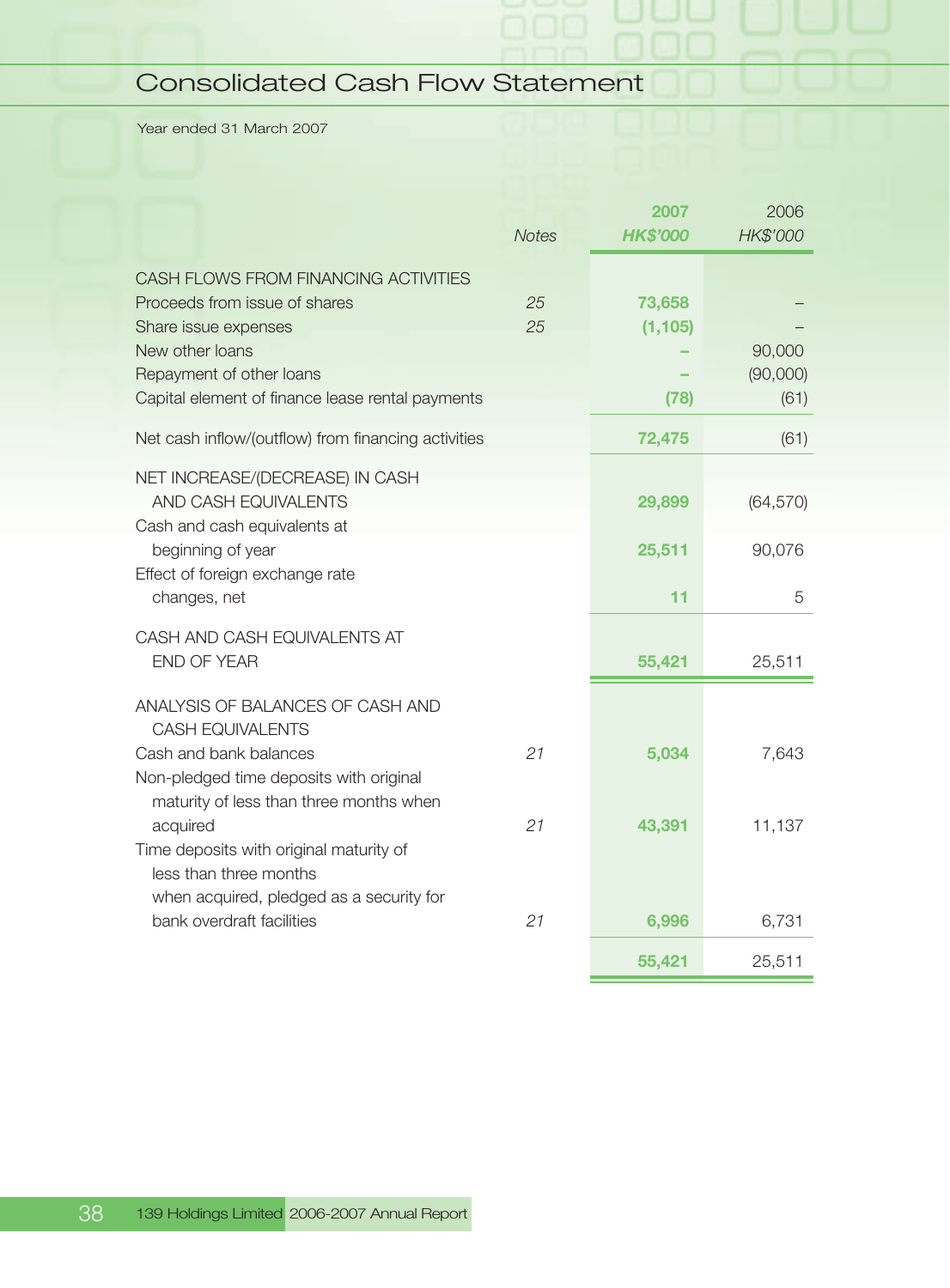# Balance Sheet

31 March 2007

|                                  | <b>Notes</b> | 2007<br><b>HK\$'000</b> | 2006<br>HK\$'000 |
|----------------------------------|--------------|-------------------------|------------------|
| NON-CURRENT ASSETS               |              |                         |                  |
| Property, plant and equipment    | 13           |                         |                  |
| Interests in subsidiaries        | 15           |                         |                  |
| Total non-current assets         |              |                         |                  |
| <b>CURRENT ASSETS</b>            |              |                         |                  |
| Due from subsidiaries            | 15           | 297,845                 | 277,673          |
| Prepayments, deposits and        |              |                         |                  |
| other receivables                | 21           | 67<br>20,673            | 26<br>320        |
| Cash and cash equivalents        |              |                         |                  |
| Total current assets             |              | 318,585                 | 278,019          |
| <b>CURRENT LIABILITIES</b>       |              |                         |                  |
| Tax payable                      |              |                         | 354              |
| Accruals                         |              | 1,411                   | 1,308            |
| Due to subsidiaries              | 15           | 44,724                  | 36,251           |
| <b>Total current liabilities</b> |              | 46,135                  | 37,913           |
|                                  |              |                         |                  |
| NET CURRENT ASSETS               |              | 272,450                 | 240,106          |
|                                  |              |                         |                  |
| Net assets                       |              | 272,450                 | 240,106          |
| <b>EQUITY</b>                    |              |                         |                  |
| Issued capital                   | 25           | 13,599                  | 11,332           |
| Reserves                         | 26(b)        | 258,851                 | 228,774          |
| Total equity                     |              | 272,450                 | 240,106          |
|                                  |              |                         |                  |

Wong Howard **Wong Yat Fai** 

*Director Director*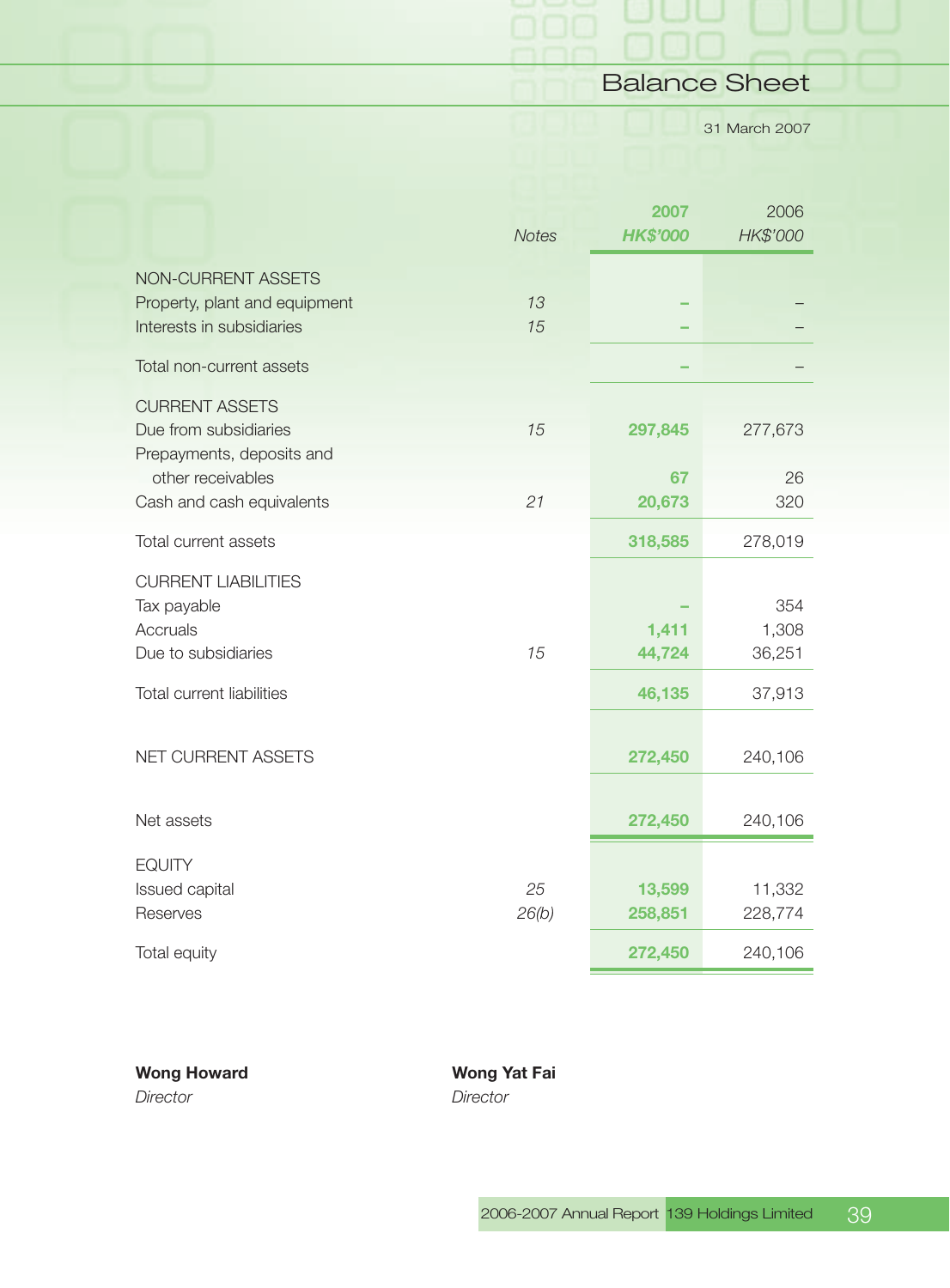31 March 2007

### 1. CORPORATE INFORMATION

139 Holdings Limited (the "Company") is a limited liability company incorporated in Bermuda. The principal place of 139 Holdings Limited is located at Rooms 1603-5, 16/F., Harcourt House, 39 Gloucester Road, Wanchai, Hong Kong.

The principal activity of the Company is investment holding. The principal activities of the subsidiaries consisted of the trading and distribution of electronic products and other merchandise and securities investment and trading. There were no significant changes in the nature of the Group's principal activities during the year.

### 2.1 BASIS OF PREPARATION

These financial statements have been prepared in accordance with Hong Kong Financial Reporting Standards ("HKFRSs") (which also include Hong Kong Accounting Standards ("HKASs") and Interpretations) issued by the Hong Kong Institute of Certified Public Accountants, accounting principles generally accepted in Hong Kong and the disclosure requirements of the Hong Kong Companies Ordinance. They have been prepared under the historical cost convention, except for equity investments and conversion option derivative, which have been measured at fair value. These financial statements are presented in Hong Kong dollars and all values are rounded to the nearest thousand ("HK\$'000") except when otherwise indicated.

### **Basis of consolidation**

The consolidated financial statements include the financial statements of the Company and its subsidiaries for the year ended 31 March 2007. The results of subsidiaries are consolidated from the date of acquisition, being the date on which the Group obtains control, and continue to be consolidated until the date that such control ceases. All significant intercompany transactions and balances within the Group are eliminated on consolidation.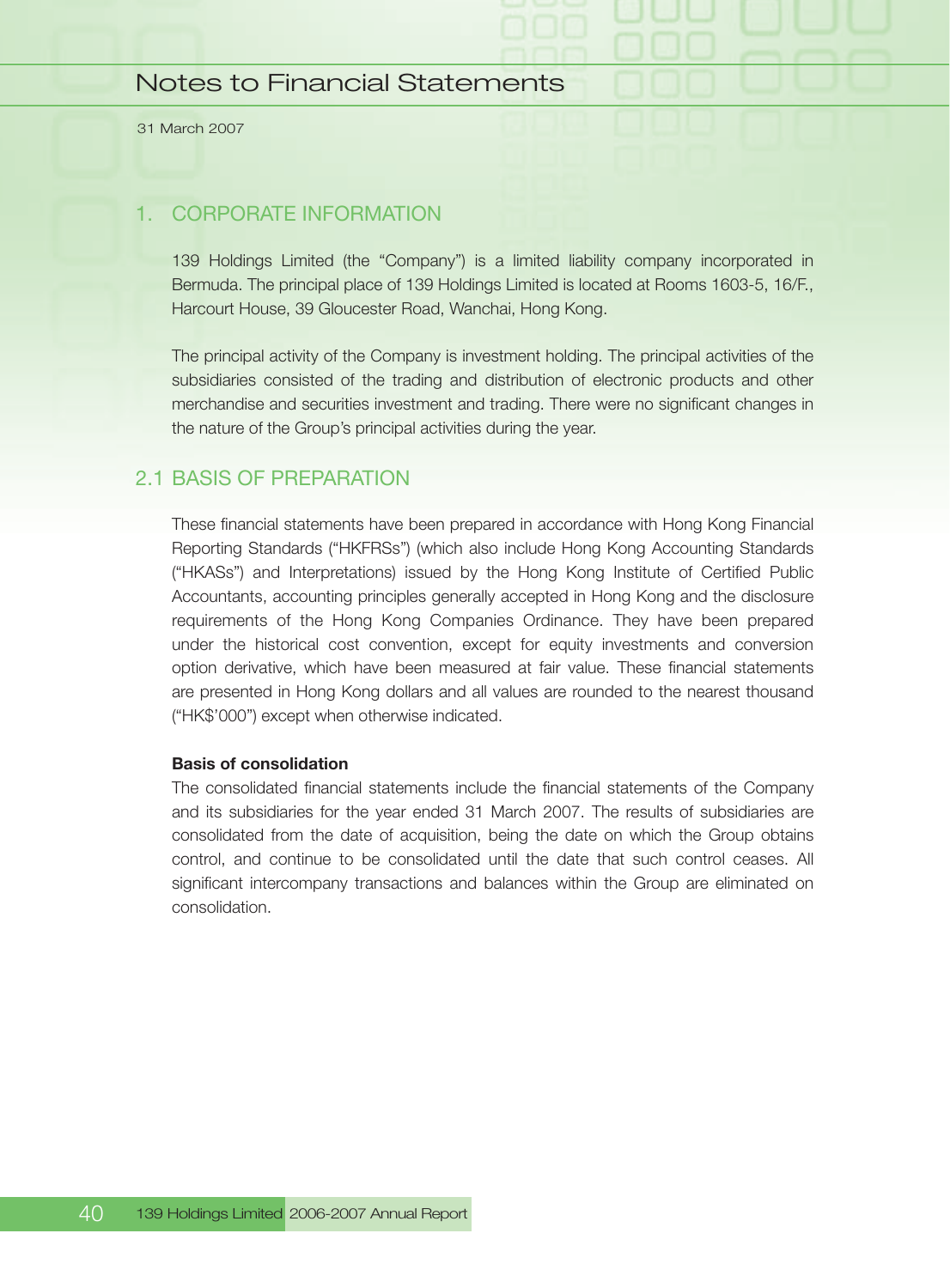31 March 2007

## 2.2 IMPACT OF NEW AND REVISED HONG KONG FINANCIAL REPORTING STANDARDS

The Group has adopted the following new and revised HKFRSs, applicable to these financial statements, for the first time for the current year's financial statements. The adoption of these new and revised standards and interpretation has had no material effect on these financial statements.

| HKAS 21 Amendment        | Net Investment in a Foreign Operation               |
|--------------------------|-----------------------------------------------------|
| <b>HKAS 39 Amendment</b> | The Fair Value Option                               |
| HK(IFRIC)-Int 4          | Determining whether an Arrangement contains a Lease |

The principal changes in accounting policies are as follows:

### **(a) HKAS 21** *The Effects of Changes in Foreign Exchange Rates*

Upon the adoption of the HKAS 21 Amendment regarding net investment in a foreign operation, all exchange differences arising from a monetary item that forms part of the Group's net investment in a foreign operation are recognised in a separate component of equity in the consolidated financial statements irrespective of the currency in which the monetary item is denominated. This change has had no material impact on these financial statements as at 31 March 2007 or 31 March 2006.

### **(b) HKAS 39 Amendment** *The Fair Value Option*

This amendment has changed the definition of a financial instrument classified as fair value through profit or loss and has restricted the use of the option to designate any financial asset or any financial liability to be measured at fair value through the income statement. The Group had not previously used this option, and hence the amendment has had no effect on the financial statements.

### **(c) HK(IFRIC)-Int 4** *Determining whether an Arrangement contains a Lease*

The Group has adopted this interpretation as of 1 April 2006, which provides guidance in determining whether arrangements contain a lease to which lease accounting must be applied. This interpretation has had no material impact on these financial statements.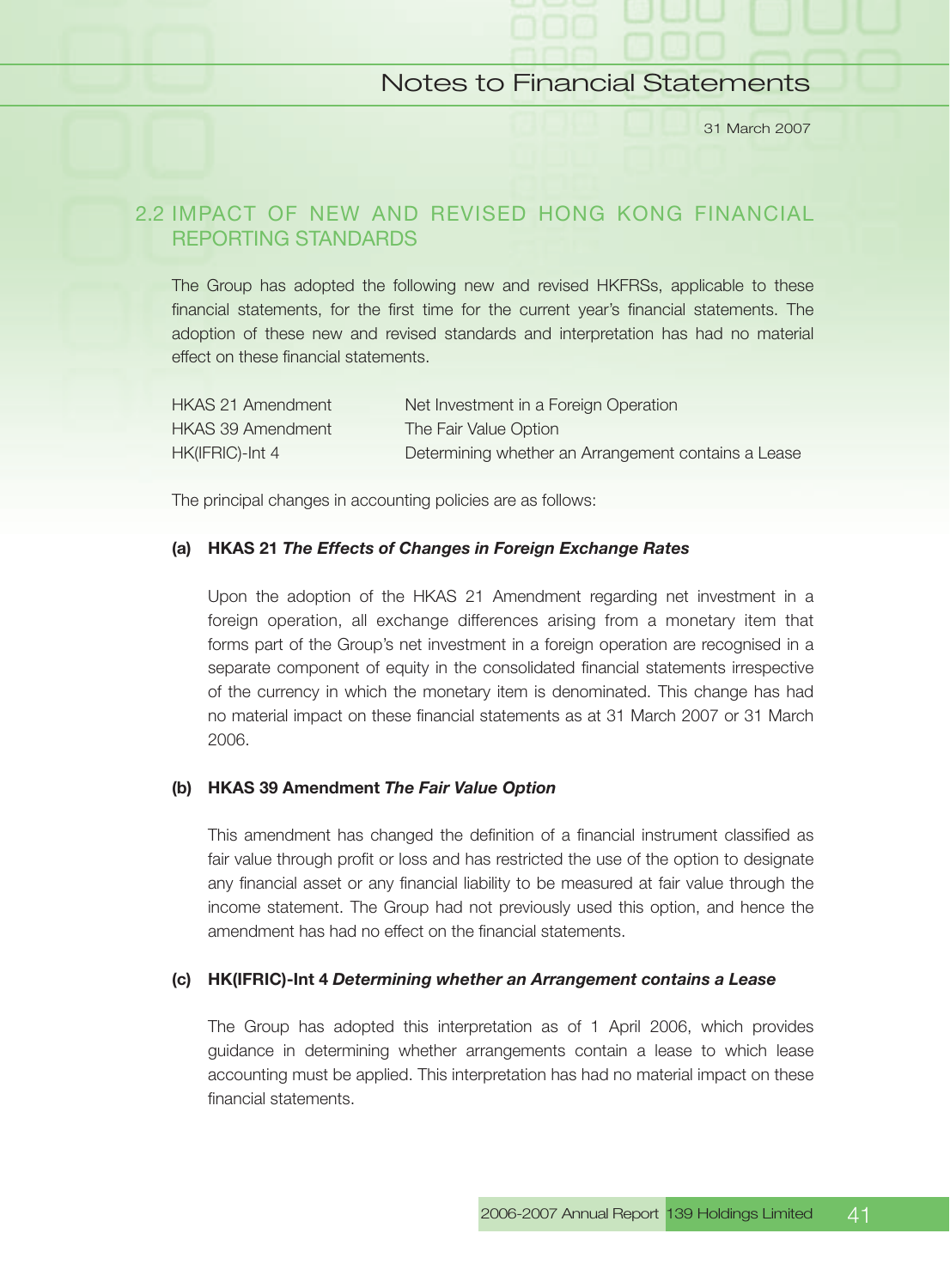31 March 2007

## 2.3 IMPACT OF ISSUED BUT NOT YET EFFECTIVE HONG KONG FINANCIAL REPORTING STANDARDS

The Group has not applied the following new and revised HKFRSs applicable to these financial statements, that have been issued but are not yet effective, in these financial statements.

| <b>HKAS 1 Amendment</b> | <b>Capital Disclosures</b>                 |
|-------------------------|--------------------------------------------|
| <b>HKFRS 7</b>          | Financial Instruments: Disclosures         |
| <b>HKFRS 8</b>          | <b>Operating Segments</b>                  |
| HK(IFRIC)-Int 8         | Scope of HKFRS 2                           |
| HK(IFRIC)-Int 9         | Reassessment of Embedded Derivatives       |
| HK(IFRIC)-Int 10        | Interim Financial Reporting and Impairment |
| HK(IFRIC)-Int 11        | Group and Treasury Share Transactions      |

The HKAS 1 Amendment shall be applied for annual periods beginning on or after 1 January 2007. The revised standard will affect the disclosures about qualitative information about the Group's objectives, policies and processes for managing capital; quantitative data about what the Company regards as capital; and compliance with any capital requirements and the consequences of any non-compliance.

HKFRS 7 shall be applied for annual periods beginning on or after 1 January 2007. The standard requires disclosures that enable users of the financial statements to evaluate the significance of the Group's financial instruments and the nature and extent of risks arising from those financial instruments and also incorporates many of the disclosure requirements of HKAS 32 Financial Instruments: Disclosure and Presentation.

HKFRS 8 shall be applied for annual periods beginning on or after 1 January 2009. The standard requires the disclosure of information about the operating segments of the Group, the products and services provided by the segments, the geographical areas in which the Group operates, and revenues from the Group's major customers. This standard will supersede HKAS 14 Segment Reporting.

HK(IFRIC)-Int 8, HK(IFRIC)-Int 9, HK(IFRIC)-Int 10 and HK(IFRIC)-Int 11 shall be applied for annual periods beginning on or after 1 May 2006, 1 June 2006, 1 November 2006 and 1 March 2007, respectively.

The Group is in the process of making an assessment of the impact of these new and revised HKFRSs upon initial application. So far, it has concluded that while the adoption of the HKAS 1 Amendment, HKFRS 7 and HKFRS 8 may result in new or amended disclosures, these new and revised HKFRSs are unlikely to have a significant impact on the Group's results of operations and financial position.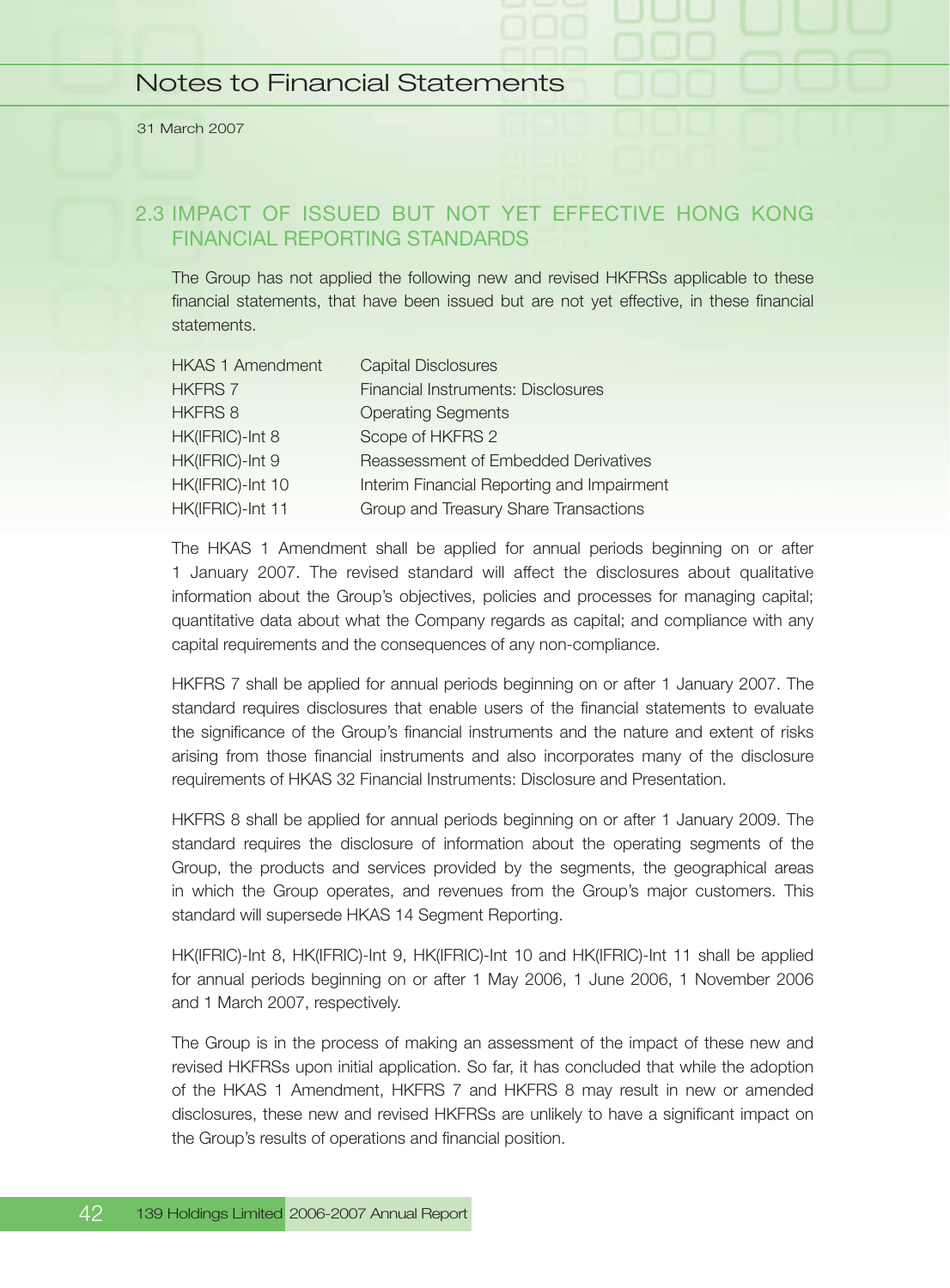31 March 2007

## 2.4 SUMMARY OF SIGNIFICANT ACCOUNTING POLICIES

#### **Subsidiaries**

A subsidiary is an entity whose financial and operating policies the Company controls, directly or indirectly, so as to obtain benefits from its activities.

The results of subsidiaries are included in the Company's income statement to the extent of dividends received and receivable. The Company's interests in subsidiaries are stated at cost less any impairment losses.

#### **Impairment of non-financial assets**

Where an indication of impairment exists, or when annual impairment testing for an asset is required (other than inventories, deferred tax assets and financial assets), the asset's recoverable amount is estimated. An asset's recoverable amount is calculated as the higher of the asset's or cash-generating unit's value in use and its fair value less costs to sell, and is determined for an individual asset, unless the asset does not generate cash inflows that are largely independent of those from other assets or groups of assets, in which case, the recoverable amount is determined for the cash-generating unit to which the asset belongs.

An impairment loss is recognised only if the carrying amount of an asset exceeds its recoverable amount. In assessing value in use, the estimated future cash flows are discounted to their present value using a pre-tax discount rate that reflects current market assessments of the time value of money and the risks specific to the asset. An impairment loss is charged to the income statement in the period in which it arises.

An assessment is made at each reporting date as to whether there is any indication that previously recognised impairment losses may no longer exist or may have decreased. If such indication exists, the recoverable amount is estimated. A previously recognised impairment loss of an asset is reversed only if there has been a change in the estimates used to determine the recoverable amount of that asset, however not to an amount higher than the carrying amount that would have been determined (net of any depreciation/amortisation), had no impairment loss been recognised for the asset in prior years.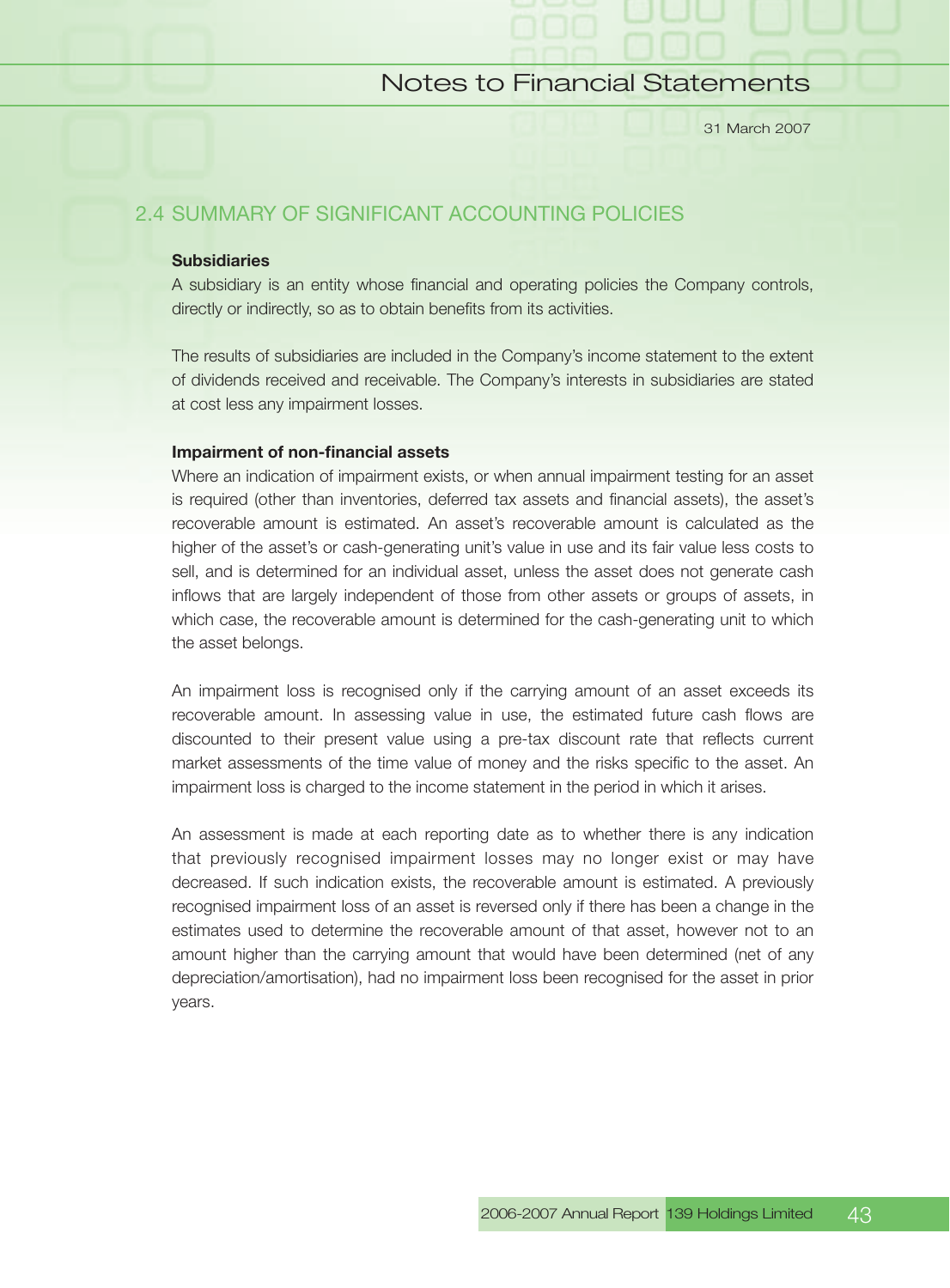31 March 2007

### 2.4 SUMMARY OF SIGNIFICANT ACCOUNTING POLICIES (continued)

### **Related parties**

A party is considered to be related to the Group if:

- (a) the party, directly or indirectly through one or more intermediaries, (i) controls, is controlled by, or is under common control with, the Group; (ii) has an interest in the Group that gives it significant influence over the Group; or (iii) has joint control over the Group;
- (b) the party is a member of the key management personnel of the Group;
- (c) the party is a close member of the family of any individual referred to in (a) or (b); or
- (d) the party is a post-employment benefit plan for the benefit of the employees of the Group, or of any entity that is a related party of the Group.

### **Property, plant and equipment and depreciation**

Property, plant and equipment are stated at cost less accumulated depreciation and any impairment losses. The cost of an item of property, plant and equipment comprises its purchase price and any directly attributable costs of bringing the asset to its working condition and location for its intended use. Expenditure incurred after items of property, plant and equipment have been put into operation, such as repairs and maintenance, is normally charged to the income statement in the period in which it is incurred. In situations where it can be clearly demonstrated that the expenditure has resulted in an increase in the future economic benefits expected to be obtained from the use of an item of property, plant and equipment, and where the cost of the item can be measured reliably, the expenditure is capitalised as an additional cost of that asset or as a replacement.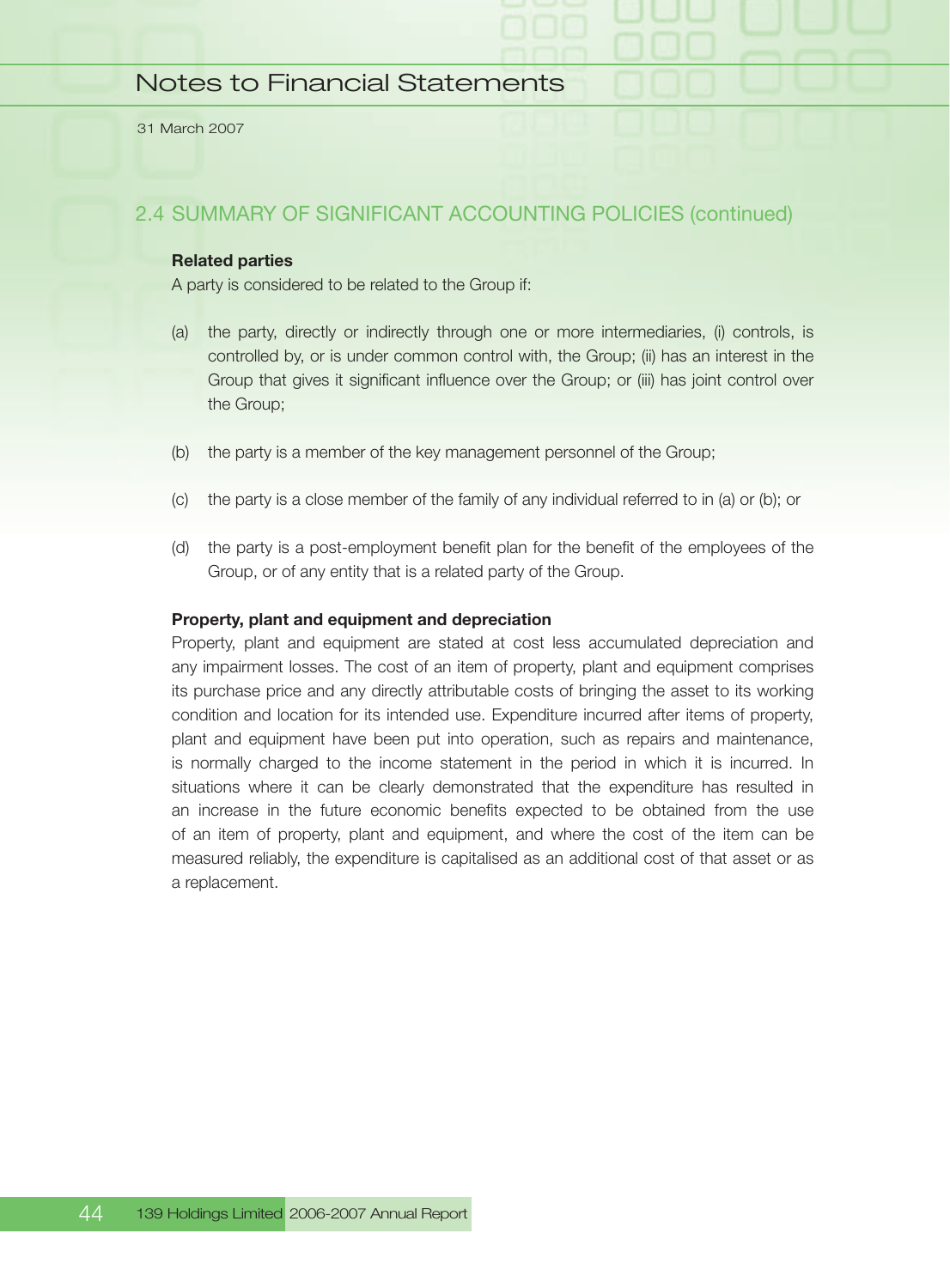31 March 2007

### 2.4 SUMMARY OF SIGNIFICANT ACCOUNTING POLICIES (continued)

### **Property, plant and equipment and depreciation (continued)**

Depreciation is calculated on the straight-line basis to write off the cost of each item of property, plant and equipment to its residual value over the following estimated useful life.

| <b>Buildings</b>           | 50 years or over the lease terms,          |
|----------------------------|--------------------------------------------|
|                            | whichever is shorter                       |
| Leasehold improvements     | Over the remaining lease terms or 3 years, |
|                            | whichever is shorter                       |
| Plant and machinery        | 7 to 10 years                              |
| Motor vehicles, furniture, | 3 to 5 years                               |
| fixtures and equipment     |                                            |

Where parts of an item of property, plant and equipment have different useful lives, the cost of that item is allocated on a reasonable basis among the parts and each part is depreciated separately.

Residual values, useful lives and the depreciation method are reviewed, and adjusted if appropriate, at each balance sheet date.

An item of property, plant and equipment is derecognised upon disposal or when no future economic benefits are expected from its use or disposal. Any gain or loss on disposal or retirement recognised in the income statement in the year the asset is derecognised is the difference between the net sales proceeds and the carrying amount of the relevant asset.

#### **Leases**

Leases that transfer substantially all the rewards and risks of ownership of assets to the Group, other than legal title, are accounted for as finance leases. At the inception of a finance lease, the cost of the leased asset is capitalised at the present value of the minimum lease payments and recorded together with the obligation, excluding the interest element, to reflect the purchase and financing. Assets held under capitalised finance leases are included in property, plant and equipment, and depreciated over the shorter of the lease terms and the estimated useful lives of the assets. The finance costs of such leases are charged to the income statement so as to provide a constant periodic rate of charge over the lease terms.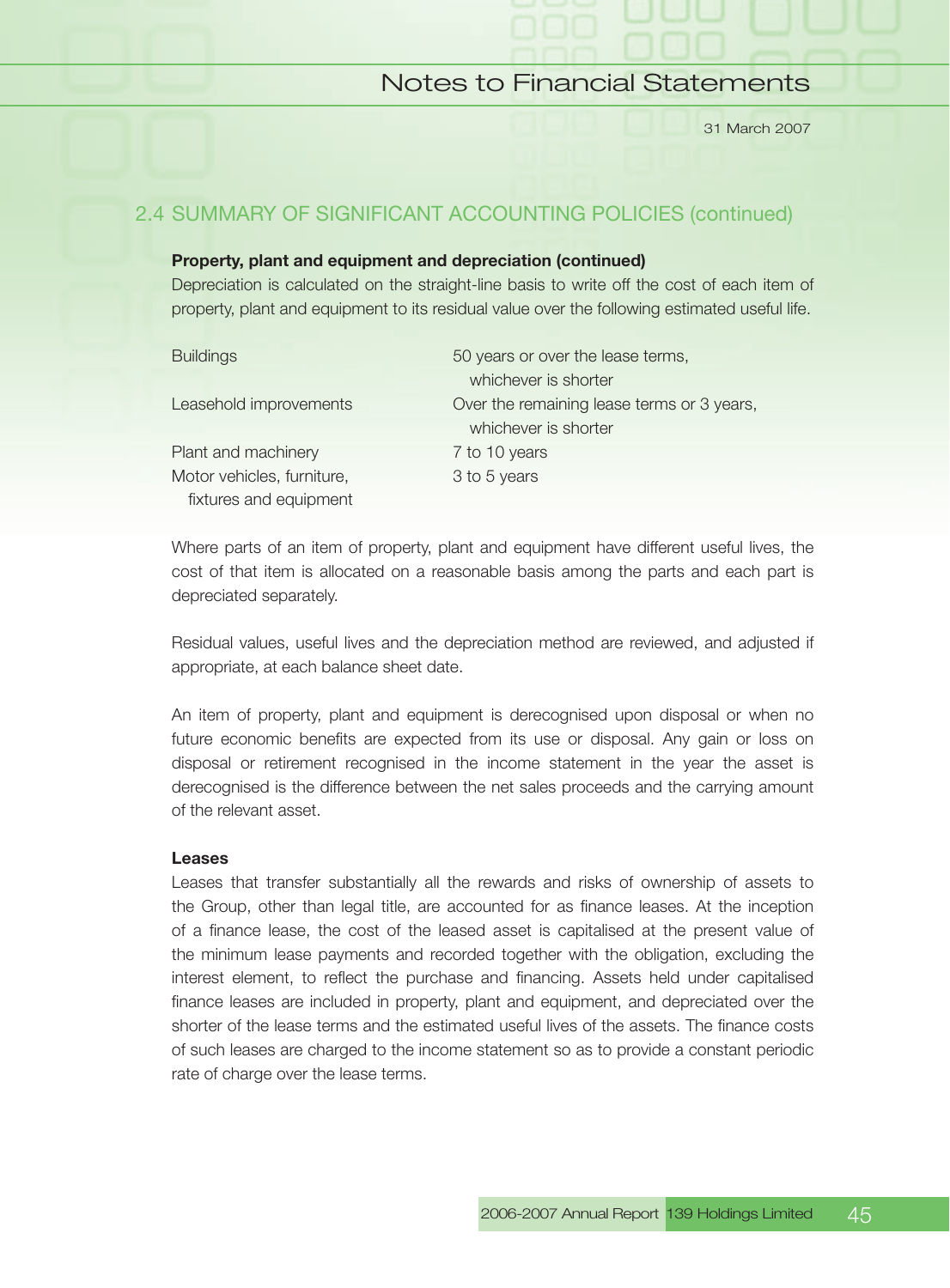31 March 2007

### 2.4 SUMMARY OF SIGNIFICANT ACCOUNTING POLICIES (continued)

#### **Leases (continued)**

Leases where substantially all the rewards and risks of ownership of assets remain with the lessor are accounted for as operating leases. Where the Group is the lessee, rentals payable under the operating leases are charged to the income statement on the straightline basis over the lease terms.

Prepaid land lease payments under operating leases are initially stated at cost and subsequently recognised on the straight-line basis over the lease terms.

#### **Investments and other financial assets**

Financial assets in the scope of HKAS 39 Financial Instruments: Recognition and Measurement are classified as financial assets at fair value through profit or loss, loans and receivables or available-for-sale financial assets, as appropriate. When financial assets are recognised initially, they are measured at fair value, plus, in the case of investments not at fair value through profit or loss, directly attributable transaction costs. The Group considers whether a contract contains an embedded derivative when the Group first becomes a party to it. The embedded derivatives are separated from the host contract which is not measured at fair value through profit or loss when the analysis shows that the economic characteristics and risks of embedded derivatives are closely related to those of the host contract.

The Group determines the classification of its financial assets after initial recognition and, where allowed and appropriate, re-evaluates this designation at the balance sheet date.

All regular way purchases and sales of financial assets are recognised on the trade date, that is, the date that the Group commits to purchase or sell the asset. Regular way purchases or sales are purchases or sales of financial assets that require delivery of assets within the period generally established by regulation or convention in the marketplace.

### *Financial assets at fair value through profit or loss*

Financial assets at fair value through profit or loss include financial assets held for trading. Financial assets are classified as held for trading if they are acquired for the purpose of sale in the near term. Derivatives, including separated embedded derivatives, are also classified as held for trading unless they are designated as effective hedging instruments. Gains or losses on investments held for trading are recognised in the income statement.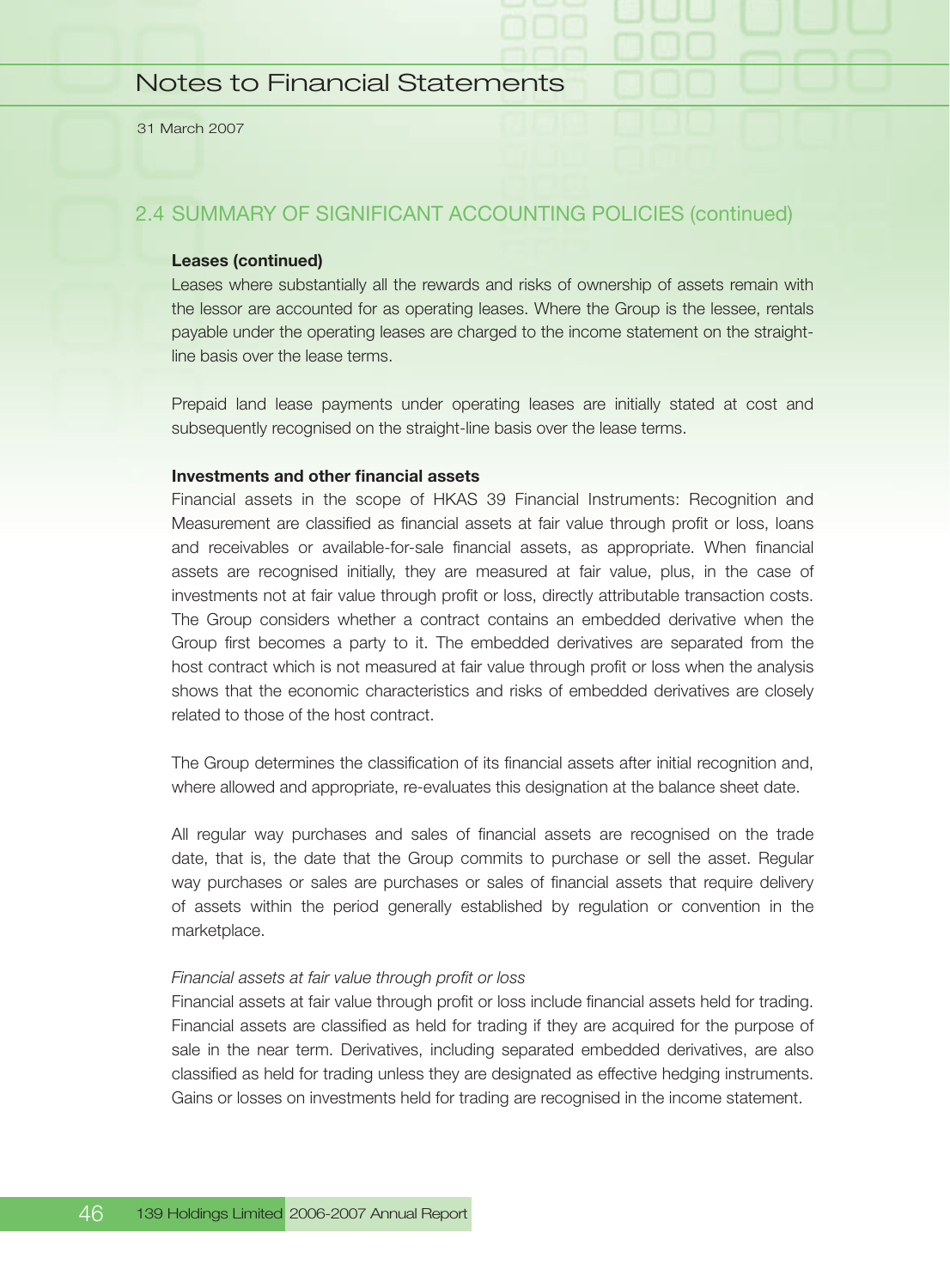31 March 2007

### 2.4 SUMMARY OF SIGNIFICANT ACCOUNTING POLICIES (continued)

### **Investments and other financial assets (continued)**

#### *Loans and receivables*

Loans and receivables are non-derivative financial assets with fixed or determinable payments that are not quoted in an active market. Such assets are subsequently carried at amortised cost using the effective interest method. Amortised cost is calculated taking into account any discount or premium on acquisition and includes fees that are an integral part of the effective interest rate and transaction costs. Gains and losses are recognised in the income statement when the loans and receivables are derecognised or impaired, as well as through the amortisation process.

### *Available-for-sale fi nancial assets*

Available-for-sale financial assets are non-derivative financial assets in listed equity securities that are designated as available for sale or are not classified in any of the other two categories. After initial recognition, available-for-sale financial assets are measured at fair value, with gains or losses recognised as a separate component of equity until the investment is derecognised or until the investment is determined to be impaired, at which time the cumulative gain or loss previously reported in equity is included in the income statement.

#### *Fair value*

The fair value of investments that are actively traded in organised financial markets is determined by reference to quoted market bid prices at the close of business at the balance sheet date. For investments where there is no active market, fair value is determined using valuation techniques. Such techniques include using recent arm's length market transactions; reference to the current market value of another instrument which is substantially the same; a discounted cash flow analysis; and option pricing models.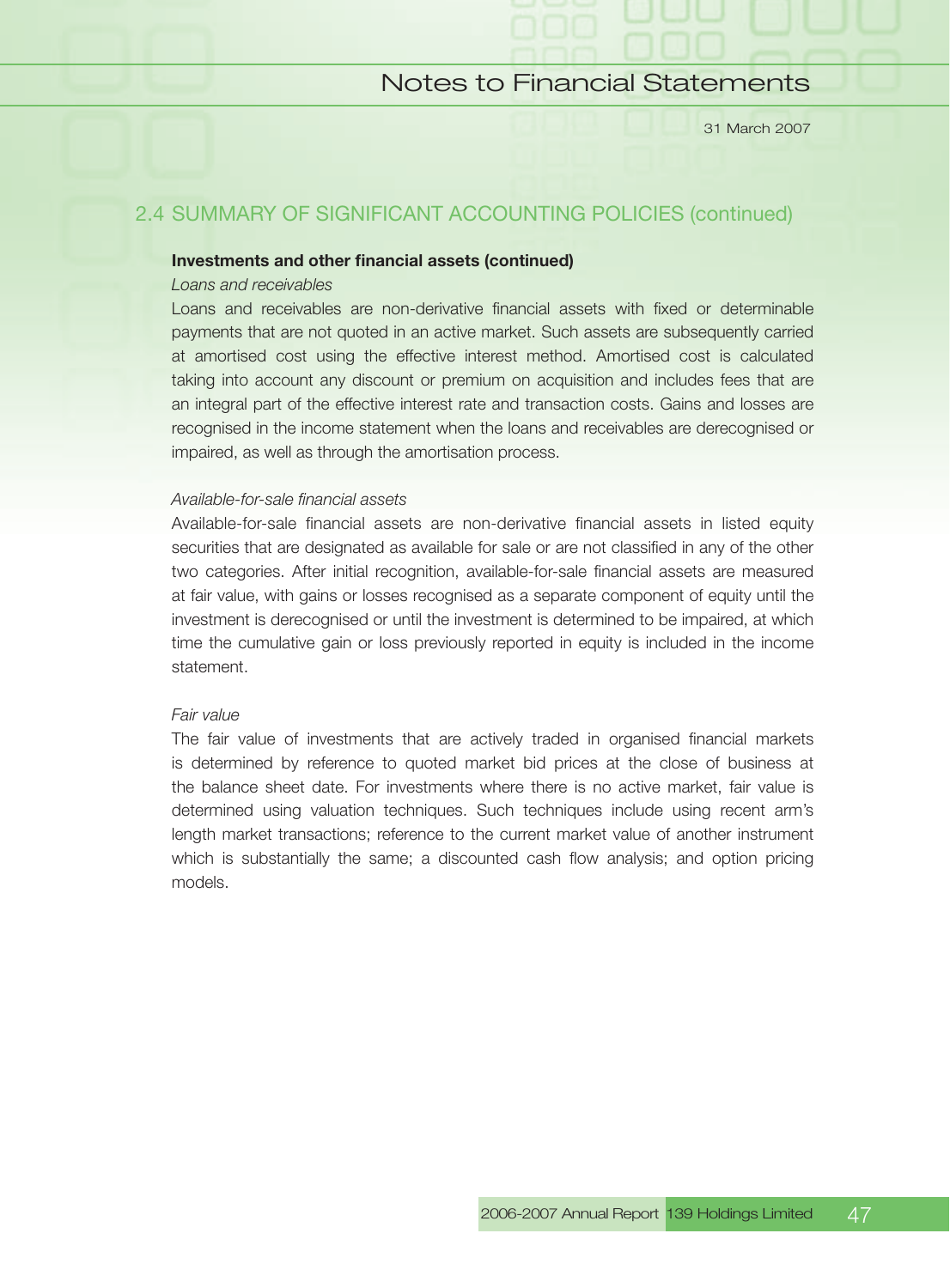31 March 2007

### 2.4 SUMMARY OF SIGNIFICANT ACCOUNTING POLICIES (continued)

#### **Impairment of financial assets**

The Group assesses at each balance sheet date whether there is any objective evidence that a financial asset or a group of financial assets is impaired.

#### *Assets carried at amortised cost*

If there is objective evidence that an impairment loss on loans and receivables carried at amortised cost has been incurred, the amount of the loss is measured as the difference between the asset's carrying amount and the present value of estimated future cash flows (excluding future credit losses that have not been incurred) discounted at the financial asset's original effective interest rate (i.e., the effective interest rate computed at initial recognition). The carrying amount of the asset is reduced either directly or through the use of an allowance account. The amount of the impairment loss is recognised in the income statement.

The Group first assesses whether objective evidence of impairment exists individually for financial assets that are individually significant, and individually or collectively for financial assets that are not individually significant. If it is determined that no objective evidence of impairment exists for an individually assessed financial asset, whether significant or not, the asset is included in a group of financial assets with similar credit risk characteristics and that group is collectively assessed for impairment. Assets that are individually assessed for impairment and for which an impairment loss is or continues to be recognised are not included in a collective assessment of impairment.

If, in a subsequent period, the amount of the impairment loss decreases and the decrease can be related objectively to an event occurring after the impairment was recognised, the previously recognised impairment loss is reversed. Any subsequent reversal of an impairment loss is recognised in the income statement, to the extent that the carrying value of the asset does not exceed its amortised cost at the reversal date.

In relation to trade receivables, a provision for impairment is made when there is objective evidence (such as the probability of insolvency or significant financial difficulties of the debtor) that the Group will not be able to collect all of the amounts due under the original terms of an invoice. The carrying amount of the receivables is reduced through the use of an allowance account. Impaired debts are derecognised when they are assessed as uncollectible.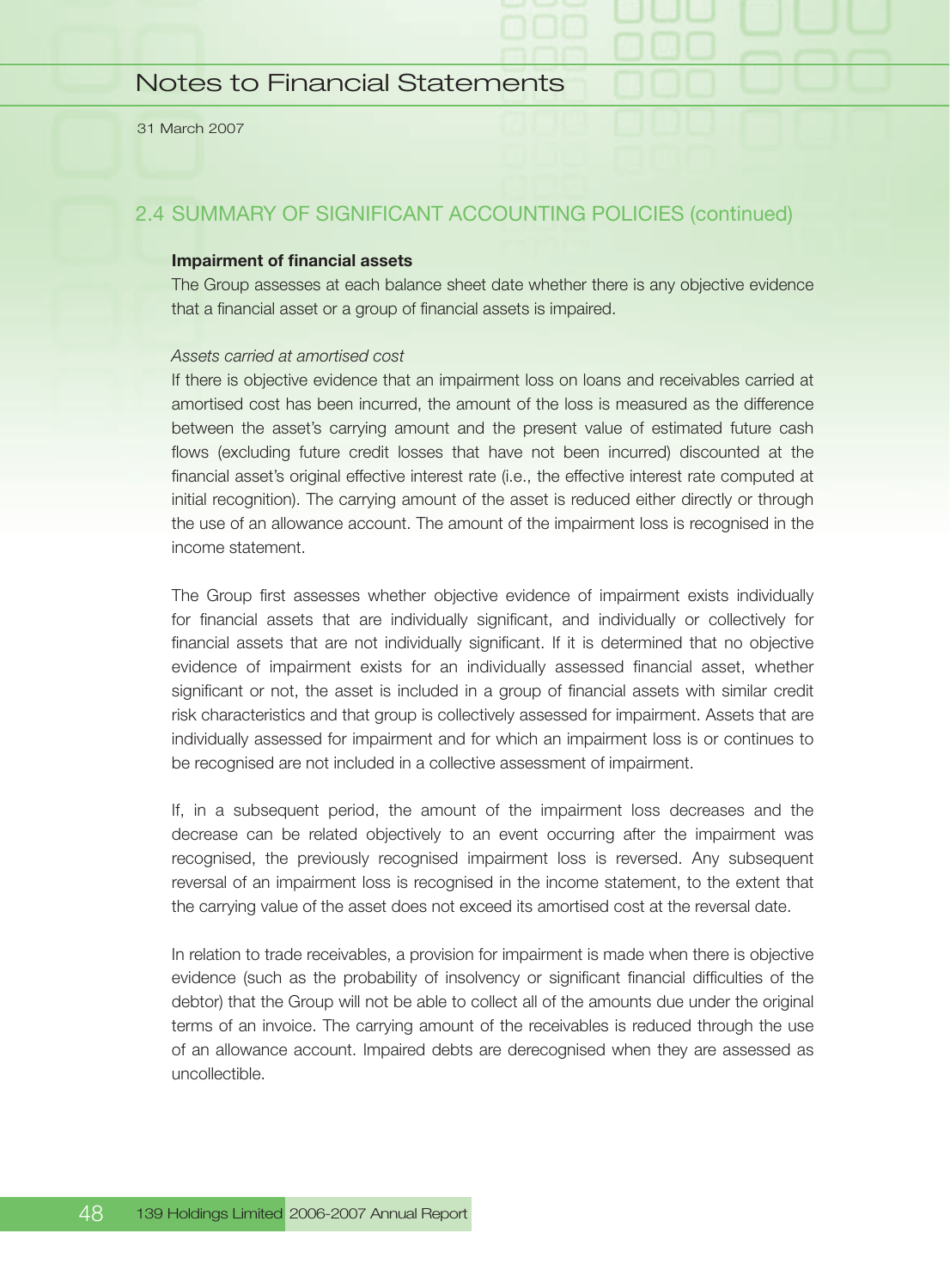31 March 2007

### 2.4 SUMMARY OF SIGNIFICANT ACCOUNTING POLICIES (continued)

### **Impairment of financial assets (continued)**

*Available-for-sale fi nancial assets*

If an available-for-sale asset is impaired, an amount comprising the difference between its cost (net of any principal payment and amortisation) and its current fair value, less any impairment loss previously recognised in the income statement, is transferred from equity to the income statement. Impairment losses on equity instruments classified as available for sale are not reversed through the income statement.

#### **Derecognition of financial assets**

A financial asset (or, where applicable, a part of a financial asset or part of a group of similar financial assets) is derecognised where:

- the rights to receive cash flows from the asset have expired;
- the Group retains the rights to receive cash flows from the asset, but has assumed an obligation to pay them in full without material delay to a third party under a "passthrough" arrangement; or
- the Group has transferred its rights to receive cash flows from the asset and either (a) has transferred substantially all the risks and rewards of the asset, or (b) has neither transferred nor retained substantially all the risks and rewards of the asset, but has transferred control of the asset.

Where the Group has transferred its rights to receive cash flows from an asset and has neither transferred nor retained substantially all the risks and rewards of the asset nor transferred control of the asset, the asset is recognised to the extent of the Group's continuing involvement in the asset. Continuing involvement that takes the form of a guarantee over the transferred asset is measured at the lower of the original carrying amount of the asset and the maximum amount of consideration that the Group could be required to repay.

Where continuing involvement takes the form of a written and/or purchased option (including a cash-settled option or similar provision) on the transferred asset, the extent of the Group's continuing involvement is the amount of the transferred asset that the Group may repurchase, except in the case of a written put option (including a cash-settled option or similar provision) on an asset measured at fair value, where the extent of the Group's continuing involvement is limited to the lower of the fair value of the transferred asset and the option exercise price.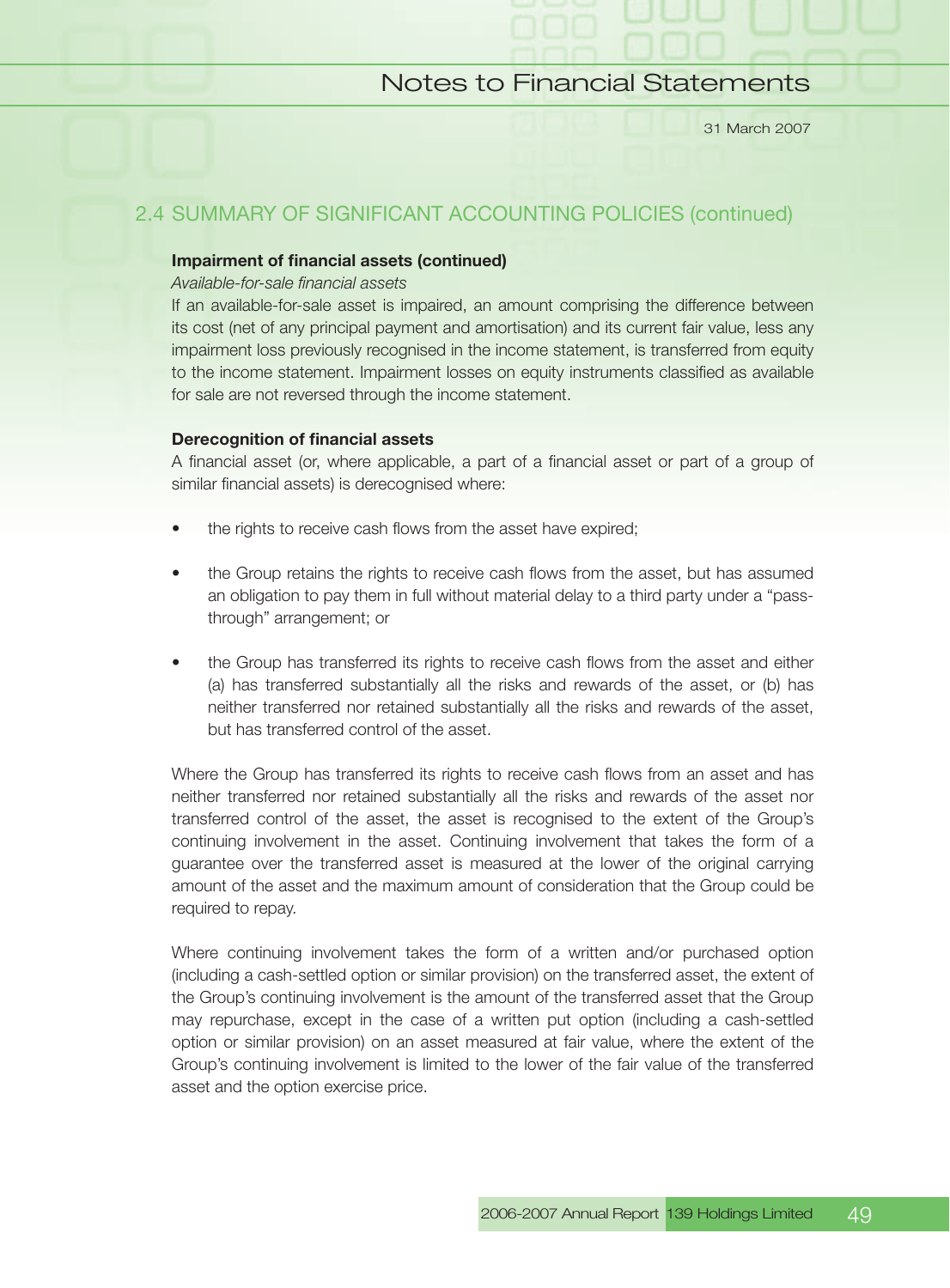31 March 2007

### 2.4 SUMMARY OF SIGNIFICANT ACCOUNTING POLICIES (continued)

### **Financial liabilities at amortised cost**

Financial liabilities including trade payables, other payables and finance lease payables are initially stated at fair value less directly attributable transaction costs and are subsequently measured at amortised cost, using the effective interest method unless the effect of discounting would be immaterial, in which case they are stated at cost.

Gains and losses are recognised in the income statement when the liabilities are derecognised as well as through the amortisation process.

#### **Derecognition of financial liabilities**

A financial liability is derecognised when the obligation under the liability is discharged or cancelled or expires.

When an existing financial liability is replaced by another from the same lender on substantially different terms, or the terms of an existing liability are substantially modified, such an exchange or modification is treated as a derecognition of the original liability and a recognition of a new liability, and the difference between the respective carrying amounts is recognised in the income statement.

### **Inventories**

Inventories are stated at the lower of cost and net realisable value. Cost is determined on the first-in, first-out basis and, in the case of work in progress and finished goods, comprises direct materials, direct labour and an appropriate proportion of overheads. Net realisable value is based on estimated selling prices less any estimated costs to be incurred to completion and disposal.

#### **Cash and cash equivalents**

For the purpose of the consolidated cash flow statement, cash and cash equivalents comprise cash on hand and demand deposits, and short term highly liquid investments which are readily convertible into known amounts of cash and which are subject to an insignificant risk of changes in value, and have a short maturity of generally within three months when acquired, less bank overdrafts which are repayable on demand and form an integral part of the Group's cash management.

For the purpose of the balance sheets, cash and cash equivalents comprise cash on hand and at banks, including term deposits, which are not restricted as to use.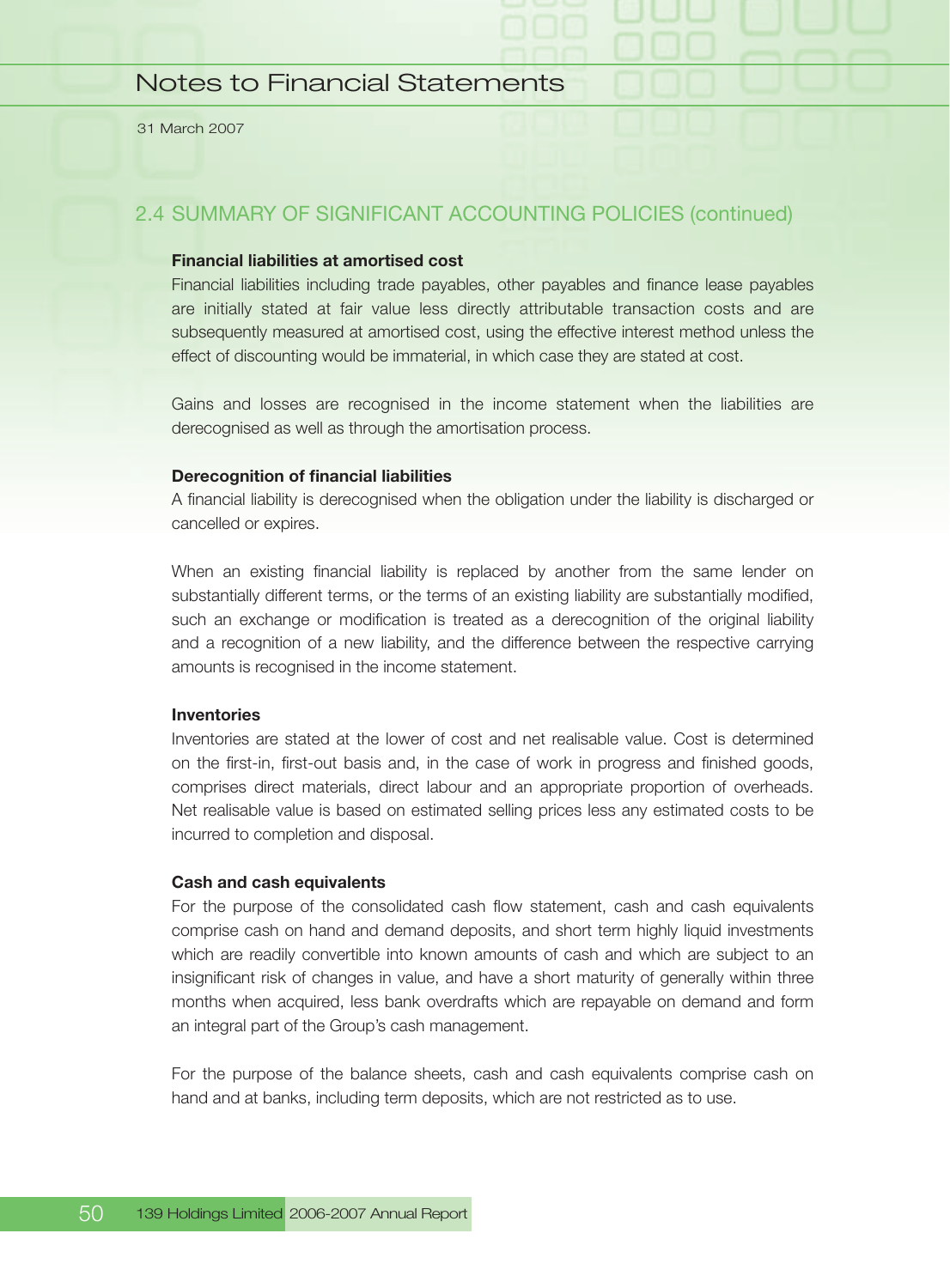31 March 2007

## 2.4 SUMMARY OF SIGNIFICANT ACCOUNTING POLICIES (continued)

### **Provisions**

A provision is recognised when a present obligation (legal or constructive) has arisen as a result of a past event and it is probable that a future outflow of resources will be required to settle the obligation, provided that a reliable estimate can be made of the amount of the obligation.

When the effect of discounting is material, the amount recognised for a provision is the present value at the balance sheet date of the future expenditure expected to be required to settle the obligation. The increase in the discounted present value amount arising from the passage of time is included in finance costs in the income statement.

### **Income tax**

Income tax comprises current and deferred tax. Income tax is recognised in the income statement, or in equity if it relates to items that are recognised in the same or a different period directly in equity.

Current tax assets and liabilities for the current and prior periods are measured at the amount expected to be recovered from or paid to the tax authorities.

Deferred tax is provided, using the liability method, on all temporary differences at the balance sheet date between the tax bases of assets and liabilities and their carrying amounts for financial reporting purposes.

Deferred tax liabilities are recognised for all taxable temporary differences, except:

- where the deferred tax liability arises from goodwill or the initial recognition of an asset or liability in a transaction that is not a business combination and, at the time of the transaction, affects neither the accounting profit nor taxable profit or loss; and
- in respect of taxable temporary differences associated with investments in subsidiaries, where the timing of the reversal of the temporary differences can be controlled and it is probable that the temporary differences will not reverse in the foreseeable future.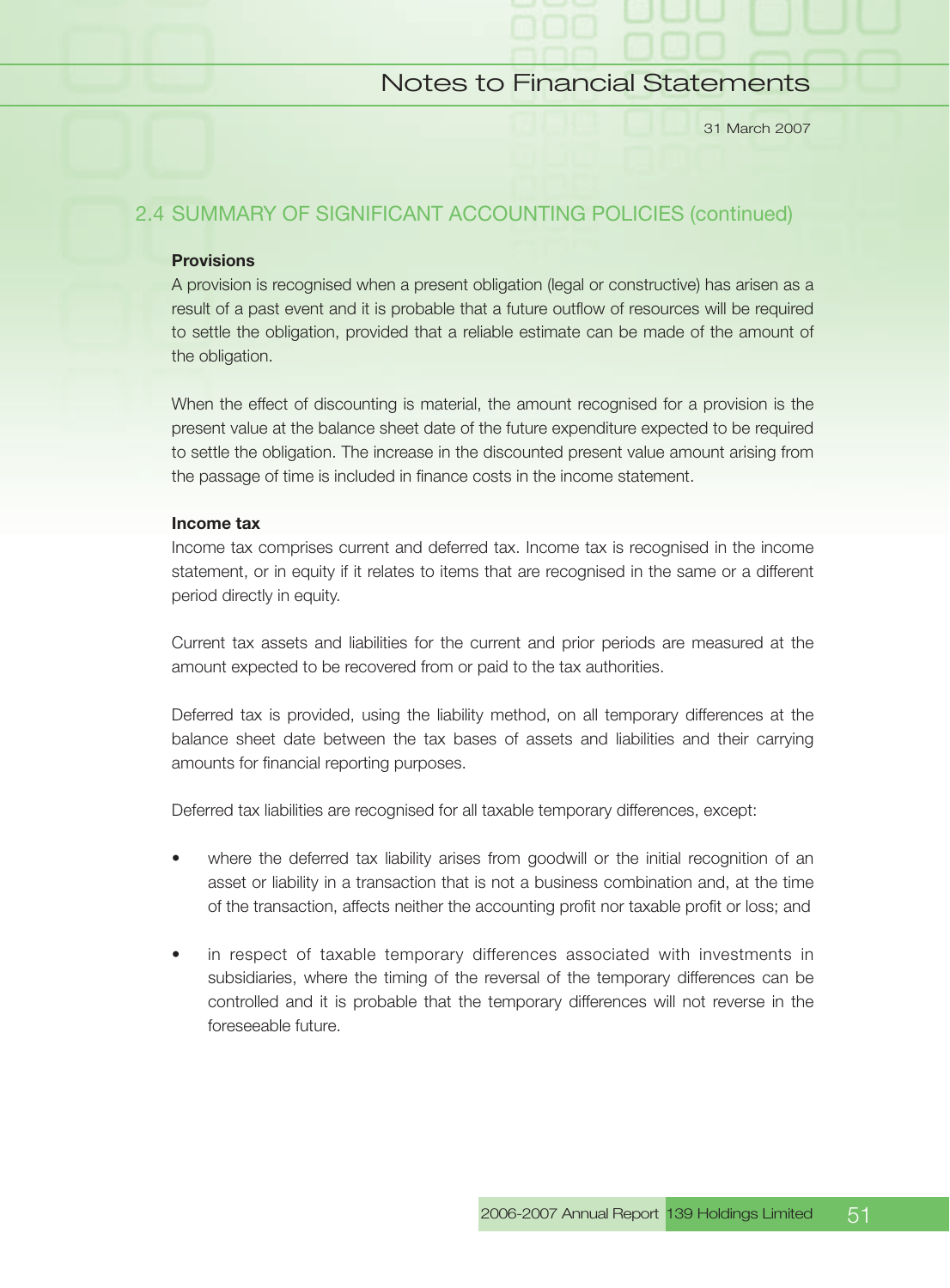31 March 2007

### 2.4 SUMMARY OF SIGNIFICANT ACCOUNTING POLICIES (continued)

#### **Income tax (continued)**

Deferred tax assets are recognised for all deductible temporary differences, carryforward of unused tax credits and unused tax losses, to the extent that it is probable that taxable profit will be available against which the deductible temporary differences, and the carryforward of unused tax credits and unused tax losses can be utilised except:

- where the deferred tax asset relating to the deductible temporary differences arises from the initial recognition of an asset or liability in a transaction that is not a business combination and, at the time of the transaction, affects neither the accounting profit nor taxable profit or loss; and
- in respect of deductible temporary differences associated with investments in subsidiaries, deferred tax assets are only recognised to the extent that it is probable that the temporary differences will reverse in the foreseeable future and taxable profit will be available against which the temporary differences can be utilised.

The carrying amount of deferred tax assets is reviewed at each balance sheet date and reduced to the extent that it is no longer probable that sufficient taxable profit will be available to allow all or part of the deferred tax asset to be utilised. Conversely, previously unrecognised deferred tax assets are reassessed at each balance sheet date and are recognised to the extent that it is probable that sufficient taxable profit will be available to allow all or part of the deferred tax asset to be utilised.

Deferred tax assets and liabilities are measured at the tax rates that are expected to apply to the period when the asset is realised or the liability is settled, based on tax rates (and tax laws) that have been enacted or substantively enacted at the balance sheet date.

Deferred tax assets and deferred tax liabilities are offset, if a legally enforceable right exists to set off current tax assets against current tax liabilities and the deferred taxes relate to the same taxable entity and the same tax authority.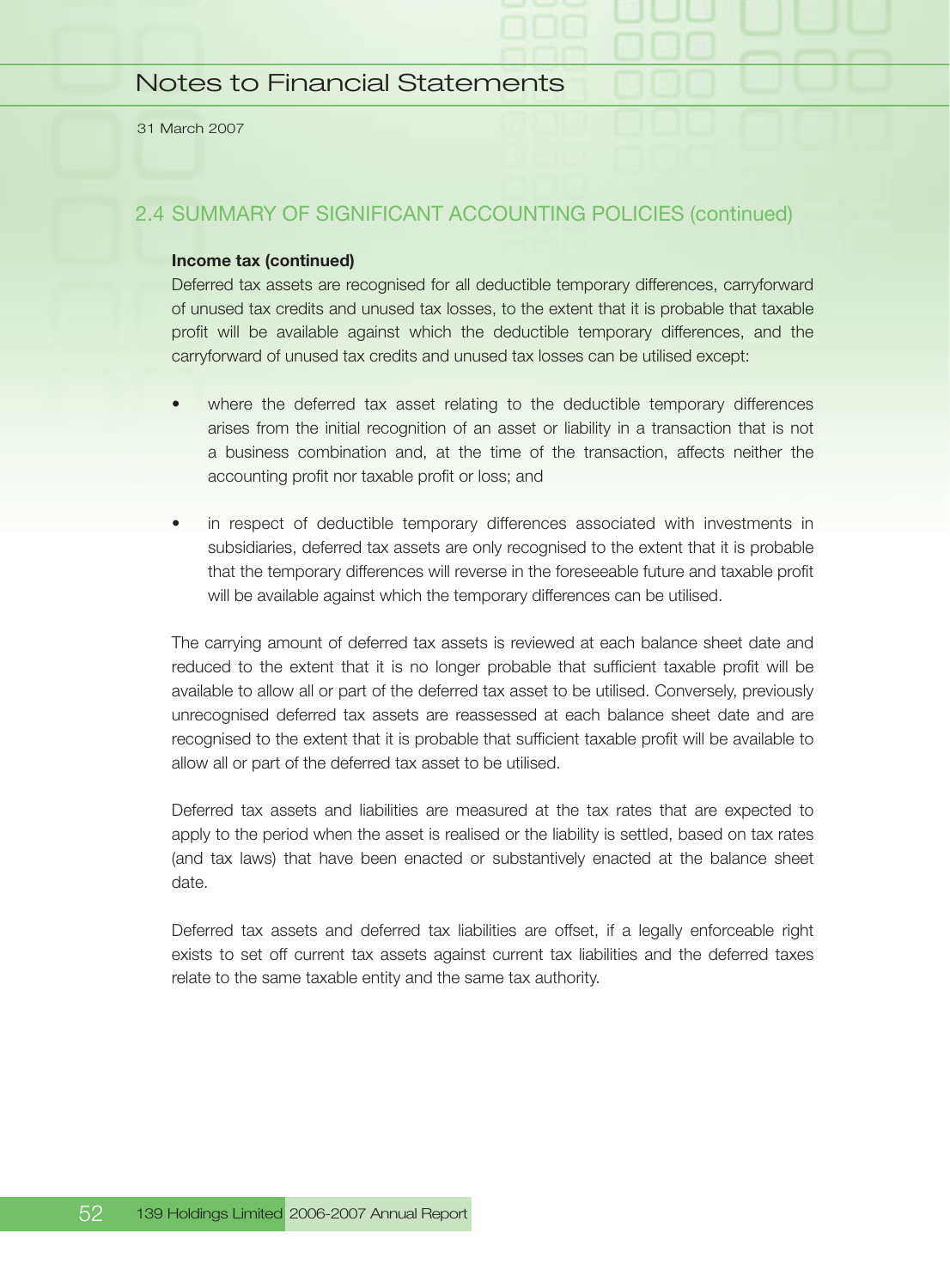31 March 2007

### 2.4 SUMMARY OF SIGNIFICANT ACCOUNTING POLICIES (continued)

### **Revenue recognition**

Revenue is recognised when it is probable that the economic benefits will flow to the Group and when the revenue can be measured reliably, on the following bases:

- (a) from the sale of goods, when the significant risks and rewards of ownership have been transferred to the buyer, provided that the Group maintains neither managerial involvement to the degree usually associated with ownership, nor effective control over the goods sold;
- (b) the profit or loss on the trading of equity investments at fair value through profit or loss on the transaction dates when the relevant contract notes are executed;
- (c) interest income, on an accrual basis using the effective interest method by applying the rate that discounts the estimated future cash receipts through the expected life of the financial instrument to the net carrying amount of the financial asset; and
- (d) dividend income, when the shareholders' right to receive payment has been established.

### **Employee benefits**

#### *Share-based payment transactions*

The Company operates a share option scheme for the purpose of providing incentives and rewards to eligible participants who contribute to the success of the Group's operations. Employees (including directors) of the Group receive remuneration in the form of share-based payment transactions, whereby employees render services as consideration for equity instruments ("equity-settled transactions").

The cost of equity-settled transactions with employees is measured by reference to the fair value at the date at which they are granted. The fair value is determined by an external valuer using a binomial model. In valuing equity-settled transactions, no account is taken of any performance conditions, other than conditions linked to the price of the shares of the Company ("market conditions"), if applicable.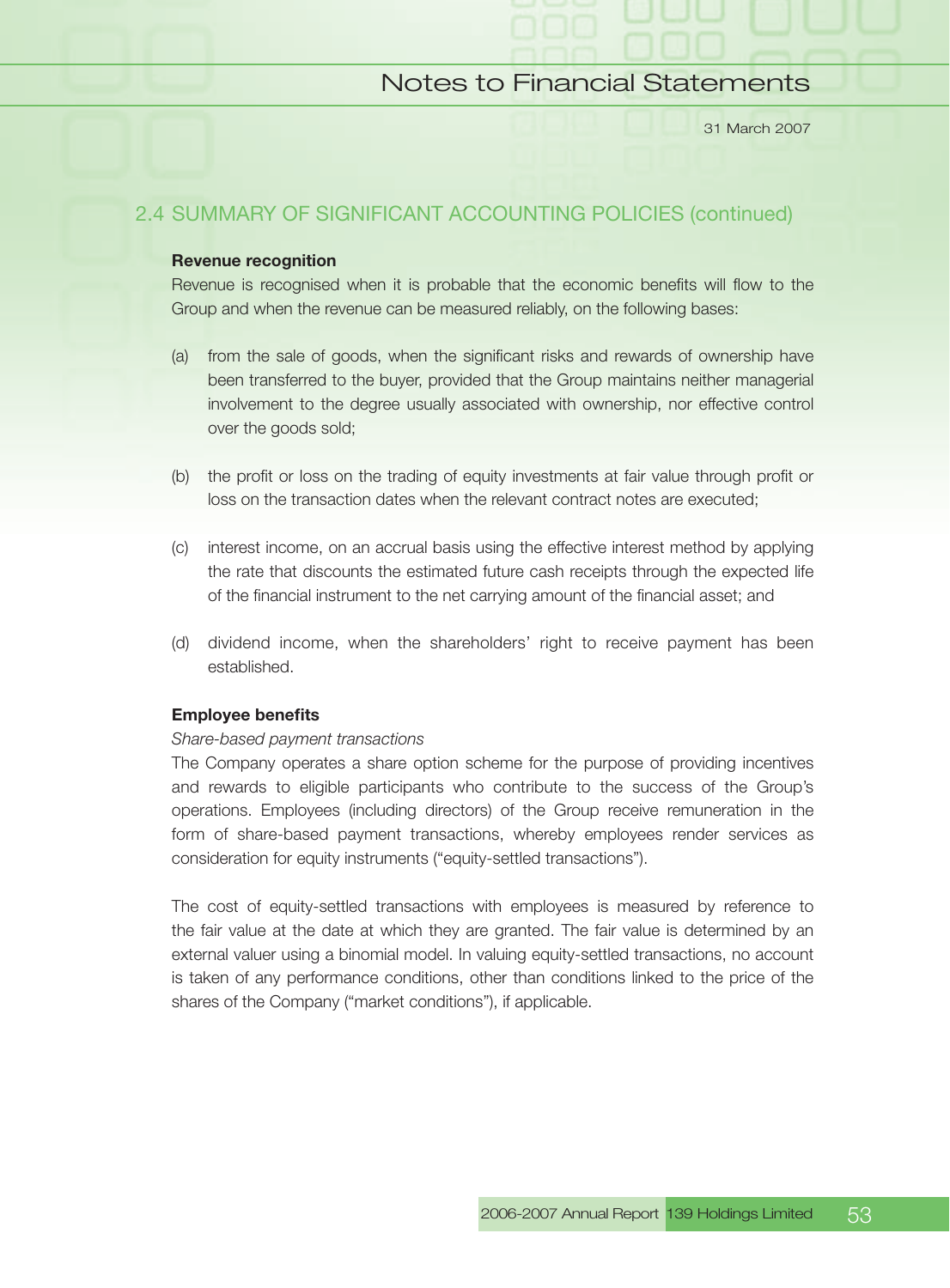31 March 2007

### 2.4 SUMMARY OF SIGNIFICANT ACCOUNTING POLICIES (continued)

### **Employee benefits (continued)**

#### *Share-based payment transactions (continued)*

The cost of equity-settled transactions is recognised, together with a corresponding increase in equity, over the period in which the performance and/or service conditions are fulfilled, ending on the date on which the relevant employees become fully entitled to the award (the "vesting date"). The cumulative expense recognised for equity-settled transactions at each balance sheet date until the vesting date reflects the extent to which the vesting period has expired and the Group's best estimate of the number of equity instruments that will ultimately vest. The charge or credit to the income statement for a period represents the movement in the cumulative expense recognised as at the beginning and end of that period.

No expense is recognised for awards that do not ultimately vest, except for awards where vesting is conditional upon a market condition, which are treated as vesting irrespective of whether or not the market condition is satisfied, provided that all other performance conditions are satisfied.

Where the terms of an equity-settled award are modified, as a minimum an expense is recognised as if the terms had not been modified. In addition, an expense is recognised for any modification, which increases the total fair value of the share-based payment arrangement, or is otherwise beneficial to the employee as measured at the date of modification.

Where an equity-settled award is cancelled, it is treated as if it had vested on the date of cancellation, and any expense not yet recognised for the award is recognised immediately. However, if a new award is substituted for the cancelled award, and is designated as a replacement award on the date that it is granted, the cancelled and new awards are treated as if they were a modification of the original award, as described in the previous paragraph.

The dilutive effect of outstanding options is reflected as additional share dilution in the computation of earnings per share.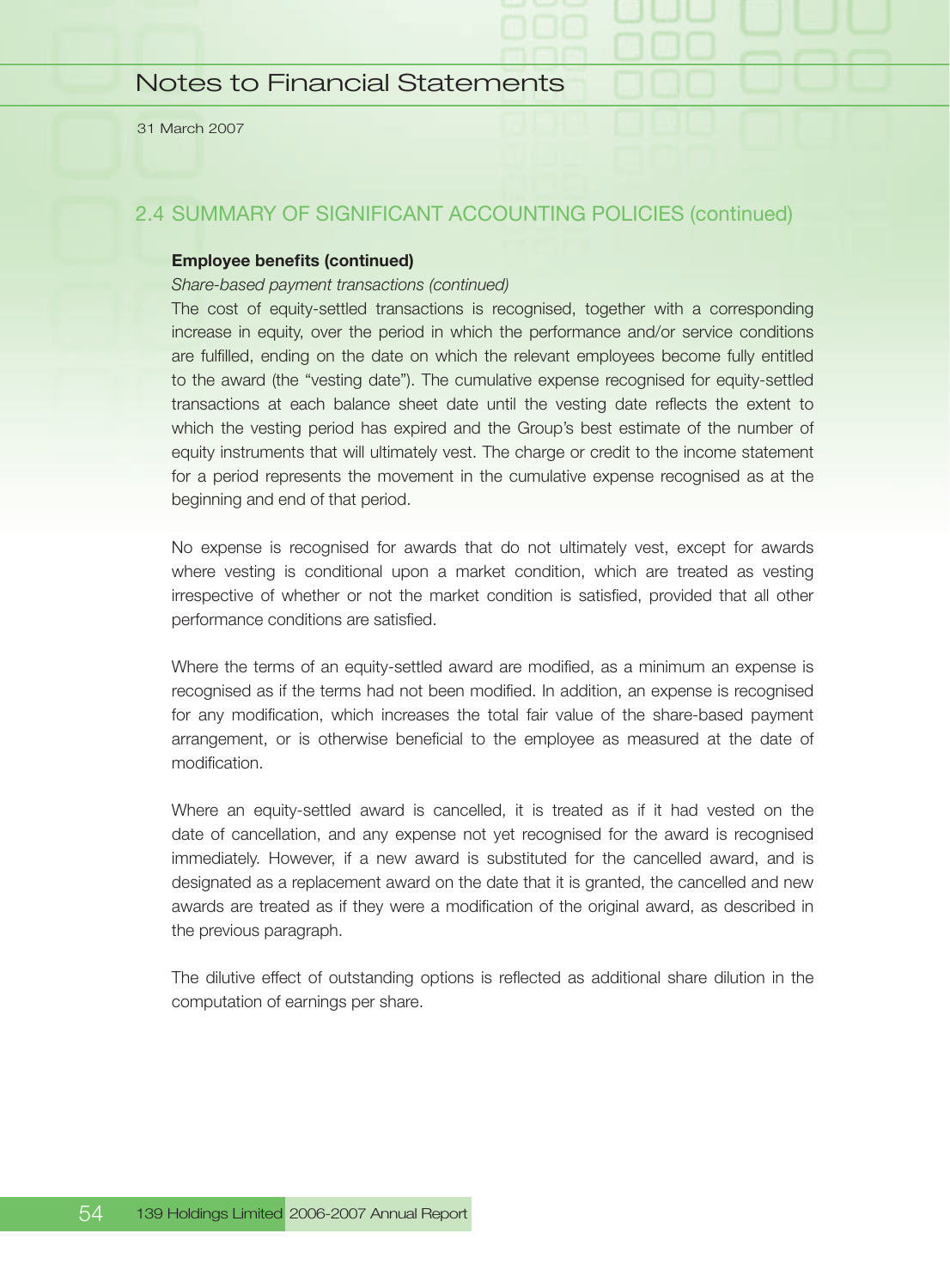31 March 2007

### 2.4 SUMMARY OF SIGNIFICANT ACCOUNTING POLICIES (continued)

### **Employee benefits (continued)**

### *Employment Ordinance long service payments*

Certain of the Group's employees have completed the required number of years of service to the Group in order to be eligible for long service payments under the Hong Kong Employment Ordinance in the event of the termination of their employment. The Group is liable to make such payments in the event that such a termination of employment meets the circumstances specified in the Hong Kong Employment Ordinance.

A provision is recognised in respect of the probable future long service payments expected to be made. The provision is based on the best estimate of the probable future payments which have been earned by the employees from their service to the Group to the balance sheet date.

#### *Retirement benefits schemes*

The Group operates a defined contribution Mandatory Provident Fund retirement benefits scheme (the "MPF Scheme") under the Mandatory Provident Fund Schemes Ordinance for all of its employees. Contributions are made based on a percentage of the employees' basic salaries and are charged to the income statement as they become payable in accordance with the rules of the MPF Scheme. The assets of the MPF Scheme are held separately from those of the Group in an independently administered fund. The Group's employer contributions vest fully with the employees when contributed into the MPF Scheme, except for the Group's employer voluntary contributions, which are refunded to the Group when the employee leaves employment prior to the contributions vesting fully, in accordance with the rules of the MPF Scheme.

Pursuant to the relevant regulations of Mainland China, subsidiaries of the Company operating in Mainland China participate in a local municipal government retirement benefits scheme (the "Mainland Scheme") whereby the subsidiaries are required to contribute a percentage of the basic salaries of their employees to the Mainland Scheme to fund their retirement benefits obligations of all existing and future retired employees of the subsidiaries. The only obligation of the Group with respect to the Mainland Scheme is to pay the ongoing required contributions under the Mainland Scheme mentioned above. Contributions under the Mainland Scheme are charged to the income statement as incurred. There are no provisions under the Mainland Scheme whereby forfeited contributions may be used to reduce future contributions.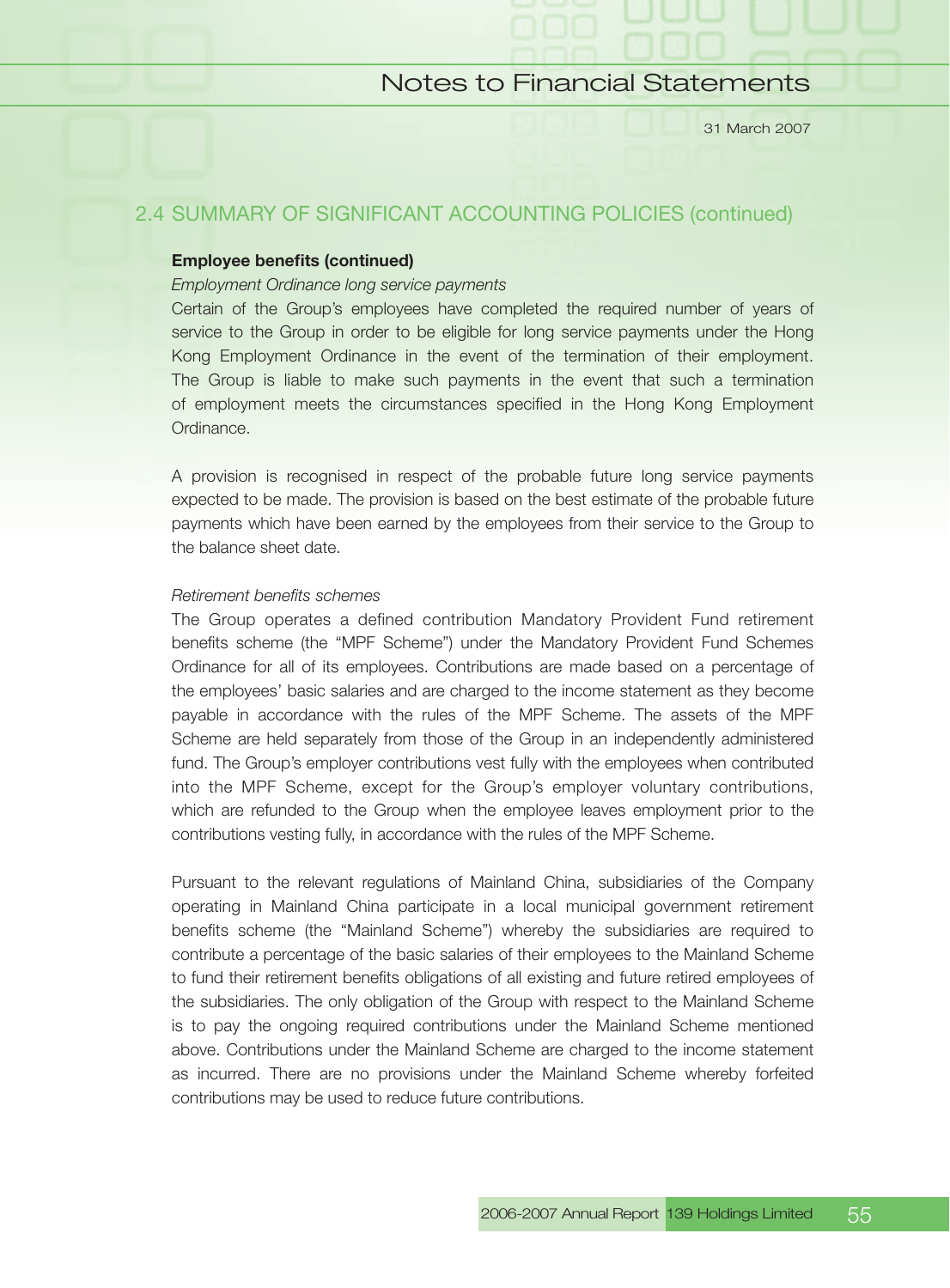31 March 2007

### 2.4 SUMMARY OF SIGNIFICANT ACCOUNTING POLICIES (continued)

### **Foreign currencies**

These financial statements are presented in Hong Kong dollars, which is the Company's functional and presentation currency. Each entity in the Group determines its own functional currency and items included in the financial statements of each entity are measured using that functional currency. Foreign currency transactions are initially recorded using the functional currency rates of exchange ruling at the dates of the transactions. Monetary assets and liabilities denominated in foreign currencies are retranslated at the functional currency rates of exchange ruling at the balance sheet date. All differences are taken to the income statement. Non-monetary items that are measured in terms of historical cost in a foreign currency are translated using the exchange rates at the dates of the initial transactions. Non-monetary items measured at fair value in a foreign currency are translated using the exchange rates at the date when the fair value was determined.

The functional currencies of certain overseas subsidiaries are currencies other than the Hong Kong dollar. As at the balance sheet date, the assets and liabilities of these entities are translated into the presentation currency of the Company at the exchange rates ruling at the balance sheet date and, their income statements are translated into Hong Kong dollars at the weighted average exchange rates for the year. The resulting exchange differences are included in the exchange fluctuation reserve. On disposal of an overseas subsidiary, the deferred cumulative amount recognised in equity relating to that particular foreign operation is recognised in the income statement.

For the purpose of the consolidated cash flow statement, cash flows of overseas subsidiaries are translated into Hong Kong dollars at the exchange rates ruling at the dates of the cash flows. Frequently recurring cash flows of overseas subsidiaries which arise throughout the year are translated into Hong Kong dollars at the weighted average exchange rates for the year.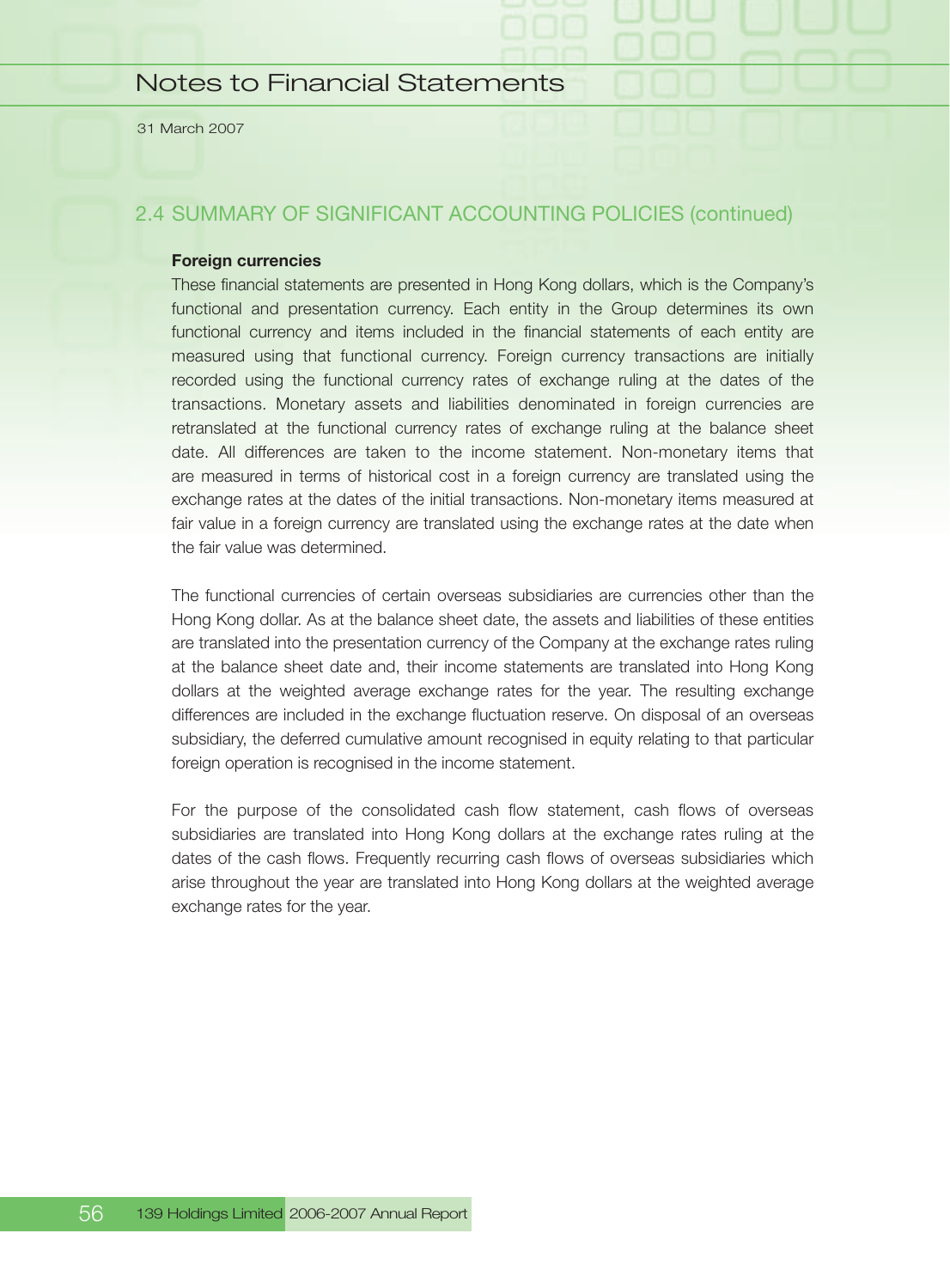31 March 2007

## 3. SIGNIFICANT ACCOUNTING JUDGEMENT

### **Judgement**

In the process of applying the Group's accounting policies, management has made the following judgement, which has the most significant effect on the amounts recognised in the financial statements:

#### *Income tax*

Deferred tax is provided using the liability method, on all temporary differences at the balance sheet date between the tax bases of assets and liabilities and their carrying amounts for financial reporting purposes.

Deferred tax assets are recognised for unused tax losses carried forward to the extent that it is probable (i.e., more likely than not) that future taxable profits will be available against which the unused tax losses can be utilised, based on all available evidence. Recognition primarily involves judgement regarding the future performance of the particular legal entity or tax group in which the deferred tax asset has been recognised. A variety of other factors are also evaluated in considering whether there is convincing evidence that it is probable that some portion or all of the deferred tax assets will ultimately be realised, such as the existence of taxable temporary differences, tax planning strategies and the periods in which estimated tax losses can be utilised. The carrying amount of deferred tax assets and related financial models and budgets are reviewed at each balance sheet date and to the extent that there is insufficient convincing evidence that sufficient taxable profits will be available within the utilisation periods to allow utilisation of the carried forward tax losses, the asset balance will be reduced and charged to the income statement.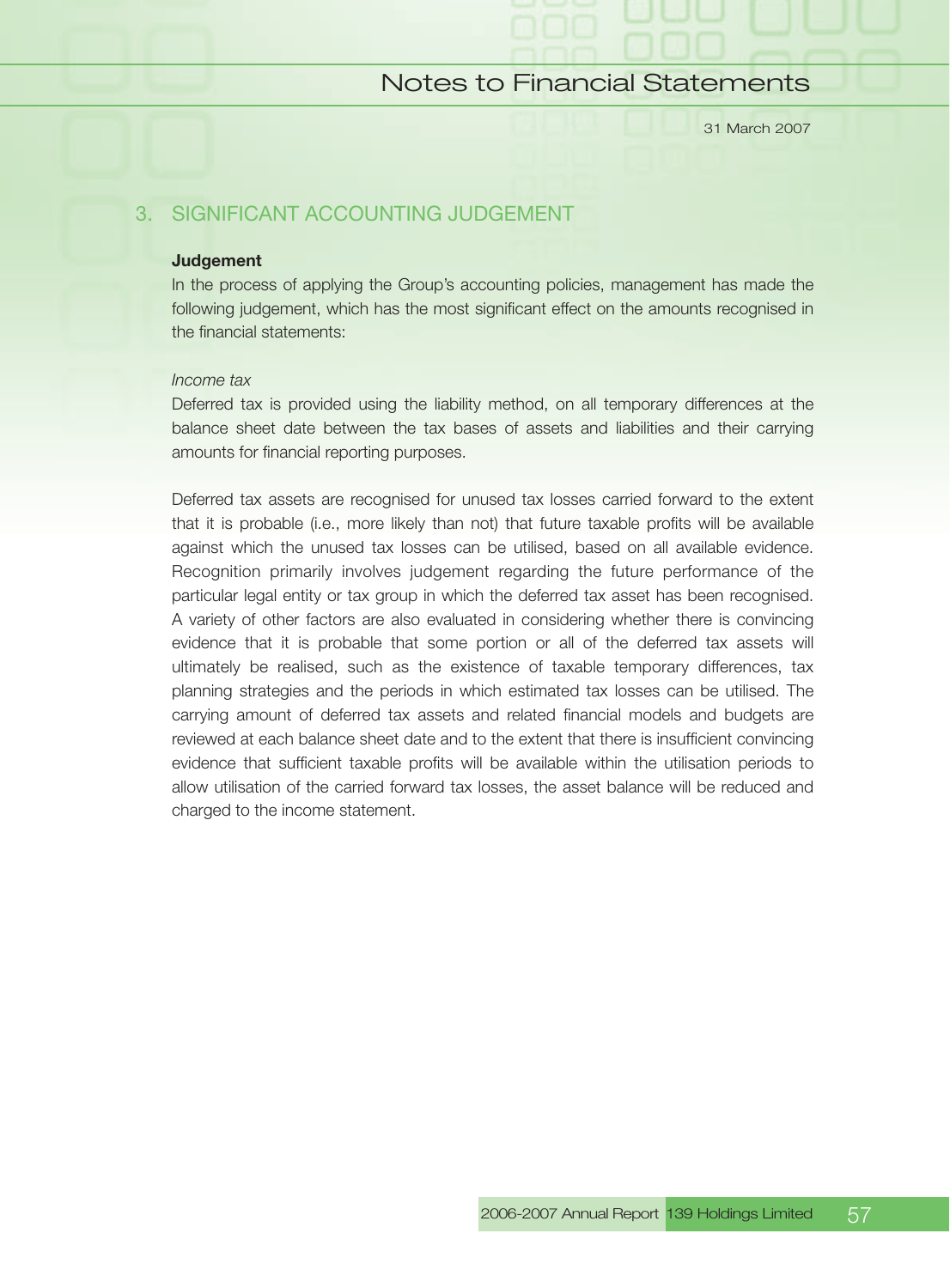31 March 2007

### 4. SEGMENT INFORMATION

Segment information is presented by way of two segment formats: (i) on a primary segment reporting basis, by business segment; and (ii) on a secondary segment reporting basis, by geographical segment.

The Group's operating businesses are structured and managed separately according to the nature of their operations and the products and services they provide. Each of the Group's business segments represents a strategic business unit that offers products and services which are subject to risks and returns that are different from those of the other business segments. Summary details of the business segments are as follows:

- (a) the electronic products segment trades electronic products;
- (b) the treasury investment segment comprises securities investment and trading; and
- (c) the corporate and others segment comprises corporate income and expenses items.

In determining the Group's geographical segments, revenues are attributed to the segments based on the location of the customers, and assets are attributed to the segments based on the location of the assets.

There are no intersegment sales and transfers between the business segments.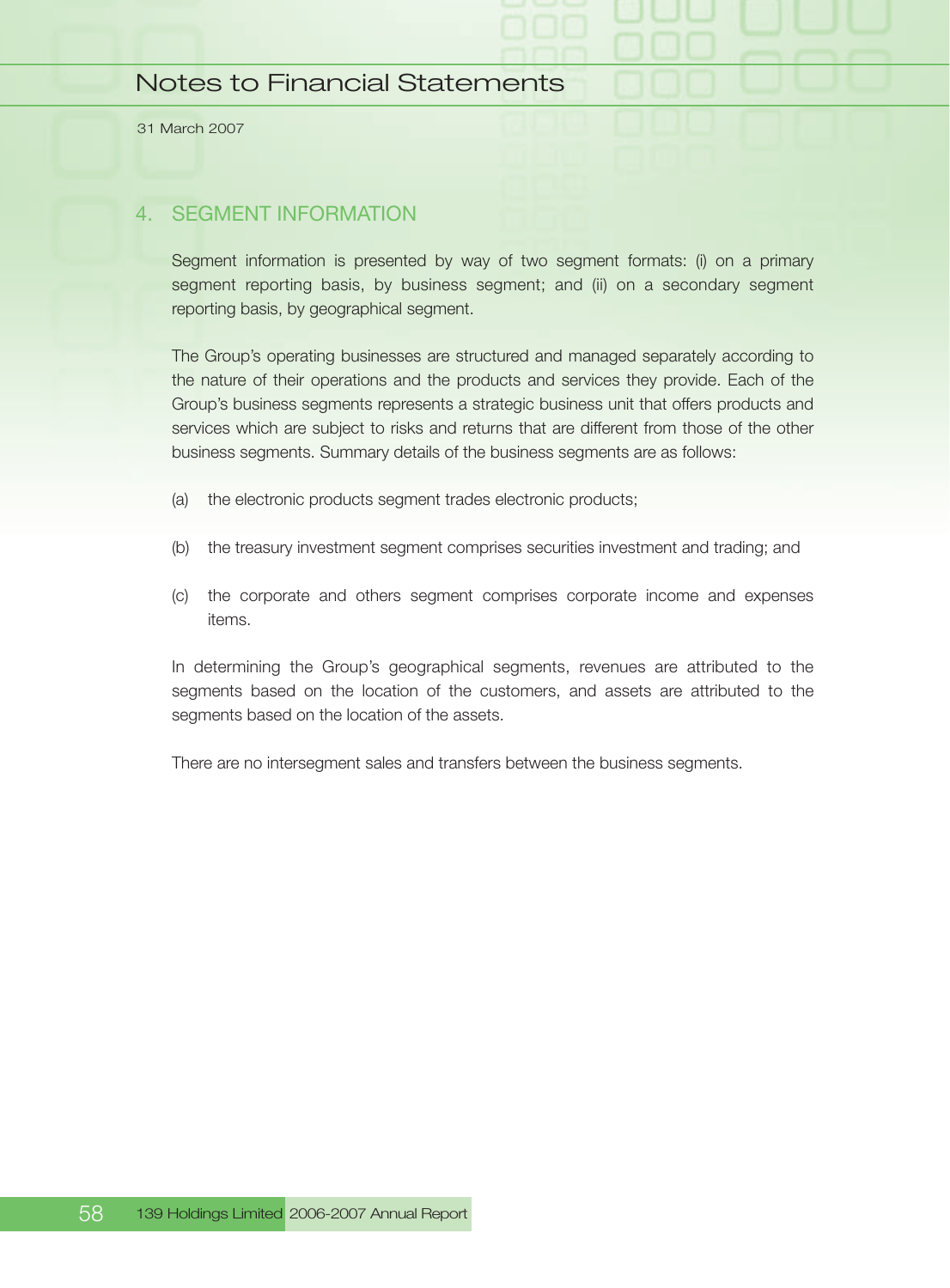31 March 2007

## 4. SEGMENT INFORMATION (continued)

### **(a) Business segments**

The following tables present revenue, loss and certain asset, liability and capital expenditure information for the Group's business segments for the years ended 31 March 2007 and 2006.

### **Group**

|                                                                                   | <b>Electronic products</b> |                  |                         |                  | Treasury investment Corporate and others |                          | <b>Consolidated</b>     |                         |
|-----------------------------------------------------------------------------------|----------------------------|------------------|-------------------------|------------------|------------------------------------------|--------------------------|-------------------------|-------------------------|
|                                                                                   | 2007<br><b>HK\$'000</b>    | 2006<br>HK\$'000 | 2007<br><b>HK\$'000</b> | 2006<br>HK\$'000 | 2007<br><b>HK\$'000</b>                  | 2006<br>HK\$'000         | 2007<br><b>HK\$'000</b> | 2006<br>HK\$'000        |
| Segment revenue:<br>Sales to external customers                                   | 67,401                     | 29,216           |                         |                  |                                          |                          | 67,401                  | 29,216                  |
| Losses from treasury<br>investment                                                |                            |                  | (45, 503)               | (18, 893)        |                                          | $\overline{\phantom{0}}$ | (45, 503)               | (18, 893)               |
| Total                                                                             | 67,401                     | 29,216           | (45, 503)               | (18, 893)        |                                          |                          | 21,898                  | 10,323                  |
| Segment results                                                                   | (2,576)                    | (2,916)          | (31, 224)               | (35, 687)        | (5,703)                                  | (9,035)                  | (39, 503)               | (47, 638)               |
| Interest income and<br>unallocated gains<br>Unallocated expenses<br>Finance costs |                            |                  |                         |                  |                                          |                          | 1,397<br>(671)<br>(23)  | 3,109<br>(992)<br>(961) |
| Loss before tax<br>Tax                                                            |                            |                  |                         |                  |                                          |                          | (38, 800)               | (46, 482)               |
| Loss for the year                                                                 |                            |                  |                         |                  |                                          |                          | (38, 800)               | (46, 482)               |
| <b>Assets and liabilities</b><br>Segment assets<br>Unallocated assets             | 19,780                     | 12,835           | 374,916                 | 338,687          | 21,454                                   | 1,224                    | 416,150<br>27,090       | 352,746<br>19,175       |
| Total assets                                                                      |                            |                  |                         |                  |                                          |                          | 443,240                 | 371,921                 |
| Segment liabilities<br>Unallocated liabilities                                    | 10,965                     | 5,447            | 16,517                  | 120              | 1,730                                    | 2,301                    | 29,212<br>9,395         | 7,868<br>6,533          |
| <b>Total liabilities</b>                                                          |                            |                  |                         |                  |                                          |                          | 38,607                  | 14,401                  |
| Other segment information:<br>Depreciation<br>Unallocated depreciation            | 3                          | 20               |                         |                  | 192                                      | 120                      | 195<br>3                | 140<br>3                |
|                                                                                   |                            |                  |                         |                  |                                          |                          | 198                     | 143                     |
| Capital expenditure                                                               | 20                         |                  |                         |                  | 220                                      | 375                      | 240                     | 375                     |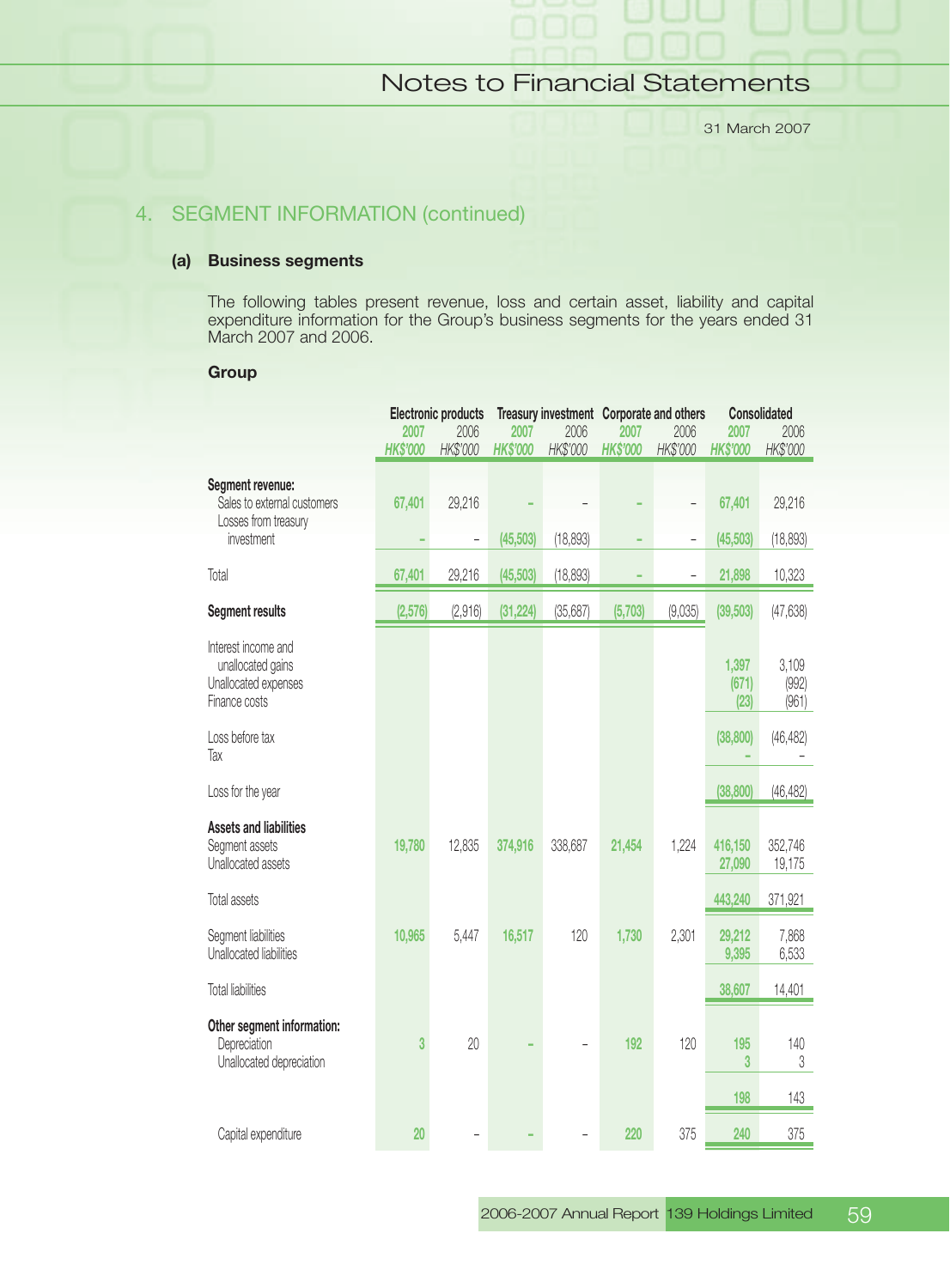31 March 2007

# 4. SEGMENT INFORMATION (continued)

### **(b) Geographical segments**

The following table presents revenue and certain asset and capital expenditure information for the Group's geographical segments for the years ended 31 March 2007 and 2006.

|                               | People's<br><b>Republic of China</b> |           |                 | <b>United States of</b><br>America and |                     |           |  |
|-------------------------------|--------------------------------------|-----------|-----------------|----------------------------------------|---------------------|-----------|--|
|                               | (including Hong Kong)                |           |                 | <b>Europe</b>                          | <b>Consolidated</b> |           |  |
|                               | 2007                                 | 2006      | 2007            | 2006                                   | 2007                | 2006      |  |
|                               | <b>HK\$'000</b>                      | HK\$'000  | <b>HK\$'000</b> | HK\$'000                               | <b>HK\$'000</b>     | HK\$'000  |  |
| Segment revenue:              |                                      |           |                 |                                        |                     |           |  |
| Electronic products           | 59,787                               | 27,315    | 7,614           | 1,901                                  | 67,401              | 29,216    |  |
| Treasury investment           | (45, 503)                            | (18, 893) |                 |                                        | (45, 503)           | (18, 893) |  |
|                               | 14,284                               | 8,422     | 7,614           | 1,901                                  | 21,898              | 10,323    |  |
| Other segment<br>information: |                                      |           |                 |                                        |                     |           |  |
| Segment assets                | 443,240                              | 371,921   |                 |                                        | 443,240             | 371,921   |  |
| Capital expenditure           | 240                                  | 375       |                 |                                        | 240                 | 375       |  |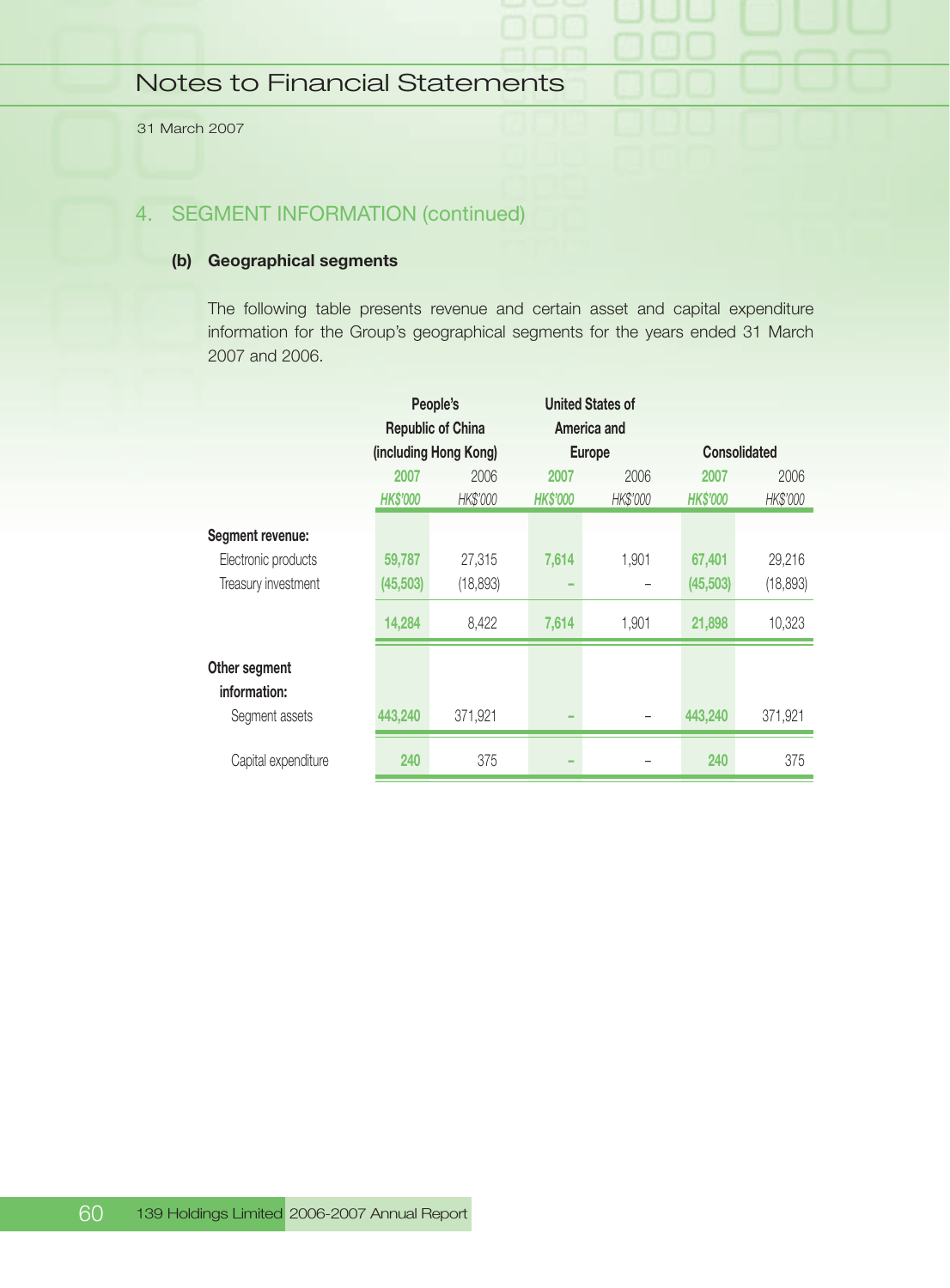31 March 2007

## 5. REVENUE, OTHER INCOME AND GAINS

Revenue, which is also the Group's turnover, represents the aggregate of the net invoiced value of goods sold, after allowances for returns and trade discounts, and losses on disposal of equity investments at fair value through profit or loss, dividend income arising from listed securities and interest income from convertible notes during the year.

An analysis of revenue, other income and gains is as follows:

|                                             | 2007<br><b>HK\$'000</b> | 2006<br>HK\$'000 |
|---------------------------------------------|-------------------------|------------------|
| <b>Revenue</b>                              |                         |                  |
| Sale of goods                               | 67,401                  | 29,216           |
| Losses on disposal of equity investments at |                         |                  |
| fair value through profit or loss           | (53, 455)               | (24,066)         |
| Dividend income from listed securities      | 4,171                   | 4,289            |
| Interest income from convertible notes      | 3,781                   | 884              |
|                                             | 21,898                  | 10,323           |
| Other income and gains                      |                         |                  |
| Bank interest income                        | 1,382                   | 1,931            |
| Gain on disposal of subsidiaries (note 28)  |                         | 1,173            |
| Gain on disposal of items of property,      |                         |                  |
| plant and equipment                         |                         | 109              |
| Others                                      | 574                     | 33               |
|                                             | 1,956                   | 3,246            |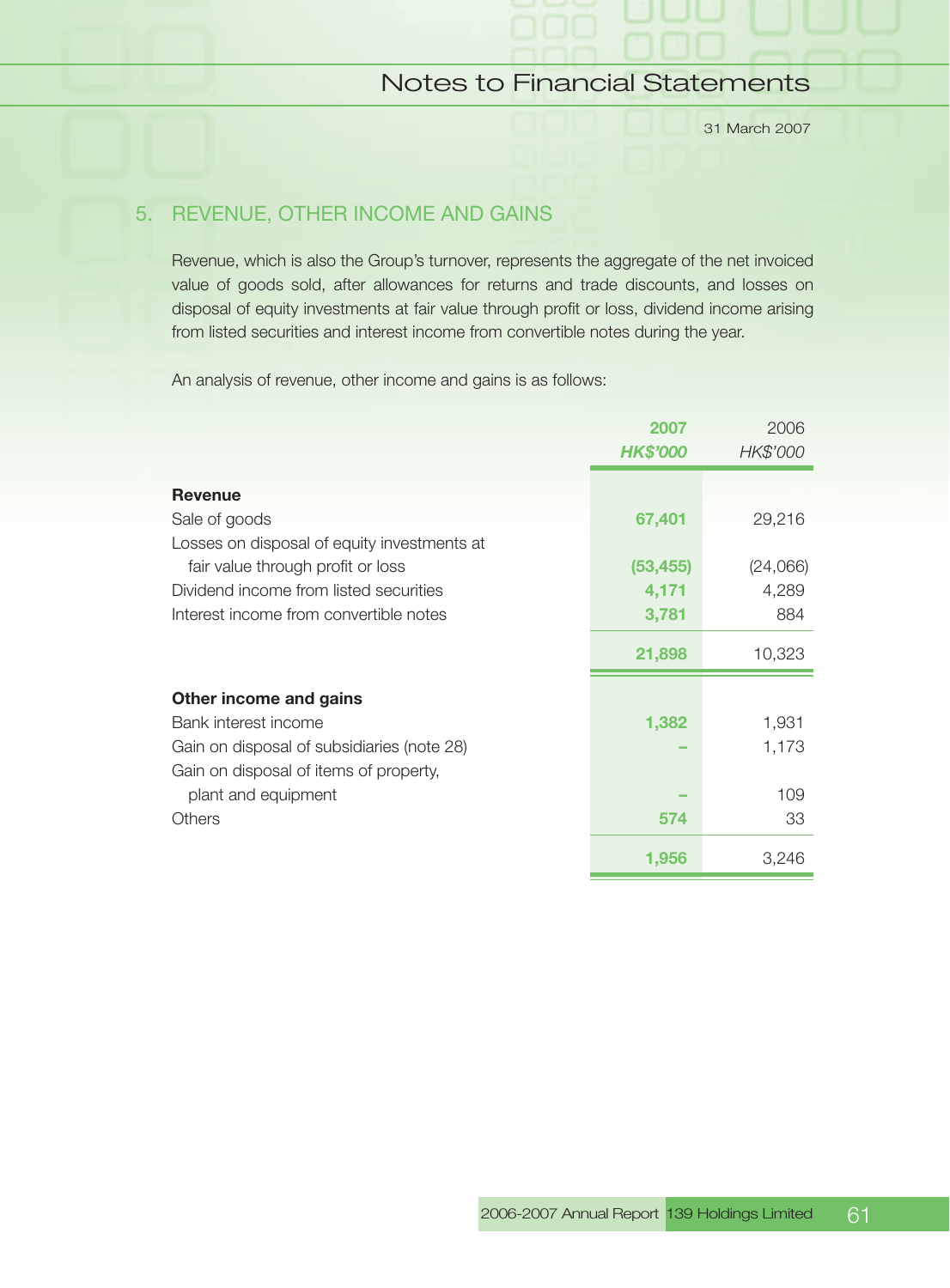31 March 2007

### 6. FINANCE COSTS

|                                    | <b>Group</b>    |          |  |
|------------------------------------|-----------------|----------|--|
|                                    | 2007            | 2006     |  |
|                                    | <b>HK\$'000</b> | HK\$'000 |  |
| Interest on bank overdrafts        |                 |          |  |
| wholly repayable within five years | 15              |          |  |
| Interest on other loans            |                 | 949      |  |
| Interest on finance lease          | 8               | 11       |  |
|                                    | 23              | 961      |  |

# 7. LOSS BEFORE TAX

The Group's loss before tax is arrived at after charging/(crediting):

|                                                                                                                                                 | Note | 2007<br><b>HK\$'000</b> | 2006<br>HK\$'000         |
|-------------------------------------------------------------------------------------------------------------------------------------------------|------|-------------------------|--------------------------|
| Cost of inventories sold<br>Depreciation<br>Write-back of provision for inventories*                                                            | 13   | 66,782<br>198           | 29,945<br>143<br>(1,232) |
| Employee benefit expenses (including directors'<br>remuneration (note 8)):*<br>Wages and salaries<br>Retirement benefits scheme contributions** |      | 8,990<br>318            | 7,190<br>343             |
|                                                                                                                                                 |      | 9,308                   | 7,533                    |
| Minimum lease payments<br>under operating leases in respect of buildings<br>Auditors' remuneration                                              |      | 1,514<br>850            | 1,566<br>790             |
| Foreign exchange differences, net                                                                                                               |      | 38                      | 4                        |

- \* In prior year, the employee benefit expenses of HK\$87,000 and the write-back of provision for inventories of HK\$1,232,000 were included in "Cost of electronic products sold" on the face of the consolidated income statement. No such expenses were incurred during the year.
- At 31 March 2007, the Group had no forfeited contributions available to reduce its contributions to the retirement benefits scheme in future years (2006: Nil).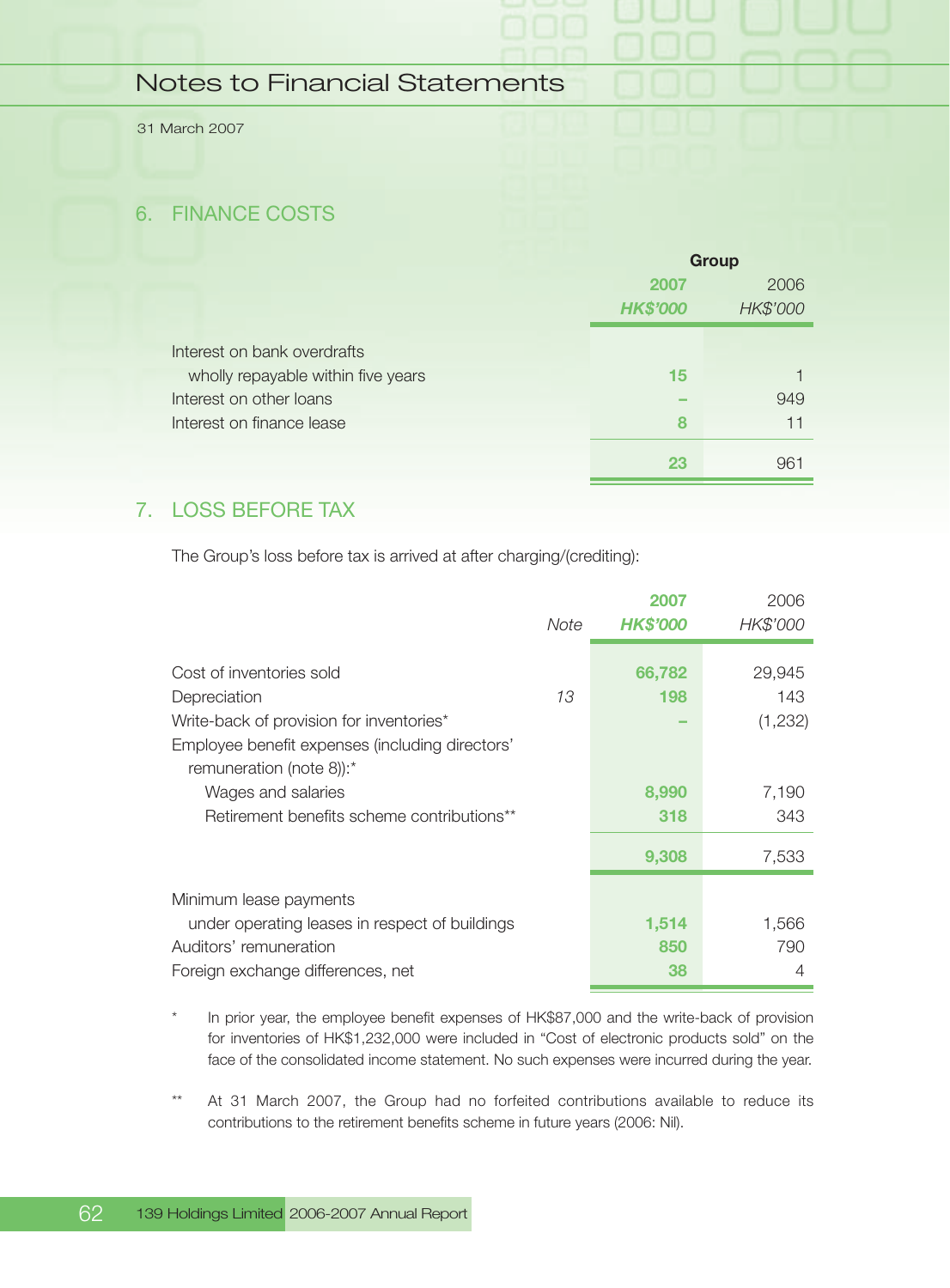31 March 2007

## 8. DIRECTORS' REMUNERATION

Directors' remuneration for the year, disclosed pursuant to the Rules Governing the Listing of Securities (the "Listing Rules") on The Stock Exchange of Hong Kong Limited (the "Stock Exchange") and Section 161 of the Hong Kong Companies Ordinance, is as follows:

|                                           | <b>Group</b>    |          |  |
|-------------------------------------------|-----------------|----------|--|
|                                           | 2007            | 2006     |  |
|                                           | <b>HK\$'000</b> | HK\$'000 |  |
| Fees                                      | 400             | 400      |  |
| Other emoluments of executive directors:  |                 |          |  |
| Salaries, allowances and benefits in kind | 3,272           | 2,665    |  |
| Pension scheme contributions              | 133             | 133      |  |
|                                           | 3,405           | 2,798    |  |
|                                           | 3,805           | 3,198    |  |

### **(a) Independent non-executive directors**

The fees paid to independent non-executive directors during the year were as follows:

|                            | 2007<br><b>HK\$'000</b> | 2006<br>HK\$'000 |
|----------------------------|-------------------------|------------------|
| Mr. Li Chi Ming            | 150                     | 150              |
| Mr. Tung Tat Chiu, Michael | 150                     | 150              |
| Mr. Wan Ngar Yin, David    | 100                     | 100              |
|                            |                         |                  |
|                            | 400                     | 400              |

There were no other emoluments payable to the independent non-executive directors during the year (2006: Nil).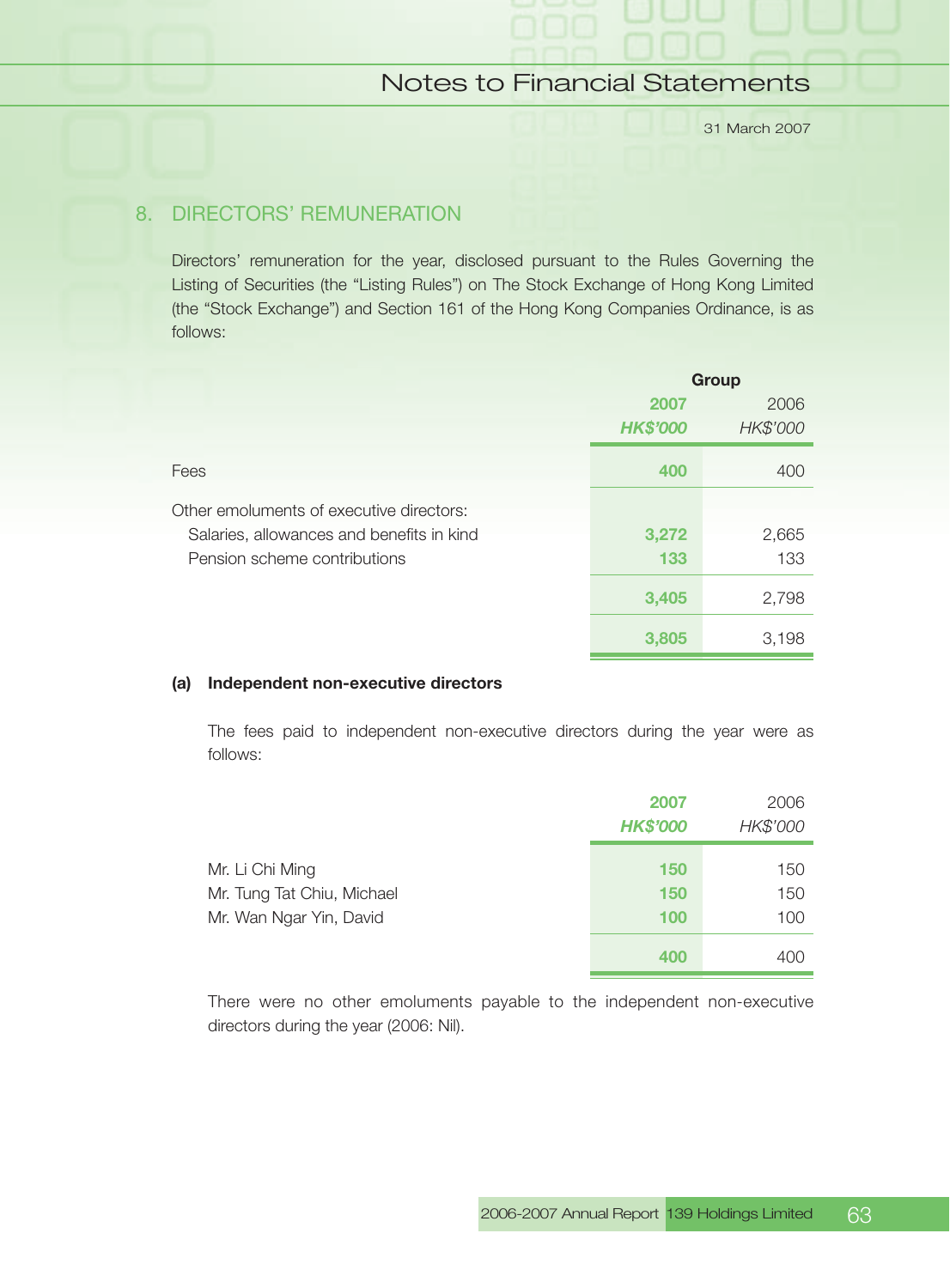31 March 2007

# 8. DIRECTORS' REMUNERATION (continued)

### **(b) Executive directors**

|                  |             | Salaries,<br>allowances<br>and benefits | <b>Pension</b><br>scheme | <b>Total</b>               |
|------------------|-------------|-----------------------------------------|--------------------------|----------------------------|
|                  | <b>Fees</b> | in kind                                 |                          | contributions remuneration |
|                  | HK\$'000    | HK\$'000                                | HK\$'000                 | HK\$'000                   |
| 2007             |             |                                         |                          |                            |
| Mr. Wong Howard  |             | 1,647                                   | 52                       | 1,699                      |
| Mr. Wong Yat Fai |             | 975                                     | 49                       | 1,024                      |
| Mr. Wu Qing      |             | 650                                     | 32                       | 682                        |
|                  |             | 3,272                                   | 133                      | 3,405                      |
| 2006             |             |                                         |                          |                            |
| Mr. Wong Howard  |             | 1,040                                   | 52                       | 1,092                      |
| Mr. Wong Yat Fai |             | 975                                     | 49                       | 1,024                      |
| Mr. Wu Qing      |             | 650                                     | 32                       | 682                        |
|                  |             | 2,665                                   | 133                      | 2,798                      |

There was no arrangement under which a director waived or agreed to waive any remuneration during the year (2006: Nil).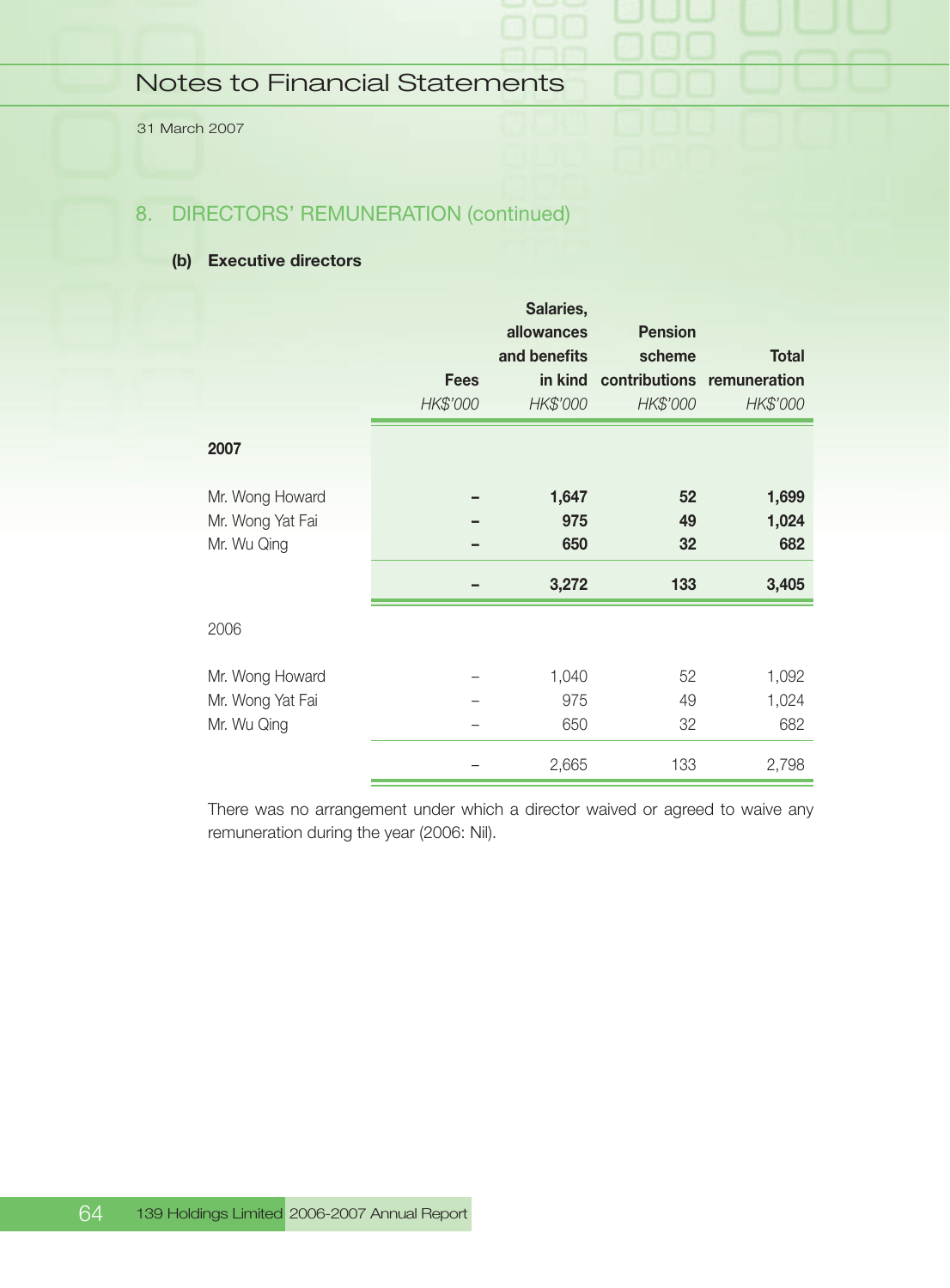31 March 2007

## 9. FIVE HIGHEST PAID EMPLOYEES

The five highest paid employees during the year included three (2006: three) directors, details of whose remuneration are set out in note 8 above. Details of the remuneration of the remaining two (2006: two) non-director, highest paid employees for the year are as follows:

|                                           | Group           |          |  |
|-------------------------------------------|-----------------|----------|--|
|                                           | 2007            | 2006     |  |
|                                           | <b>HK\$'000</b> | HK\$'000 |  |
|                                           |                 |          |  |
| Salaries, allowances and benefits in kind | 1,074           | 1,021    |  |
| Performance related bonuses               |                 | 25       |  |
| Pension scheme contributions              | 54              | 53       |  |
|                                           | 1,128           | J99      |  |

The number of non-director, highest paid employees whose remuneration fell within the following band is as follows:

|                      | <b>Number of employees</b> |  |  |
|----------------------|----------------------------|--|--|
|                      | 2006<br>2007               |  |  |
| Nil to HK\$1,000,000 |                            |  |  |
|                      |                            |  |  |

### 10. TAX

No provision for Hong Kong profits tax has been made as the Group had no assessable profits arising in Hong Kong during the year (2006: Nil). No provision for Mainland China corporate income tax has been made as the Group did not generate any assessable profits in Mainland China during the year (2006: Nil).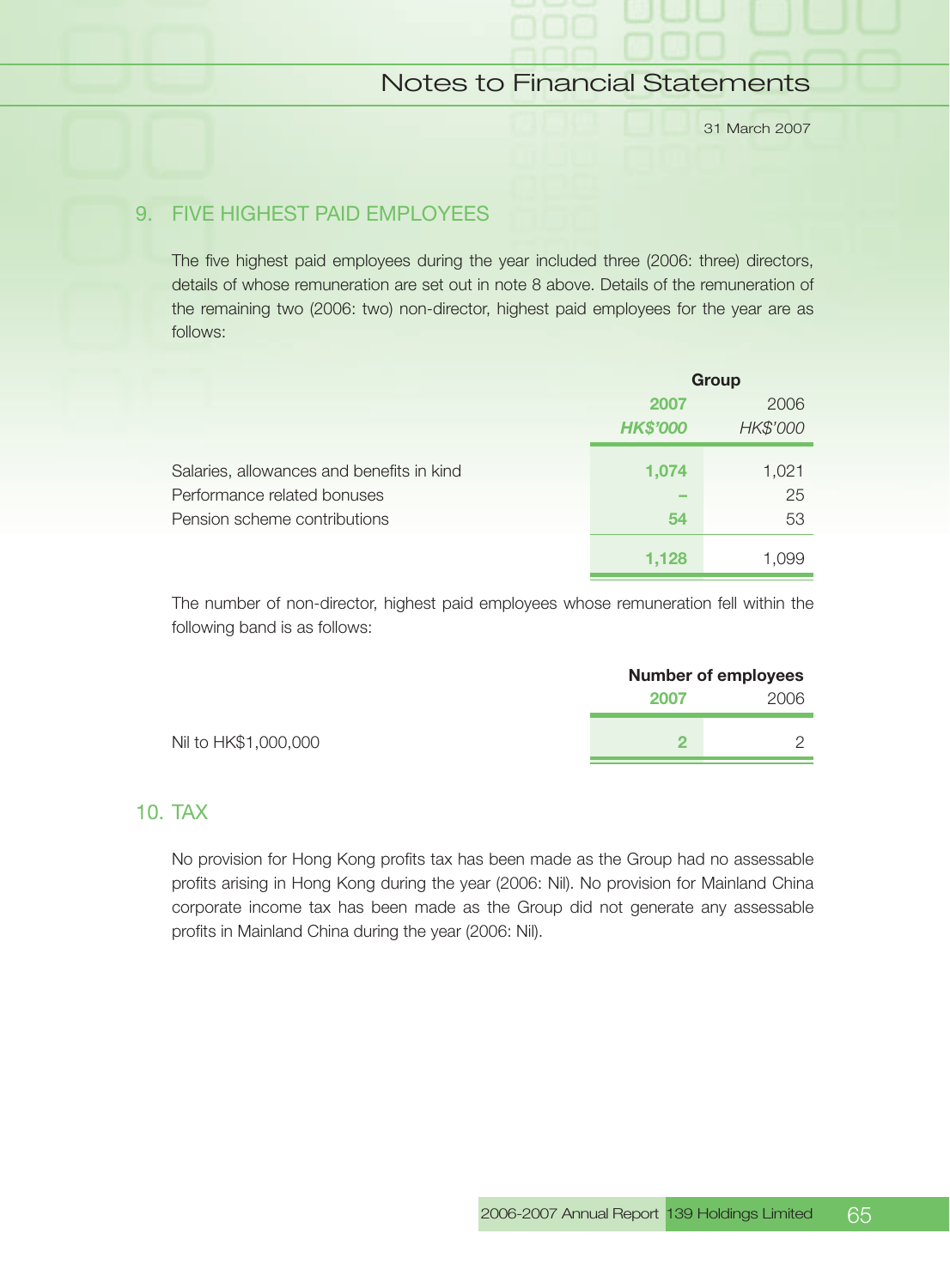31 March 2007

## 10. TAX (continued)

A reconciliation of the tax applicable to loss before tax using the statutory rates in Hong Kong of 17.5% (2006: 17.5%) and Mainland China of 33% (2006: 33%) in which the Company and the majority of its subsidiaries are operated to the effective tax rates is as follows:

### **Group – 2007**

|                                                                | <b>Hong Kong</b><br>HK\$'000 | <b>Mainland</b><br><b>China</b><br>HK\$'000 | Total<br>HK\$'000 |
|----------------------------------------------------------------|------------------------------|---------------------------------------------|-------------------|
| Loss before tax                                                | (37, 122)                    | (1,678)                                     | (38, 800)         |
| Tax at the applicable tax rates<br>Lower tax rate for specific | (6, 496)                     | (554)                                       | (7,050)           |
| provinces or local authority                                   |                              | 123                                         | 123               |
| Income not subject to tax                                      | (958)                        |                                             | (958)             |
| Expenses not deductible for tax                                | 621                          |                                             | 621               |
| Tax losses for the year not recognised                         | 6,833                        | 431                                         | 7,264             |
| Tax charge/(credit)                                            |                              |                                             |                   |

Group – 2006

|                                        | Hong Kong<br>HK\$'000 | Mainland<br>China<br>HK\$'000 | Total<br>HK\$'000 |
|----------------------------------------|-----------------------|-------------------------------|-------------------|
| Loss before tax                        | (46, 212)             | (270)                         | (46, 482)         |
| Tax at the applicable tax rates        | (8,087)               | (89)                          | (8, 176)          |
| Lower tax rate for specific            |                       |                               |                   |
| provinces or local authority           |                       | 4                             | 4                 |
| Income not subject to tax              | (1,092)               |                               | (1,092)           |
| Expenses not deductible for tax        | 1,113                 |                               | 1,113             |
| Tax losses for the year not recognised | 8,066                 | 85                            | 8,151             |
| Tax charge/(credit)                    |                       |                               |                   |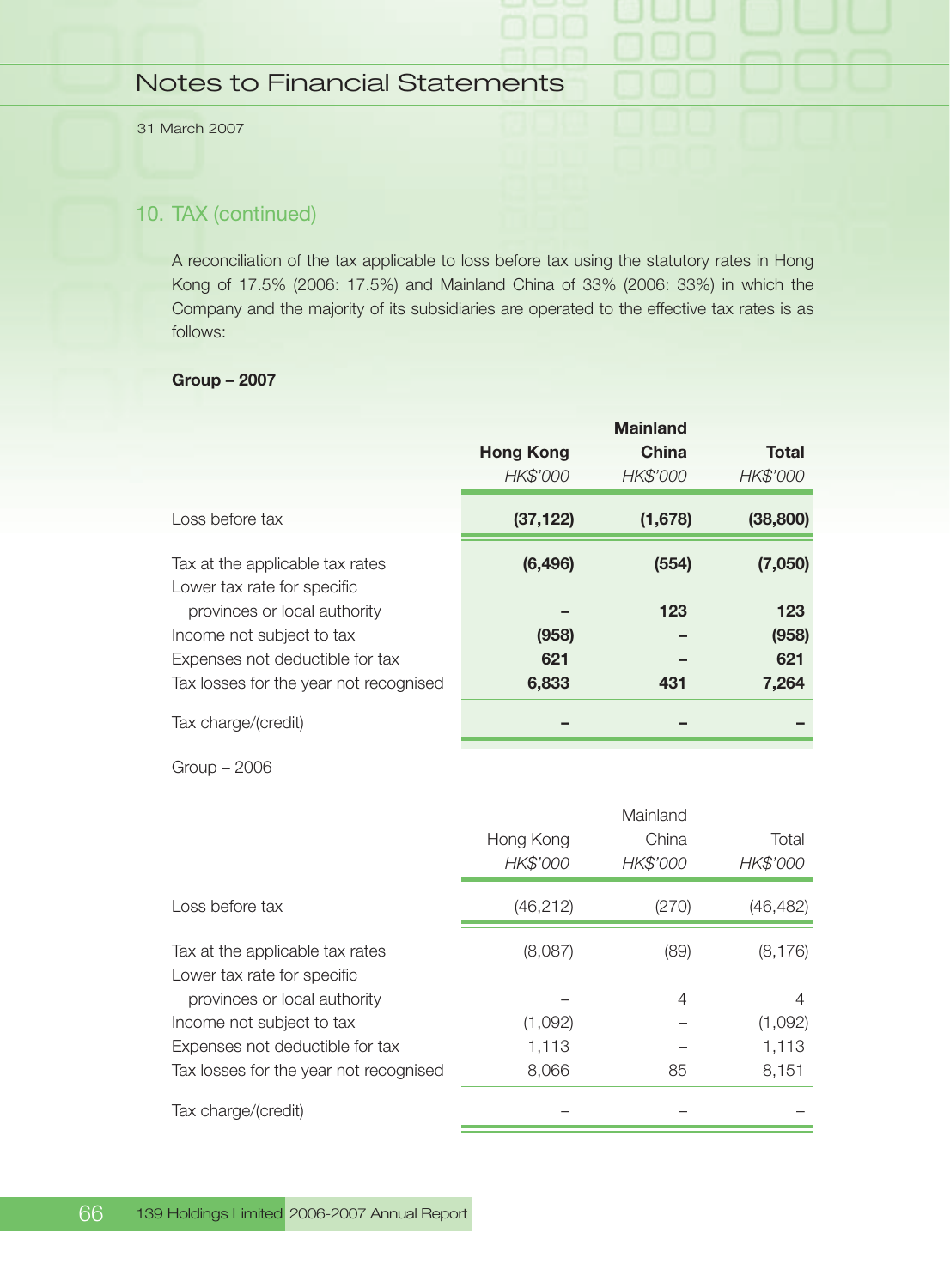31 March 2007

## 11. LOSS FOR THE YEAR ATTRIBUTABLE TO ORDINARY EQUITY HOLDERS OF THE COMPANY

The consolidated loss attributable to ordinary equity holders of the Company for the year ended 31 March 2007 includes a loss of HK\$40,209,000 (2006: HK\$4,186,000) which has been dealt with in the financial statements of the Company (note 26(b)).

## 12. LOSS PER SHARE ATTRIBUTABLE TO ORDINARY EQUITY HOLDERS OF THE COMPANY

The calculation of basic loss per share amounts is based on the loss for the year attributable to ordinary equity holders of the Company for the year of HK\$38,800,000 (2006: HK\$46,482,000), and the weighted average number of 1,226,382,773 (2006: 1,133,243,047) ordinary shares in issue during the year.

Diluted loss per share amounts for the years ended 31 March 2007 and 2006 have not been disclosed as no diluting events existed during these years.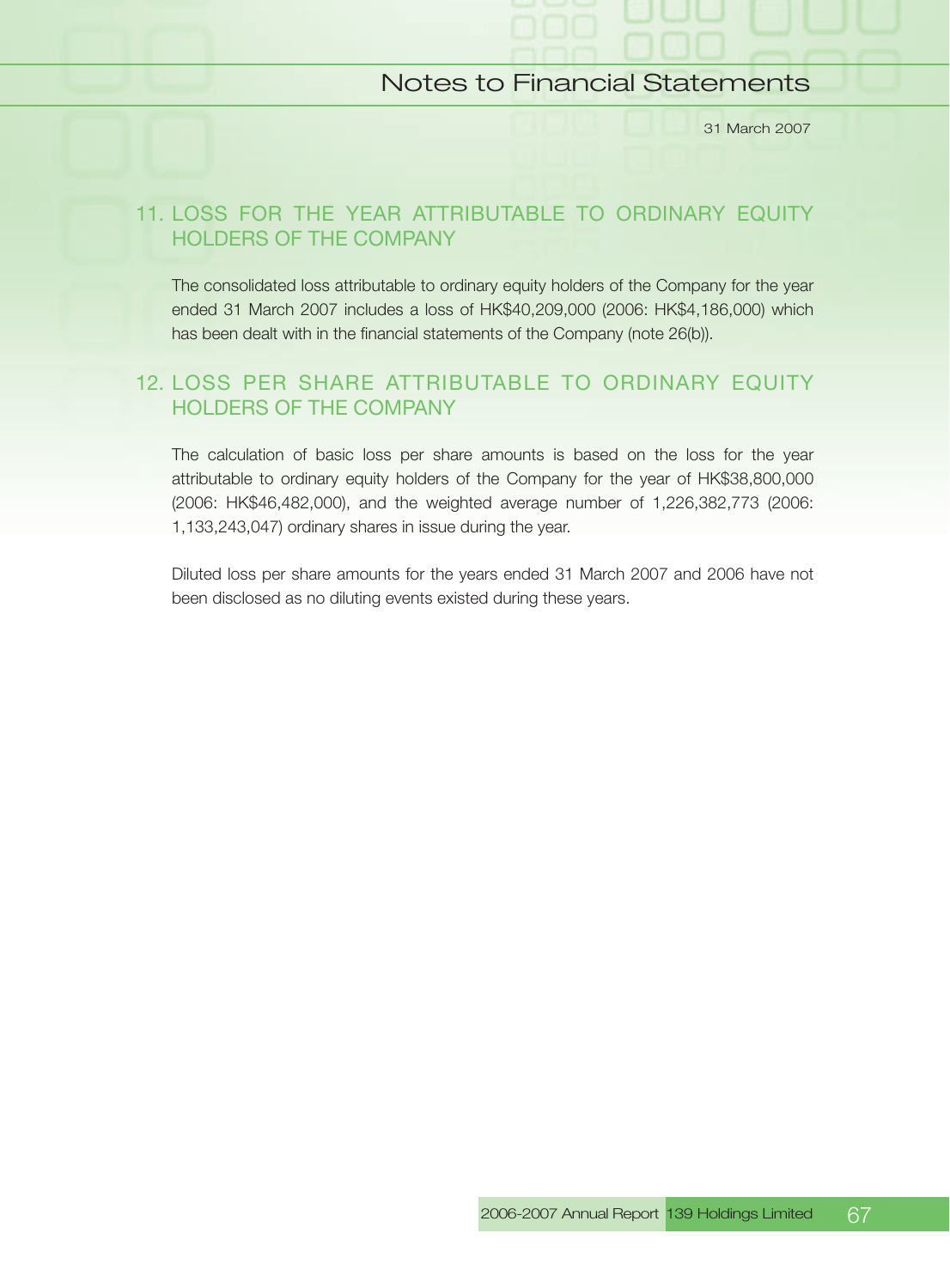31 March 2007

# 13. PROPERTY, PLANT AND EQUIPMENT

### **Group**

|                           | <b>Buildings</b><br>HK\$'000 | Leasehold<br>improve-<br>ments<br>HK\$'000 | machinery<br>HK\$'000 | <b>Motor</b><br>vehicles,<br>furniture,<br>Plant and fixtures and<br>equipment<br>HK\$'000 | <b>Total</b><br>HK\$'000 |
|---------------------------|------------------------------|--------------------------------------------|-----------------------|--------------------------------------------------------------------------------------------|--------------------------|
| Cost:                     |                              |                                            |                       |                                                                                            |                          |
| At 1 April 2005           | 13,238                       | 427                                        | 13,826                | 5,113                                                                                      | 32,604                   |
| <b>Additions</b>          |                              |                                            |                       | 375                                                                                        | 375                      |
| Disposals                 |                              |                                            |                       | (238)                                                                                      | (238)                    |
| At 31 March 2006 and      |                              |                                            |                       |                                                                                            |                          |
| 1 April 2006              | 13,238                       | 427                                        | 13,826                | 5,250                                                                                      | 32,741                   |
| <b>Additions</b>          |                              | 185                                        |                       | 55                                                                                         | 240                      |
| At 31 March 2007          | 13,238                       | 612                                        | 13,826                | 5,305                                                                                      | 32,981                   |
| Accumulated depreciation: |                              |                                            |                       |                                                                                            |                          |
| At 1 April 2005           | 13,238                       | 427                                        | 13,826                | 4,941                                                                                      | 32,432                   |
| Provided during the year  |                              |                                            |                       | 143                                                                                        | 143                      |
| Disposals                 |                              |                                            |                       | (237)                                                                                      | (237)                    |
| At 31 March 2006 and      |                              |                                            |                       |                                                                                            |                          |
| 1 April 2006              | 13,238                       | 427                                        | 13,826                | 4,847                                                                                      | 32,338                   |
| Provided during the year  |                              | 77                                         |                       | 121                                                                                        | 198                      |
| At 31 March 2007          | 13,238                       | 504                                        | 13,826                | 4,968                                                                                      | 32,536                   |
| Net carrying amount:      |                              |                                            |                       |                                                                                            |                          |
| At 31 March 2007          |                              | 108                                        |                       | 337                                                                                        | 445                      |
| At 31 March 2006          |                              |                                            |                       | 403                                                                                        | 403                      |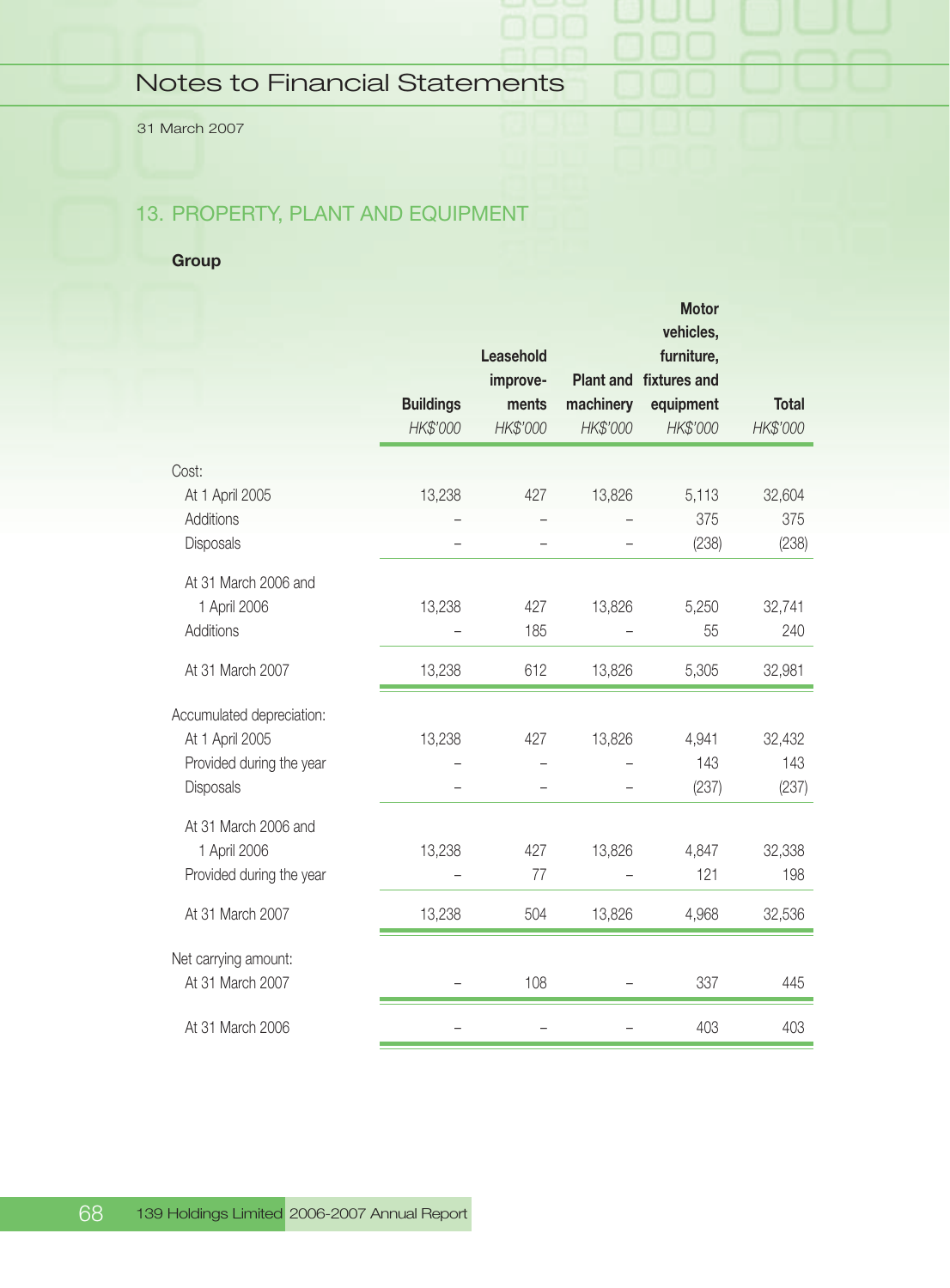31 March 2007

# 13. PROPERTY, PLANT AND EQUIPMENT (continued)

All the Group's buildings included above are stated at cost and are held under medium term leases outside Hong Kong.

The net carrying amount of the Group's property, plant and equipment held under finance leases included in the total amount of motor vehicles, furniture, fixtures and equipment at 31 March 2007 amounted to HK\$201,000 (2006: HK\$265,000).

### **Company**

|                                 | Leasehold           | Furniture,<br>fixtures and |              |
|---------------------------------|---------------------|----------------------------|--------------|
|                                 | <b>improvements</b> | equipment                  | <b>Total</b> |
|                                 | HK\$'000            | HK\$'000                   | HK\$'000     |
| Cost:                           |                     |                            |              |
| At 1 April 2005, 31 March 2006, |                     |                            |              |
| 1 April 2006 and 31 March 2007  | 299                 | 415                        | 714          |
| Accumulated depreciation:       |                     |                            |              |
| At 1 April 2005, 31 March 2006, |                     |                            |              |
| 1 April 2006 and 31 March 2007  | 299                 | 415                        | 714          |
| Net carrying amount:            |                     |                            |              |
| At 31 March 2007                |                     |                            |              |
| At 31 March 2006                |                     |                            |              |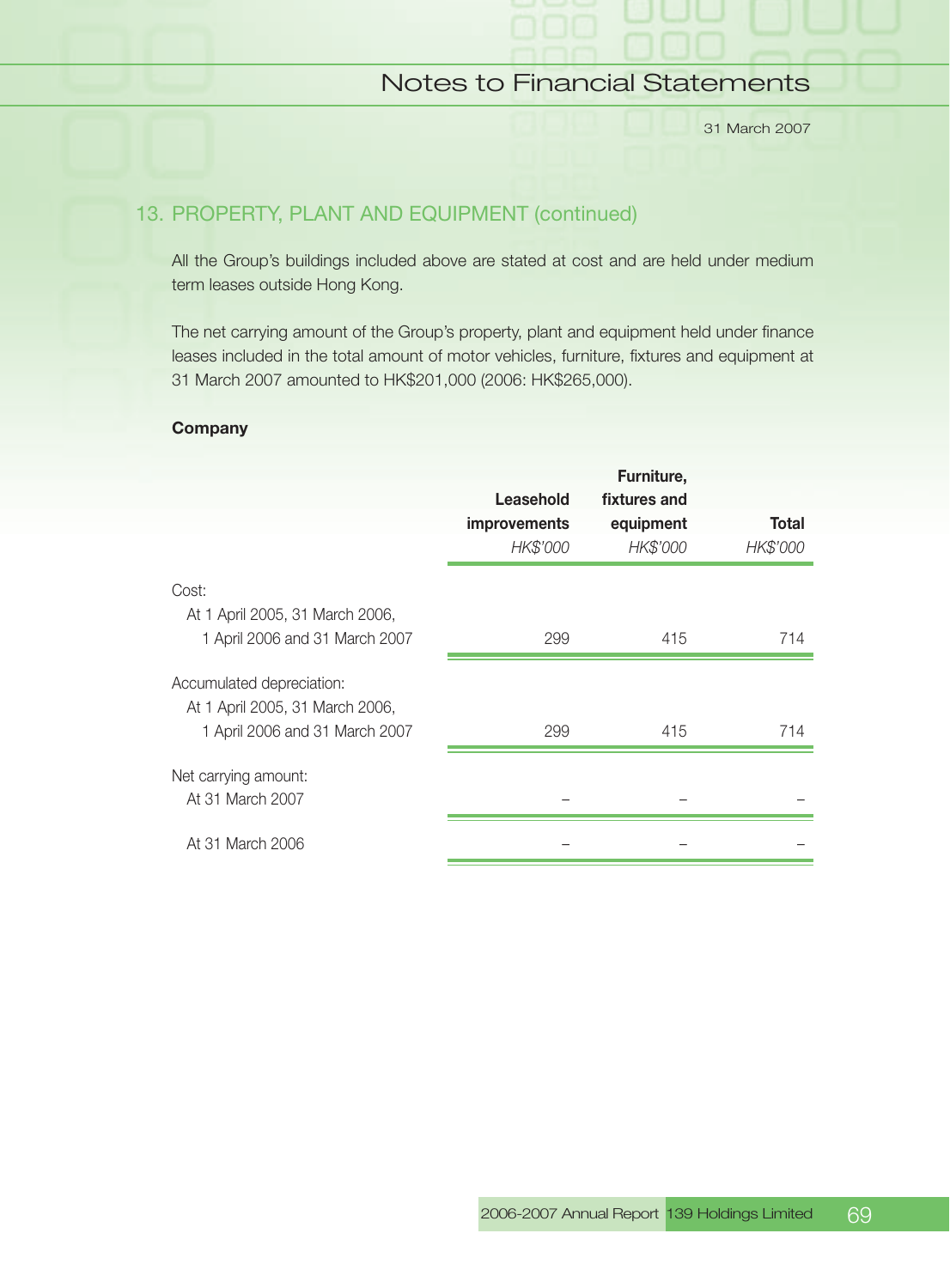31 March 2007

### 14. PREPAID LAND LEASE PAYMENT

|                                              | <b>Group</b><br>HK\$'000 |
|----------------------------------------------|--------------------------|
| Cost:                                        |                          |
| At 1 April 2005, 31 March 2006, 1 April 2006 |                          |
| and 31 March 2007                            | 821                      |
|                                              |                          |
| Accumulated amortisation:                    |                          |
| At 1 April 2005, 31 March 2006, 1 April 2006 |                          |
| and 31 March 2007                            | 821                      |
|                                              |                          |
| Net carrying amount:                         |                          |
| At 31 March 2007                             |                          |
|                                              |                          |
| At 31 March 2006                             |                          |

The Group is required to pay an annual fee of HK\$72,000 with an increment of 15% for every ten years in respect of certain land in Mainland China used by the Group for its electronic products business up to 2011 commencing from 1993. The annual fee paid by the Group during the year which had been charged to the income statement for the year, was HK\$83,000 (2006: HK\$110,000). The Group's legal counsel confirmed that the Group properly owns the legal right to use the land for the period granted.

### 15. INTERESTS IN SUBSIDIARIES

|                                           |                         | <b>Company</b>        |  |  |
|-------------------------------------------|-------------------------|-----------------------|--|--|
|                                           | 2007<br><b>HK\$'000</b> | 2006<br>HK\$'000      |  |  |
| Unlisted shares, at cost                  |                         |                       |  |  |
| Due from subsidiaries<br>Less: Impairment | 643,189<br>(345, 344)   | 577,710<br>(300, 037) |  |  |
|                                           | 297,845                 | 277,673               |  |  |

The amounts due from and to subsidiaries are unsecured, interest-free and have no fixed terms of repayment except for the amount due from Main Purpose Investments Limited bears interest at Hong Kong dollar prime rate less 3% per annum (2006: Nil). The carrying amounts of the amounts due from/to subsidiaries approximate to their fair values.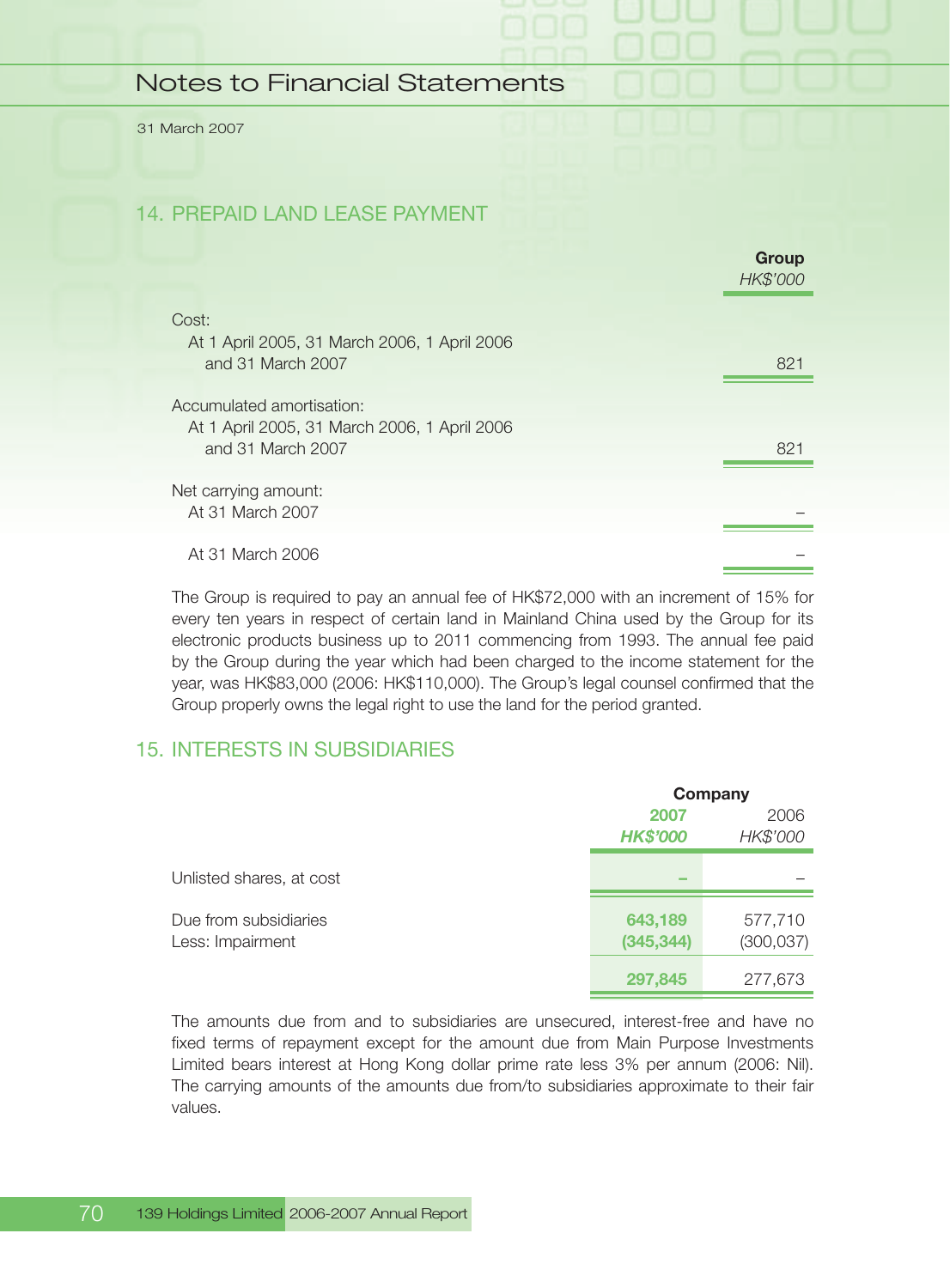31 March 2007

# 15. INTERESTS IN SUBSIDIARIES (continued)

Particulars of the principal subsidiaries during the year are as follows:

|                                            | <b>Place of</b><br>incorporation/<br>registration | <b>Nominal value</b><br>of issued<br>ordinary/<br>registered |               | Percentage<br>of equity<br>attributable<br>to the Company | <b>Principal</b>                              |
|--------------------------------------------|---------------------------------------------------|--------------------------------------------------------------|---------------|-----------------------------------------------------------|-----------------------------------------------|
| <b>Name</b>                                | and operations                                    | share capital                                                | <b>Direct</b> | <b>Indirect</b>                                           | activities                                    |
| <b>Hoshing Limited</b>                     | <b>British Virgin</b><br><b>Islands</b>           | Ordinary<br><b>US\$1</b>                                     | 100           |                                                           | Investment<br>holding                         |
| Sino Electronics Limited                   | <b>British Virgin</b><br>Islands/<br>Hong Kong    | Ordinary<br><b>US\$2</b>                                     |               | 100                                                       | Investment<br>holding                         |
| <b>Chongqing Electronics</b><br>Limited    | Hong Kong                                         | Ordinary<br><b>HK\$2</b>                                     |               | 100                                                       | Trading of<br>electronic<br>products          |
| 139 Enterprises<br>Limited                 | Hong Kong                                         | Ordinary<br><b>US\$2</b>                                     |               | 100                                                       | Provision of<br>administrative<br>services    |
| Chaifa Finance Limited                     | Hong Kong                                         | Ordinary<br><b>HK\$2</b>                                     |               | 100                                                       | Provision of<br>finance<br>services           |
| Main Purpose<br><b>Investments Limited</b> | <b>British Virgin</b><br>Islands/<br>Hong Kong    | Ordinary<br><b>US\$1</b>                                     |               | 100                                                       | Investment in<br>and trading of<br>securities |

The above table lists the subsidiaries of the Company which, in the opinion of the directors, principally affected the results for the year or formed a substantial portion of the net assets of the Group. To give details of other subsidiaries would, in the opinion of the directors, result in particulars of excessive length.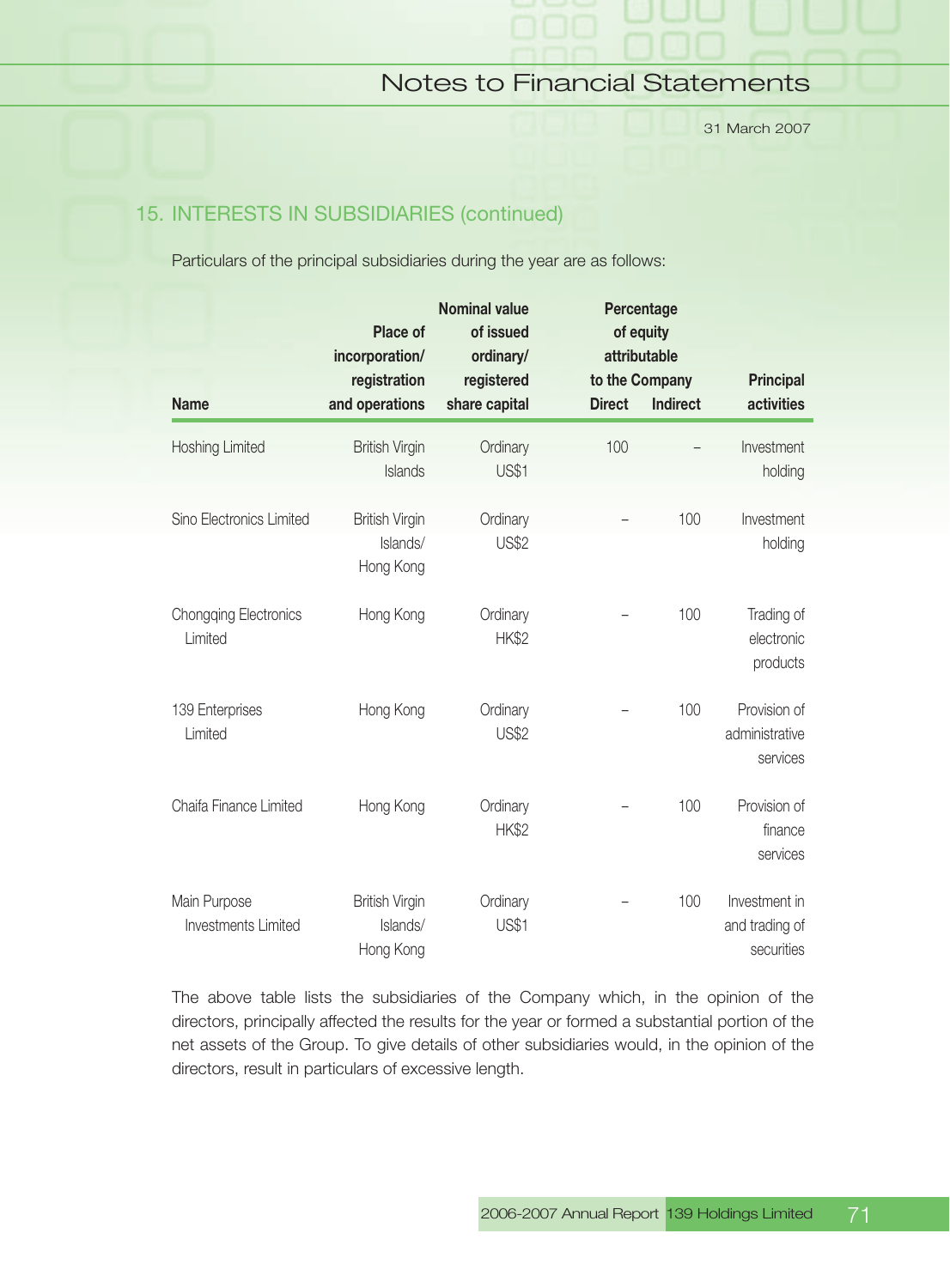31 March 2007

### 16. CONVERTIBLE NOTES

|                                            |                         | Group            |  |  |
|--------------------------------------------|-------------------------|------------------|--|--|
|                                            | 2007<br><b>HK\$'000</b> | 2006<br>HK\$'000 |  |  |
| Unlisted convertible notes<br>Loan portion | 39,842                  | 12,480           |  |  |
| Conversion option derivative               | 2,520                   |                  |  |  |
|                                            | 42,362                  | 12,480           |  |  |

- (a) On 31 March 2005, the Group subscribed for convertible notes (the "CST Convertible Notes") issued by China Sci-Tech Holdings Limited ("CST"), a company listed on the Stock Exchange, an independent party of the Group. The CST Convertible Notes bear interest at the rate of 3% per annum, are unsecured and mature on 30 March 2008. The CST Convertible Notes are convertible into approximately 45,000,000 ordinary shares of China Sci-Tech Holdings Limited at an initial conversion price of HK\$0.3 per share. The conversion price will be adjusted to HK\$0.35 and HK\$0.40 per share for the period from the date immediately following the first anniversary from the date of issue of the CST Convertible Notes (the "Issue Date") to the second anniversary from the Issue Date and for the period from the date immediately following the second anniversary from the Issue Date to the third anniversary of the Issue Date, respectively. These conversion prices are subject to adjustment. During the year, CST early redeemed the CST Convertible Notes at HK\$13,500,000 and the Group recognised a gain on redemption of HK\$755,000 for the year.
- (b) On 21 June 2006, the Group's equity investments at fair value through profit or loss with a carrying amount of HK\$33,176,000 were exchanged for cash amounting to HK\$7,960,000 and convertible notes with a face value of HK\$62,100,000 of Hanny Holdings Limited (the "Hanny Convertible Notes"), a company listed on the Stock Exchange and an independent party of the Group. The Hanny Convertible Notes bear interest at the rate of 2% per annum, payable on maturity, are unsecured and mature on 20 June 2011. The conversion price of the Hanny Convertible Notes is HK\$9 per share. On maturity, the Group is entitled to a full repayment of the outstanding principal amount of the Hanny Convertible Notes at a face value of HK\$62,100,000, together with the interest accrued.

The fair value of the conversion option derivative related to the Hanny Convertible Notes is determined by the directors using the binominal model.

The fair value of the loan portion of the Hanny Convertible Notes at 31 March 2007 approximate to the corresponding carrying amount and its effective interest rate was 11.73%.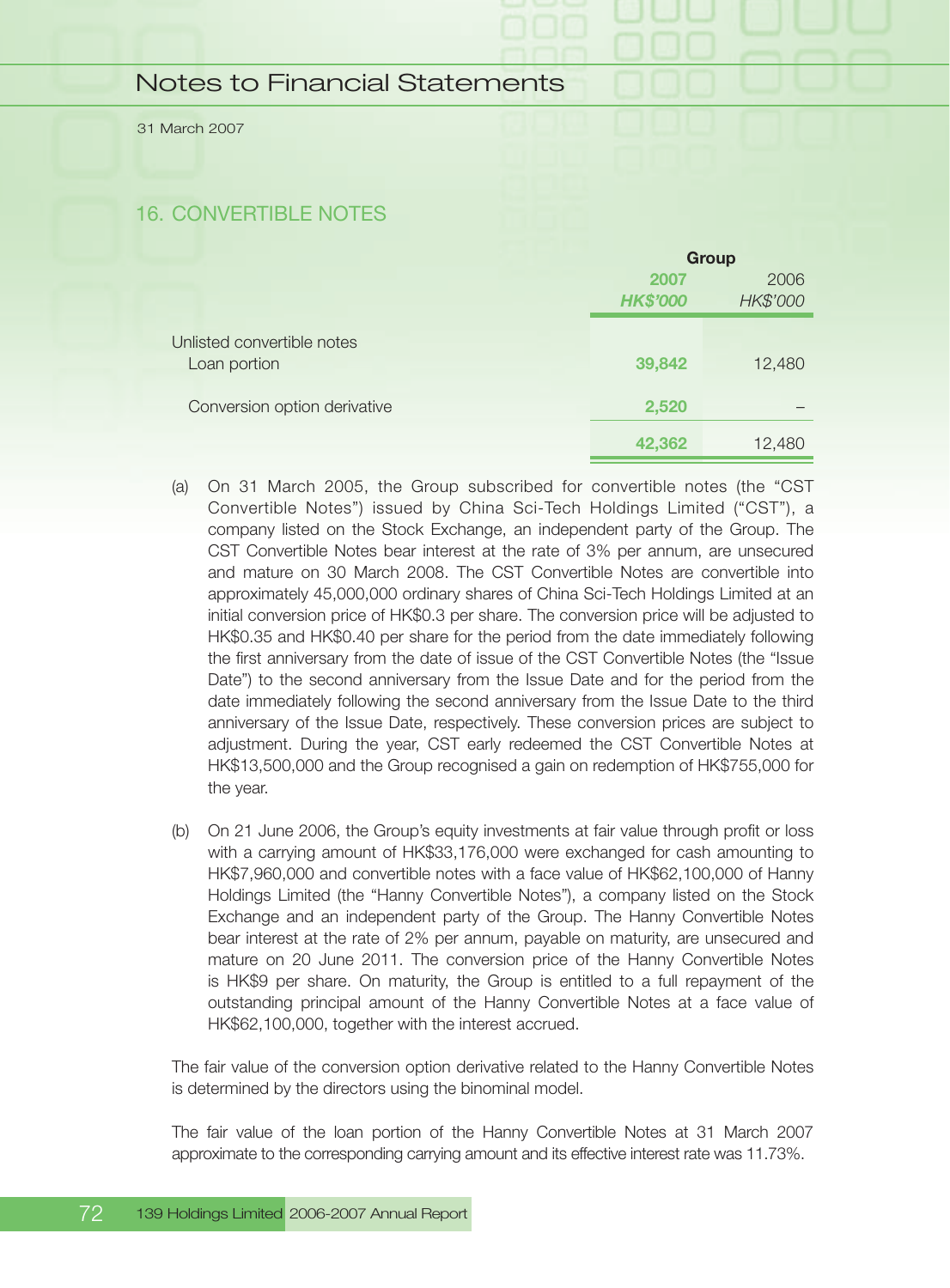31 March 2007

# 17. AVAILABLE-FOR-SALE EQUITY INVESTMENTS

|                                           |                 | <b>Group</b> |  |  |
|-------------------------------------------|-----------------|--------------|--|--|
|                                           | 2007            | 2006         |  |  |
|                                           | <b>HK\$'000</b> | HK\$'000     |  |  |
| Listed equity investments, at fair value: |                 |              |  |  |
| Hong Kong                                 | 185,186         | 122,743      |  |  |
| Elsewhere                                 | 27,483          |              |  |  |
|                                           | 212,669         | 122,743      |  |  |

At 31 March 2007, the carrying amount of the Group's shareholding in the following companies exceeded 10% of the total assets of the Group.

| <b>Name</b>                                                                                    | Place of<br>incorporation | <b>Particulars</b><br>of issued<br>share capital | Percentage<br>of capital<br>held | <b>Principal</b><br>activities                                             |
|------------------------------------------------------------------------------------------------|---------------------------|--------------------------------------------------|----------------------------------|----------------------------------------------------------------------------|
| C C Land Holdings Limited<br>(Formerly known as<br>Qualipak International<br>Holdings Limited) | Bermuda                   | Ordinary shares<br>of HK\$0.1 each               | 1.5                              | Manufacturing and<br>sale of watch boxes,<br>gift boxes and brief<br>cases |
| Y.T. Realty Group Limited                                                                      | Bermuda                   | Ordinary shares<br>of HK\$0.1 each               | 4.9                              | Property trading,<br>investment and<br>management<br>services              |

# 18. EQUITY INVESTMENTS AT FAIR VALUE THROUGH PROFIT OR LOSS

|                                                       | Group                   |                  |
|-------------------------------------------------------|-------------------------|------------------|
|                                                       | 2007<br><b>HK\$'000</b> | 2006<br>HK\$'000 |
| Listed equity investments in Hong Kong, at fair value | 118,873                 | 192,558          |

The above equity investments at 31 March 2007 and 2006 were classified as held for trading.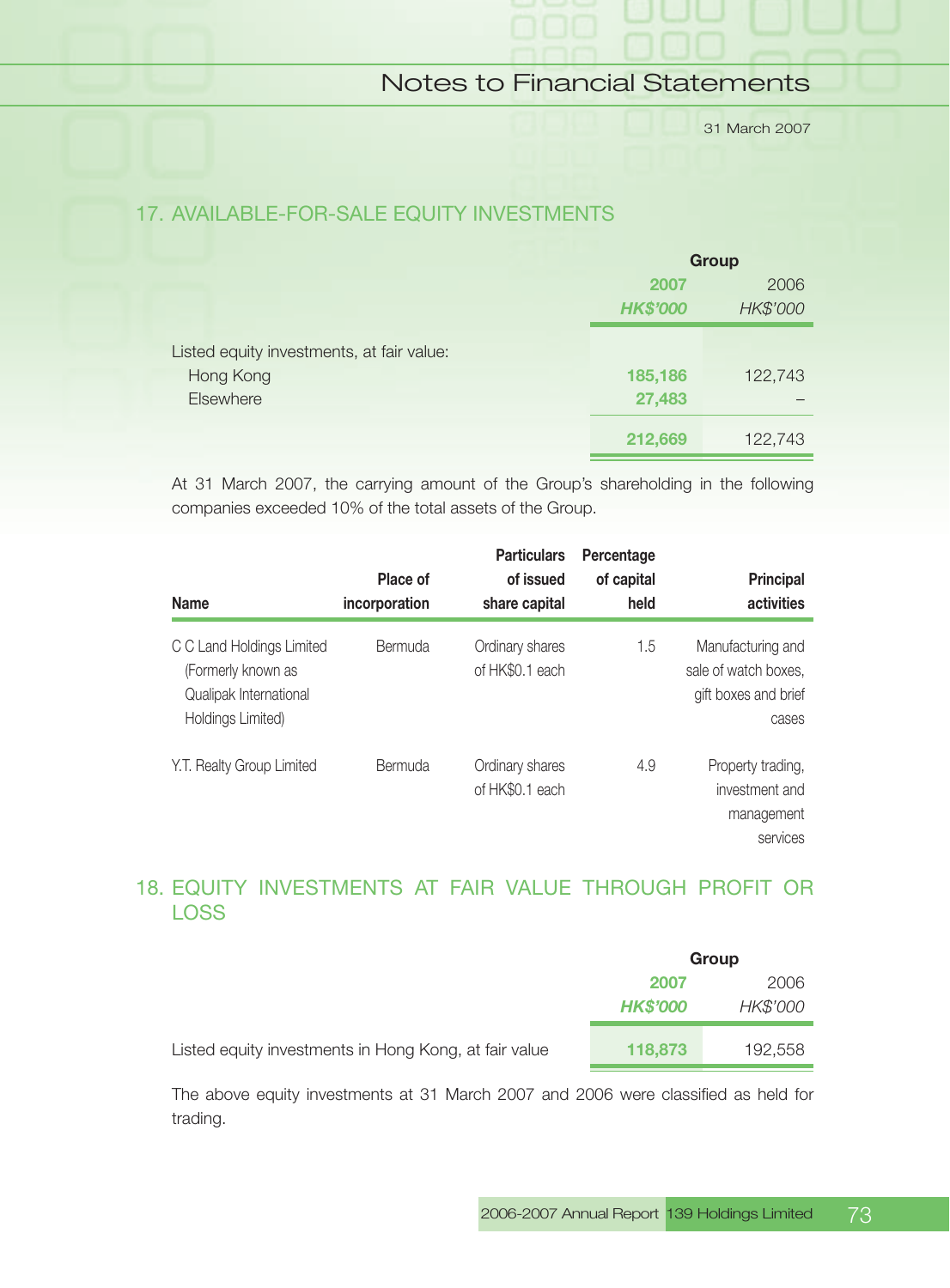31 March 2007

# 18. EQUITY INVESTMENTS AT FAIR VALUE THROUGH PROFIT OR LOSS (continued)

At 31 March 2007, the carrying amount of the Group's shareholding in the following companies exceeded 10% of the total assets of the Group.

| <b>Name</b>                             | Place of<br>incorporation | <b>Particulars</b><br>of issued<br>share capital | Percentage<br>of capital<br>held | <b>Principal</b><br>activities                                                                                                                                                                                                   |
|-----------------------------------------|---------------------------|--------------------------------------------------|----------------------------------|----------------------------------------------------------------------------------------------------------------------------------------------------------------------------------------------------------------------------------|
| The Cross-Harbour<br>(Holdings) Limited | Hong Kong                 | Ordinary share<br>of HK\$1 each                  | 2.2                              | Operation of<br>motoring school,<br>tunnels and an<br>electronic toll<br>collection system                                                                                                                                       |
| Yugang International<br>Limited         | Bermuda                   | Ordinary share<br>of HK\$0.1 each                | 1.9                              | Trading of metal<br>commodities and<br>other materials;<br>treasury investment;<br>manufacturing and<br>sale of watch-boxes,<br>gift boxes, spectacles<br>cases, bags and<br>display units,<br>property and other<br>investments |

## 19. INVENTORIES

|                | Group           |          |
|----------------|-----------------|----------|
|                | 2007            | 2006     |
|                | <b>HK\$'000</b> | HK\$'000 |
|                |                 |          |
| Raw materials  | 1,978           |          |
| Finished goods | 33              | 6        |
|                | 2,011           | 6        |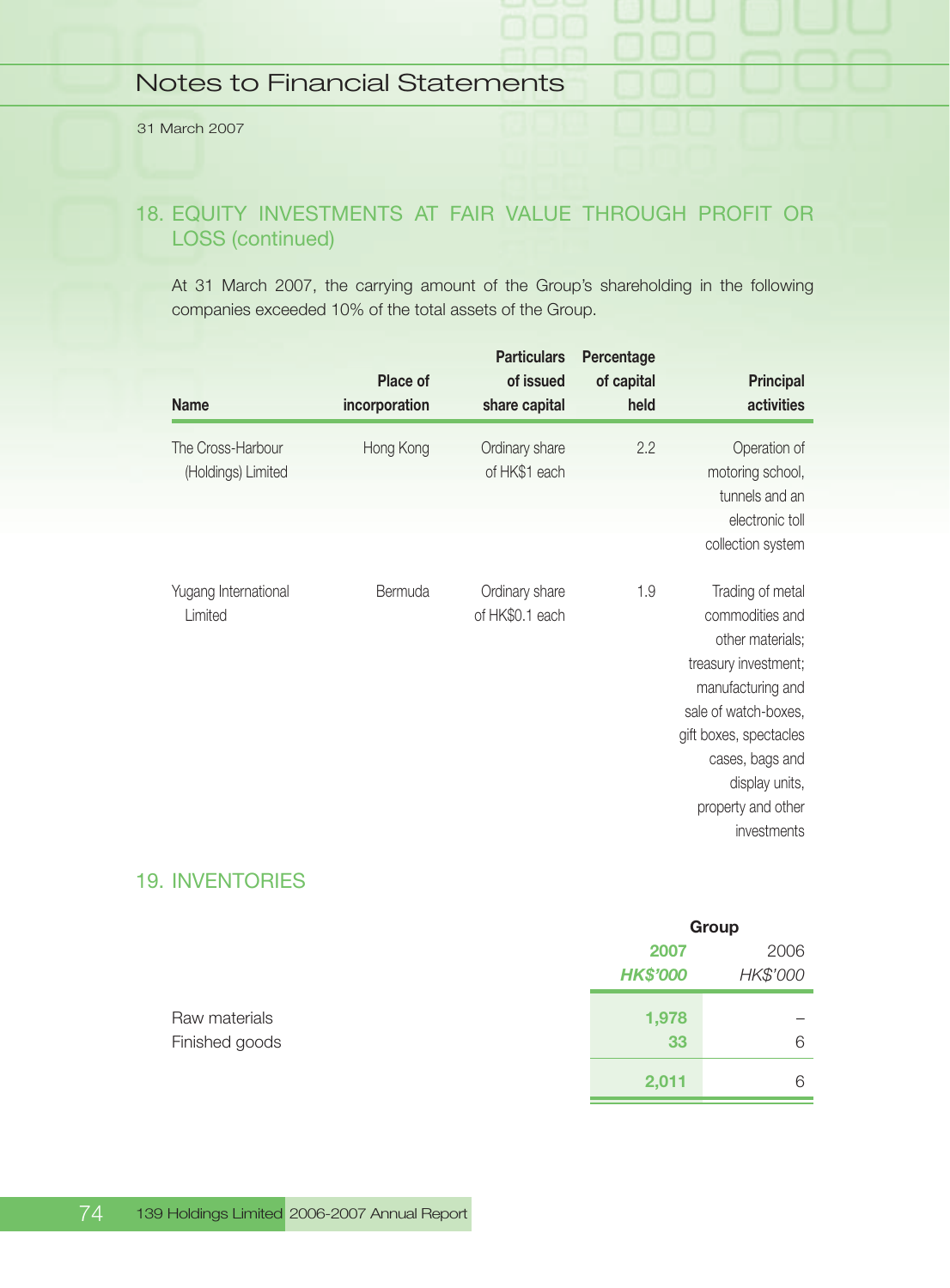31 March 2007

## 20. TRADE AND BILLS RECEIVABLES

|                                               |                         | <b>Group</b>     |  |  |
|-----------------------------------------------|-------------------------|------------------|--|--|
|                                               | 2007<br><b>HK\$'000</b> | 2006<br>HK\$'000 |  |  |
| Trade receivables<br><b>Bills receivables</b> | 10,320<br>142           | 10,235           |  |  |
|                                               | 10,462                  | 10,235           |  |  |

The Group's trading terms with its customers are mainly on credit, except for new customers, where payment in advance is normally required. The credit period is generally for a period of one month, extending up to three months for major customers. Each customer has a maximum credit limit. The Group seeks to maintain strict control over its outstanding receivables. Overdue balances are regularly reviewed by senior management. In view of the aforementioned and the fact that the Group's trade receivables relate to a number of diversified customers, there is no significant concentration of credit risk. Trade receivables are non-interest-bearing.

An aged analysis of the trade and bills receivables as at the balance sheet date, based on the invoice date, is as follows:

|                | Group                    |          |
|----------------|--------------------------|----------|
|                | 2007                     | 2006     |
|                | <b>HK\$'000</b>          | HK\$'000 |
|                |                          |          |
| Within 1 month | 10,102                   | 8,709    |
| 1 to 2 months  | $\overline{\phantom{a}}$ | 736      |
| 2 to 3 months  | 360                      | 790      |
|                | 10,462                   | 10,235   |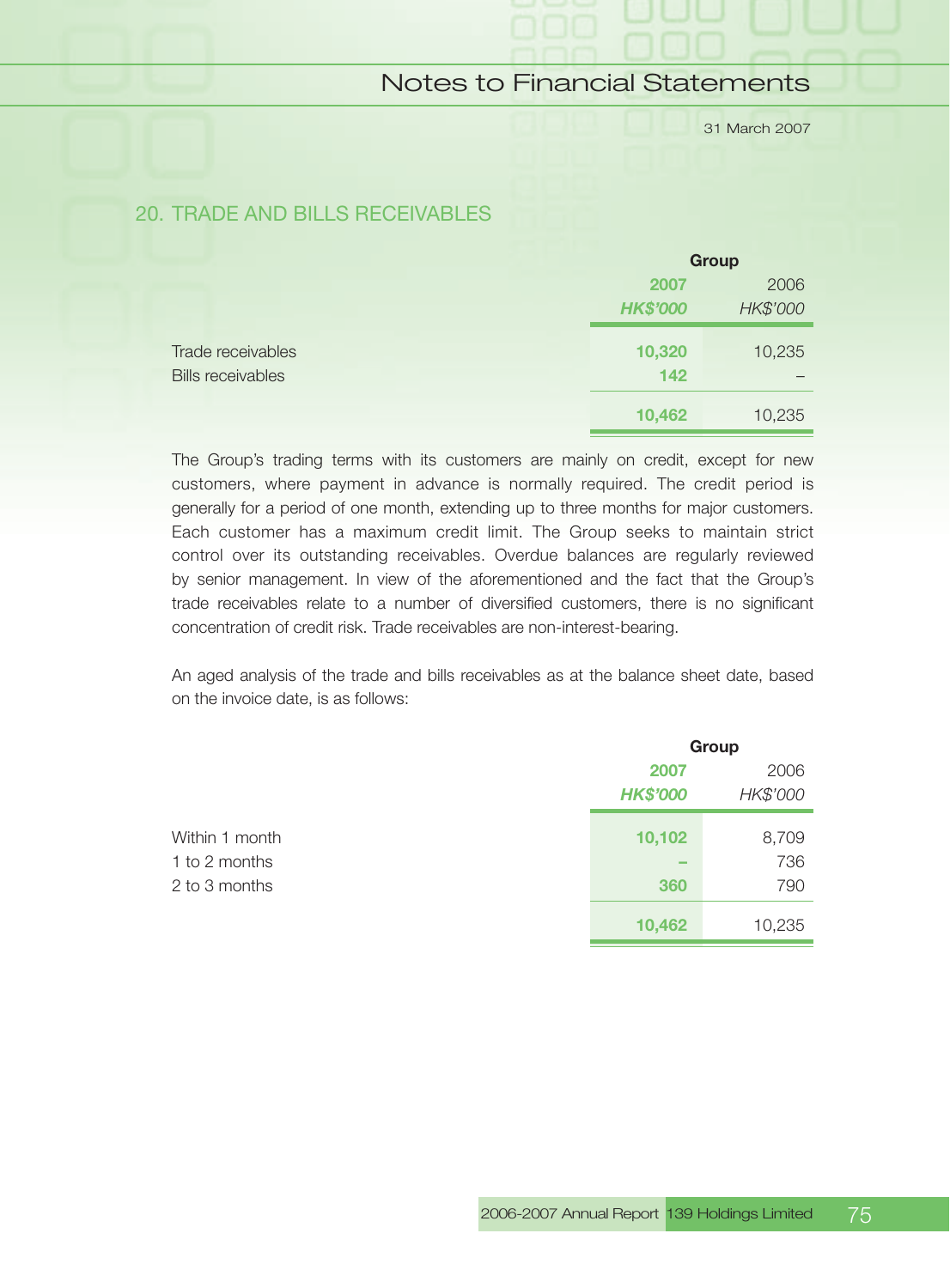31 March 2007

|                                                   | <b>Group</b>    |          | <b>Company</b>  |          |
|---------------------------------------------------|-----------------|----------|-----------------|----------|
|                                                   | 2007            | 2006     | 2007            | 2006     |
|                                                   | <b>HK\$'000</b> | HK\$'000 | <b>HK\$'000</b> | HK\$'000 |
| Cash and bank balances                            | 5,034           | 7,643    | 107             | 320      |
| Time deposits                                     | 50,387          | 17,868   | 20,566          |          |
|                                                   | 55,421          | 25,511   | 20,673          | 320      |
| Less: Pledged time deposits<br>for bank overdraft |                 |          |                 |          |
| facilities (note 30)                              | (6,996)         | (6, 731) |                 |          |
| Cash and cash equivalents                         | 48.425          | 18,780   | 20,673          | 320      |

# 21. CASH AND CASH EQUIVALENTS AND PLEDGED DEPOSITS

At the balance sheet date, cash and bank balances of the Group denominated in Renminbi ("RMB") amounted to HK\$486,000 (2006: HK\$211,000). The RMB is not freely convertible into other currencies, however, under Mainland China's Foreign Exchange Control Regulations and Administration of Settlement, Sale and Payment of Foreign Exchange Regulations, the Group is permitted to exchange RMB for other currencies through banks authorised to conduct foreign exchange business.

Cash at banks earns interest at floating rates based on daily bank deposit rates. Short term time deposits are made for varying periods from one day to one month depending on the immediate cash requirements of the Group, and earn interest at the respective short term time deposit rates. The carrying amounts of the cash and cash equivalents and the pledged deposits approximate to their fair values.

## 22. TRADE AND BILLS PAYABLES

An aged analysis of the trade and bills payables as at the balance sheet date, based on the invoice date, is as follows:

|                                       |                         | Group            |  |
|---------------------------------------|-------------------------|------------------|--|
|                                       | 2007<br><b>HK\$'000</b> | 2006<br>HK\$'000 |  |
| Within 1 to 2 months<br>Over 3 months | 5,823<br>43             | 210<br>40        |  |
|                                       | 5,866                   | 250              |  |

Trade payables are non-interest-bearing and have a credit period of two months on average.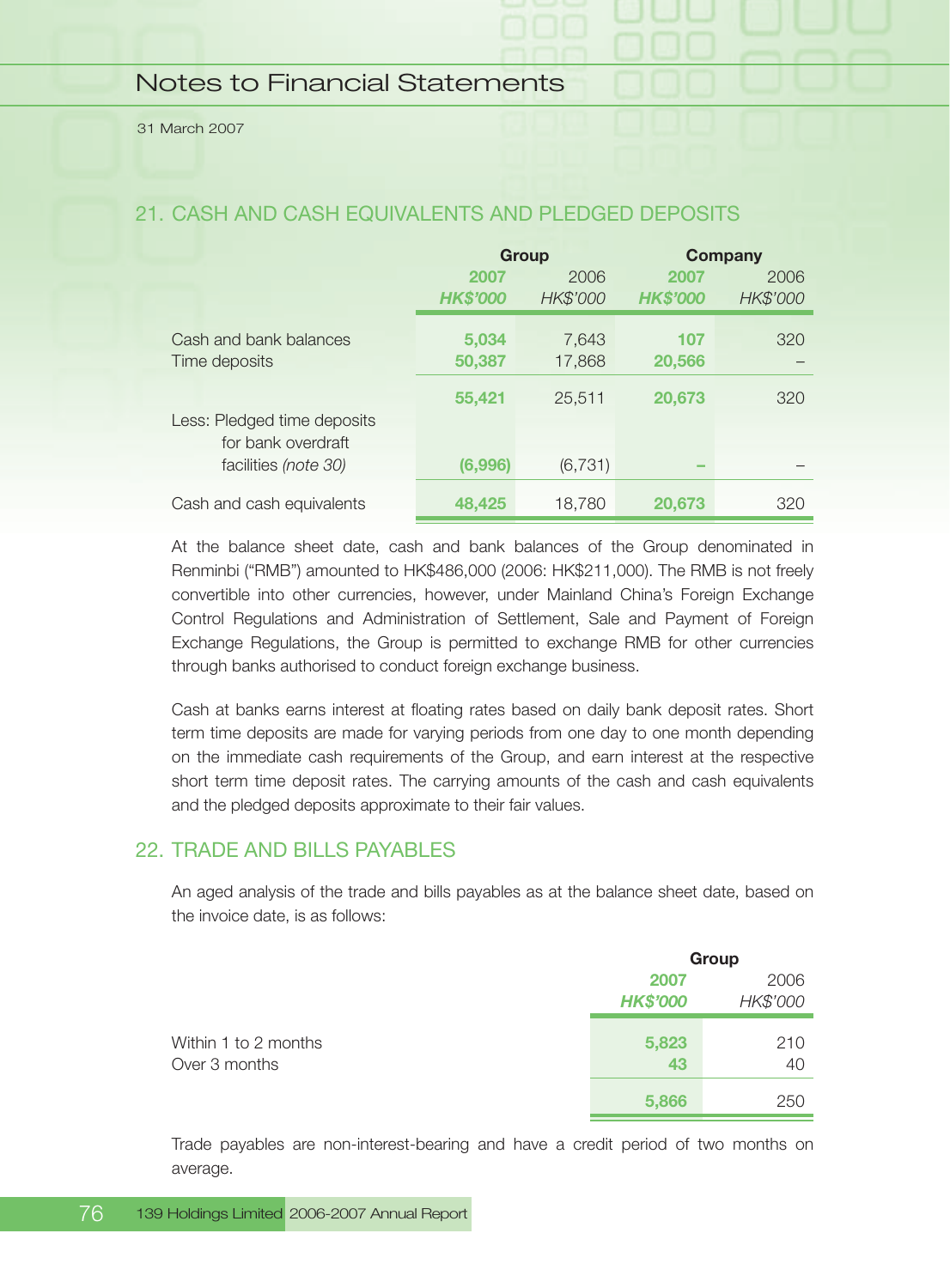31 March 2007

# 23. FINANCE LEASE PAYABLES

The lease is classified as a finance lease and has a remaining lease term of one year.

At 31 March 2007, the total future minimum lease payments under a finance lease and their present values were as follows:

|                                  |                      |               | Present value of | Present value of |
|----------------------------------|----------------------|---------------|------------------|------------------|
|                                  | <b>Minimum lease</b> | Minimum lease | minimum lease    | minimum lease    |
| Group                            | payments             | payments      | payments         | payments         |
|                                  | 2007                 | 2006          | 2007             | 2006             |
|                                  | <b>HK\$'000</b>      | HK\$'000      | <b>HK\$'000</b>  | HK\$'000         |
| Amounts payable:                 |                      |               |                  |                  |
| Within one year                  | 71                   | 86            | 69               | 78               |
| In the second year               |                      | 71            |                  | 69               |
| Total minimum finance            |                      |               |                  |                  |
| lease payments                   | 71                   | 157           | 69               | 147              |
| Future finance charges           | (2)                  | (10)          |                  |                  |
| Total net finance lease payables | 69                   | 147           |                  |                  |
| Portion classified as current    |                      |               |                  |                  |
| liabilities                      | (69)                 | (78)          |                  |                  |
| Non-current portion              |                      | 69            |                  |                  |

At 31 March 2007, the effective interest rate of the finance lease payables was 7.1% (2006: 7.1%) per annum.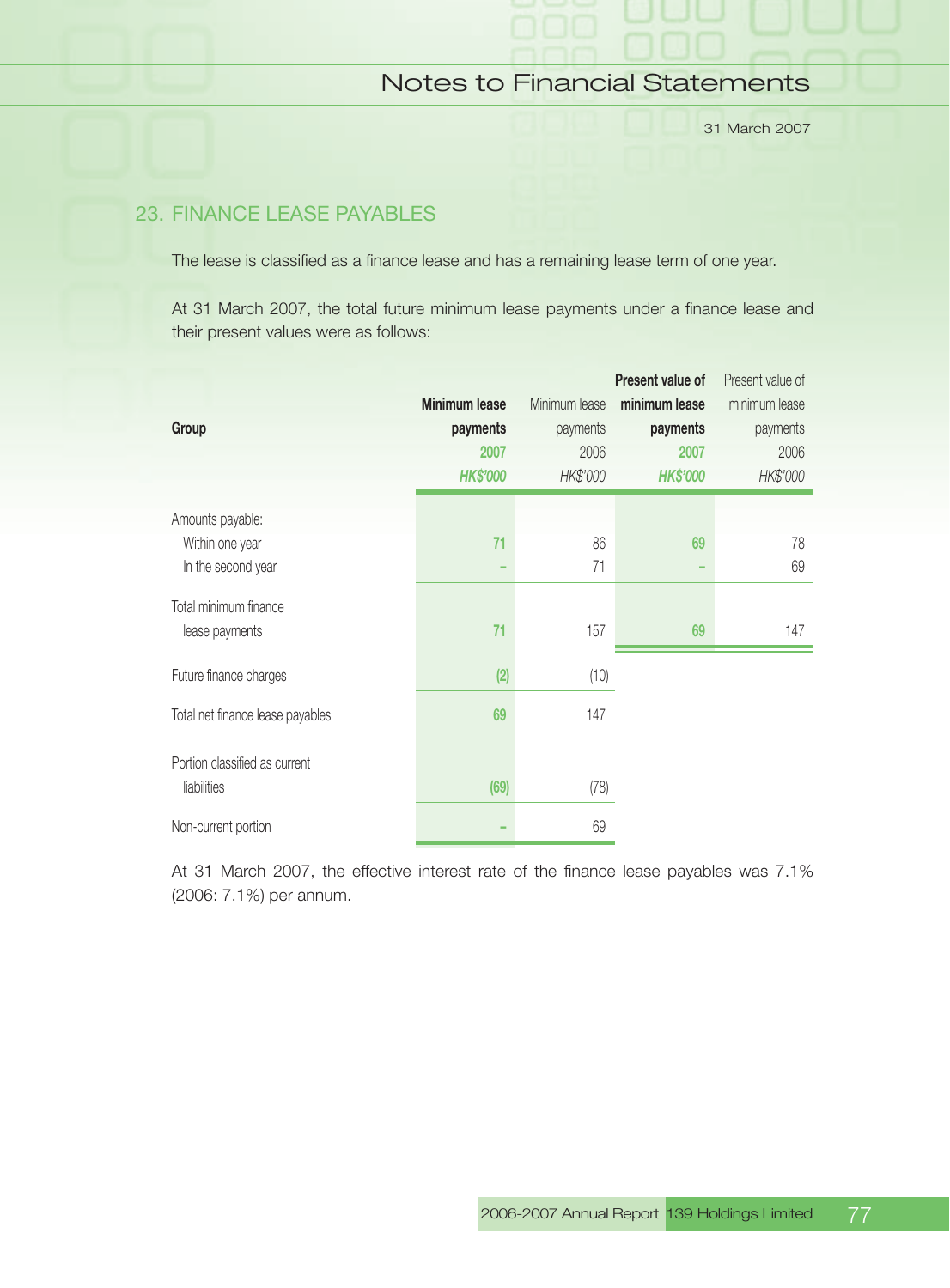31 March 2007

### 24. DEFERRED TAX LIABILITIES

The principal components of the net deferred tax liabilities of the Group as at 31 March 2007 comprise fair value gain on available-for-sale equity investments and tax losses amounted to HK\$15,867,000 (2006: HK\$13,003,000) and HK\$6,532,000 (HK\$6,532,000), respectively.

The total amount of deferred tax recognised in equity during the year amounted to HK\$2,864,000 (2006: HK\$6,471,000).

At 31 March 2007, there was no significant unrecognised deferred tax liability (2006: Nil) for taxes that would be payable on the unremitted earnings of certain of the Group's subsidiaries as the Group has no liability to additional tax should such amounts be remitted.

The Group has tax losses arising in Hong Kong of HK\$143,176,000 (2006: HK\$104,128,000) and in Mainland China of HK\$6,272,000 (2006: HK\$4,594,000) that are available for offsetting against future taxable profits of the companies in which the losses arose. Deferred tax assets have not been recognised in respect of these losses as they have arisen in subsidiaries that have been loss-making for some time and the directors are uncertain the extent of profit that will be generated by the respective subsidiaries to utilise such losses in the foreseeable future.

### 25. SHARE CAPITAL

#### **Shares**

|                                                                                                   | 2007<br><b>HK\$'000</b> | 2006<br>HK\$'000 |
|---------------------------------------------------------------------------------------------------|-------------------------|------------------|
| Authorised:<br>60,000,000,000 ordinary shares of HK\$0.01 each                                    | 600,000                 | 600,000          |
| Issued and fully paid:<br>1,359,883,047 (2006: 1,133,243,047)<br>ordinary shares of HK\$0.01 each | 13,599                  | 11,332           |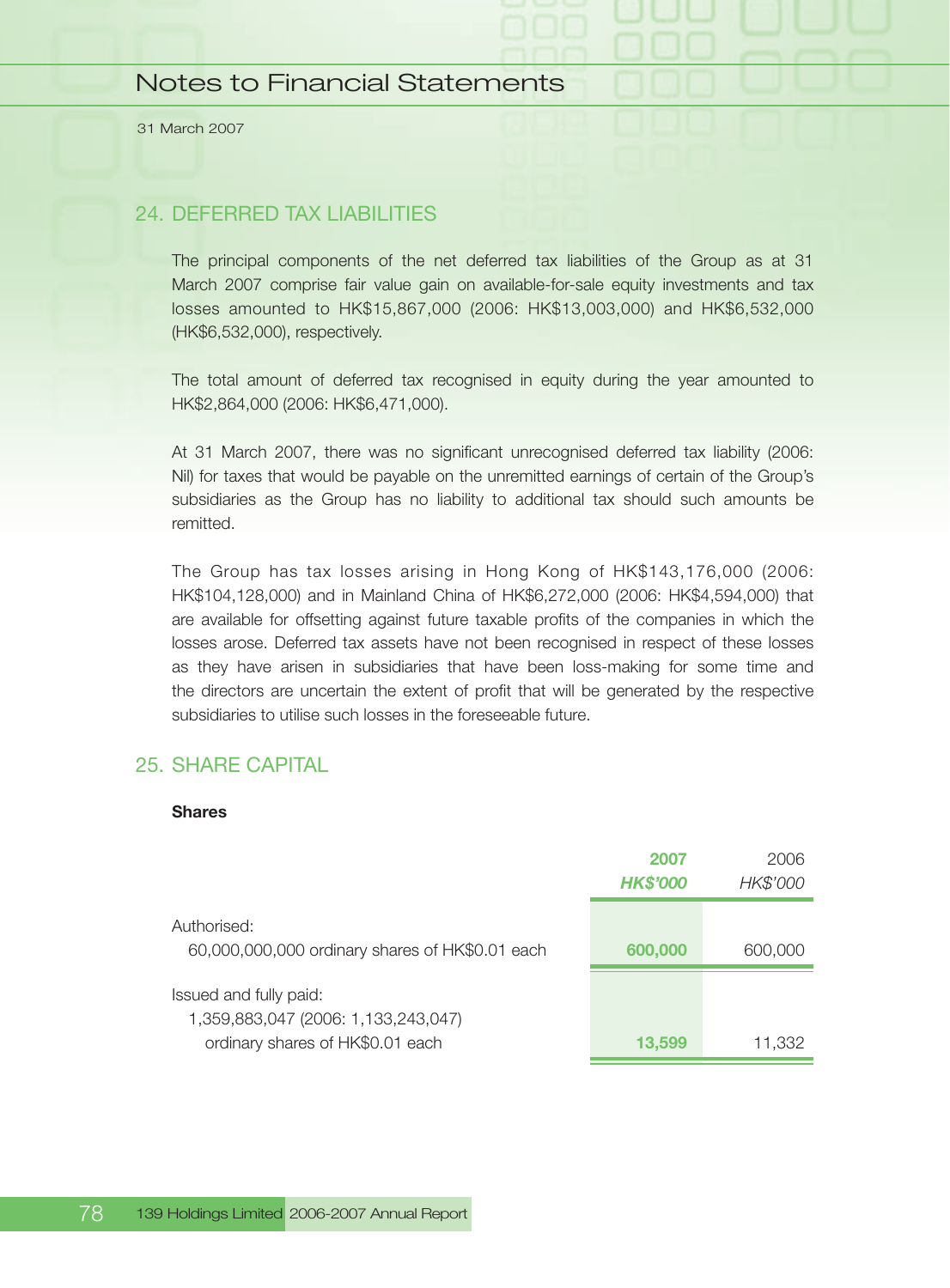31 March 2007

### 25. SHARE CAPITAL (continued)

A summary of the transactions during the year in the Company's issued share capital is as follows:

|                                                |              |                     | <b>Issued</b>       | <b>Share</b>        |                          |
|------------------------------------------------|--------------|---------------------|---------------------|---------------------|--------------------------|
|                                                |              | <b>Number of</b>    | share               | premium             |                          |
|                                                | <b>Notes</b> | shares in issue     | capital<br>HK\$'000 | account<br>HK\$'000 | <b>Total</b><br>HK\$'000 |
| At 1 April 2005                                |              | 11,332,430,478      | 113,324             | 310,000             | 423,324                  |
| Capital reorganisation                         | (i)          | (10, 199, 187, 431) | (101, 992)          |                     | (101, 992)               |
| At 31 March 2006<br>and 1 April 2006           |              | 1,133,243,047       | 11,332              | 310,000             | 321,332                  |
| <b>Issue of shares</b><br>Share issue expenses | (ii)<br>(ii) | 226,640,000         | 2,267               | 71,391<br>(1, 105)  | 73,658<br>(1, 105)       |
| At 31 March 2007                               |              | 1,359,883,047       | 13,599              | 380,286             | 393,885                  |

*Notes:*

- (i) A capital reorganisation scheme was approved by the shareholders under a special resolution on 28 July 2005, details of the which are as follows:
	- (a) Every ten shares of HK\$0.01 each in the issued share capital of the Company were consolidated into one consolidated share of HK\$0.10;
	- (b) Every issued consolidated share was reduced in nominal amount by cancelling HK\$0.09 of the capital paid up for each issued consolidated share so as to form (after the share consolidation) one reorganised share of HK\$0.01; and
	- (c) The credit arising from the capital reorganisation was transferred to the contributed surplus of the Company.

 The value of the authorised share capital of the Company before and after the capital reorganisation remains unchanged and is HK\$600,000,000.

(ii) The Company entered into a placing agreement with Celestial Securities Limited, the placing agent, on 17 October 2006, for the subscription of 226,640,000 new shares of the Company of HK\$0.01 each at a price of HK\$0.325 per share. 226,640,000 shares of HK\$0.01 each of the Company were issued and cash proceeds of HK\$73,658,000, net of share issue expenses of HK\$1,105,000, were received by the Company. The proceeds were applied as the general working capital of the Group.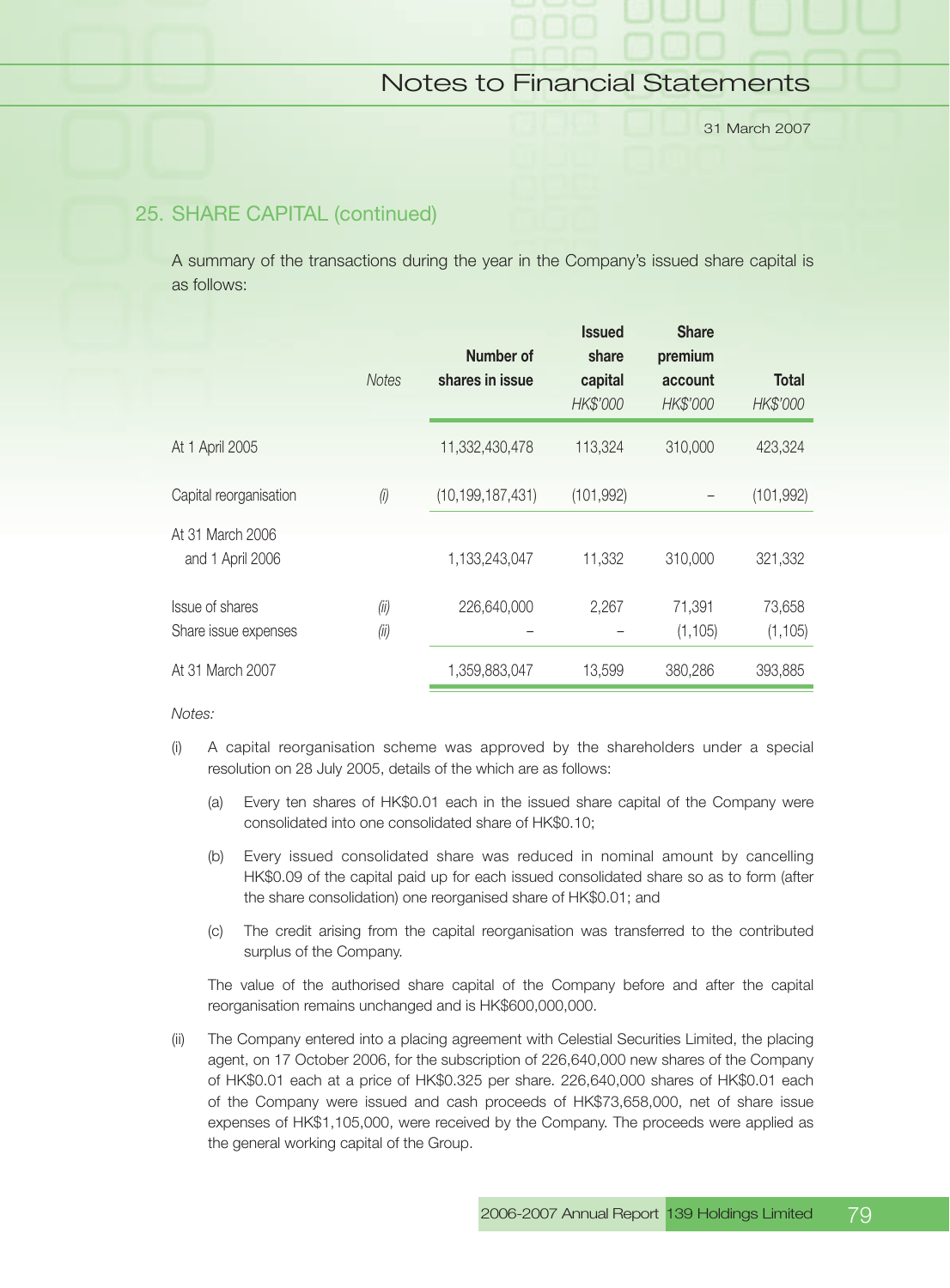31 March 2007

#### 25. SHARE CAPITAL (continued)

#### **Share options**

Details of the Company's share option scheme are included in note 27 to the financial statements.

### 26. RESERVES

#### **(a) Group**

The amounts of the Group's reserves and the movements therein for the current and prior years are presented in the consolidated statement of changes in equity.

The contributed surplus of the Group arose as a result of the Group reorganisation upon listing of the Company's shares in 1994, and represented the difference between the nominal value of the shares of the former holding company of the Group prior to the Group reorganisation, over the nominal value of the Company's shares issued in exchange thereof.

In addition, pursuant to special and ordinary resolutions passed at the special general meeting held on 22 September 2000, the issued and fully paid share capital of the Company was reduced by HK\$448,992,000 through a reduction in the nominal value of the share capital of the Company. The credit arising as a result of the reduction of the share capital of approximately HK\$448,992,000 was transferred to the contributed surplus.

In prior year, a credit of HK\$101,992,000 arising from the capital reorganisation was transferred to the contributed surplus as explained in note 25 to the financial statements.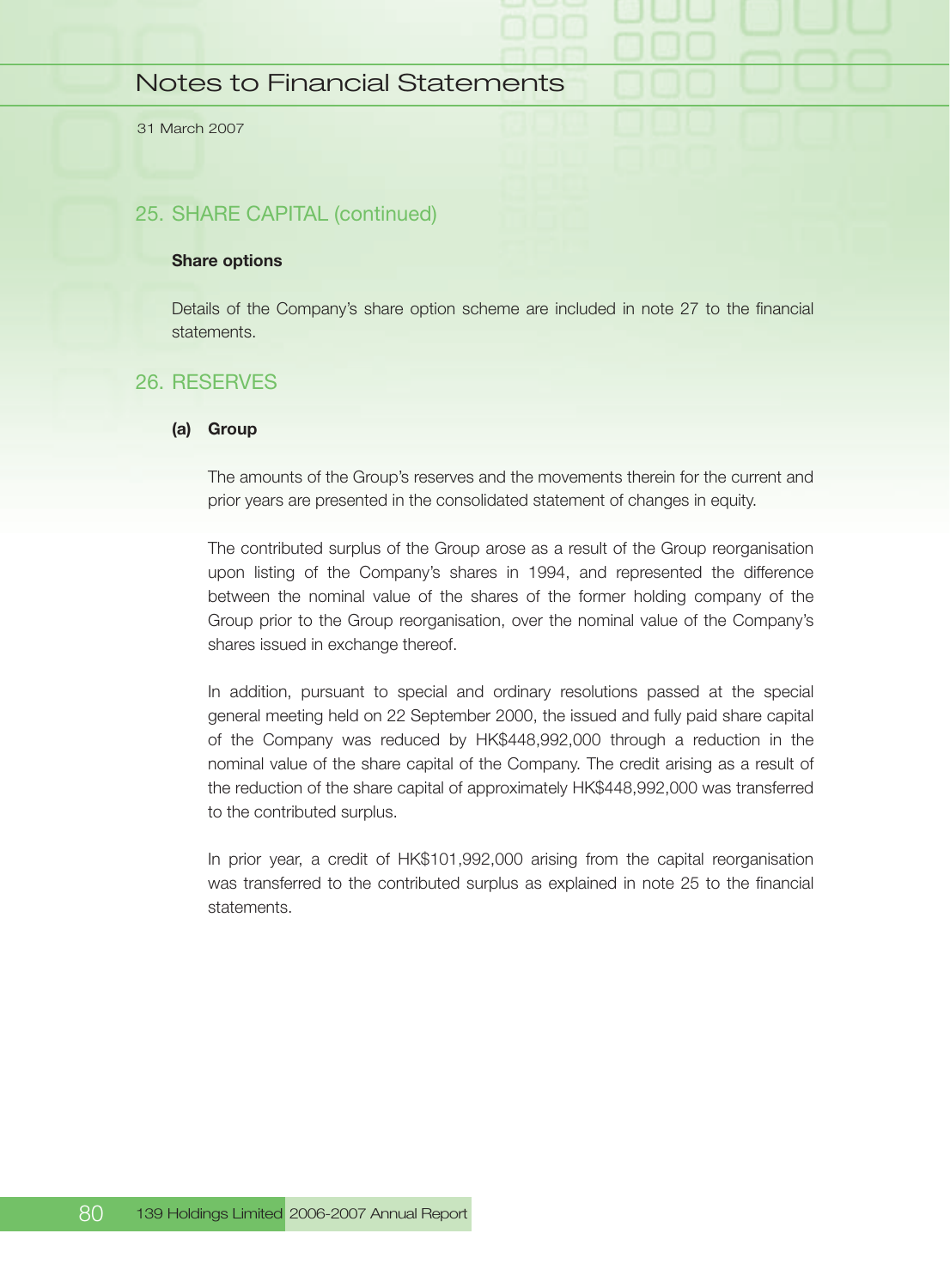31 March 2007

# 26. RESERVES (continued)

#### **(b) Company**

|                                  | <b>Share</b><br>premium<br>account<br>HK\$'000 | <b>Capital</b><br>redemption<br>reserve<br>HK\$'000 | <b>Contributed</b><br>surplus<br>HK\$'000 | Accumulated<br><b>losses</b><br>HK\$'000 | Total<br>HK\$'000 |
|----------------------------------|------------------------------------------------|-----------------------------------------------------|-------------------------------------------|------------------------------------------|-------------------|
| At 1 April 2005                  | 310,000                                        | 556                                                 | 492,681                                   | (672, 269)                               | 130,968           |
| Capital reorganisation (note 25) |                                                |                                                     | 101,992                                   |                                          | 101,992           |
| Loss for the year                |                                                |                                                     |                                           | (4, 186)                                 | (4, 186)          |
| At 31 March 2006 and             |                                                |                                                     |                                           |                                          |                   |
| 1 April 2006                     | 310,000                                        | 556                                                 | 594,673                                   | (676, 455)                               | 228,774           |
| Premium upon issue               |                                                |                                                     |                                           |                                          |                   |
| of shares (note 25)              | 71,391                                         |                                                     |                                           |                                          | 71,391            |
| Share issue expenses (note 25)   | (1, 105)                                       |                                                     |                                           |                                          | (1, 105)          |
| Loss for the year                |                                                |                                                     |                                           | (40, 209)                                | (40, 209)         |
| At 31 March 2007                 | 380,286                                        | 556                                                 | 594,673                                   | (716, 664)                               | 258,851           |

*Note:* The contributed surplus of the Company arose as a result of the Group reorganisation referred to in (a) above and represents the excess of the then combined net assets of the subsidiaries acquired over the nominal value of the Company's shares issued in exchange therefor.

> In addition, the capital reorganisation described in (a) above also resulted in an aggregate credit balance of approximately HK\$550,984,000 being transferred to the Company's contributed surplus.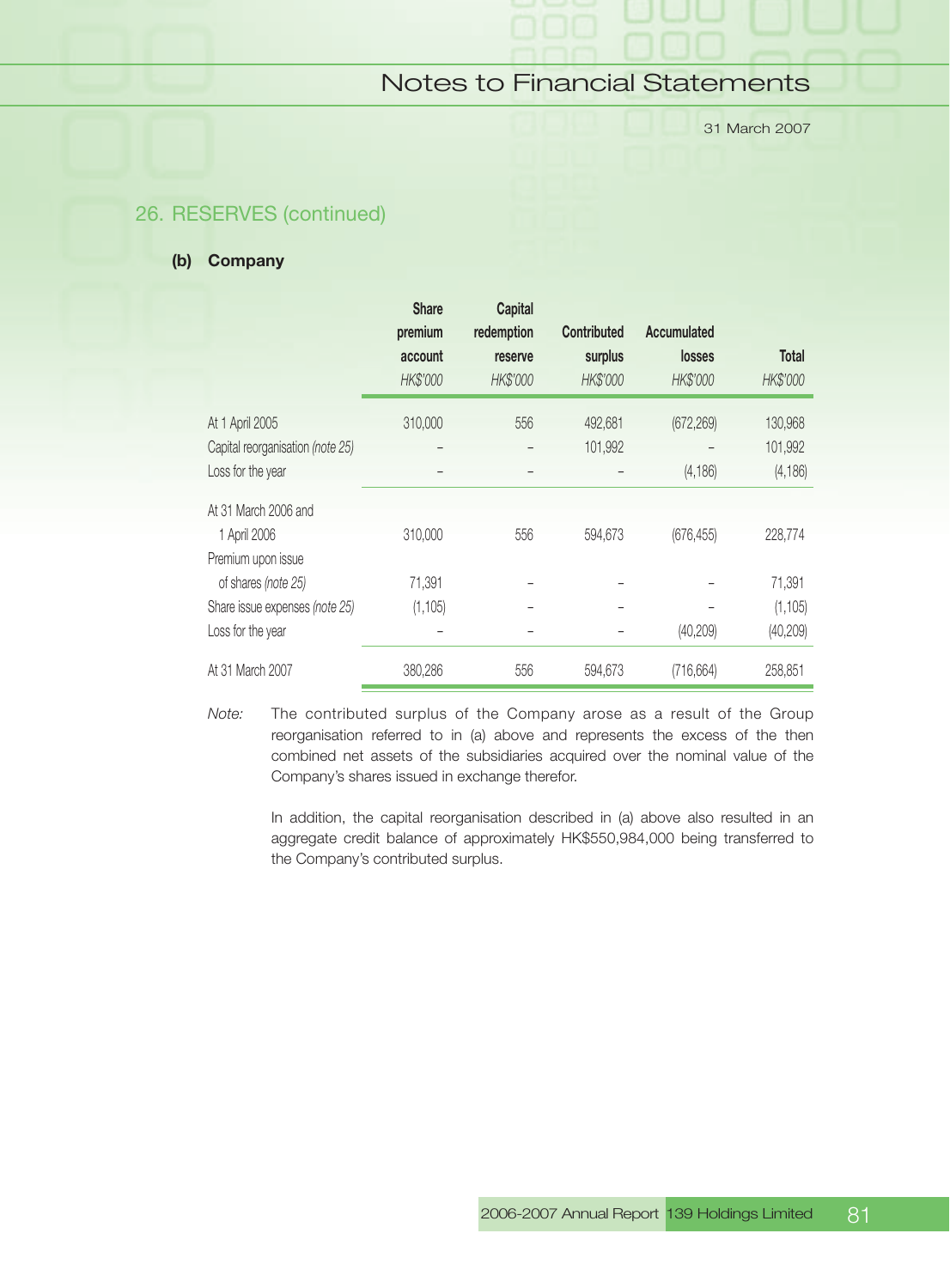31 March 2007

### 27. SHARE OPTION SCHEME

The Company operates a share option scheme (the "Scheme") for the purpose of providing incentives and rewards to eligible participants who contribute to the success of the Group's operations. Eligible participants include the Company's directors, including independent non-executive directors, other employees of the Group or any invested entity, suppliers of goods or services to the Group or any invested entity, customers of the Group or any invested entity, shareholders of the Group or any invested entity, holders of securities of the Group or any invested entity and persons or entities that provide research, development or other technological support to the Group or any invested entity. The Scheme became effective on 27 August 2003 and, unless otherwise cancelled or amended, will remain in force for 10 years from that date.

The maximum number of shares which may be issued upon exercise of all options granted and to be granted under the Scheme is an amount equivalent to 10% of the shares of the Company in issue as at the date of approval of the Scheme unless approval for refreshing the 10% limit from the Company's shareholders has been obtained. The total number of shares of the Company available for issue under the Scheme is 86,193,604 shares, representing approximately 6.3% of the issued share capital of the Company as at the date of the annual report. The maximum number of shares issued and to be issued upon exercise of the share options granted to each eligible participant in the Scheme (including exercised, cancelled and outstanding options) within any 12-month period, is limited to 1% of the shares of the Company in issue. Any further grant of share options in excess of this limit is subject to shareholders' approval in a general meeting.

Under the Scheme, share options granted to a director, chief executive or substantial shareholder of the Company, or to any of their associates are subject to approval in advance by the independent non-executive directors. In addition, any grant of share options to a substantial shareholder or an independent non-executive director of the Company, or to any of their associates, which would result in the shares issued and to be issued upon exercise of all options already granted and to be granted (including options exercised, cancelled and outstanding) to such person in the 12-month period up to and including the date of such grant in excess of 0.1% of the shares of the Company in issue and with an aggregate value (based on the closing price of the Company's shares at the date of grant) in excess of HK\$5,000,000 is subject to shareholders' approval in advance in a general meeting.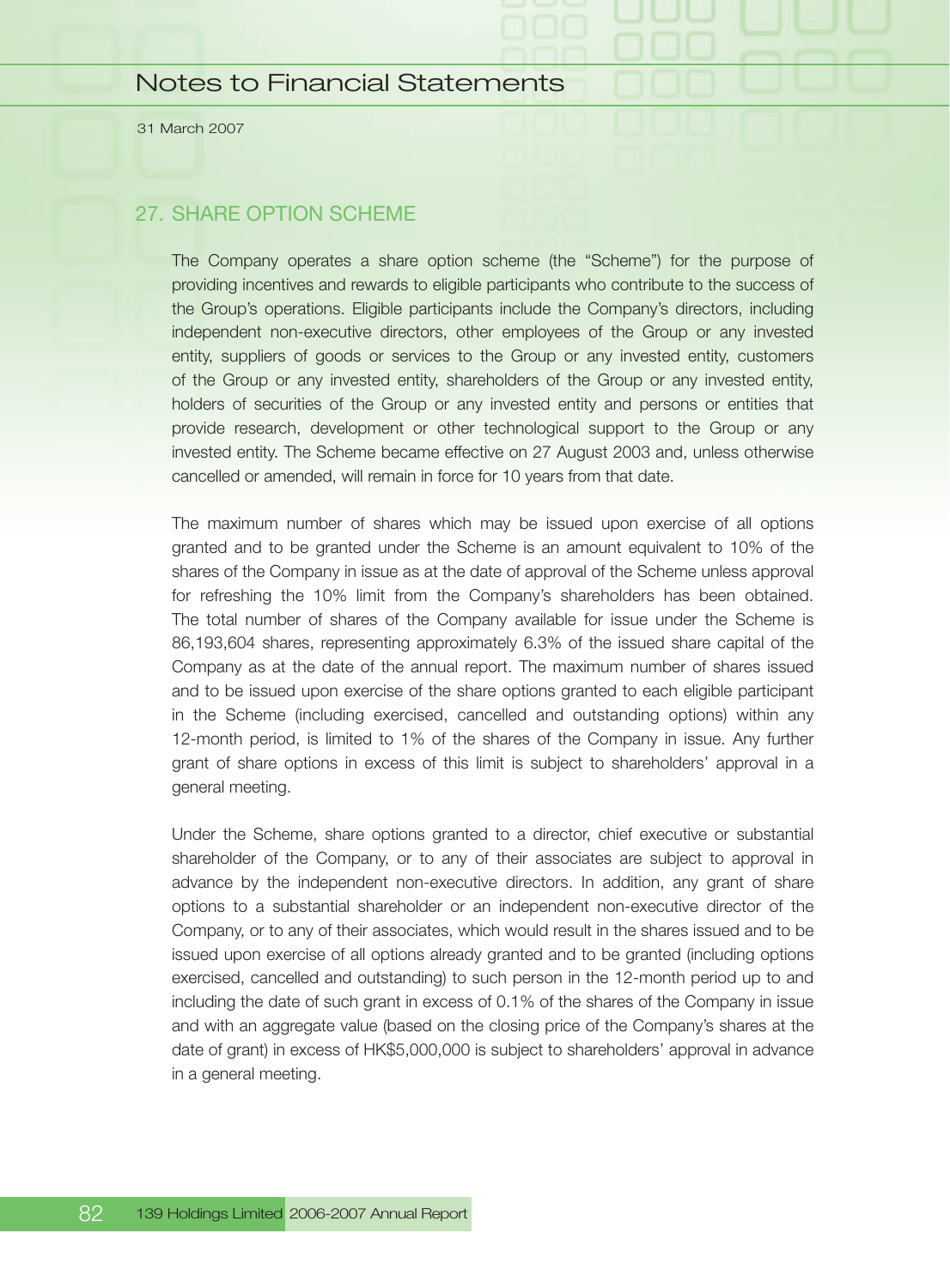31 March 2007

### 27. SHARE OPTION SCHEME (continued)

The offer of a grant of share options under the Scheme may be accepted within 28 days from the date of offer, upon payment of a nominal consideration of HK\$1 in total by the grantee. The exercise period of the share options granted is determined by the directors, save that such period shall not be more than 10 years from the date of adoption of the Scheme subject to the provisions for early termination set out in the Scheme. Unless otherwise determined by the directors at their sole discretion, there is no requirement of a minimum period for which an option must be held before it can be exercised.

The exercise price of share options granted under the Scheme is determined by the directors, but shall not be less than the highest of (i) the Stock Exchange closing price of the Company's shares on the date of offer of the share options; (ii) the average Stock Exchange closing price of the Company's shares for the five trading days immediately preceding the date of offer; and (iii) the nominal value of a share of the Company on the date of offer.

Share options do not confer rights on the holders to dividends or to vote at shareholders' meetings.

Since the date of adoption of the Scheme, no options have been granted under the Scheme.

There were no share options granted, lapsed, exercised or cancelled during the year ended 31 March 2007 (2006: Nil).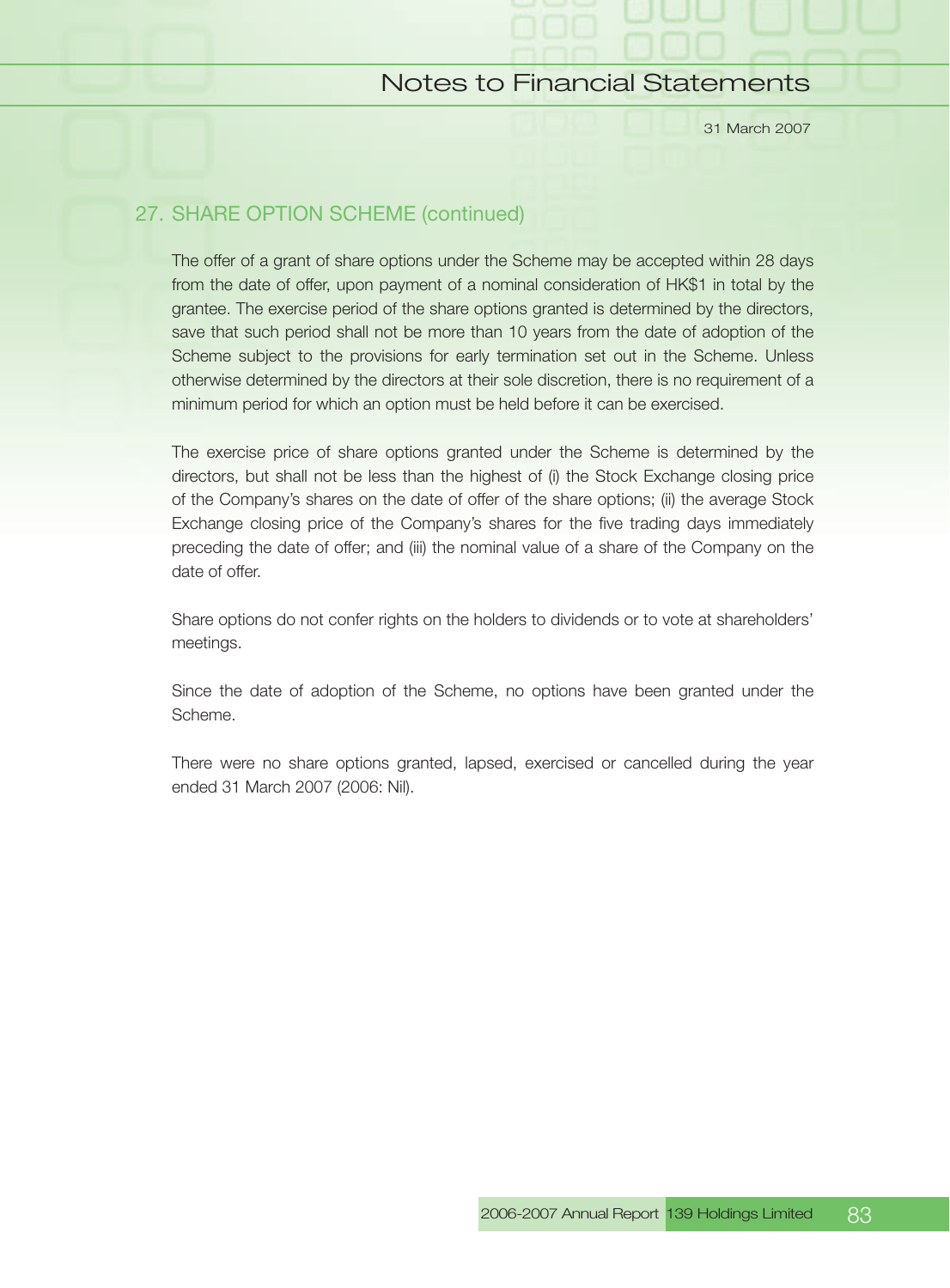31 March 2007

### 28. DISPOSAL OF SUBSIDIARIES

|                                   | 2007<br><b>HK\$'000</b> | 2006<br>HK\$'000 |
|-----------------------------------|-------------------------|------------------|
| Net assets disposed of:           |                         |                  |
| Prepayments and other receivables |                         | 12               |
| Other payables and accruals       |                         | (1, 185)         |
|                                   |                         | (1, 173)         |
| Gain on disposal of subsidiaries  |                         | 1,173            |
|                                   |                         |                  |
| Satisfied by:                     |                         |                  |
| Cash                              |                         |                  |

The results of subsidiaries disposed of in the year ended 31 March 2006 had no significant impact on the Group's consolidated revenue or loss after tax for that year.

## 29. NOTES TO THE CONSOLIDATED CASH FLOW STATEMENT

#### **Major non-cash transactions**

- (i) During the year, the Group's equity investments at fair value through profit or loss with a carrying amount of HK\$33,176,000 were exchanged for cash amounting to HK\$7,960,000 and the Hanny Convertible Notes with an initial fair value of HK\$41,136,000.
- (ii) During the year ended 31 March 2006, the Group acquired certain convertible notes that amounted to HK\$27,000,000. These convertible notes were converted into 39,705,882 shares of a company listed on the Stock Exchange at a conversion price of HK\$0.68 per share which were subsequently disposed of during the year ended 31 March 2006.
- (iii) During the year ended 31 March 2006, the Group entered into a finance lease arrangement in respect of the property, plant and equipment with a total capital value at the inception of the lease of HK\$208,000. Pursuant to the finance lease agreement, the Group disposed of a motor vehicle with a carrying value of HK\$1,000 in exchange for a reduction of HK\$110,000 in the price of the property, plant and equipment acquired.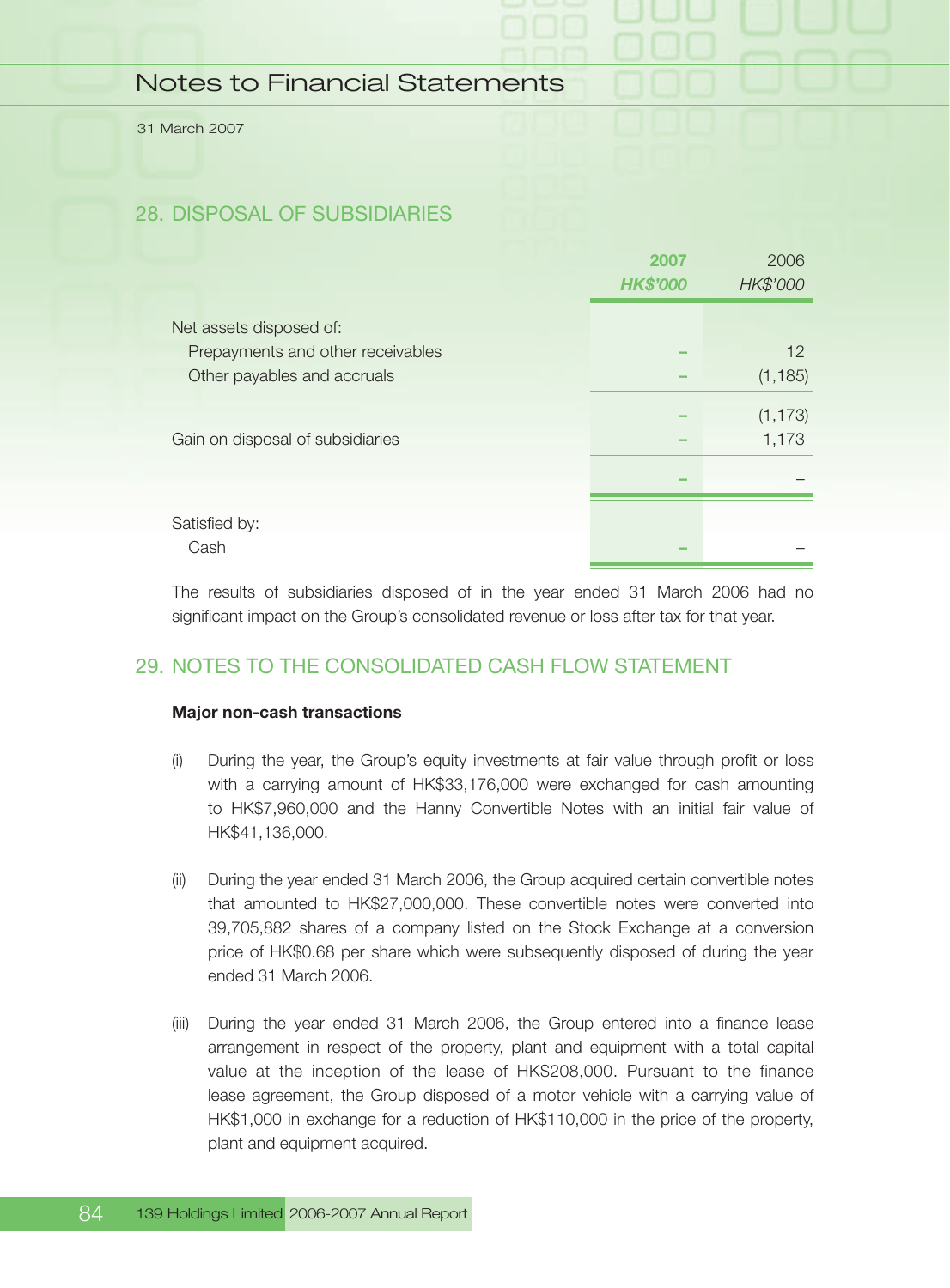31 March 2007

## 30. PLEDGE OF ASSETS

At 31 March 2007, the Group's banking facilities were secured by the Group's fixed deposits of HK\$6,996,000 (2006: HK\$6,731,000) (note 21).

### 31. OPERATING LEASE ARRANGEMENTS

The Group leases certain of its office properties under operating lease arrangements. Leases for properties are negotiated for terms ranging from one to two years.

At 31 March 2007, the Group had total future minimum lease payments under noncancellable operating leases falling due as follows:

|                                                            | Group                   |                  |
|------------------------------------------------------------|-------------------------|------------------|
|                                                            | 2007<br><b>HK\$'000</b> | 2006<br>HK\$'000 |
| Within one year<br>In the second to fifth years, inclusive | 2,121<br>1,512          | 952<br>15        |
|                                                            | 3,633                   | 967              |

In addition, the Group is required to pay an annual fee of HK\$72,000 in respect of the use of certain land in Mainland China for its electronic products business up to 2011 with an increment of 15% for every ten years commencing from 1993. The total future annual fee payables under such non-cancellable operating lease falling due as follows:

|                                         |                 | Group    |  |
|-----------------------------------------|-----------------|----------|--|
|                                         | 2007            | 2006     |  |
|                                         | <b>HK\$'000</b> | HK\$'000 |  |
| Within one year                         | 83              | 67       |  |
| In the second to fifth years, inclusive | 214             |          |  |
|                                         | 297             | 67       |  |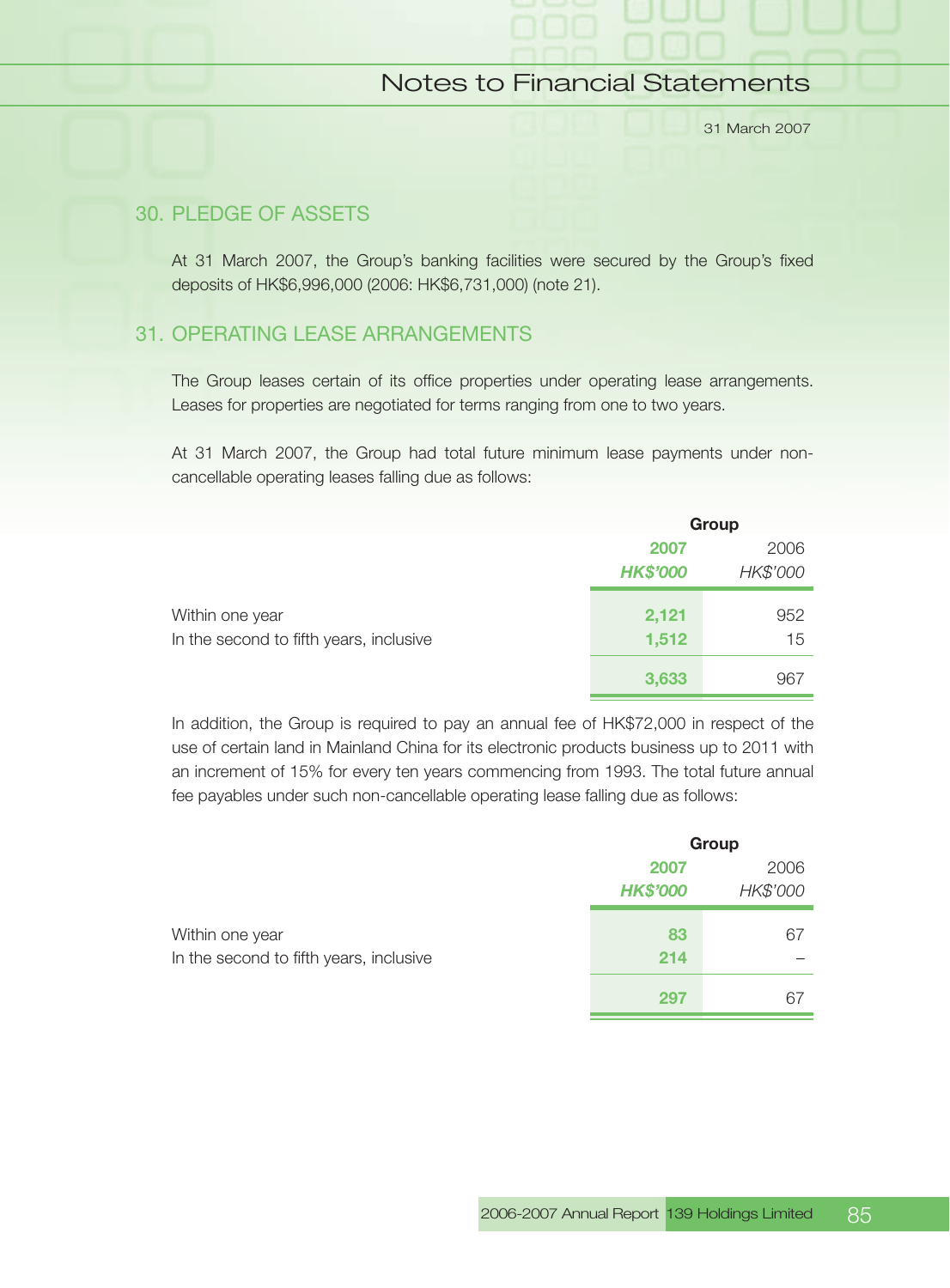31 March 2007

### 32. RELATED PARTY TRANSACTIONS

The Group considers the directors of the Company to be the key management personnel, whose compensation has been disclosed in note 8 to the financial statements.

#### 33. FINANCIAL RISK MANAGEMENT OBJECTIVES AND POLICIES

The Group's principal financial instruments include equity investments, convertible notes, cash and short term deposits. The main purpose of these financial instruments is to raise finance for the Group's operations. The Group has various other financial assets and liabilities such as trade receivables and trade payables. Details of the major financial instruments and the Group's accounting policies in relation to them are disclosed in note 2.4 to the financial statements.

The main risks arising from the Group's financial instruments are cash flow interest rate risk, foreign currency risk, credit risk and liquidity risk. The board of directors review and agree policies for managing each of these risks and they are summarised below.

#### *Cash flow interest rate risk*

The Group does not have any significant exposure to the risk of changes in market interest rates, and therefore it does not use derivative financial instruments to hedge its debt obligations.

#### *Foreign currency risk*

The Group has currency exposures as its sales were denominated in United States dollars. As United States dollars and Hong Kong dollars are pegged, the Group does not expect any significant movements in exchange rates in the foreseeable future.

The Group currently does not have a foreign currency hedging policy. However, management monitors the foreign exchange exposure and will consider hedging significant foreign currency exposures should the need arise.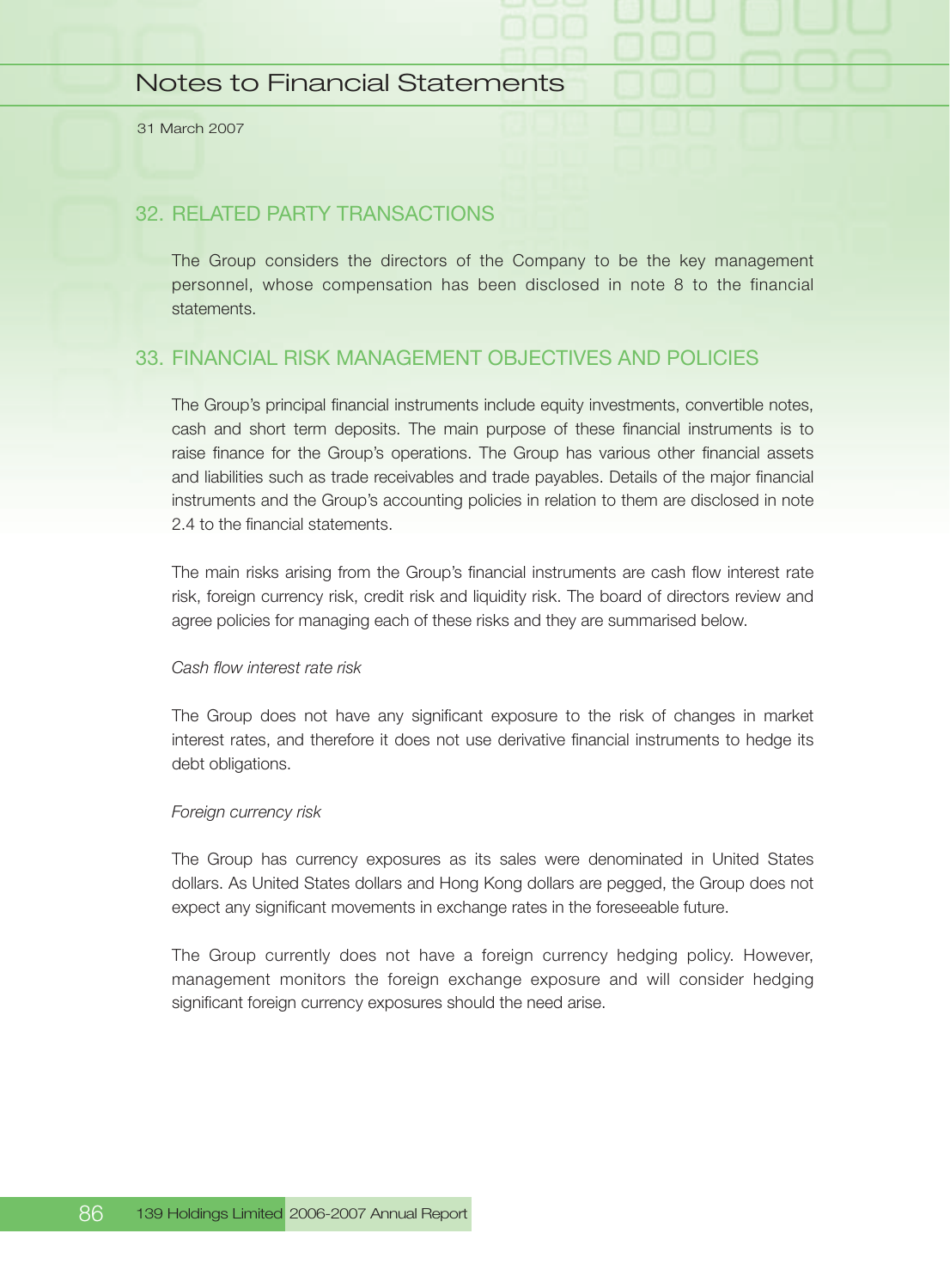31 March 2007

# 33. FINANCIAL RISK MANAGEMENT OBJECTIVES AND POLICIES (continued)

#### *Credit risk*

The Group trades only with recognised and creditworthy third parties. It is the Group's policy that all customers who wish to trade on credit terms are subject to credit verification procedures. In addition, receivable balances are monitored on an ongoing basis and the Group's exposure to bad debts is not significant. The Group reviews the recoverable amount of each individual trade debtor at each balance sheet date to ensure that adequate impairment losses are made for irrecoverable amounts.

The credit risk of the Group's other financial assets, which comprise cash and cash equivalents, available-for-sale equity investments and equity investments, arises from default of the counterparty, with a maximum exposure equal to the carrying amount of these instruments.

Since the Group trades only with recognised and creditworthy third parties, there is no requirement for collateral.

#### *Liquidity risk*

The Group's objective is to maintain a balance between continuity of funding and flexibility through the use of the Group's available cash and its available banking facilities.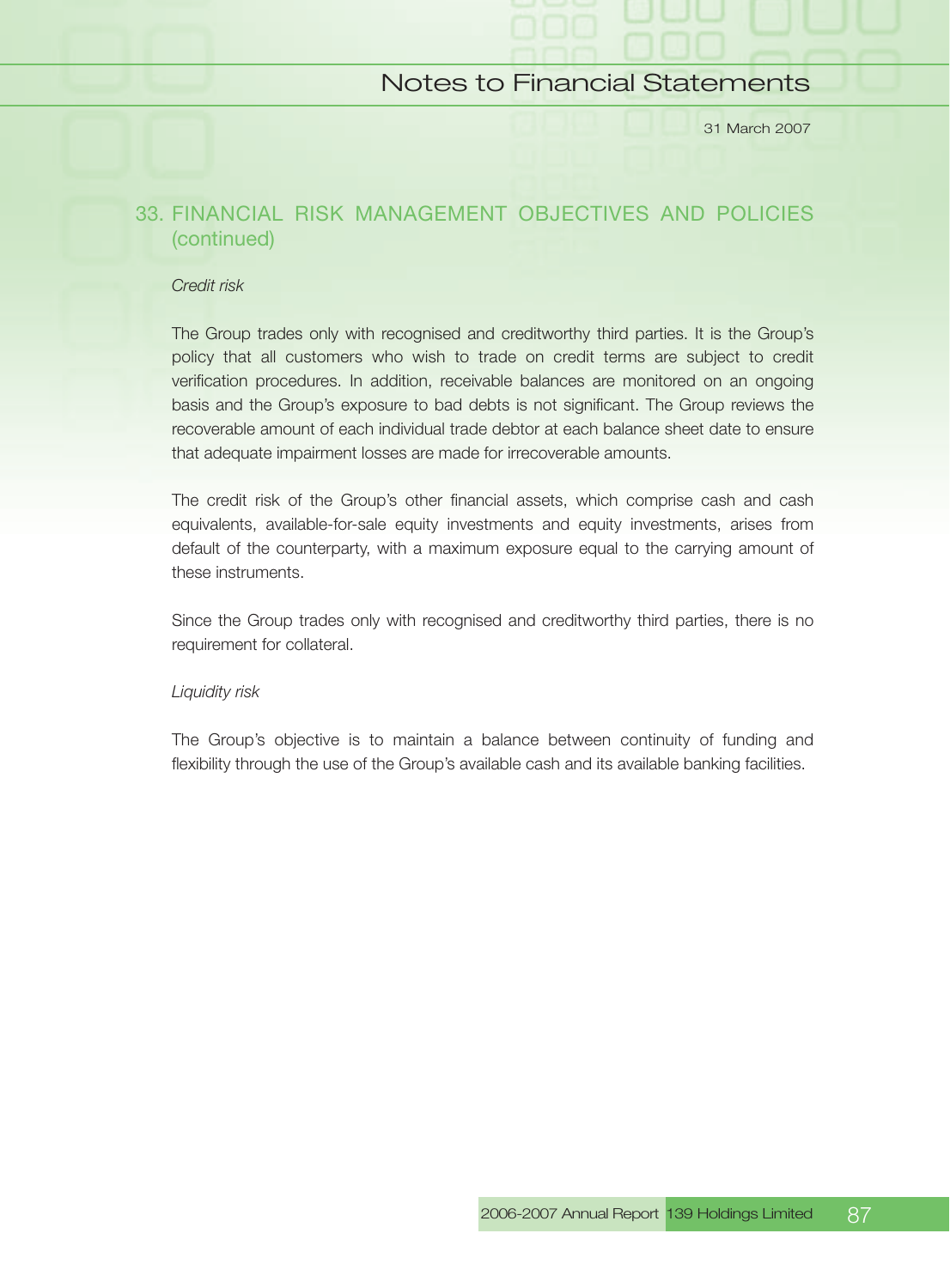31 March 2007

### 34. POST BALANCE SHEET EVENTS

(i) On 1 November 2006, the Group entered into a sale and purchase agreement (the "Agreement") with JB International Holdings Limited, a company incorporated in the British Virgin Islands with limited liability, a holding company of Century Time Investments Limited ("Century Time") for the acquisition of (i) 25% of equity interests in Century Time and its subsidiaries (hereinafter collectively referred to as the "Century Time Group"), (ii) 25% of shareholder's loan of Century Time (point (i) and (ii) hereinafter collectively referred to as the "Acquisition"), and (iii) the call option to purchase additional up to 50% equity interest in Century Time and up to 50% of shareholder's loan of Century Time at consideration of HK\$150 million. The consideration will be settled as to (i) HK\$15,000,000 in cash, (ii) HK\$110,000,000 by convertible notes to be issued by the Company (the "CT Convertible Notes"), whereas the CT Convertible Notes will be interest-free and convertible at HK\$0.55 per share of the Company, and the CT Convertible Notes are exercisable at any time after the issuance and mature in four years, and (iii) HK\$25,000,000 by the shares to be issued by the Company at an issue price of HK\$0.4 per share on the completion date of the Agreement.

Century Time Group is engaged in methanol production and coal mining and owns a production plant under construction at Inner Mongolia in Mainland China.

On 12 April 2007, the Company announced that one of the conditions precedent to the Acquisition has not been fulfilled and the Agreement ceased with immediate effect since no deposit or any sort of payment has been made to the Century Time Group by the Group under the Agreement, the directors considered that the cessation of the Agreement had no material adverse financial impact on the Group's business operations.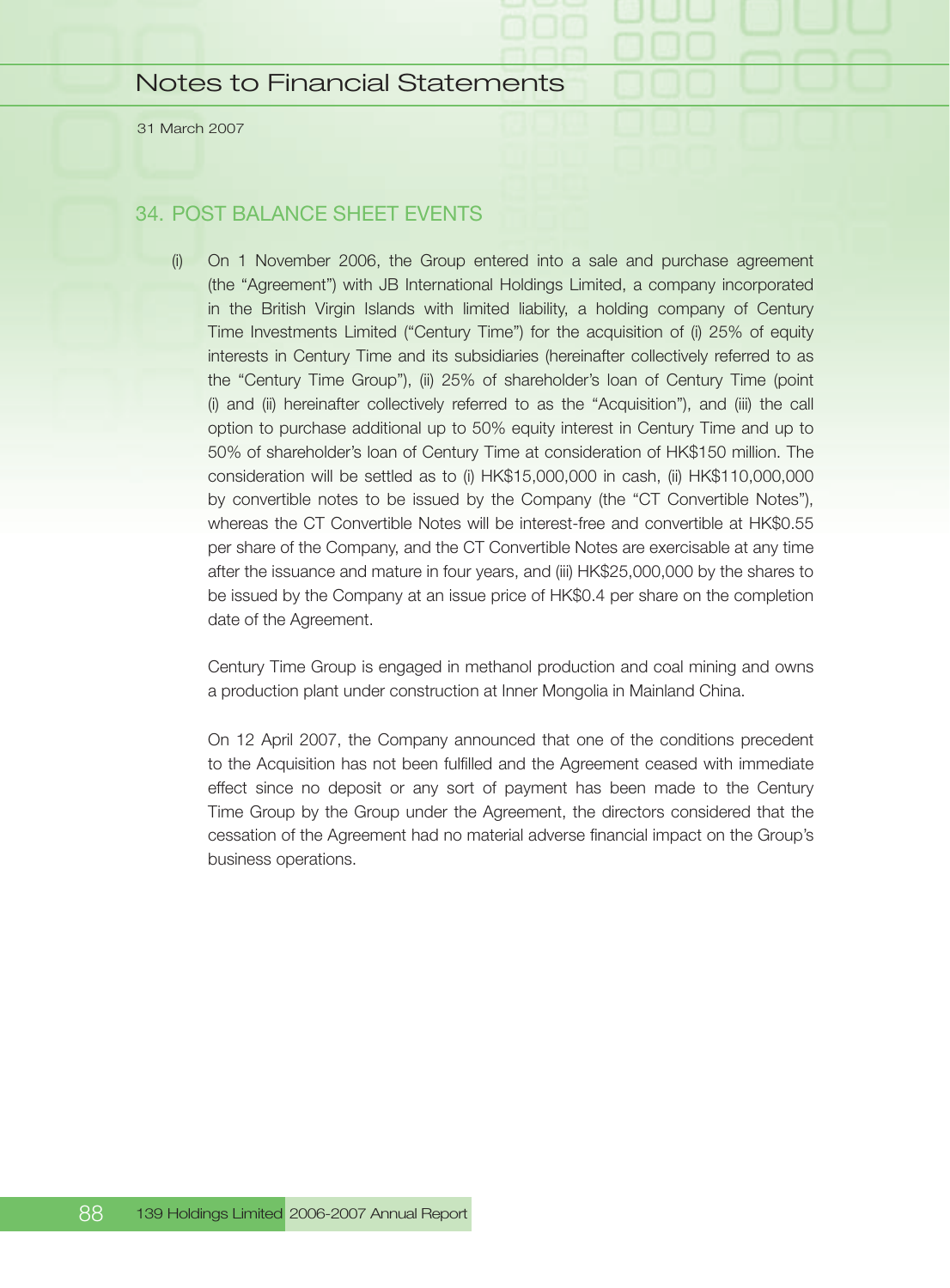31 March 2007

### 34. POST BALANCE SHEET EVENTS (continued)

(ii) On 6 February 2007, the Company entered into a placement agreement of convertible bonds (the "Original CB Placing Agreement") with its placing agent, Tai Fook Securities Company Limited (the "Placing Agent"). The Company has agreed to appoint the Placing Agent for the placing of the convertible bonds proposed to be issued by the Company up to maximum principal amount of HK\$101,962,500.

On 6 July 2007, the Company has reached an agreement with the Placing Agent to (i) cancel the Original CB Placing Agreement (the "Cancellation Agreement") and (ii) enter into three conditional placing agreements (namely the "Fully Underwritten Placing Agreement, the Best Efforts Placing Agreement and the New CB Placing Agreement") on a several basis and on the principal terms and conditions for its ongoing operation and future business expansion.

According to the Fully Underwritten Placing Agreement and the Best Efforts Placing Agreement, 271,900,000 ordinary shares of the Company will be placed by the Placing Agent on a fully underwritten basis (the "Fully Underwritten Placing Shares") and 500,000,000 ordinary shares of the Company, will be placed by the Placing Agent on a best efforts basis (the "Best Efforts Placing Shares"). The placing price for the Fully Underwritten Placing Shares and Best Efforts Placing Shares is HK\$0.21. Upon completion of the Fully Underwritten Placing Agreement and the Best Efforts Placing Agreement, the total gross proceeds by the Company amounted to HK\$162,099,000.

According to the New CB Placing Agreement, a three years zero coupon convertible bonds to be issued by the Company to convertible bonds placees up to a maximum principal amount of HK\$200,000,000 (the "New Bonds") will be placed by the Placing Agent on a best efforts basis. The New Bonds will be mature in the third anniversary of the issue date of the New Bonds. The conversion price will be HK\$0.25 per share for the period from the date of issue of the New Bonds to the maturity date of the New Bonds.

The respective terms of the Cancellation Agreement, the Fully Underwritten Placing Agreement, the Best Efforts Placing Agreement and the New CB Placing Agreement have been arrived at after arm's length negotiations between the Company and the Placing Agent and are the respective commercial decisions of the Company and the Placing Agent.